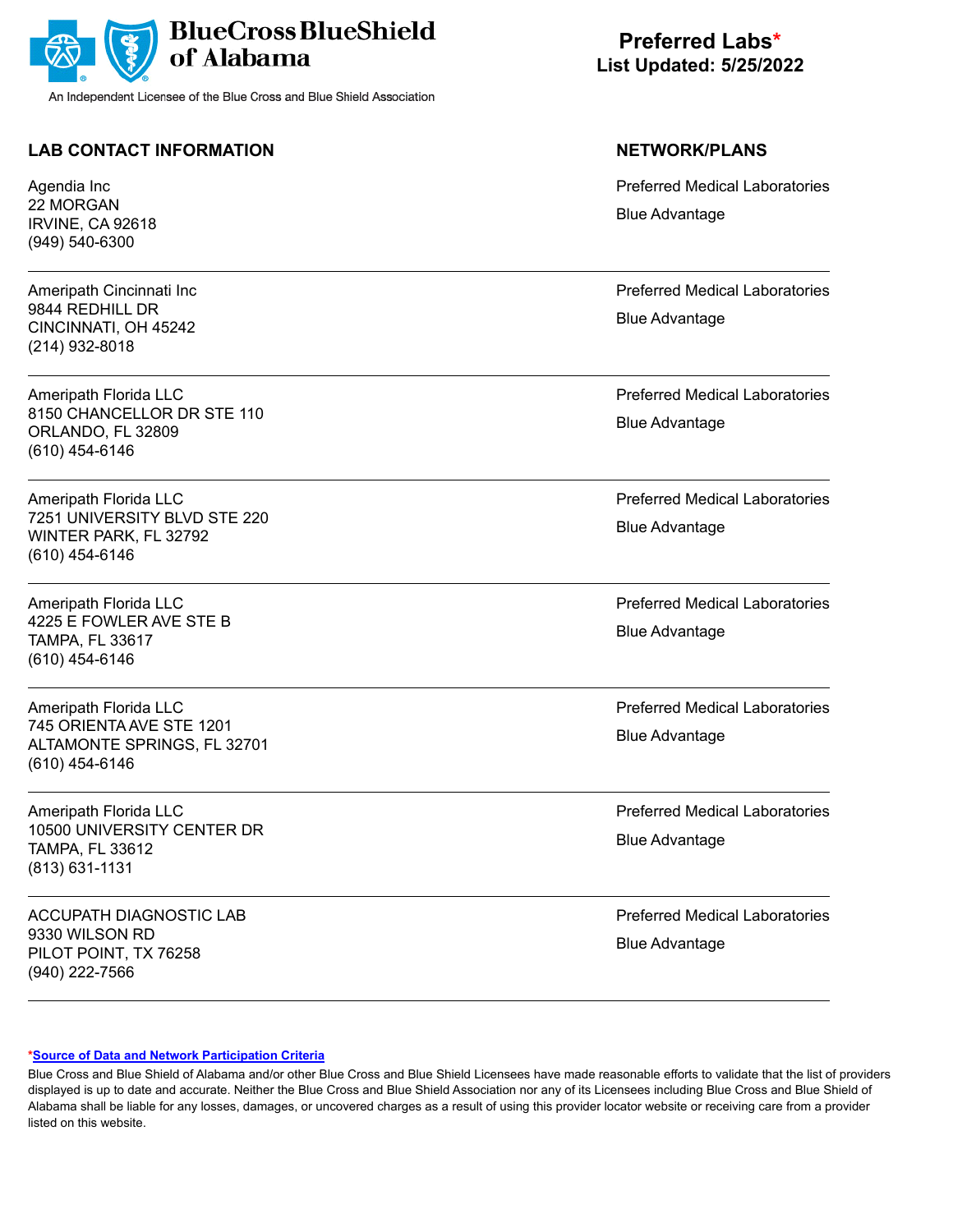

## **LAB CONTACT INFORMATION NETWORK/PLANS**

ACCUPATH DIAGNOSTIC LAB 4509 FREIDRICH LN AUSTIN, TX 78744 (949) 450-0145

ACCUPATH DIAGNOSTIC LAB 5005 S 40TH ST STE 1100 PHOENIX, AZ 85040 (800) 710-1800

ACCUPATH DIAGNOSTIC LAB FLOOR 3, 1 FOREST PKWY SHELTON, CT 6484 (949) 450-0145

ACCUPATH DIAGNOSTIC LAB 3930 E WATKINS ST STE 300 PHOENIX, AZ 85034 (949) 450-0145

ACCUPATH DIAGNOSTIC LAB 1501 RIVERSIDE DR CHATTANOOGA, TN 37406 (949) 450-0145

ACCUPATH DIAGNOSTIC LAB 4122 METRIC DR STE 800 WINTER PARK, FL 32792 (407) 551-1600

ACCUPATH DIAGNOSTIC LAB 9120 E 37TH ST N WICHITA, KS 67226 (949) 450-0145

ACCUPATH DIAGNOSTIC LAB 410 W FALLBROOK AVE STE 104 FRESNO, CA 93711 (949) 450-0145

**Preferred Labs\* List Updated: 5/25/2022**

Preferred Medical Laboratories Blue Advantage

Preferred Medical Laboratories Blue Advantage

Preferred Medical Laboratories Blue Advantage

Preferred Medical Laboratories Blue Advantage

Preferred Medical Laboratories Blue Advantage

Preferred Medical Laboratories Blue Advantage

Preferred Medical Laboratories Blue Advantage

Preferred Medical Laboratories Blue Advantage

### **[\\*Source of Data and Network Participation Criteria](https://www.bcbsal.org/pdfs/DataSources.pdf)**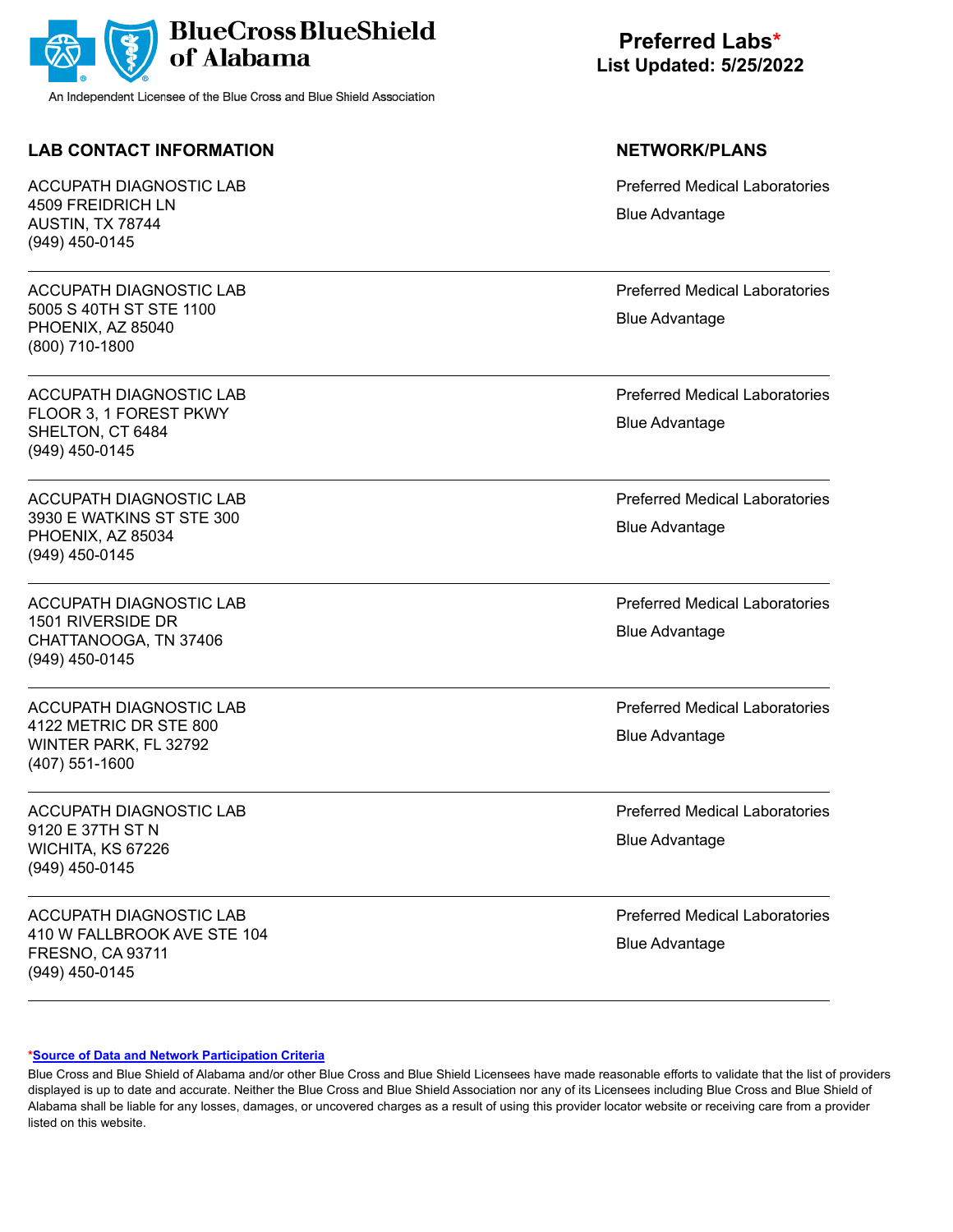

## **LAB CONTACT INFORMATION NETWORK/PLANS**

ACCUPATH DIAGNOSTIC LAB 1737 TENNESSEE AVE STE B CINCINNATI, OH 45229 (949) 450-0145

ADAPTIVE BIOTECHNOLOGIES CORP 1551 EASTLAKE AVE E STE 200 SEATTLE, WA 98102 (234) 380-1496

ALABAMA PATHOLOGY ASSOCIATES PC 2055 NORMANDIE DR STE 214 MONTGOMERY, AL 36111 (334) 263-6228

AMBRY GENETICS CORPORATION 7 ARGONAUT ALISO VIEJO, CA 92656 (949) 457-4143

AMERICAN DRUG TESTING LAB LLC 506 HARLEY ST STE B SCOTTSBORO, AL 35768 (256) 218-3049

AMERICAN ESOTERIC LABORATORIES 2055 NORMANDIE DR STE 208 MONTGOMERY, AL 36111 (334) 288-4963

AMERICAN ESOTERIC- AEL DRAW SITE 14055 SEAWAY RD GULFPORT, MS 39503 (228) 248-0646

AMERICAN ESOTERIC- AEL DRAW SITE 425 HOSPITAL DR COLUMBUS, MS 39705 (662) 243-2013

# **Preferred Labs\* List Updated: 5/25/2022**

Preferred Medical Laboratories Blue Advantage

Preferred Medical Laboratories Blue Advantage

Preferred Medical Laboratories Blue Advantage

Preferred Medical Laboratories Blue Advantage

Preferred Medical Laboratories

Preferred Medical Laboratories Blue Advantage

Preferred Medical Laboratories Blue Advantage

Preferred Medical Laboratories Blue Advantage

### **[\\*Source of Data and Network Participation Criteria](https://www.bcbsal.org/pdfs/DataSources.pdf)**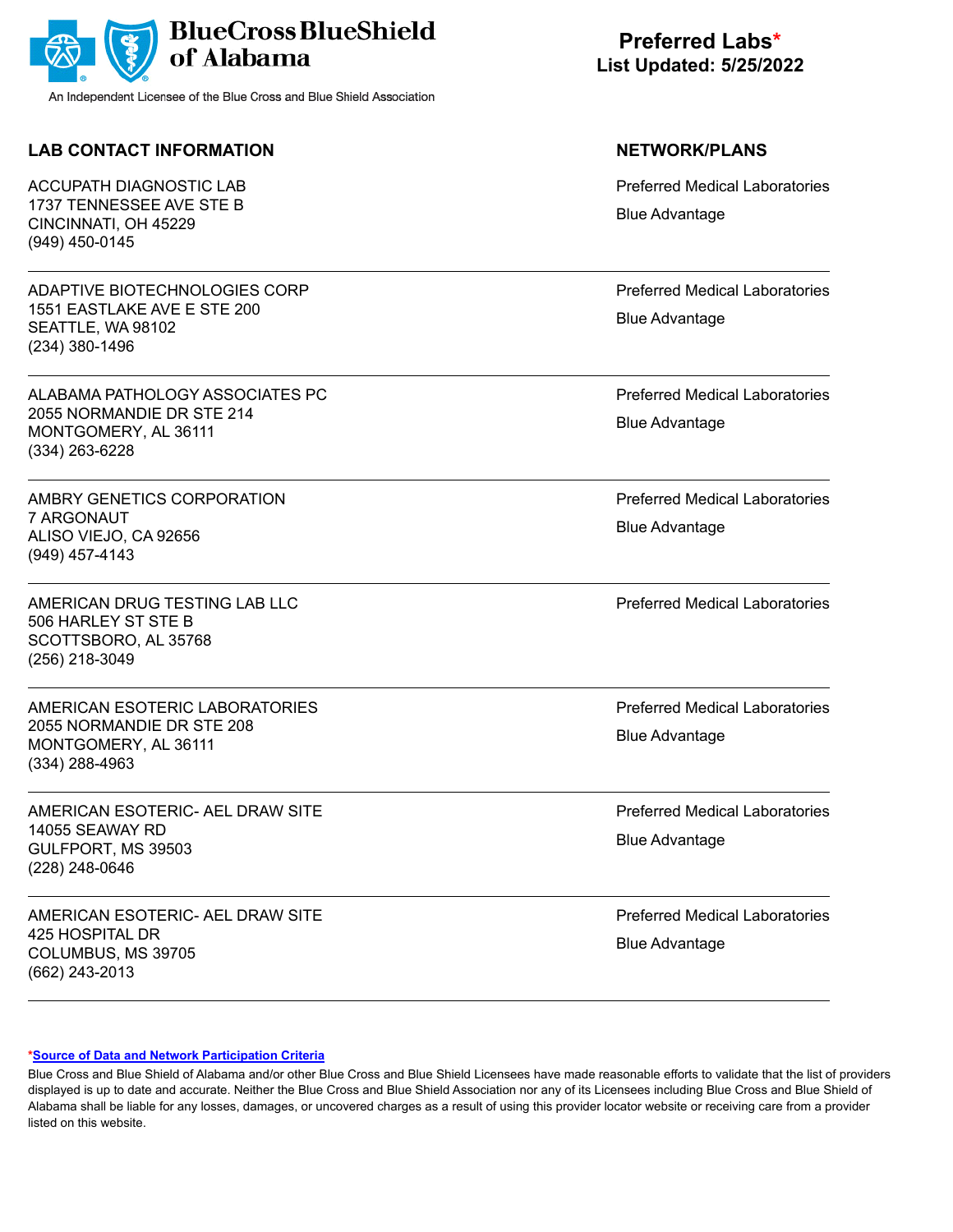

## **LAB CONTACT INFORMATION NETWORK/PLANS**

AMERICAN ESOTERIC- AEL DRAW SITE 186 HOSPITAL RD WINCHESTER, TN 37398 (931) 968-6419

AMERICAN ESOTERIC- AEL DRAW SITE 2864 DAUPHIN ST STE A MOBILE, AL 36606 (251) 380-6979

AMERICAN ESOTERIC- AEL DRAW SITE 1123 1ST ST N STE E ALABASTER, AL 35007 (205) 624-2040

AMERICAN ESOTERIC- AEL DRAW SITE MEADOWBROOK PLAZA, 2304 MCFARLAND BLVD E TUSCALOOSA, AL 35404 (205) 409-8344

AMERICAN ESOTERIC- AEL DRAW SITE 2115 E MAIN ST STE 4 DOTHAN, AL 36301 (334) 479-0271

AMERICAN ESOTERIC- AEL DRAW SITE 1116 BRADSHAW DR STE 8 FLORENCE, AL 35630 (256) 275-7166

AMERICAN ESOTERIC- AEL DRAW SITE 1775 OPELIKA RD STE 12 AUBURN, AL 36830 (334) 209-6225

AMERICAN ESOTERIC- AEL DRAW SITE 33 BARBER CT STE 117 BIRMINGHAM, AL 35209 (205) 530-3738

# **Preferred Labs\* List Updated: 5/25/2022**

Preferred Medical Laboratories Blue Advantage

Preferred Medical Laboratories Blue Advantage

Preferred Medical Laboratories Blue Advantage

Preferred Medical Laboratories Blue Advantage

Preferred Medical Laboratories Blue Advantage

Preferred Medical Laboratories Blue Advantage

Preferred Medical Laboratories Blue Advantage

Preferred Medical Laboratories Blue Advantage

### **[\\*Source of Data and Network Participation Criteria](https://www.bcbsal.org/pdfs/DataSources.pdf)**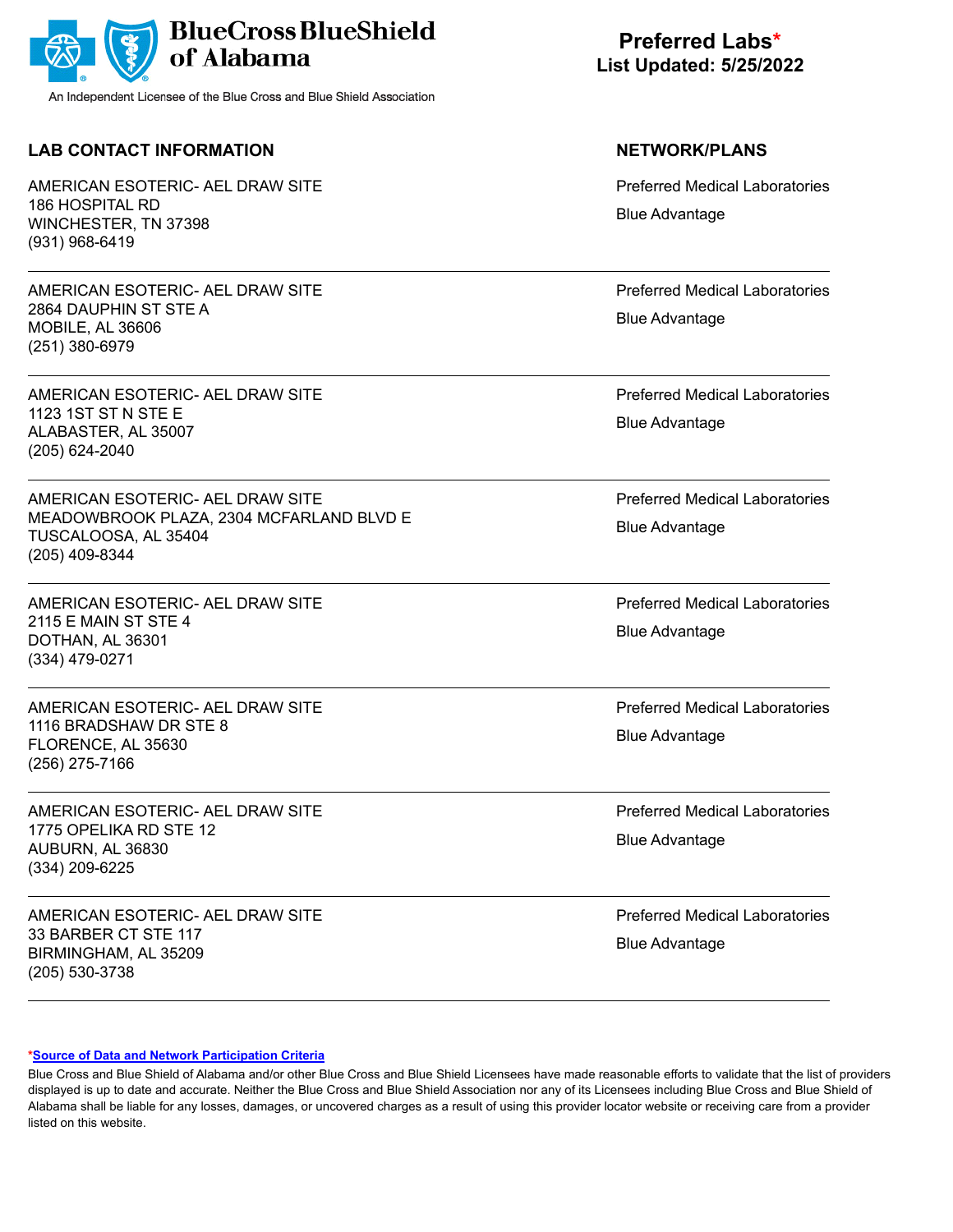

## **LAB CONTACT INFORMATION NETWORK/PLANS**

AMERICAN ESOTERIC- AEL DRAW SITE 416 SAINT LUKES DR MONTGOMERY, AL 36117 (334) 288-4963

AMERICAN ESOTERIC- AEL DRAW SITE 1940 N JACKSON ST TULLAHOMA, TN 37388 (931) 393-2252

AMERICAN ESOTERIC- AEL DRAW SITE 7094 E BRAINERD RD CHATTANOOGA, TN 37421 (866) 685-4235

AMERIPATH INDIANAPOLIS PC 2001 W 86TH ST INDIANAPOLIS, IN 46260 (317) 355-5292

AMERIPATH INDIANAPOLIS PC 2560 N SHADELAND AVE STE A INDIANAPOLIS, IN 46219 (214) 932-8018

AMERIPATH SOUTH FLORIDA 895 SW 30TH AVE STE 101 POMPANO BEACH, FL 33069 (610) 454-6146

AMERIPATH TEXAS INC 4770 REGENT BLVD IRVING, TX 75063 (972) 932-8029

ANATOMIC PATHOLOGY LAB 183 HOSPITAL RD WINCHESTER, TN 37398 (615) 234-2591

# **Preferred Labs\* List Updated: 5/25/2022**

Preferred Medical Laboratories Blue Advantage

Preferred Medical Laboratories Blue Advantage

Preferred Medical Laboratories Blue Advantage

Preferred Medical Laboratories Blue Advantage

Preferred Medical Laboratories Blue Advantage

Preferred Medical Laboratories Blue Advantage

Preferred Medical Laboratories Blue Advantage

Preferred Medical Laboratories Blue Advantage

### **[\\*Source of Data and Network Participation Criteria](https://www.bcbsal.org/pdfs/DataSources.pdf)**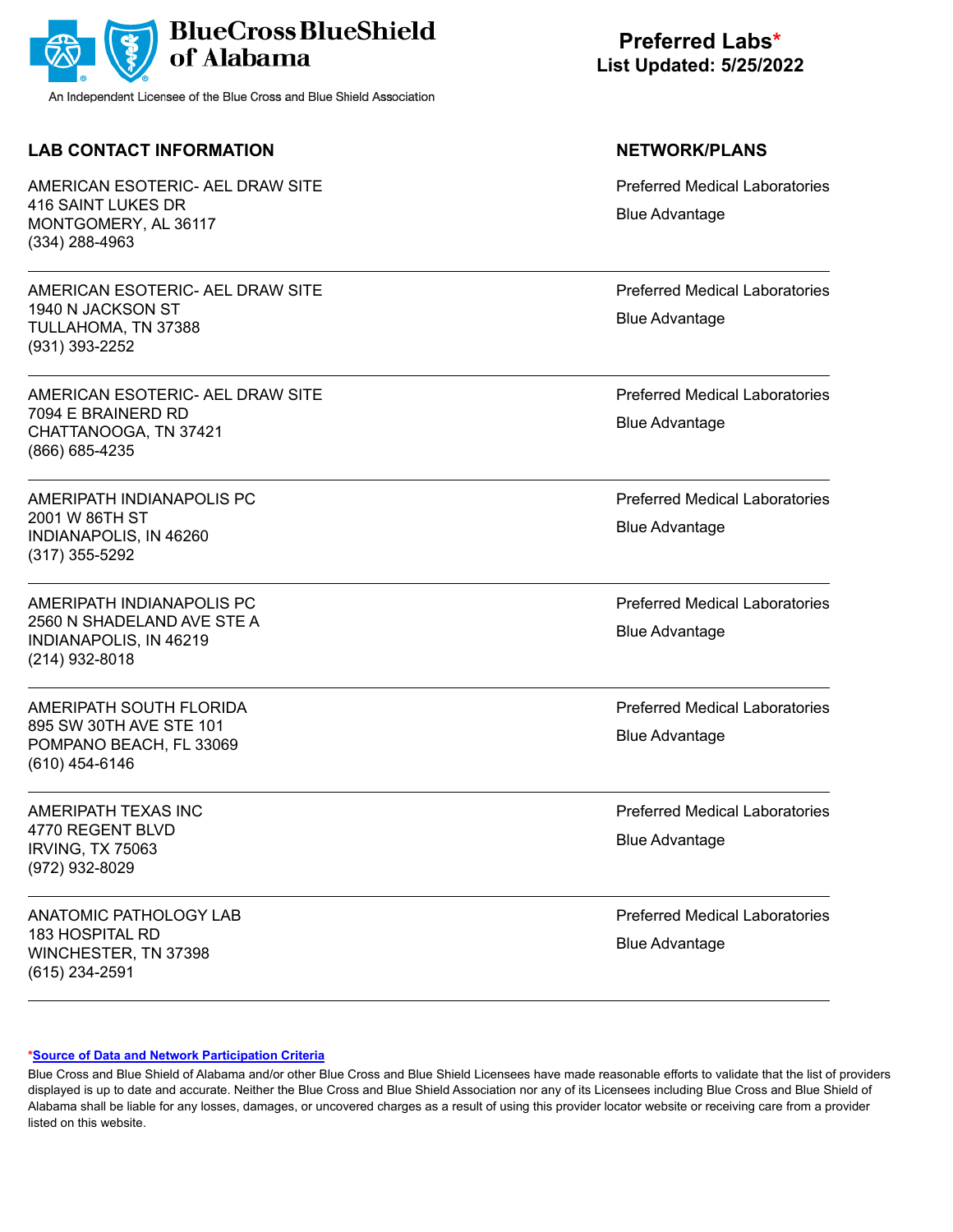

## **LAB CONTACT INFORMATION NETWORK/PLANS**

APEX DIAGNOSTIC LAB 2700 TRIANA BLVD SW HUNTSVILLE, AL 35805 (256) 885-9708

ASSURANCE SCIENTIFIC LABORATORIES 2868 ACTON RD STE 207 VESTAVIA, AL 35243 (205) 379-6075

ATHENS LIMESTONE HOSPITAL 700 W MARKET ST ATHENS, AL 35611 (256) 233-9292

BAKOTIC PATHOLOGY ASSOCIATES LLC 6240 SHILOH RD ALPHARETTA, GA 30005 (855) 245-2256

BAPTIST MEDICAL CENTER EAST 400 TAYLOR RD MONTGOMERY, AL 36117 (334) 286-2891

BAPTIST MEDICAL CENTER SOUTH 2105 E SOUTH BLVD MONTGOMERY, AL 36116 (334) 286-2891

BIBB MEDICAL CENTER 208 PIERSON AVE CENTREVILLE, AL 35042 (205) 926-4881

BIO-REFERENCE LABORATORIES INC 481 EDWARD H ROSS DR ELMWOOD PARK, NJ 7407 (201) 791-2600

# **Preferred Labs\* List Updated: 5/25/2022**

Preferred Medical Laboratories

Preferred Medical Laboratories Blue Advantage

Preferred Medical Laboratories Blue Advantage

Preferred Medical Laboratories Blue Advantage

Preferred Medical Laboratories Blue Advantage

Preferred Medical Laboratories Blue Advantage

Preferred Medical Laboratories Blue Advantage

Preferred Medical Laboratories Blue Advantage

### **[\\*Source of Data and Network Participation Criteria](https://www.bcbsal.org/pdfs/DataSources.pdf)**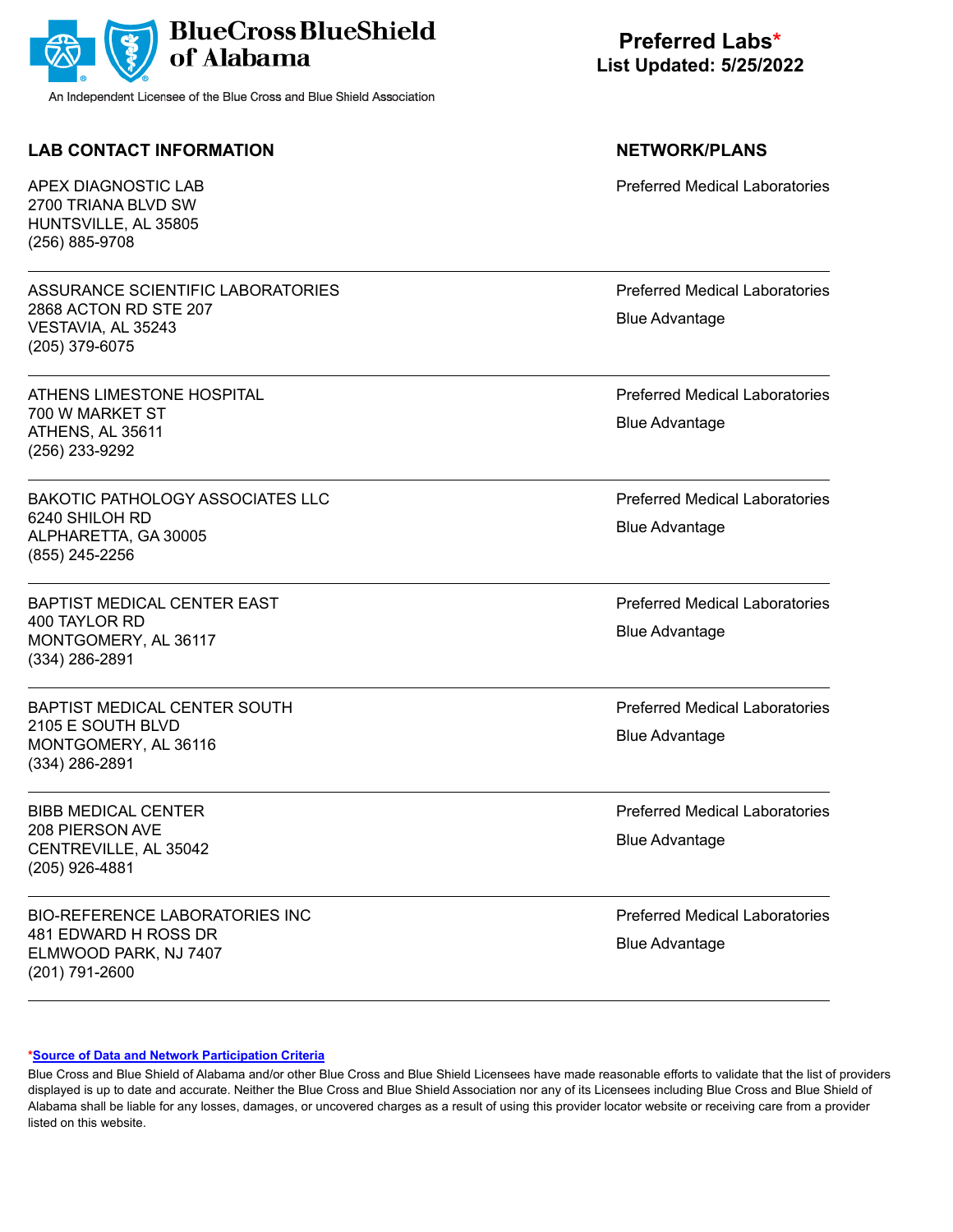|  | BlueCross BlueShield |
|--|----------------------|
|--|----------------------|

## **LAB CONTACT INFORMATION NETWORK/PLANS**

BRYAN W WHITFIFI D MFMORIAL HOSPITAL 105 US HIGHWAY 80 E DEMOPOLIS, AL 36732 (334) 289-4000

BUREAU OF CLINICAL LABORATORIES 204 LEGENDS CT PRATTVILLE, AL 36066 (334) 290-6130

Clinical Laboratory Services INC 189 W ATHENS ST STE 2-5 WINDER, GA 30680 (770) 307-5820

Community Hospital Inc 805 FRIENDSHIP RD TALLASSEE, AL 36078 (334) 283-6541

Cullman Regional Medical Center Inc 1912 AL HIGHWAY 157 CULLMAN, AL 35058 (256) 737-2000

Cunningham Pathology LLC 924 MONTCLAIR RD STE 200 BIRMINGHAM, AL 35213 (205) 592-6641

CANCER GENETICS INC 201 ROUTE 17 FL 2 RUTHERFORD, NJ 7070 (201) 528-9208

CASTLE BIOSCIENCES INC 3737 N 7TH ST STE 160 PHOENIX, AZ 85014 (650) 722-1263

**Preferred Labs\* List Updated: 5/25/2022**

Preferred Medical Laboratories Blue Advantage

Preferred Medical Laboratories Blue Advantage

Preferred Medical Laboratories Blue Advantage

Preferred Medical Laboratories Blue Advantage

Preferred Medical Laboratories Blue Advantage

Preferred Medical Laboratories Blue Advantage

Preferred Medical Laboratories

Preferred Medical Laboratories Blue Advantage

### **[\\*Source of Data and Network Participation Criteria](https://www.bcbsal.org/pdfs/DataSources.pdf)**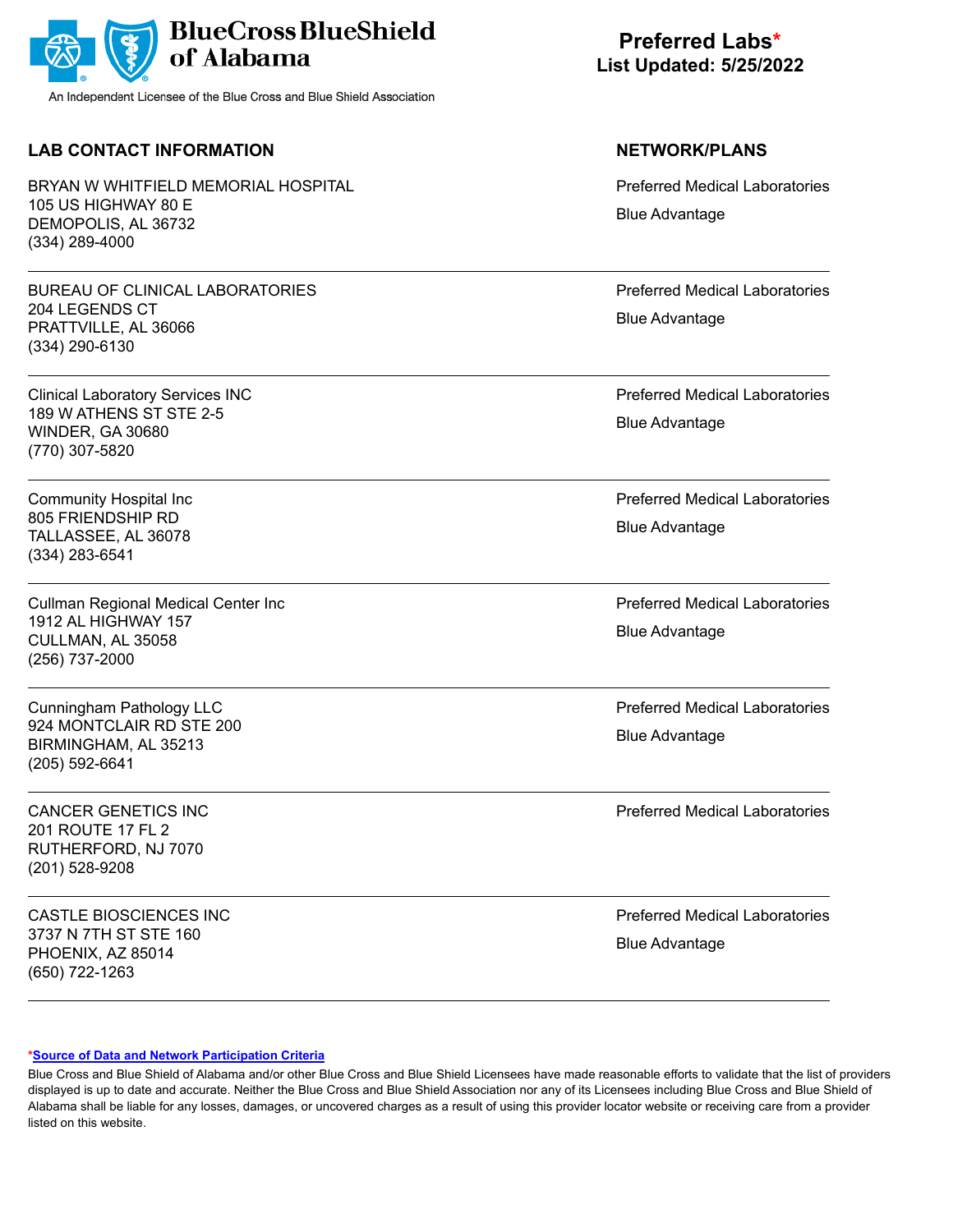|  | BlueCross BlueShield |
|--|----------------------|
|--|----------------------|

## **LAB CONTACT INFORMATION NETWORK/PLANS**

CAVHCS- LAB WEST CAMPUS 04M, 215 PERRY HILL RD MONTGOMERY, AL 36109 (334) 272-4680

CBLPATH INC 760 WESTCHESTER AVE RYE BROOK, NY 10573 (914) 698-5706

CBLPATH INC 3477 EULER WAY PITTSBURGH, PA 15213 (412) 432-5500

CENTREX CLINICAL LAB INC 28 CAMPION RD NEW HARTFORD, NY 13413 (315) 797-0791

CENTREX CLINICAL LAB INC 1656 CHAMPLIN AVE UTICA, NY 13502 (800) 222-7566

CITIZENS BAPTIST MEDICAL CENTER 604 STONE AVE TALLADEGA, AL 35160 (256) 362-8111

CLEVELAND HEARTLAB INC 6701 CARNEGIE AVE STE 500 CLEVELAND, OH 44103 (216) 426-6081

CLINICAL PATHOLOGY LAB 9200 WALL ST AUSTIN, TX 78754 (512) 873-1600

**Preferred Labs\* List Updated: 5/25/2022**

Preferred Medical Laboratories Blue Advantage

Preferred Medical Laboratories Blue Advantage

Preferred Medical Laboratories Blue Advantage

Preferred Medical Laboratories Blue Advantage

Preferred Medical Laboratories Blue Advantage

Preferred Medical Laboratories Blue Advantage

Preferred Medical Laboratories Blue Advantage

Preferred Medical Laboratories Blue Advantage

### **[\\*Source of Data and Network Participation Criteria](https://www.bcbsal.org/pdfs/DataSources.pdf)**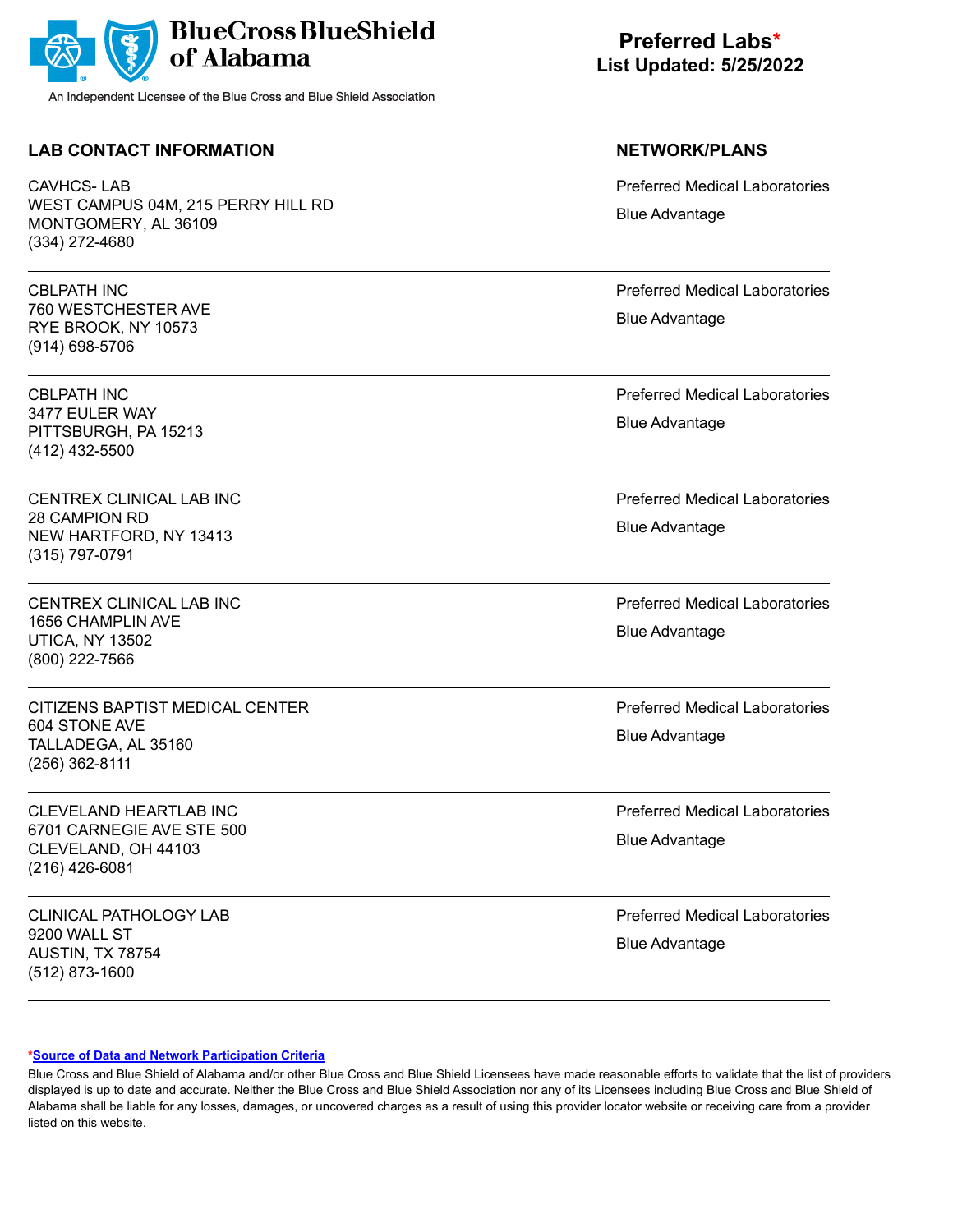

## **LAB CONTACT INFORMATION NETWORK/PLANS**

COAST DIAGNOSTICS LLC 4674 AIRPORT BLVD STE C MOBILE, AL 36608 (251) 459-8405

COLUMBIA BIO MEDICAL LAB 7131 W GRAND RIDGE KENNEWICK, WA 99336 (509) 736-1111

COMPASS LABORATORY SERVICES LLC 1910 NONCONNAH BLVD STE 108 MEMPHIS, TN 38132 (866) 363-0203

CORE DIAGNOSTIC LABORATORIES 214 SUMMIT PKWY STE 124 BIRMINGHAM, AL 35209 (205) 508-5939

CORP LAB DRAW SITE 333 WHITESPORT DR SW STE 202 HUNTSVILLE, AL 35801 (256) 822-1103

CRENSHAW COMMUNITY HOSPITAL 101 HOSPITAL CIR LUVERNE, AL 36049 (334) 335-3317

CRESCENDO BIOSCIENCE INC 341 OYSTER POINT BLVD SOUTH SAN FRANCISCO, CA 94080 (855) 407-4744

CRESTWOOD MEDICAL CTR LABORATORY 1 HOSPITAL DR SW HUNTSVILLE, AL 35801 (256) 429-5166

# **Preferred Labs\* List Updated: 5/25/2022**

Preferred Medical Laboratories Blue Advantage

Preferred Medical Laboratories Blue Advantage

Preferred Medical Laboratories Blue Advantage

Preferred Medical Laboratories Blue Advantage

Preferred Medical Laboratories Blue Advantage

Preferred Medical Laboratories Blue Advantage

Preferred Medical Laboratories Blue Advantage

Preferred Medical Laboratories Blue Advantage

### **[\\*Source of Data and Network Participation Criteria](https://www.bcbsal.org/pdfs/DataSources.pdf)**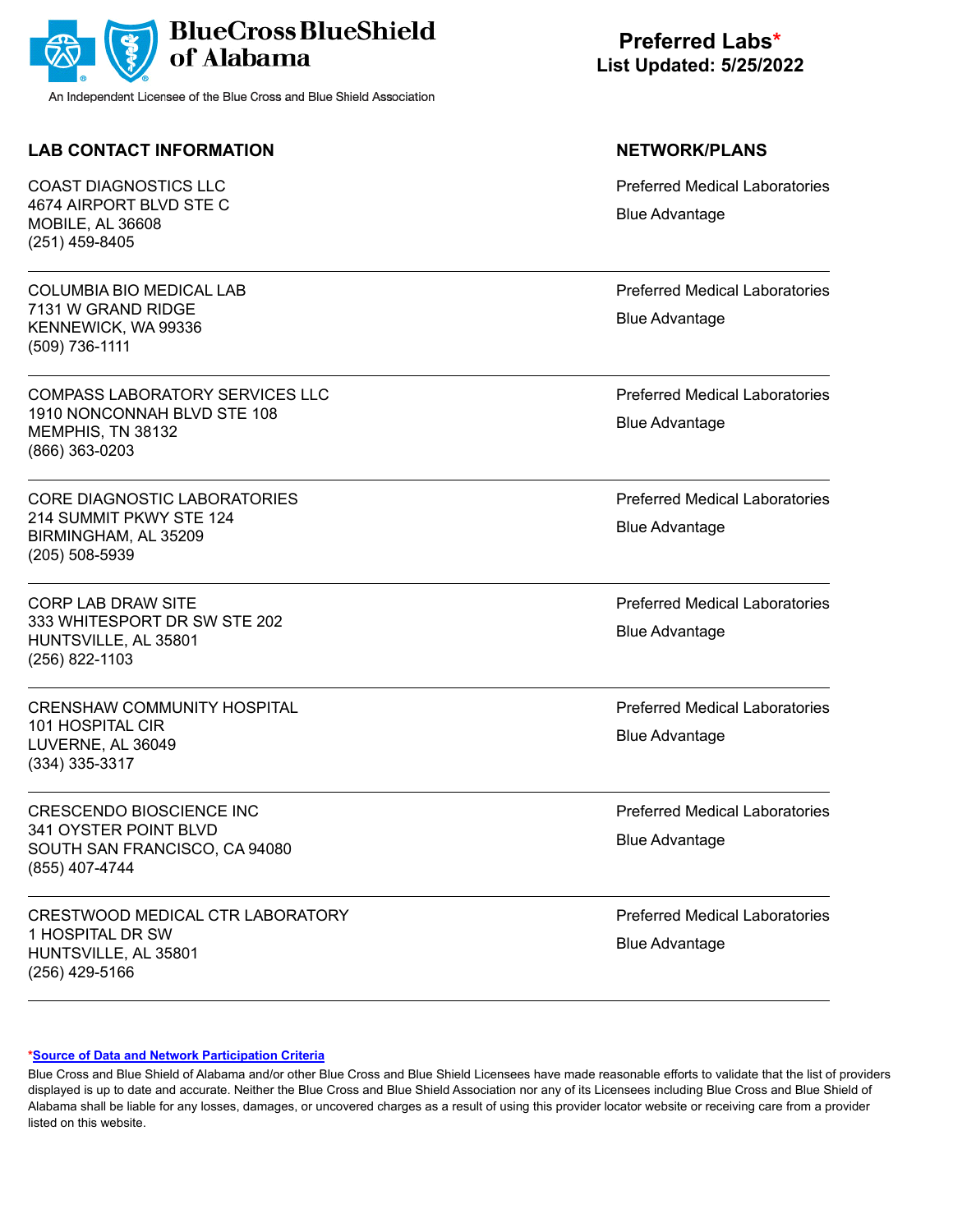

## **LAB CONTACT INFORMATION NETWORK/PLANS**

CRITERION CHEMISTRIES LLC 2683 PELHAM PKWY PELHAM, AL 35124 (310) 729-2911

CULLMAN PRIMARY CARE PC 1800 AL HIGHWAY 157 STE 204 CULLMAN, AL 35058 (256) 739-3514

Diagnostic Tissue Cytology Grp PLLC 1512 20TH AVE MERIDIAN, MS 39301 (601) 484-7743

Dianon Labcorp 200 WATSON BLVD STRATFORD, CT 6615 (203) 381-4090

DALE MEDICAL CENTER 126 HOSPITAL AVE OZARK, AL 36360 (334) 774-2601

DAVITA LABS 3951 SW 30TH AVE FORT LAUDERDALE, FL 33312 (386) 738-1809

DAVITA LABS 14225 NEWBROOK DR CHANTILLY, VA 20151 (703) 802-6900

DAVITA LABS 1991 INDUSTRIAL DR DELAND, FL 32724 (386) 626-7856

**Preferred Labs\* List Updated: 5/25/2022**

Preferred Medical Laboratories Blue Advantage

Preferred Medical Laboratories Blue Advantage

Preferred Medical Laboratories

Preferred Medical Laboratories Blue Advantage

Preferred Medical Laboratories Blue Advantage

Preferred Medical Laboratories Blue Advantage

Preferred Medical Laboratories Blue Advantage

Preferred Medical Laboratories Blue Advantage

### **[\\*Source of Data and Network Participation Criteria](https://www.bcbsal.org/pdfs/DataSources.pdf)**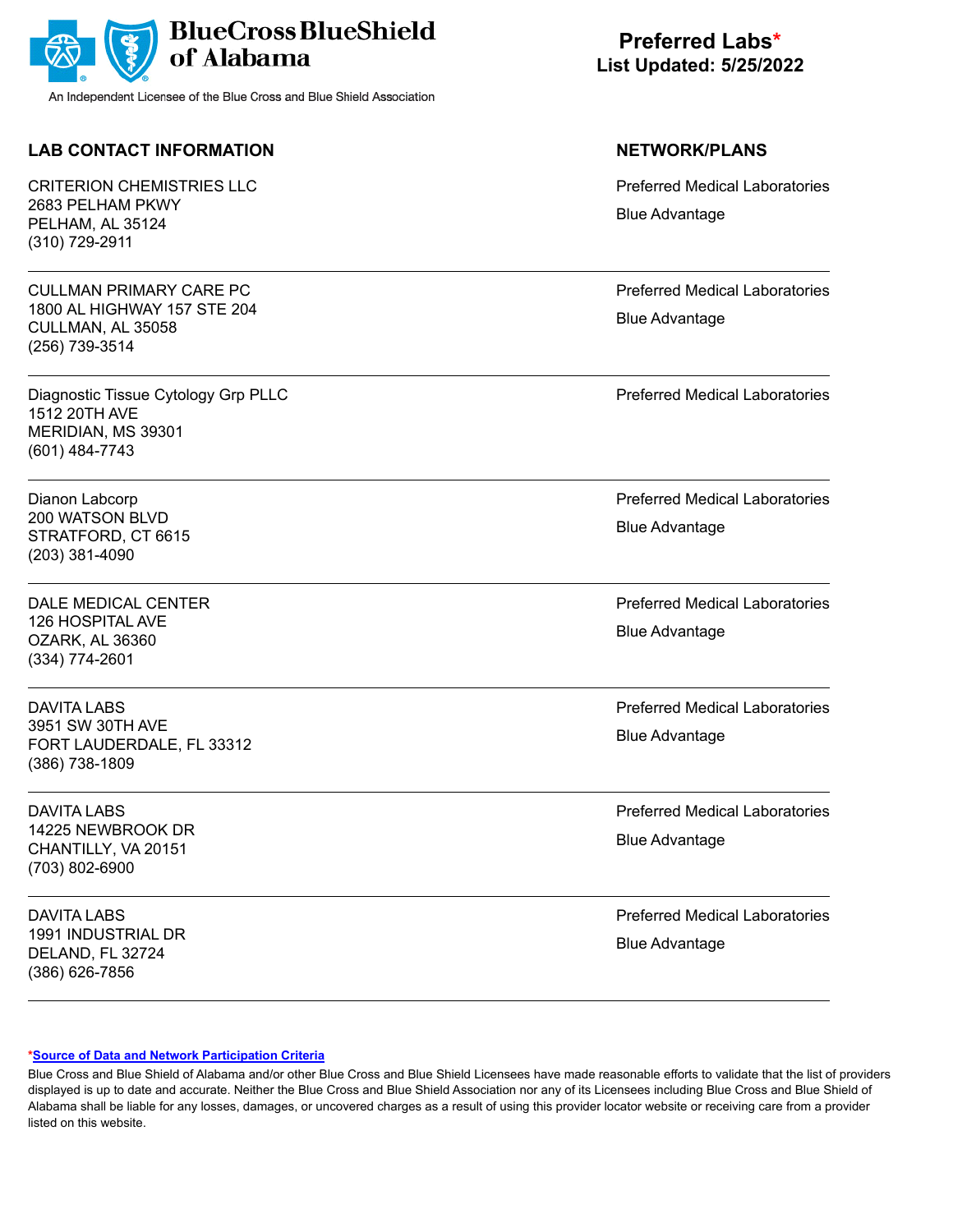

## **LAB CONTACT INFORMATION NETWORK/PLANS**

DCH REGIONAL MEDICAL CENTER 809 UNIVERSITY BLVD E TUSCALOOSA, AL 35401 (205) 759-7111

DECATUR DIAGNOSTIC LAB INC 2828 HWY 31 S DECATUR, AL 35603 (256) 355-9045

DECATUR MORGAN HOSPITAL-DECATUR 1201 7TH ST SE DECATUR, AL 35601 (256) 341-2000

DEVANSH LAB WERKS INC 234 AQUARIUS DR STE 111 BIRMINGHAM, AL 35209 (205) 994-8266

DIANON SYSTEMS INC 340 BILMAR DR PITTSBURGH, PA 15205 (412) 937-1808

DIANON SYSTEMS INC 1 FOREST PKWY SHELTON, CT 6484 (203) 926-7100

DIATHERIX LABORATORIES INC 601 GENOME WAY STE 2100 HUNTSVILLE, AL 35806 (877) 979-4242

DRAW SITE 1722 PINE ST STE 601 MONTGOMERY, AL 36106 (334) 240-6940

**Preferred Labs\* List Updated: 5/25/2022**

Preferred Medical Laboratories Blue Advantage

Preferred Medical Laboratories Blue Advantage

Preferred Medical Laboratories Blue Advantage

Preferred Medical Laboratories Blue Advantage

Preferred Medical Laboratories Blue Advantage

Preferred Medical Laboratories Blue Advantage

Preferred Medical Laboratories Blue Advantage

Preferred Medical Laboratories

### **[\\*Source of Data and Network Participation Criteria](https://www.bcbsal.org/pdfs/DataSources.pdf)**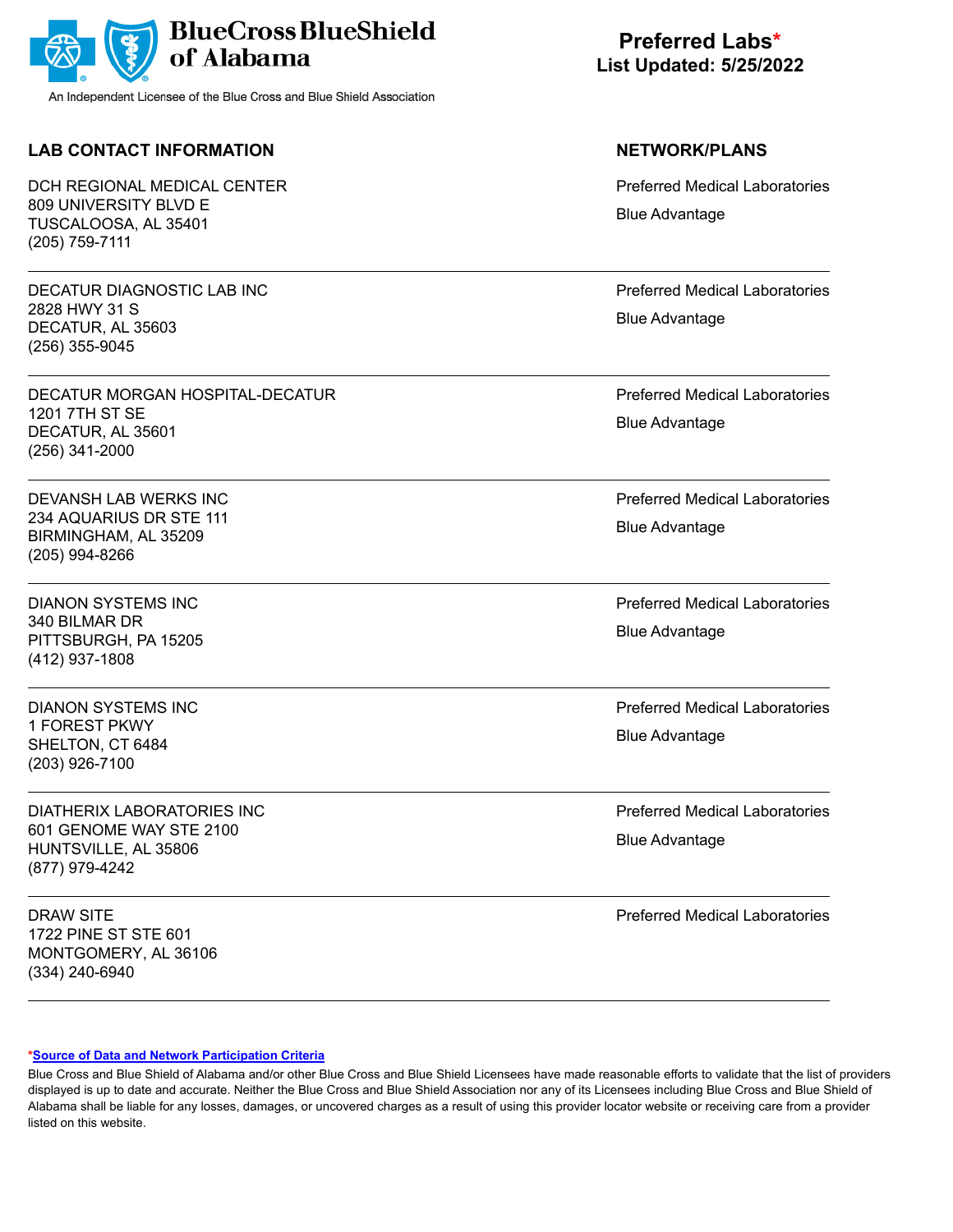

## **LAB CONTACT INFORMATION NETWORK/PLANS**

DYNACARE NORTHWEST INC 550 17TH AVE STE 310 SEATTLE, WA 98122 (206) 386-6040

DYNACARE NORTHWEST INC 1229 MADISON ST STE 600 SEATTLE, WA 98104 (800) 222-7566

DYNACARE NORTHWEST INC 5814 GRAHAM AVE SUMNER, WA 98390 (800) 222-7566

DYNACARE NORTHWEST INC 5300 TALLMAN AVE NW SEATTLE, WA 98107 (800) 222-7566

DYNACARE NORTHWEST INC 450 NW GILMAN BLVD STE 101 ISSAQUAH, WA 98027 (800) 222-7566

DYNACARE NORTHWEST INC 2000 HOSPITAL DR SEDRO WOOLLEY, WA 98284 (800) 222-7566

DYNACARE NORTHWEST INC 1200 12TH AVE S SEATTLE, WA 98144 (800) 222-7566

DYNACARE NORTHWEST INC 10416 5TH AVE NE SEATTLE, WA 98125 (800) 222-7566

**Preferred Labs\* List Updated: 5/25/2022**

Preferred Medical Laboratories Blue Advantage

Preferred Medical Laboratories Blue Advantage

Preferred Medical Laboratories Blue Advantage

Preferred Medical Laboratories Blue Advantage

Preferred Medical Laboratories Blue Advantage

Preferred Medical Laboratories Blue Advantage

Preferred Medical Laboratories Blue Advantage

Preferred Medical Laboratories Blue Advantage

### **[\\*Source of Data and Network Participation Criteria](https://www.bcbsal.org/pdfs/DataSources.pdf)**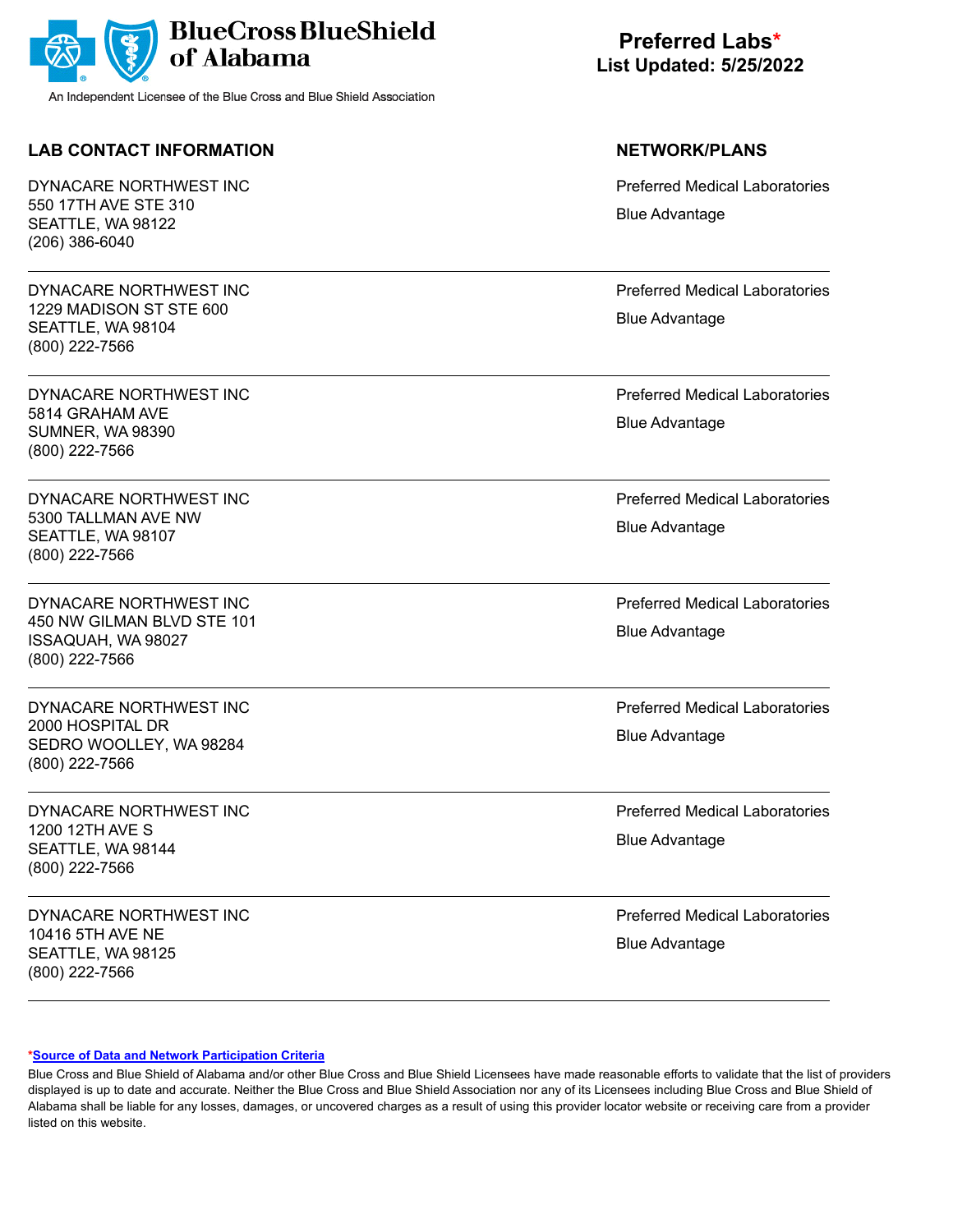

## **LAB CONTACT INFORMATION NETWORK/PLANS**

DYNACARE NORTHWEST INC 275 SE CABOT DR STE B202 OAK HARBOR, WA 98277 (800) 222-7566

DYNACARE NORTHWEST INC 1401 MADISON ST STE 100 SEATTLE, WA 98104 (800) 222-7566

DYNACARE NORTHWEST INC 406 YAUGER WAY SW STE A OLYMPIA, WA 98502 (800) 222-7566

DYNACARE NORTHWEST INC 1909 214TH ST SE STE 300 BOTHELL, WA 98021 (800) 222-7566

DYNACARE NORTHWEST INC 1536 N 115TH ST STE 200 SEATTLE, WA 98133 (800) 222-7566

DYNACARE NORTHWEST INC 12917 SE 38TH ST STE 100 BELLEVUE, WA 98006 (800) 222-7566

DYNACARE NORTHWEST INC 18100 NE UNION HILL RD REDMOND, WA 98052 (800) 222-7566

DYNACARE NORTHWEST INC 550 16TH AVE STE 100 SEATTLE, WA 98122 (800) 222-7566

**Preferred Labs\* List Updated: 5/25/2022**

Preferred Medical Laboratories Blue Advantage

Preferred Medical Laboratories Blue Advantage

Preferred Medical Laboratories Blue Advantage

Preferred Medical Laboratories Blue Advantage

Preferred Medical Laboratories Blue Advantage

Preferred Medical Laboratories Blue Advantage

Preferred Medical Laboratories Blue Advantage

Preferred Medical Laboratories Blue Advantage

### **[\\*Source of Data and Network Participation Criteria](https://www.bcbsal.org/pdfs/DataSources.pdf)**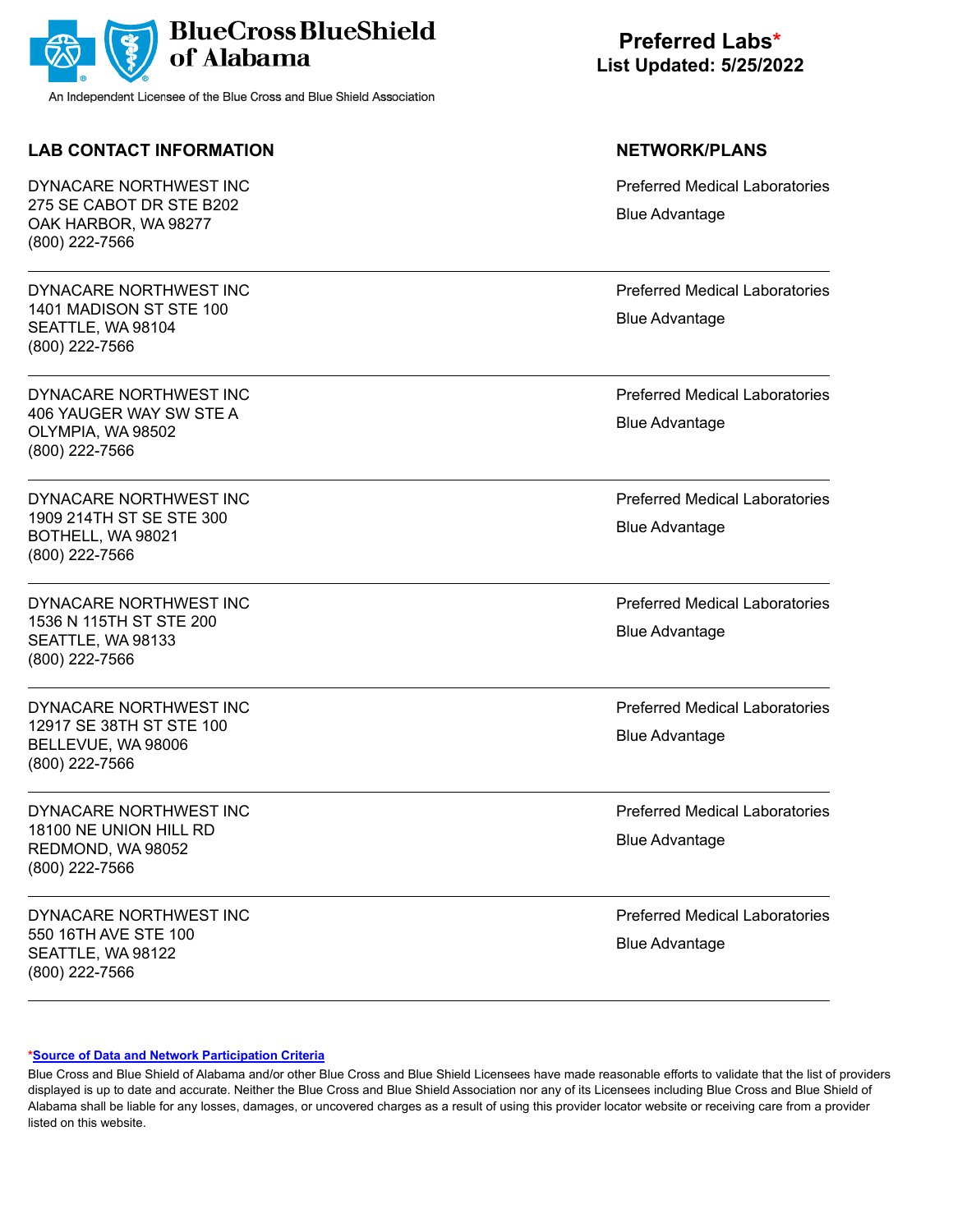

## **LAB CONTACT INFORMATION NETWORK/PLANS**

DYNACARE NORTHWEST INC 1101 MADISON ST STE 301 SEATTLE, WA 98104 (800) 222-7566

DYNACARE NORTHWEST INC 1415 E KINCAID ST MOUNT VERNON, WA 98274 (800) 222-7566

DYNACARE NORTHWEST INC 2700 NORTHUP WAY BELLEVUE, WA 98004 (800) 222-7566

DYNACARE NORTHWEST INC 19401 40TH AVE W STE 100 LYNNWOOD, WA 98036 (800) 222-7566

DYNACARE NORTHWEST INC 2ND FLOOR, 13020 MERIDIAN AVE S EVERETT, WA 98208 (800) 222-7566

DYNACARE NORTHWEST INC 3400 CALIFORNIA AVE SW STE 300 SEATTLE, WA 98116 (800) 222-7566

DYNACARE NORTHWEST INC 13333 BEL RED RD STE 100 BELLEVUE, WA 98005 (800) 222-7566

DYNACARE NORTHWEST INC 601 S CARR RD STE 110 RENTON, WA 98055 (800) 222-7566

**Preferred Labs\* List Updated: 5/25/2022**

Preferred Medical Laboratories Blue Advantage

Preferred Medical Laboratories Blue Advantage

Preferred Medical Laboratories Blue Advantage

Preferred Medical Laboratories Blue Advantage

Preferred Medical Laboratories Blue Advantage

Preferred Medical Laboratories Blue Advantage

Preferred Medical Laboratories Blue Advantage

Preferred Medical Laboratories Blue Advantage

### **[\\*Source of Data and Network Participation Criteria](https://www.bcbsal.org/pdfs/DataSources.pdf)**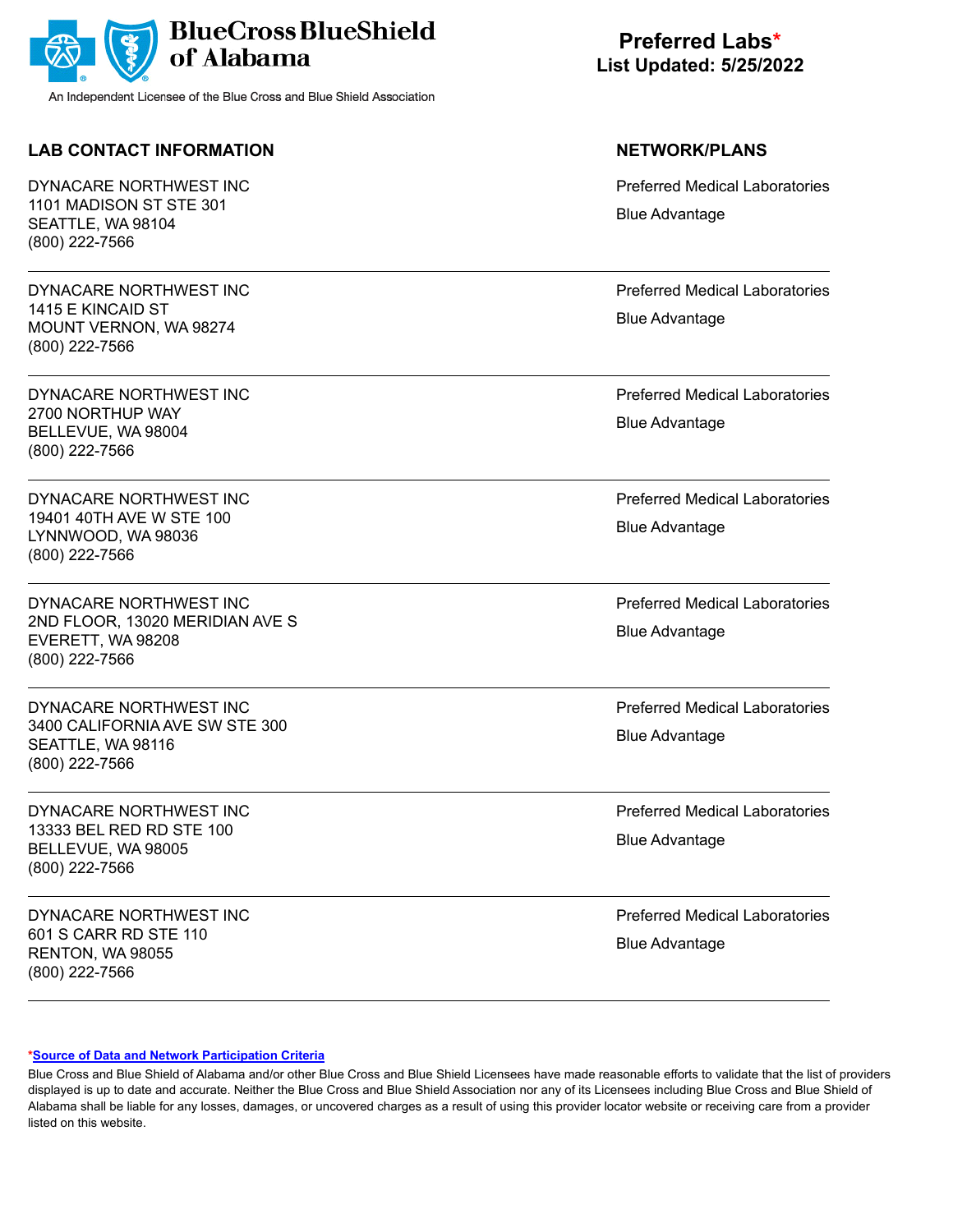

## **LAB CONTACT INFORMATION NETWORK/PLANS**

DYNACARE NORTHWEST INC 3425 ENSIGN RD NE STE 250 OLYMPIA, WA 98506 (800) 222-7566

DYNACARE NORTHWEST INC 5130 CORPORATE CENTER CT SE LACEY, WA 98503 (800) 222-7566

EAST AL MEDICAL CENTER LANIER 4800 48TH ST VALLEY, AL 36854 (334) 756-9180

EAST ALABAMA MEDICAL CENTER 2000 PEPPERELL PKWY OPELIKA, AL 36801 (334) 749-3411

EAST SIDE CLINICAL LAB 10 RISHO AVE EAST PROVIDENCE, RI 2914 (401) 433-8374

ELMORE COMMUNITY HOSPITAL 500 HOSPITAL DR WETUMPKA, AL 36092 (334) 567-4311

ESOTERIX GENETIC LABORATORIES LLC 833 CHESTNUT ST PHILADELPHIA, PA 19107 (215) 351-2331

ESOTERIX GENETIC LABORATORIES LLC 3 FOREST PKWY SHELTON, CT 6484 (336) 436-7942

**Preferred Labs\* List Updated: 5/25/2022**

Preferred Medical Laboratories Blue Advantage

Preferred Medical Laboratories Blue Advantage

Preferred Medical Laboratories

Preferred Medical Laboratories Blue Advantage

Preferred Medical Laboratories Blue Advantage

Preferred Medical Laboratories Blue Advantage

Preferred Medical Laboratories Blue Advantage

Preferred Medical Laboratories Blue Advantage

### **[\\*Source of Data and Network Participation Criteria](https://www.bcbsal.org/pdfs/DataSources.pdf)**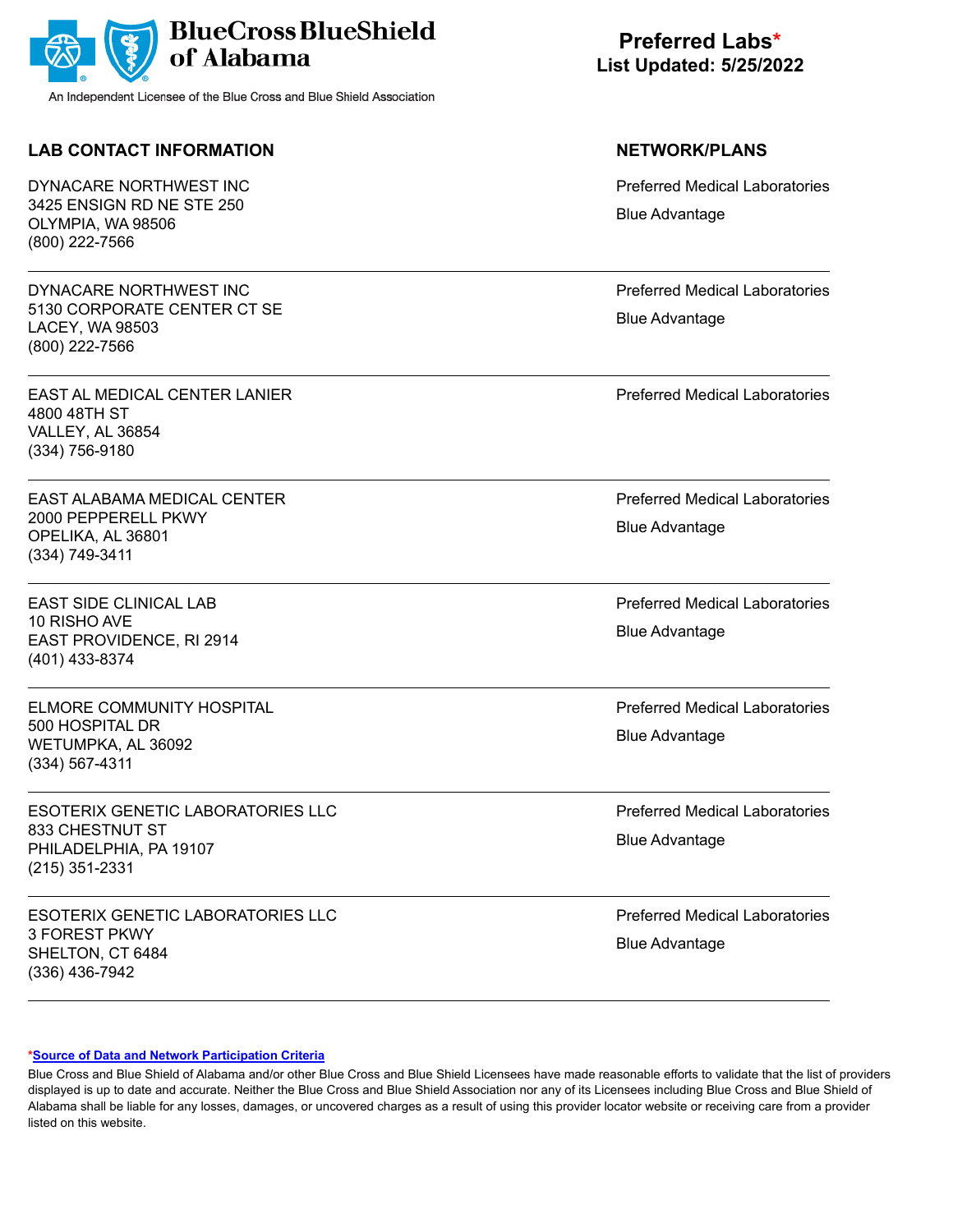

## **LAB CONTACT INFORMATION NETWORK/PLANS**

ESOTERIX GENETIC LABORATORIES LLC 3400 COMPUTER DR WESTBOROUGH, MA 1581 (800) 222-7566

ESOTERIX GENETIC LABORATORIES LLC 655 E HUNTINGTON DR MONROVIA, CA 91016 (626) 471-9922

ESOTERIX GENETIC LABORATORIES LLC 2000 VIVIGEN WAY SANTA FE, NM 87505 (505) 438-1111

ESOTERIX GENETIC LABORATORIES LLC 5300 MCCONNELL AVE LOS ANGELES, CA 90066 (800) 222-7566

ESOTERIX GENETIC LABORATORIES LLC 521 W 57TH ST NEW YORK, NY 10019 (800) 222-7566

ESOTERIX INC 1200 W WHITE RIVER BLVD MUNCIE, IN 47303 (800) 222-7566

ESOTERIX INC 4301 LOST HILLS RD AGOURA HILLS, CA 91301 (800) 222-7566

ESOTERIX INC 750 WALNUT AVE CRANFORD, NJ 7016 (800) 222-7566

**Preferred Labs\* List Updated: 5/25/2022**

Preferred Medical Laboratories Blue Advantage

Preferred Medical Laboratories Blue Advantage

Preferred Medical Laboratories Blue Advantage

Preferred Medical Laboratories Blue Advantage

Preferred Medical Laboratories Blue Advantage

Preferred Medical Laboratories Blue Advantage

Preferred Medical Laboratories Blue Advantage

Preferred Medical Laboratories Blue Advantage

### **[\\*Source of Data and Network Participation Criteria](https://www.bcbsal.org/pdfs/DataSources.pdf)**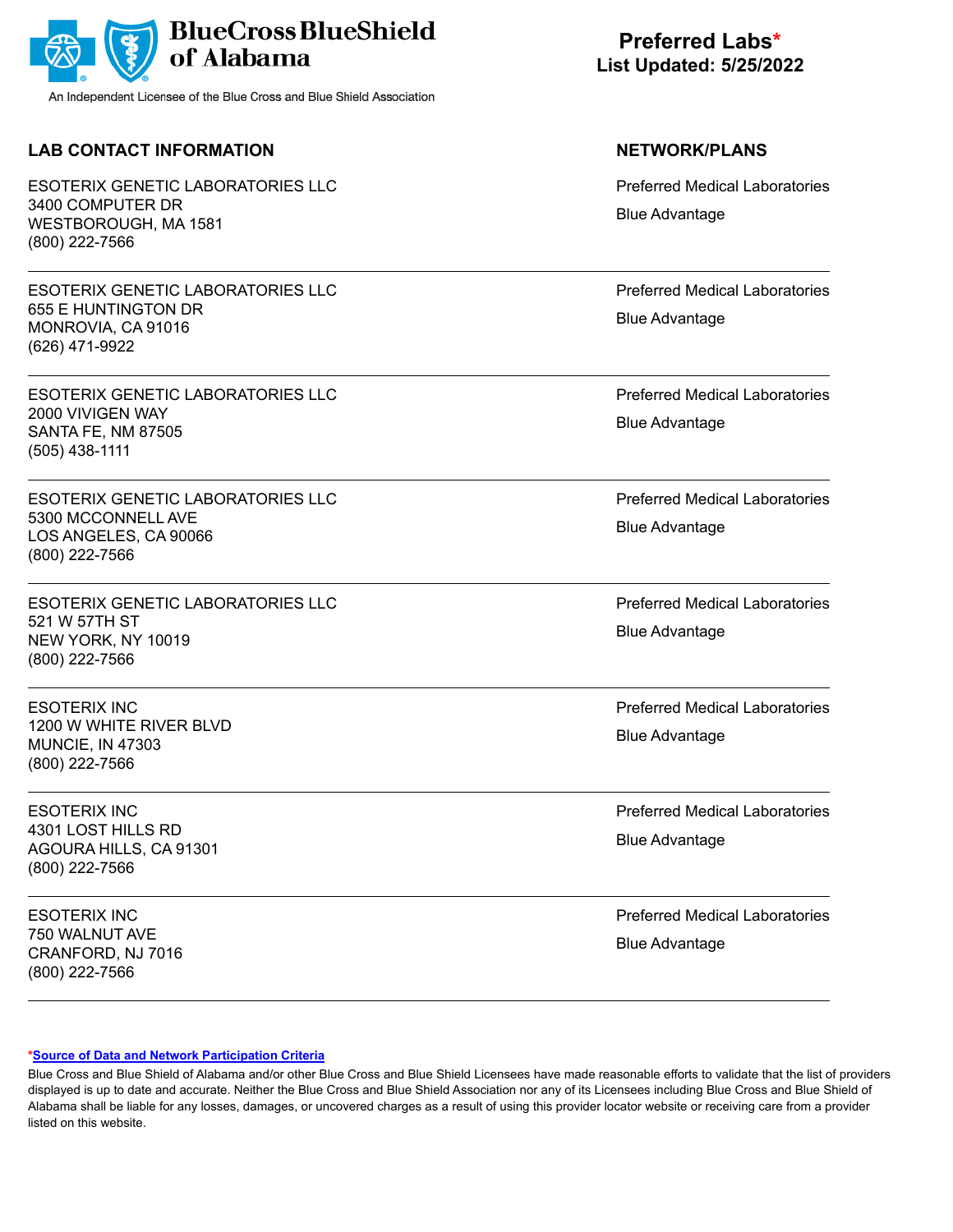

## **LAB CONTACT INFORMATION NETWORK/PLANS**

ESOTERIX INC 3930 E WATKINS ST STE 300 PHOENIX, AZ 85034 (800) 222-7566

ESOTERIX INC 8490 UPLAND DR STE 100 ENGLEWOOD, CO 80112 (800) 227-5668

EXACT SCIENCES LABORATORIES LLC 145 E BADGER RD STE 100 MADISON, WI 53713 (608) 284-5700

Fayette Medical Center 1653 TEMPLE AVE N FAYETTE, AL 35555 (205) 932-5966

Flowers Hosp Laboratory 4370 W MAIN ST DOTHAN, AL 36305 (334) 793-5000

FLORENCE PATHOLOGY SERVICES LLC 1701 VETERANS DR FLORENCE, AL 35630 (256) 629-1825

Gadsden Regional Medical Center LLC 1007 GOODYEAR AVE GADSDEN, AL 35903 (256) 494-4000

GENEDX INC 207 PERRY PKWY GAITHERSBURG, MD 20877 (201) 791-2600

**Preferred Labs\* List Updated: 5/25/2022**

Preferred Medical Laboratories Blue Advantage

Preferred Medical Laboratories Blue Advantage

Preferred Medical Laboratories Blue Advantage

Preferred Medical Laboratories Blue Advantage

Preferred Medical Laboratories Blue Advantage

Preferred Medical Laboratories Blue Advantage

Preferred Medical Laboratories Blue Advantage

Preferred Medical Laboratories Blue Advantage

### **[\\*Source of Data and Network Participation Criteria](https://www.bcbsal.org/pdfs/DataSources.pdf)**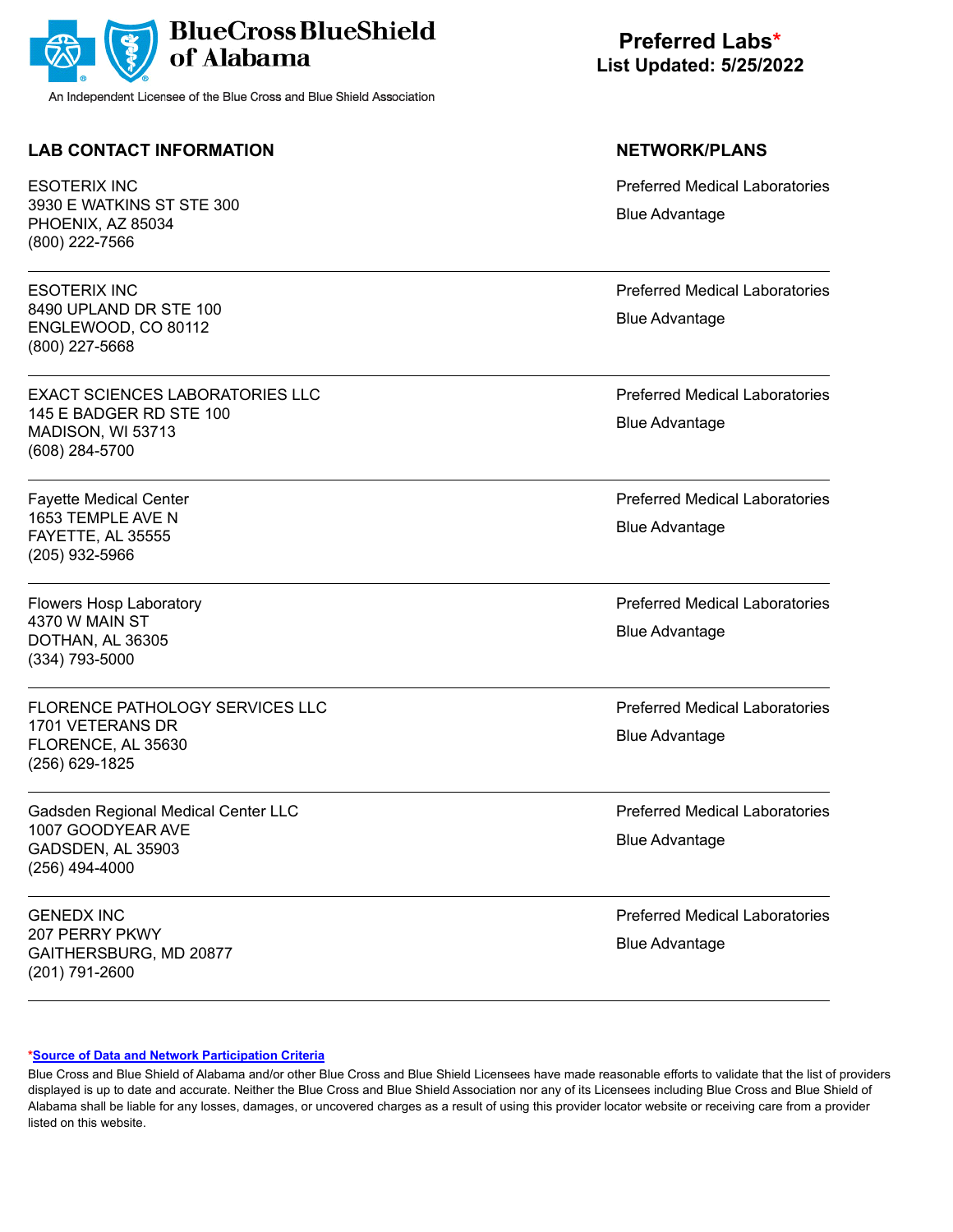

## **LAB CONTACT INFORMATION NETWORK/PLANS**

GENOMIC HEALTH INC 301 PENOBSCOT DR REDWOOD CITY, CA 94063 (650) 556-9300

GOLDEN POINT SCIENTIFIC LABS 411A LORNA SQ VESTAVIA HILLS, AL 35216 (205) 787-1348

GROVE HILL MEMORIAL HOSPITAL INC 295 S JACKSON ST GROVE HILL, AL 36451 (251) 275-3191

GUARDANT HEALTH INC 505 PENOBSCOT DR REDWOOD CITY, CA 94063 (650) 771-9860

GULFCOAST PATHOLOGY 1620 MEDICAL LN STE 100 FORT MYERS, FL 33907 (610) 454-6146

HALE COUNTY HOSPITAL 508 GREEN ST GREENSBORO, AL 36744 (334) 624-3021

HELEN KELLER HOSPITAL 1300 S MONTGOMERY AVE SHEFFIELD, AL 35660 (256) 386-4196

HIGHLANDS MEDICAL CENTER 380 WOODS COVE RD SCOTTSBORO, AL 35768 (256) 259-4444

**Preferred Labs\* List Updated: 5/25/2022**

Preferred Medical Laboratories

Preferred Medical Laboratories Blue Advantage

Preferred Medical Laboratories Blue Advantage

Preferred Medical Laboratories Blue Advantage

Preferred Medical Laboratories Blue Advantage

Preferred Medical Laboratories Blue Advantage

Preferred Medical Laboratories Blue Advantage

Preferred Medical Laboratories Blue Advantage

### **[\\*Source of Data and Network Participation Criteria](https://www.bcbsal.org/pdfs/DataSources.pdf)**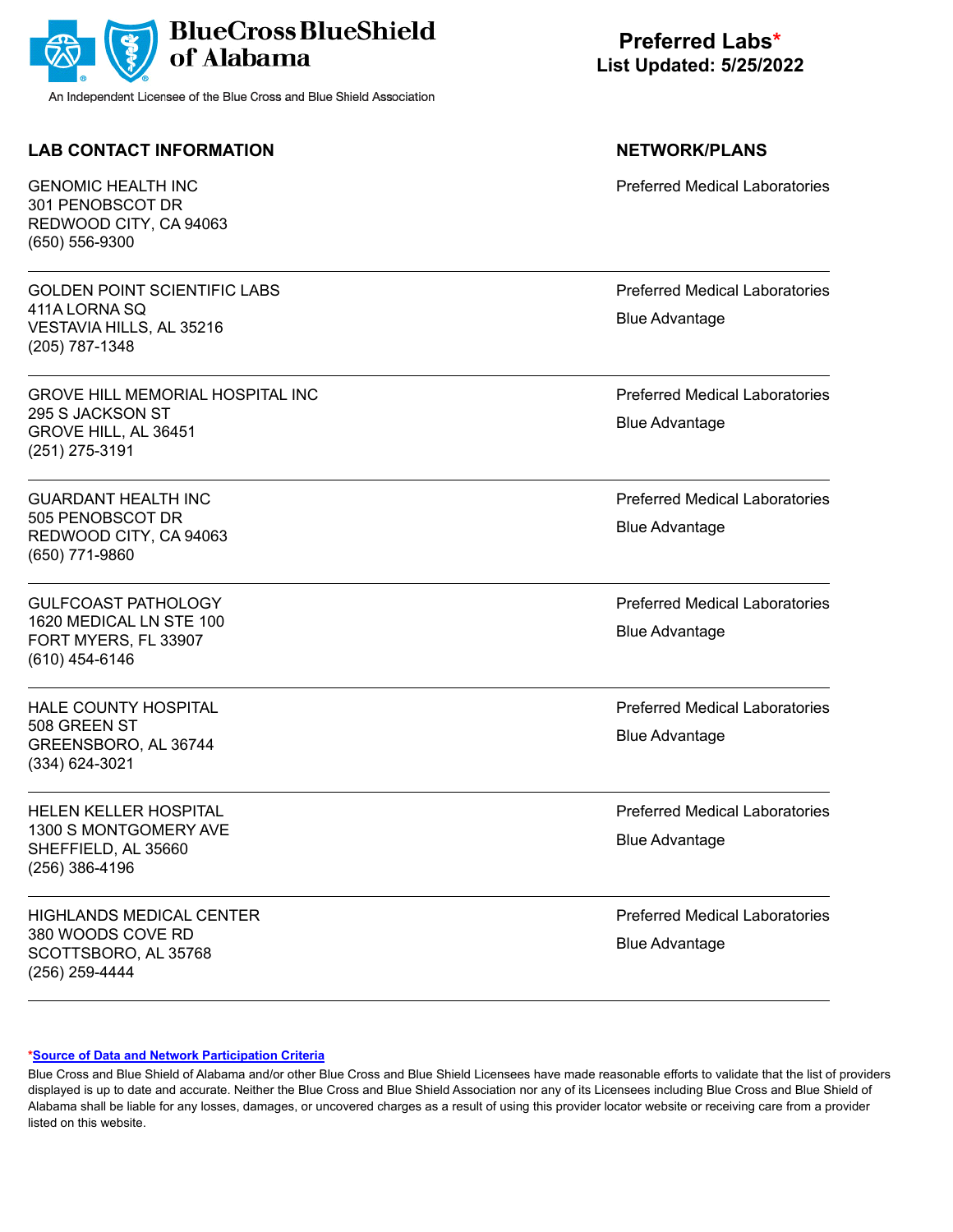

## **LAB CONTACT INFORMATION NETWORK/PLANS**

HUNTSVILLE HOSPITAL 101 SIVLEY RD SW HUNTSVILLE, AL 35801 (256) 265-1000

Interpace Diagnostics Corporation 2515 LIBERTY AVE PITTSBURGH, PA 15222 (610) 613-1014

INTERNAL MEDICINE ASSOCIATES PC BLDG 6, 121 N 20TH ST OPELIKA, AL 36801 (334) 749-3385

JACK HUGHSTON MEMORIAL HOSPITAL 4401 RIVER CHASE DR PHENIX CITY, AL 36867 (334) 732-3000

JACKSON MEDICAL CENTER LLC 220 HOSPITAL DR JACKSON, AL 36545 (251) 246-9021

KISSIMMEE PATHOLOGY LAB 1200 N CENTRAL AVE STE 103 KISSIMMEE, FL 34741 (610) 454-6146

Labcorp 5610 W LA SALLE ST STE 100 TAMPA, FL 33607 (813) 287-8998

Laboratory Corp Of America 1512 N GREEN MOUNT RD O FALLON, IL 62269 (800) 222-7566

**Preferred Labs\* List Updated: 5/25/2022**

Preferred Medical Laboratories Blue Advantage

Preferred Medical Laboratories Blue Advantage

Preferred Medical Laboratories Blue Advantage

Preferred Medical Laboratories Blue Advantage

Preferred Medical Laboratories Blue Advantage

Preferred Medical Laboratories Blue Advantage

Preferred Medical Laboratories Blue Advantage

Preferred Medical Laboratories Blue Advantage

### **[\\*Source of Data and Network Participation Criteria](https://www.bcbsal.org/pdfs/DataSources.pdf)**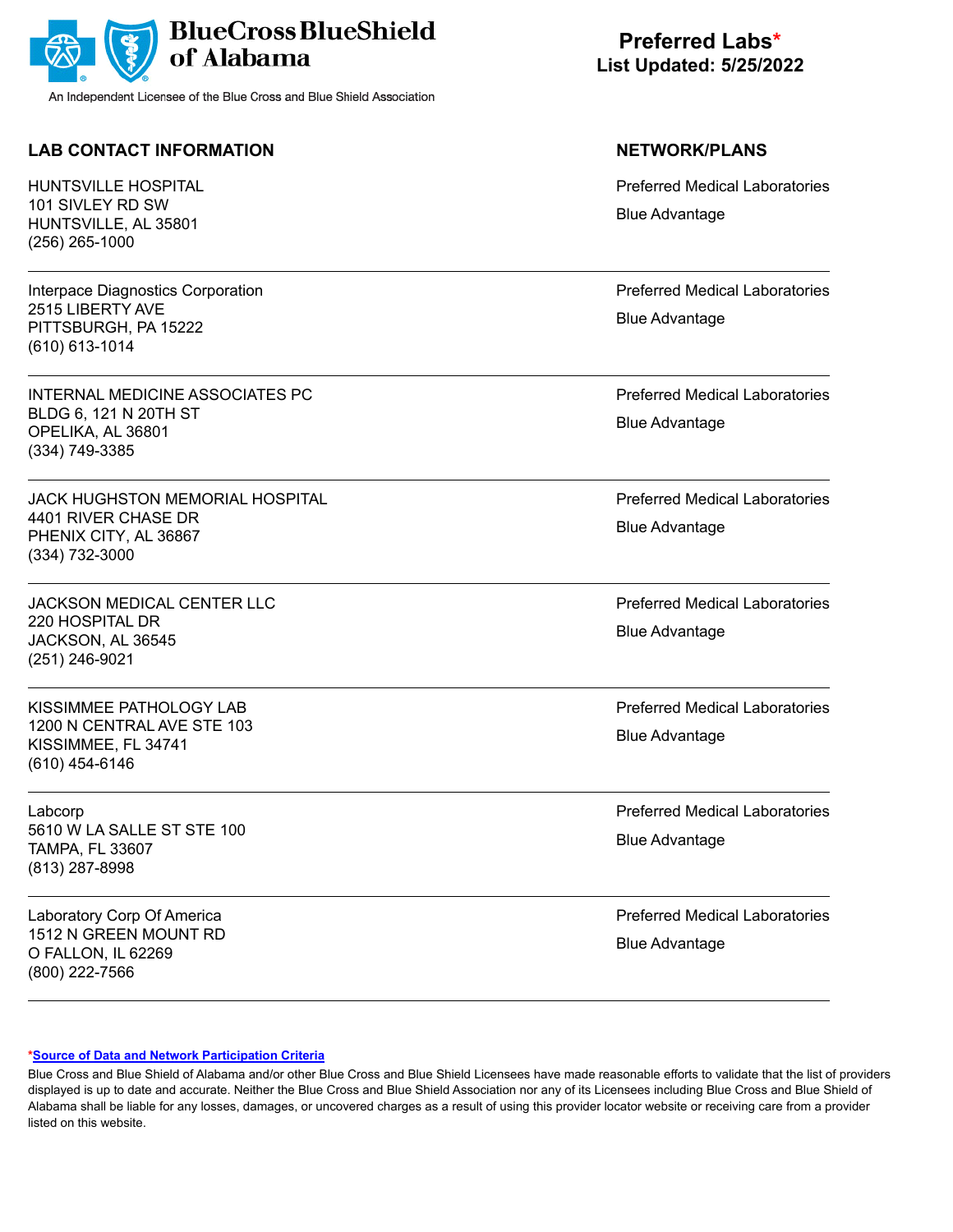

## **LAB CONTACT INFORMATION NETWORK/PLANS**

Laboratory Corp Of America 6603 FIRST PARK TEN BLVD SAN ANTONIO, TX 78213 (800) 222-7566

Laboratory Corp Of America 12855 N 40 DR STE 200 SAINT LOUIS, MO 63141 (800) 222-7566

Laboratory Corp Of America 10930 BIGGE ST SAN LEANDRO, CA 94577 (800) 222-7566

Laboratory Corp Of America 217 LA RUE FRANCE LAFAYETTE, LA 70508 (800) 222-7566

Laboratory Corp Of America 32355 CAPITOL ST LIVONIA, MI 48150 (800) 222-7566

Laboratory Corp Of America 4200 N 29TH AVE HOLLYWOOD, FL 33020 (800) 222-7566

Laboratory Corp Of America 51 CHARLES LINDBERGH BLVD UNIONDALE, NY 11553 (800) 222-7566

Laboratory Corp Of America 271 MEDICAL PARK BLVD BRISTOL, TN 37620 (800) 222-7566

**Preferred Labs\* List Updated: 5/25/2022**

Preferred Medical Laboratories Blue Advantage

Preferred Medical Laboratories Blue Advantage

Preferred Medical Laboratories Blue Advantage

Preferred Medical Laboratories Blue Advantage

Preferred Medical Laboratories Blue Advantage

Preferred Medical Laboratories Blue Advantage

Preferred Medical Laboratories Blue Advantage

Preferred Medical Laboratories Blue Advantage

### **[\\*Source of Data and Network Participation Criteria](https://www.bcbsal.org/pdfs/DataSources.pdf)**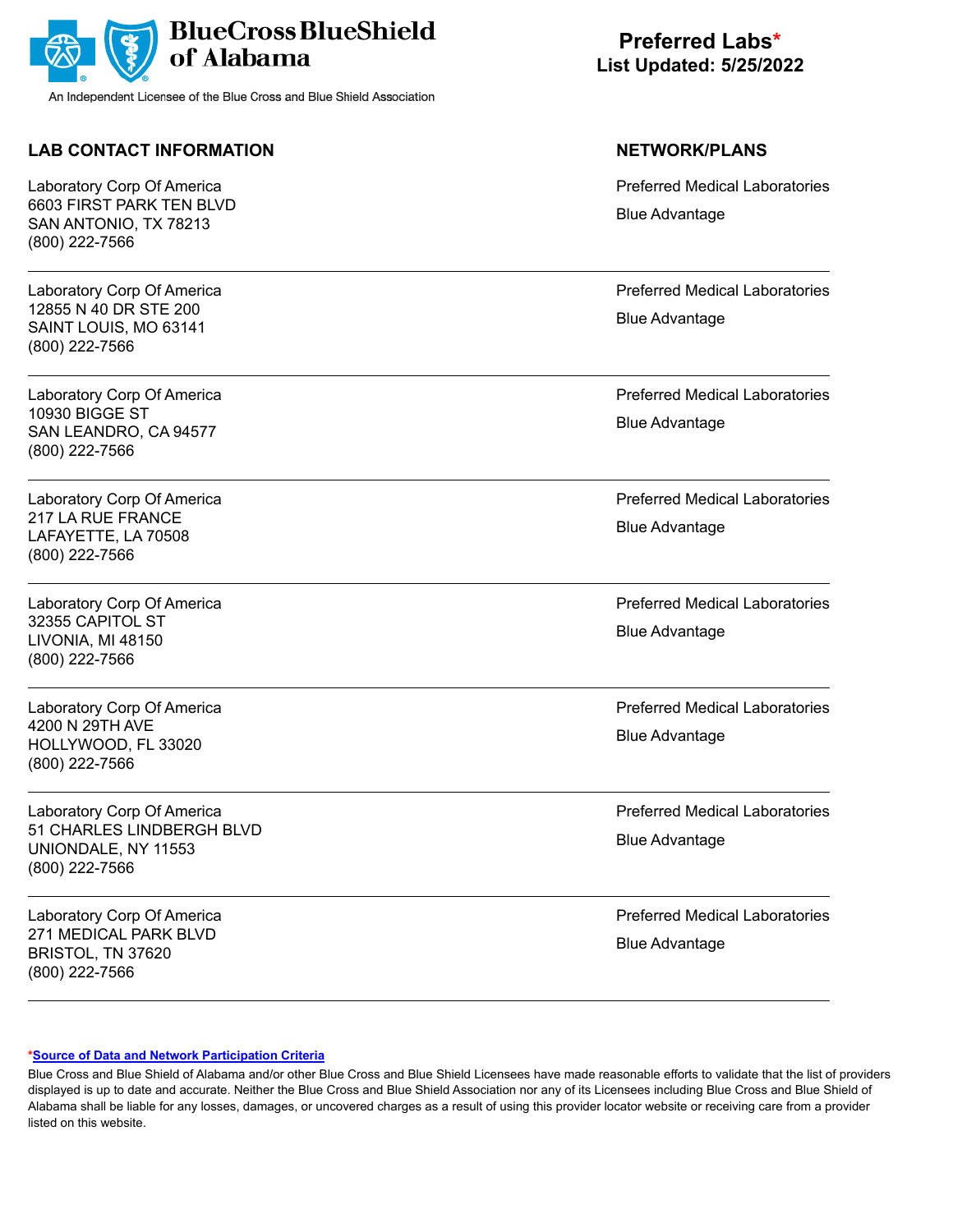

## **LAB CONTACT INFORMATION NETWORK/PLANS**

Laboratory Corp Of America 400 PATROON CREEK BLVD STE 101 ALBANY, NY 12206 (800) 222-7566

Laboratory Corp Of America 13665 LAKEFRONT DR EARTH CITY, MO 63045 (800) 222-7566

Laboratory Corp Of America 11751 INTERCHANGE DR LOUISVILLE, KY 40229 (800) 222-7566

Laboratory Corp Of America 387 TOWN MOUNTAIN RD STE 203 PIKEVILLE, KY 41501 (800) 222-7566

Laboratory Corp Of America 1401 HARRODSBURG RD STE B195 LEXINGTON, KY 40504 (800) 222-7566

Laboratory Corp Of America 202 W 7TH ST LONDON, KY 40741 (800) 222-7566

Laboratory Corp Of America 13900 PARK CENTER RD HERNDON, VA 20171 (800) 222-7566

Laboratory Corp Of America 205 CENTER ST STE 204 MOUNT AIRY, MD 21771 (800) 222-7566

**Preferred Labs\* List Updated: 5/25/2022**

Preferred Medical Laboratories Blue Advantage

Preferred Medical Laboratories Blue Advantage

Preferred Medical Laboratories Blue Advantage

Preferred Medical Laboratories Blue Advantage

Preferred Medical Laboratories Blue Advantage

Preferred Medical Laboratories Blue Advantage

Preferred Medical Laboratories Blue Advantage

Preferred Medical Laboratories Blue Advantage

### **[\\*Source of Data and Network Participation Criteria](https://www.bcbsal.org/pdfs/DataSources.pdf)**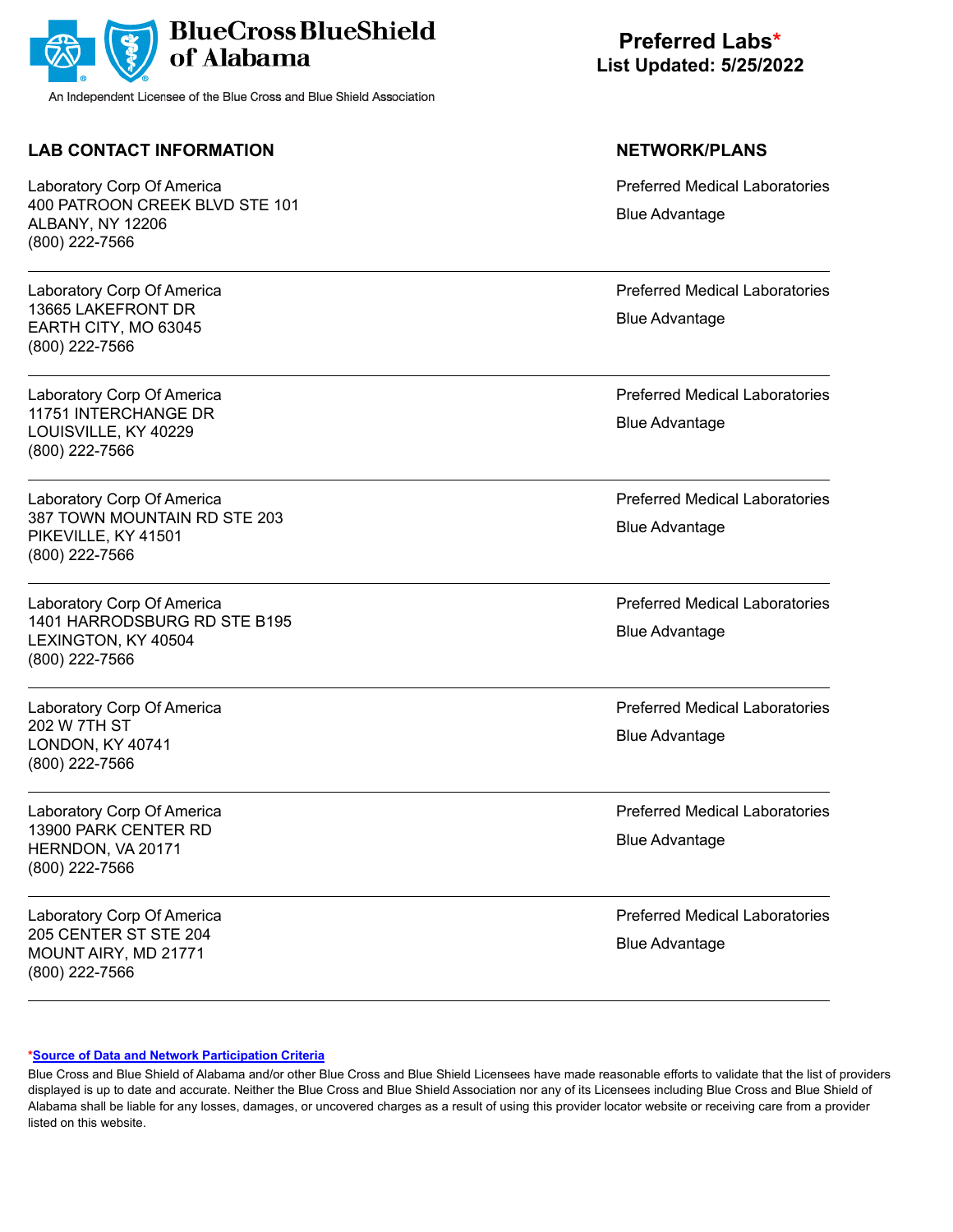

## **LAB CONTACT INFORMATION NETWORK/PLANS**

Laboratory Corp Of America 5454 WISCONSIN AVE STE 1300 CHEVY CHASE, MD 20815 (800) 222-7566

Laboratory Corp Of America 701 DIGITAL DR STE R LINTHICUM HEIGHTS, MD 21090 (800) 222-7566

Laboratory Corp Of America 701 E NAYLOR MILL RD UNIT G SALISBURY, MD 21804 (800) 222-7566

Laboratory Corp Of America 83 WELLNESS WAY BENTON, KY 42025 (800) 222-7566

Laboratory Corp Of America 7447 W TALCOTT AVE CHICAGO, IL 60631 (800) 222-7566

Laboratory Corp Of America 1701 SOUTH BLVD E STE 107 ROCHESTER HILLS, MI 48307 (800) 222-7566

Laboratory Corp Of America 180 S 3RD ST STE 300 BELLEVILLE, IL 62220 (800) 222-7566

Laboratory Corp Of America 7247 HAYVENHURST AVE VAN NUYS, CA 91406 (800) 222-7566

**Preferred Labs\* List Updated: 5/25/2022**

Preferred Medical Laboratories Blue Advantage

Preferred Medical Laboratories Blue Advantage

Preferred Medical Laboratories Blue Advantage

Preferred Medical Laboratories Blue Advantage

Preferred Medical Laboratories Blue Advantage

Preferred Medical Laboratories Blue Advantage

Preferred Medical Laboratories Blue Advantage

Preferred Medical Laboratories Blue Advantage

### **[\\*Source of Data and Network Participation Criteria](https://www.bcbsal.org/pdfs/DataSources.pdf)**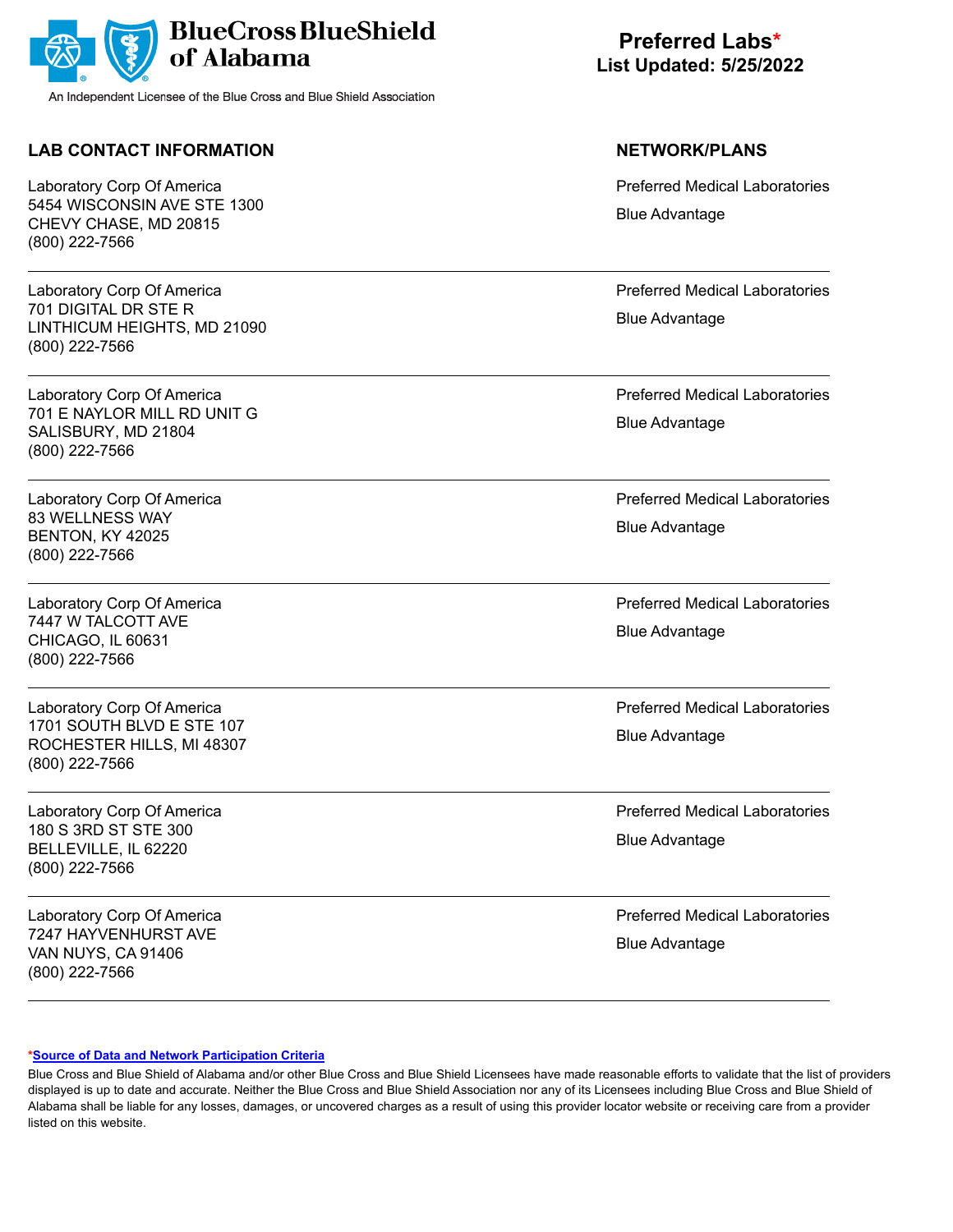

## **LAB CONTACT INFORMATION NETWORK/PLANS**

Laboratory Corp Of America 4000 N ILLINOIS LN SWANSEA, IL 62226 (800) 222-7566

Laboratory Corp Of America 945 SAINT JOHN PL HEMET, CA 92543 (800) 222-7566

Laboratory Corp Of America 7777 FOREST LN STE C350 DALLAS, TX 75230 (972) 566-7500

Laboratory Corp Of America 300 N MAPLE ST EFFINGHAM, IL 62401 (800) 222-7566

Laboratory Corp Of America 1490 E FOREMASTER DR STE 230 ST GEORGE, UT 84790 (800) 222-7566

Laboratory Corp Of America 2625 N CRAYCROFT RD STE 220 TUCSON, AZ 85712 (800) 222-7566

Laboratory Corp Of America 550 17TH AVE STE 300 SEATTLE, WA 98122 (253) 395-4000

Laboratory Corp Of America 6304 BENJAMIN RD STE 501 TAMPA, FL 33634 (800) 222-7566

**Preferred Labs\* List Updated: 5/25/2022**

Preferred Medical Laboratories Blue Advantage

Preferred Medical Laboratories Blue Advantage

Preferred Medical Laboratories Blue Advantage

Preferred Medical Laboratories Blue Advantage

Preferred Medical Laboratories Blue Advantage

Preferred Medical Laboratories Blue Advantage

Preferred Medical Laboratories Blue Advantage

Preferred Medical Laboratories Blue Advantage

### **[\\*Source of Data and Network Participation Criteria](https://www.bcbsal.org/pdfs/DataSources.pdf)**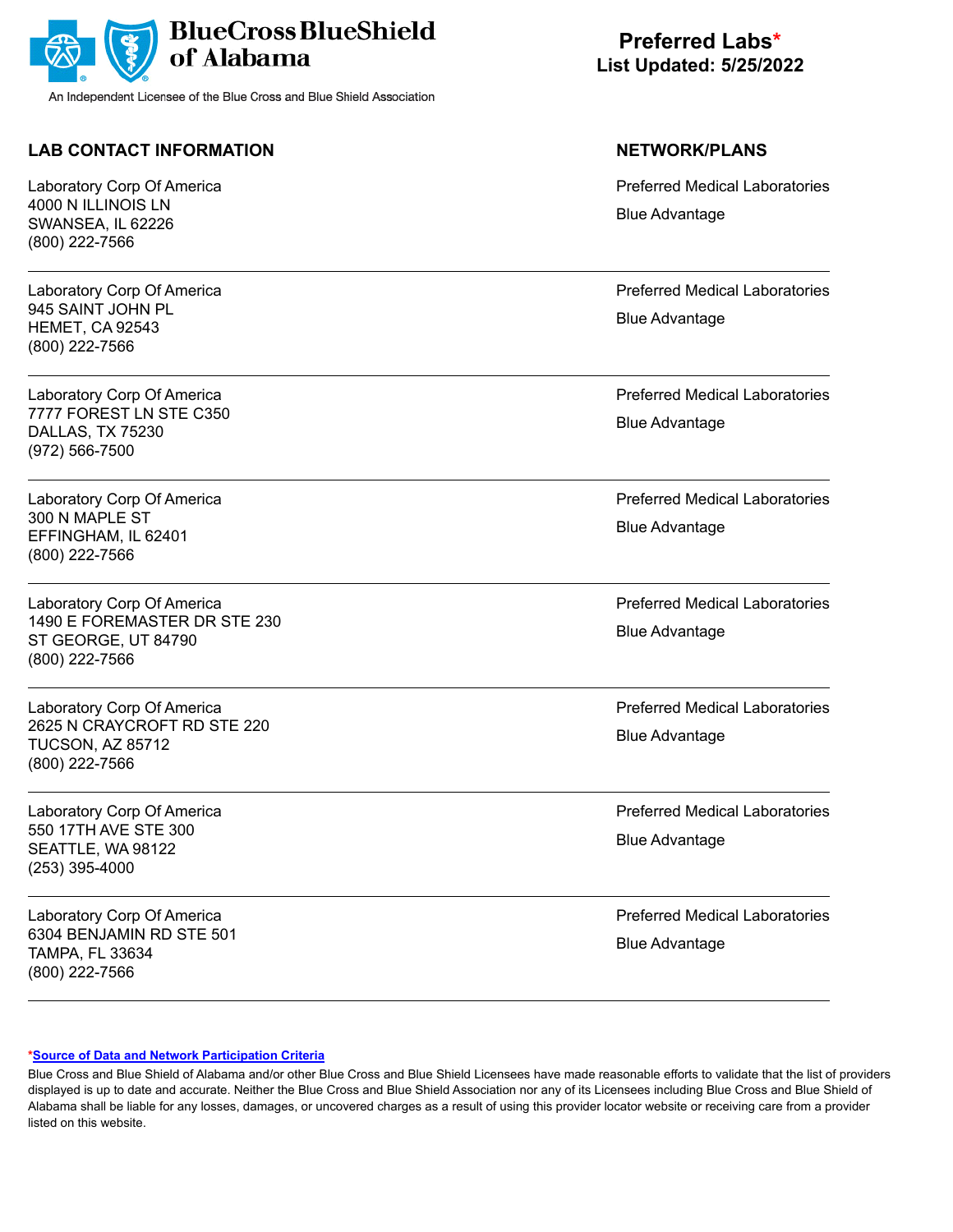

## **LAB CONTACT INFORMATION NETWORK/PLANS**

Laboratory Corp Of America 3700 W HIGHWAY 89A SEDONA, AZ 86336 (800) 222-7566

Laboratory Corp Of America 8490 UPLAND DR ENGLEWOOD, CO 80112 (800) 222-7566

Laboratory Corp Of America 2001 W ORANGE GROVE RD STE 252 TUCSON, AZ 85704 (520) 742-0206

Laboratory Corp Of America 13112 EVENING CREEK DR S STE 200 SAN DIEGO, CA 92128 (800) 222-7566

Laboratory Corp Of America 635 W 11TH ST FL 2 TULSA, OK 74127 (800) 222-7566

Laboratory Corp Of America 2345 SOUTHWEST BLVD TULSA, OK 74107 (800) 222-7566

Laboratory Corp Of America 11200 N PORTLAND AVE OKLAHOMA CITY, OK 73120 (800) 222-7566

Laboratory Corp Of America 10701 VINTAGE PRESERVE HOUSTON, TX 77070 (800) 222-7566

**Preferred Labs\* List Updated: 5/25/2022**

Preferred Medical Laboratories Blue Advantage

Preferred Medical Laboratories Blue Advantage

Preferred Medical Laboratories Blue Advantage

Preferred Medical Laboratories Blue Advantage

Preferred Medical Laboratories Blue Advantage

Preferred Medical Laboratories Blue Advantage

Preferred Medical Laboratories Blue Advantage

Preferred Medical Laboratories Blue Advantage

### **[\\*Source of Data and Network Participation Criteria](https://www.bcbsal.org/pdfs/DataSources.pdf)**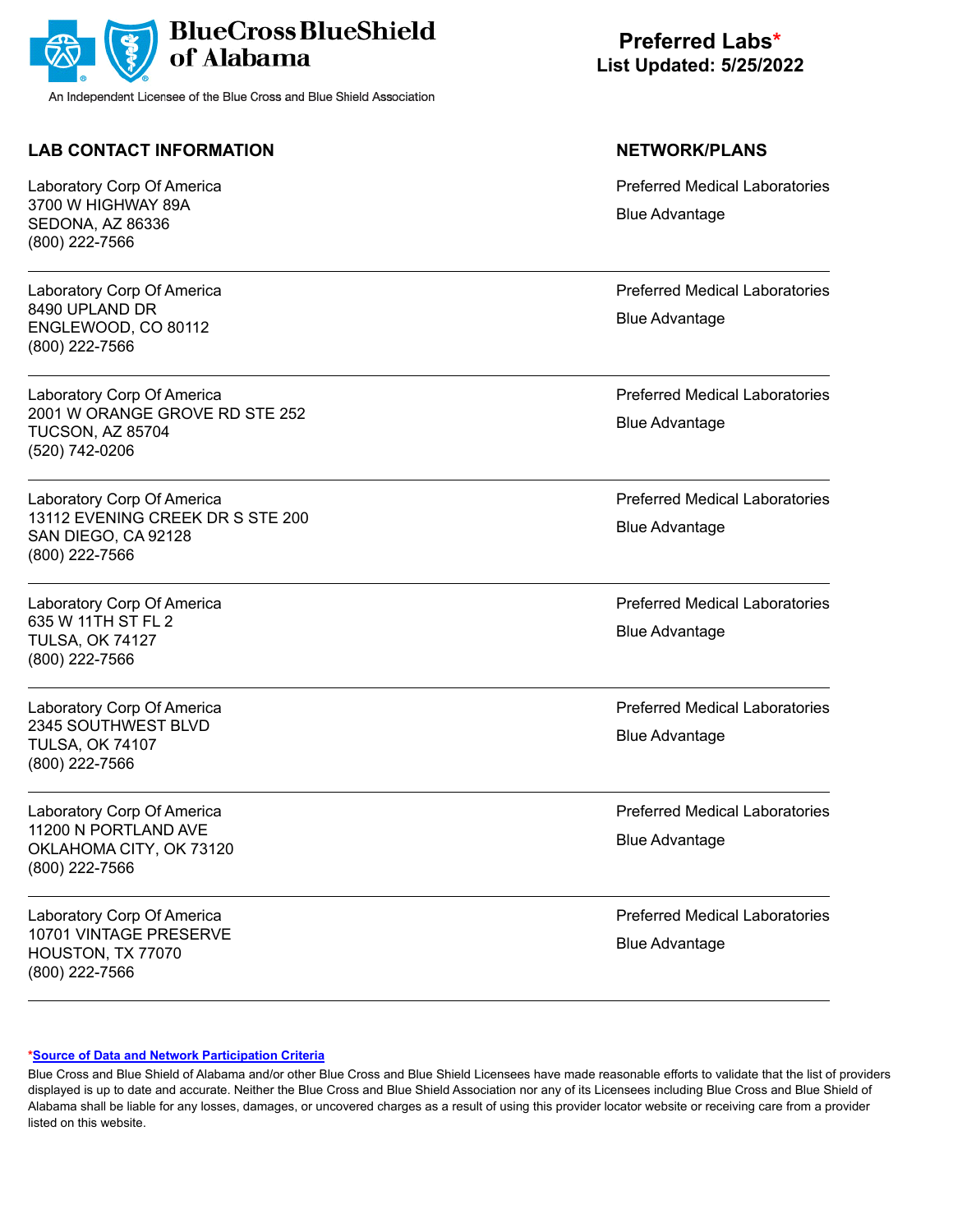

## **LAB CONTACT INFORMATION NETWORK/PLANS**

Laboratory Corp Of America 141 WESTMEADOW DR CLEBURNE, TX 76033 (800) 222-7566

Laboratory Corp Of America 3508 PASADENA FWY PASADENA, TX 77503 (800) 222-7566

Laboratory Corp Of America 23030 HIGHLAND KNOLLS BLVD KATY, TX 77494 (800) 222-7566

Laboratory Corp Of America 1111 AUGUSTA DR HOUSTON, TX 77057 (800) 222-7566

Laboratory Corp Of America 830 GEMINI ST HOUSTON, TX 77058 (800) 222-7566

Laboratory Corp Of America 710 W LEUDA ST FORT WORTH, TX 76104 (800) 222-7566

Laboratory Corp Of America 10970 SHADOW CREEK PKWY STE 195 PEARLAND, TX 77584 (800) 222-7566

Laboratory Corp Of America 10701 VINTAGE PRESERVE HOUSTON, TX 77070 (800) 222-7566

**Preferred Labs\* List Updated: 5/25/2022**

Preferred Medical Laboratories Blue Advantage

Preferred Medical Laboratories Blue Advantage

Preferred Medical Laboratories Blue Advantage

Preferred Medical Laboratories Blue Advantage

Preferred Medical Laboratories Blue Advantage

Preferred Medical Laboratories Blue Advantage

Preferred Medical Laboratories Blue Advantage

Preferred Medical Laboratories Blue Advantage

### **[\\*Source of Data and Network Participation Criteria](https://www.bcbsal.org/pdfs/DataSources.pdf)**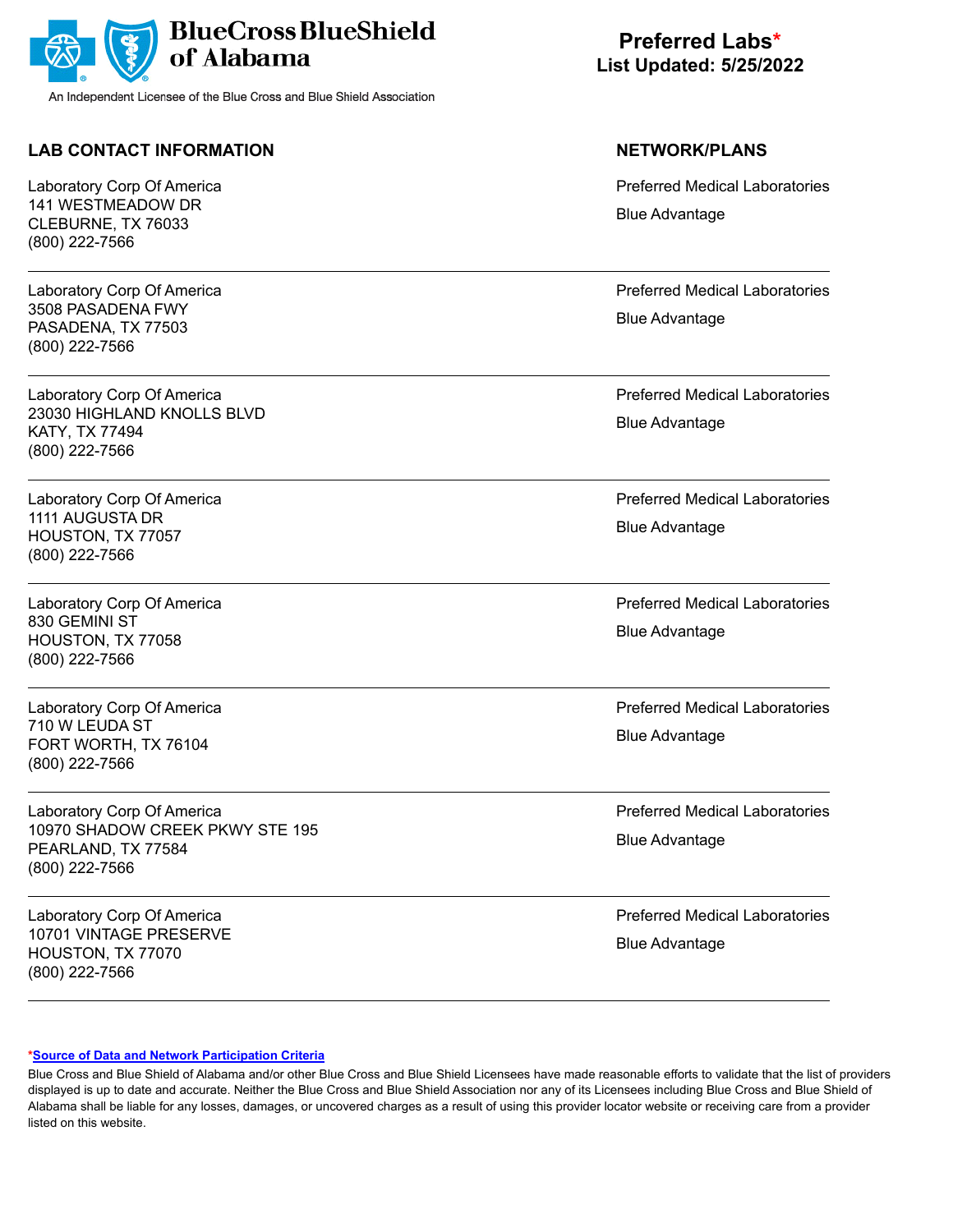

## **LAB CONTACT INFORMATION NETWORK/PLANS**

Laboratory Corp Of America 1518 10TH ST WICHITA FALLS, TX 76301 (800) 222-7566

Laboratory Corp Of America 1200 MCKINNEY ST STE 472 HOUSTON, TX 77010 (800) 222-7566

Laboratory Corp Of America 2755 W LAKE HOUSTON PKWY KINGWOOD, TX 77339 (800) 222-7566

Laboratory Corp Of America 4509 FREIDRICH LN STE 100 AUSTIN, TX 78744 (800) 222-7566

Laboratory Corp Of America 13114 FM 1960 RD W HOUSTON, TX 77065 (800) 222-7566

Laboratory Corp Of America 10701 VINTAGE PRESERVE HOUSTON, TX 77070 (800) 222-7566

Laboratory Corp Of America 1901 MEDI PARK DR STE 43 AMARILLO, TX 79106 (800) 222-7566

Laboratory Corp Of America 1102 S AIRPORT DR WESLACO, TX 78596 (800) 222-7566

**Preferred Labs\* List Updated: 5/25/2022**

Preferred Medical Laboratories Blue Advantage

Preferred Medical Laboratories Blue Advantage

Preferred Medical Laboratories Blue Advantage

Preferred Medical Laboratories Blue Advantage

Preferred Medical Laboratories Blue Advantage

Preferred Medical Laboratories Blue Advantage

Preferred Medical Laboratories Blue Advantage

Preferred Medical Laboratories Blue Advantage

### **[\\*Source of Data and Network Participation Criteria](https://www.bcbsal.org/pdfs/DataSources.pdf)**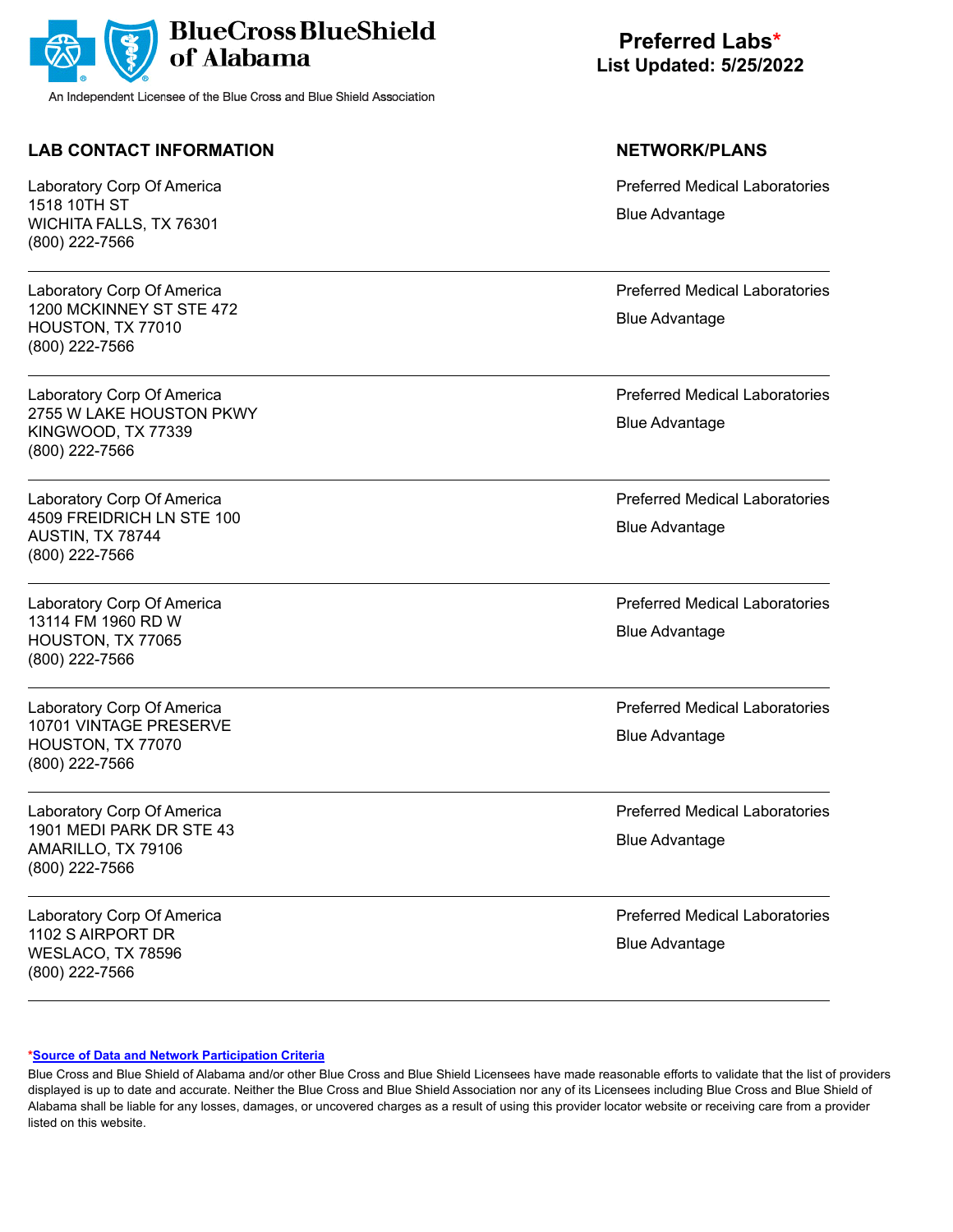

## **LAB CONTACT INFORMATION NETWORK/PLANS**

Laboratory Corp Of America 8484 WILL CLAYTON PKWY HUMBLE, TX 77338 (800) 222-7566

Laboratory Corp Of America 2727 W HOLCOMBE BLVD HOUSTON, TX 77025 (800) 222-7566

Laboratory Corp Of America 800 W MAGNOLIA AVE # 210 FORT WORTH, TX 76104 (800) 222-7566

Laboratory Corp Of America 17448 HIGHWAY 3 WEBSTER, TX 77598 (800) 222-7566

Laboratory Corp Of America 8602 PEACH AVE LUBBOCK, TX 79404 (800) 222-7566

Laboratory Corp Of America STE 1106A, 15655 CYPRESSWOODS MEDICAL DR HOUSTON, TX 77014 (800) 222-7566

Laboratory Corp Of America 321 W LAKE ST STE C ELMHURST, IL 60126 (630) 993-1500

Laboratory Corp Of America 11801 SOUTH FWY STE 201 BURLESON, TX 76028 (800) 222-7566

**Preferred Labs\* List Updated: 5/25/2022**

Preferred Medical Laboratories Blue Advantage

Preferred Medical Laboratories Blue Advantage

Preferred Medical Laboratories Blue Advantage

Preferred Medical Laboratories Blue Advantage

Preferred Medical Laboratories Blue Advantage

Preferred Medical Laboratories Blue Advantage

Preferred Medical Laboratories Blue Advantage

Preferred Medical Laboratories Blue Advantage

### **[\\*Source of Data and Network Participation Criteria](https://www.bcbsal.org/pdfs/DataSources.pdf)**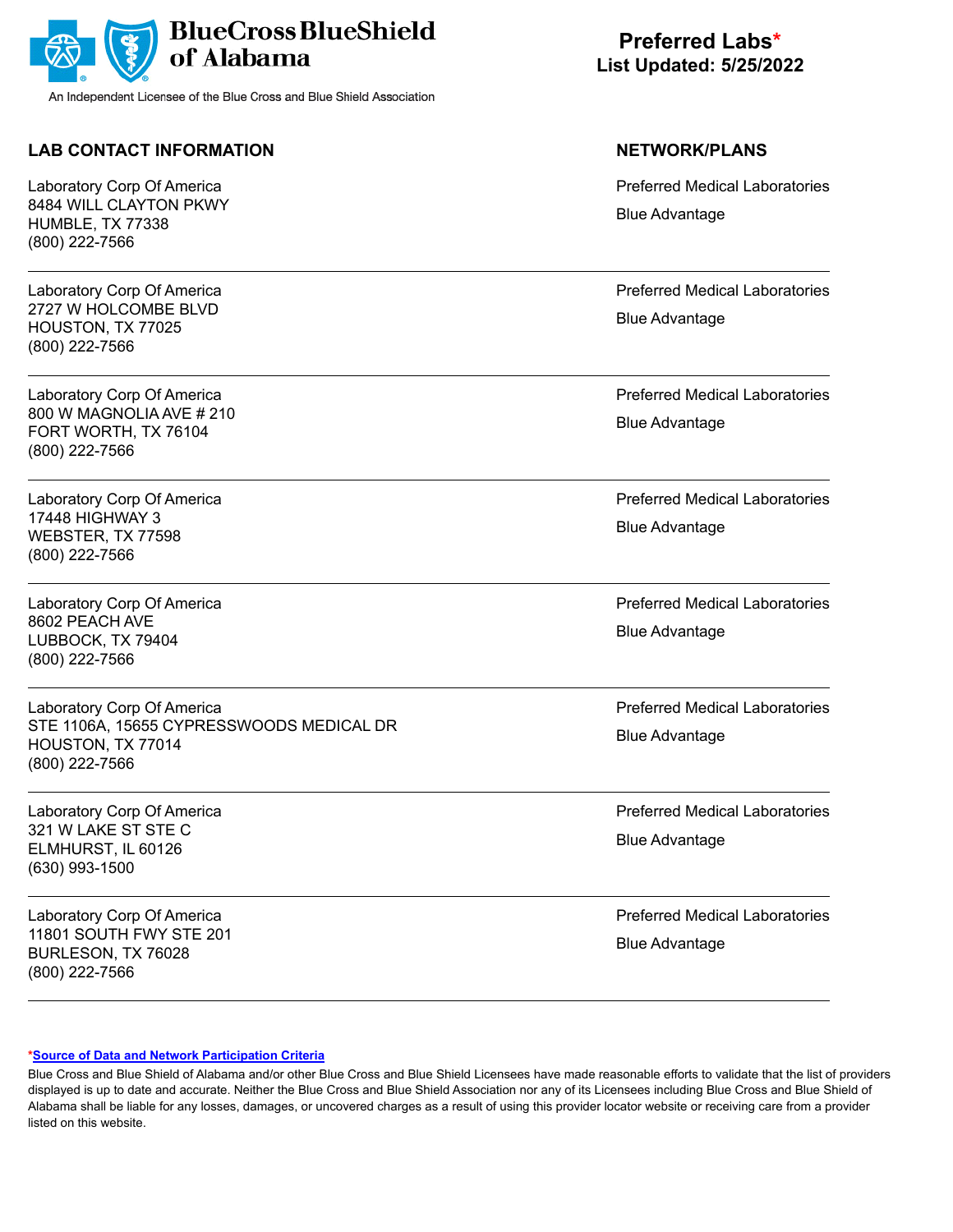

## **LAB CONTACT INFORMATION NETWORK/PLANS**

Laboratory Corp Of America 17350 ST LUKES WAY CONROE, TX 77384 (800) 222-7566

Laboratory Corp Of America 21660 KINGSLAND BLVD KATY, TX 77450 (800) 222-7566

Laboratory Corp Of America 117 KENNEDY DR MARTIN, TN 38237 (800) 222-7566

Laboratory Corp Of America 5610 W LA SALLE ST TAMPA, FL 33607 (800) 877-5227

Laboratory Corp Of America 1924 ALCOA HWY KNOXVILLE, TN 37920 (800) 222-7566

Laboratory Corp Of America 840 RESEARCH PKWY OKLAHOMA CITY, OK 73104 (800) 222-7566

Laboratory Corp Of America 2110 E FLAMINGO RD STE 110 LAS VEGAS, NV 89119 (800) 222-7566

Laboratory Corp Of America 115 S CANDY LN STE B2 COTTONWOOD, AZ 86326 (800) 222-7566

**Preferred Labs\* List Updated: 5/25/2022**

Preferred Medical Laboratories Blue Advantage

Preferred Medical Laboratories Blue Advantage

Preferred Medical Laboratories Blue Advantage

Preferred Medical Laboratories Blue Advantage

Preferred Medical Laboratories Blue Advantage

Preferred Medical Laboratories Blue Advantage

Preferred Medical Laboratories Blue Advantage

Preferred Medical Laboratories Blue Advantage

### **[\\*Source of Data and Network Participation Criteria](https://www.bcbsal.org/pdfs/DataSources.pdf)**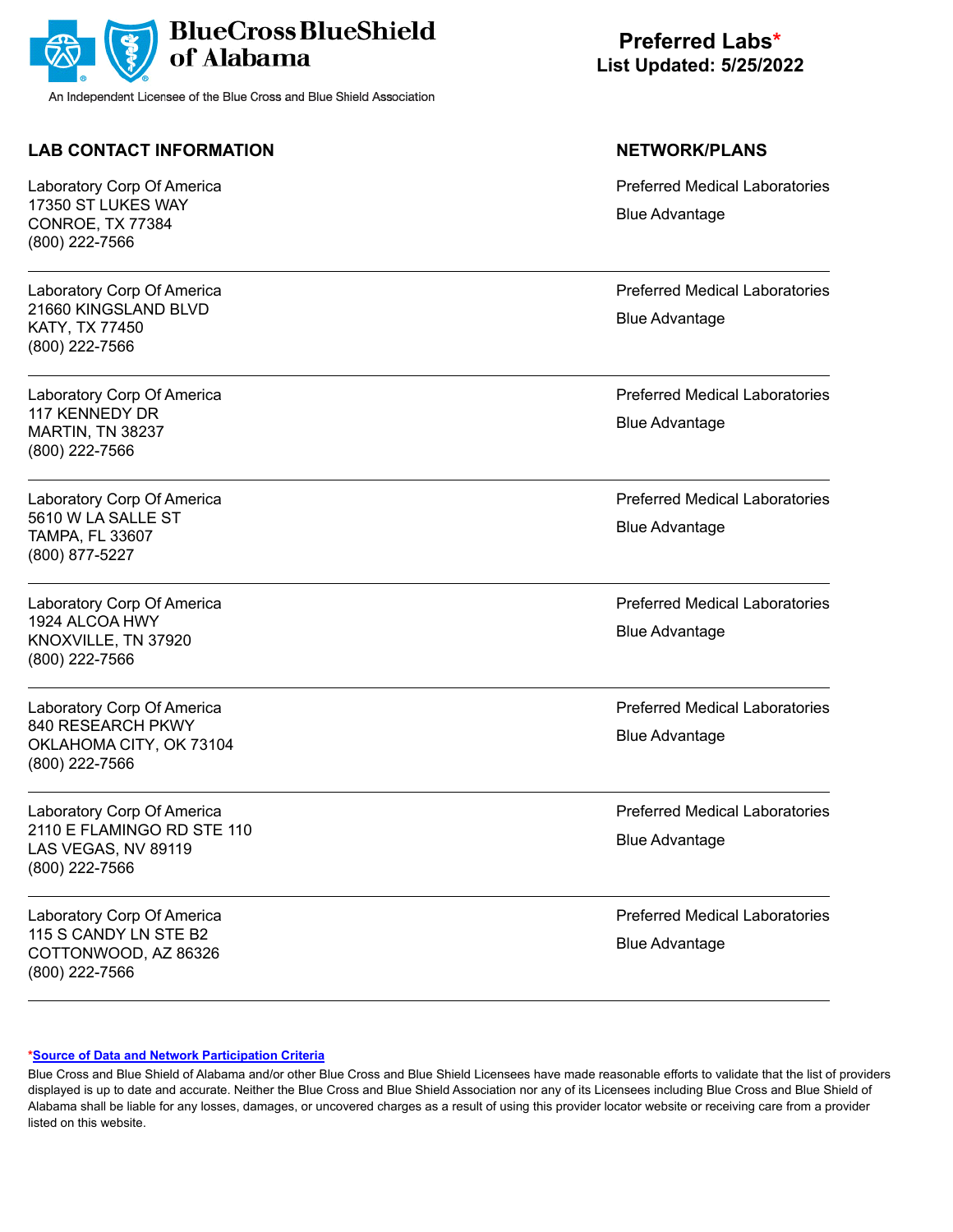

## **LAB CONTACT INFORMATION NETWORK/PLANS**

Laboratory Corp Of America 21313 68TH AVE W LYNNWOOD, WA 98036 (425) 697-3400

Laboratory Corp Of America 1951 MESQUITE AVE STE F LAKE HAVASU CITY, AZ 86403 (800) 222-7566

Laboratory Corp Of America 7732 E FLORENTINE RD PRESCOTT VALLEY, AZ 86314 (800) 222-7566

Laboratory Corp Of America 2070 W RUDASILL RD TUCSON, AZ 85704 (800) 222-7566

Laboratory Corp Of America 811 N TEGNER ST STE 109 WICKENBURG, AZ 85390 (800) 222-7566

Laboratory Corp Of America 9900 BELWARD CAMPUS DR ROCKVILLE, MD 20850 (800) 222-7566

Laboratory Corp Of America 1823 FORD ST GOLDEN, CO 80401 (800) 222-7566

Laboratory Corp Of America 1000 SOUTHPARK DR LITTLETON, CO 80120 (800) 222-7566

**Preferred Labs\* List Updated: 5/25/2022**

Preferred Medical Laboratories Blue Advantage

Preferred Medical Laboratories Blue Advantage

Preferred Medical Laboratories Blue Advantage

Preferred Medical Laboratories Blue Advantage

Preferred Medical Laboratories Blue Advantage

Preferred Medical Laboratories Blue Advantage

Preferred Medical Laboratories Blue Advantage

Preferred Medical Laboratories Blue Advantage

### **[\\*Source of Data and Network Participation Criteria](https://www.bcbsal.org/pdfs/DataSources.pdf)**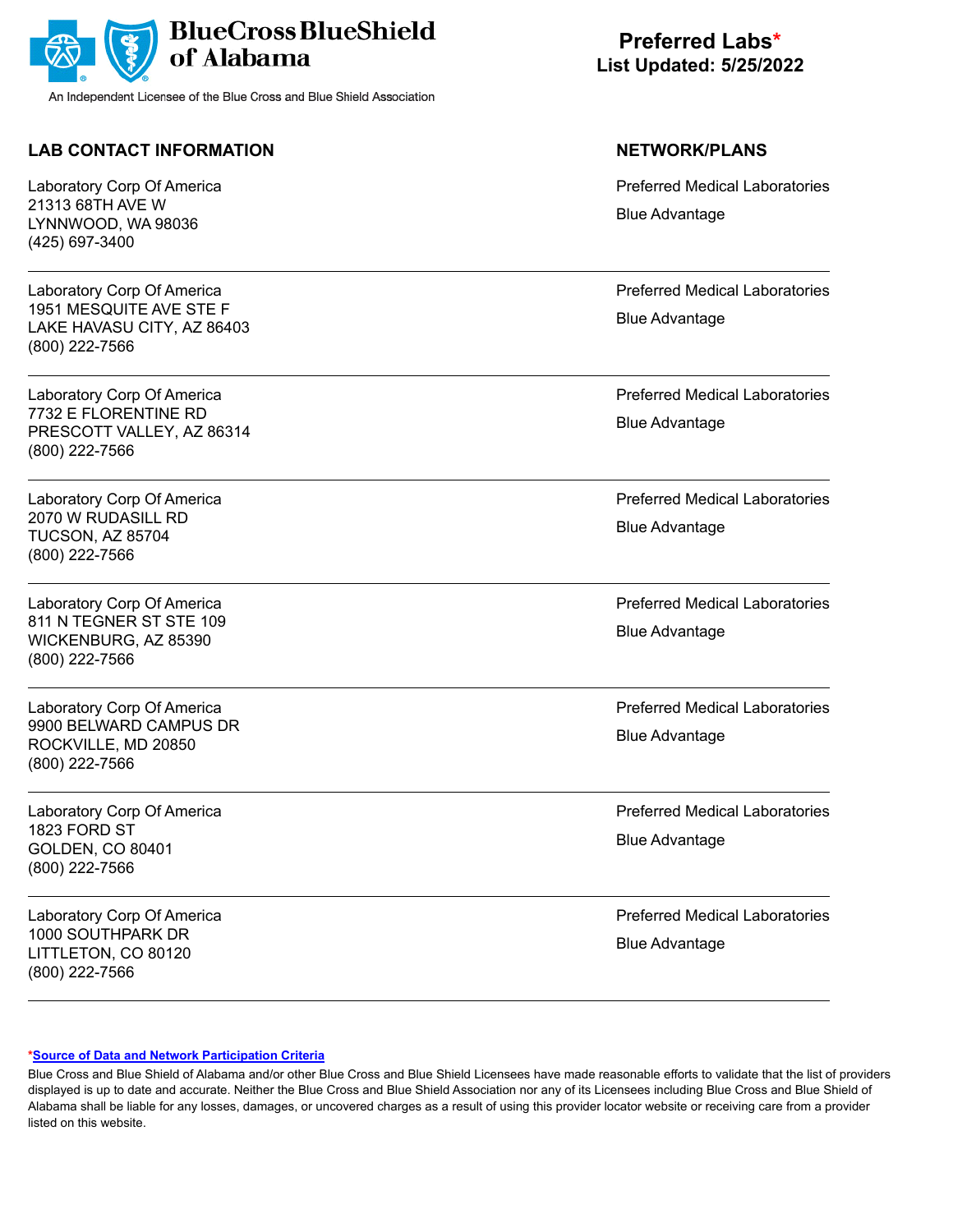

## **LAB CONTACT INFORMATION NETWORK/PLANS**

Laboratory Corp Of America 165 S UNION BLVD STE 800 LAKEWOOD, CO 80228 (800) 222-7566

Laboratory Corp Of America 425 S CHERRY ST STE 510 DENVER, CO 80246 (800) 222-7566

Laboratory Corp Of America 7950 KIPLING ST STE 101 ARVADA, CO 80005 (800) 222-7566

Laboratory Corp Of America 10791 KITTY DR STE A CONIFER, CO 80433 (800) 222-7566

Laboratory Corp Of America 30940 STAGECOACH BLVD EVERGREEN, CO 80439 (800) 222-7566

Laboratory Corp Of America 17601 S GOLDEN RD GOLDEN, CO 80401 (800) 222-7566

Laboratory Corp Of America 8199 SOUTHPARK LN STE 100 LITTLETON, CO 80120 (800) 222-7566

Laboratory Corp Of America 650 S CHERRY ST STE 225 DENVER, CO 80246 (800) 227-5660

**Preferred Labs\* List Updated: 5/25/2022**

Preferred Medical Laboratories Blue Advantage

Preferred Medical Laboratories Blue Advantage

Preferred Medical Laboratories Blue Advantage

Preferred Medical Laboratories Blue Advantage

Preferred Medical Laboratories Blue Advantage

Preferred Medical Laboratories Blue Advantage

Preferred Medical Laboratories Blue Advantage

Preferred Medical Laboratories Blue Advantage

### **[\\*Source of Data and Network Participation Criteria](https://www.bcbsal.org/pdfs/DataSources.pdf)**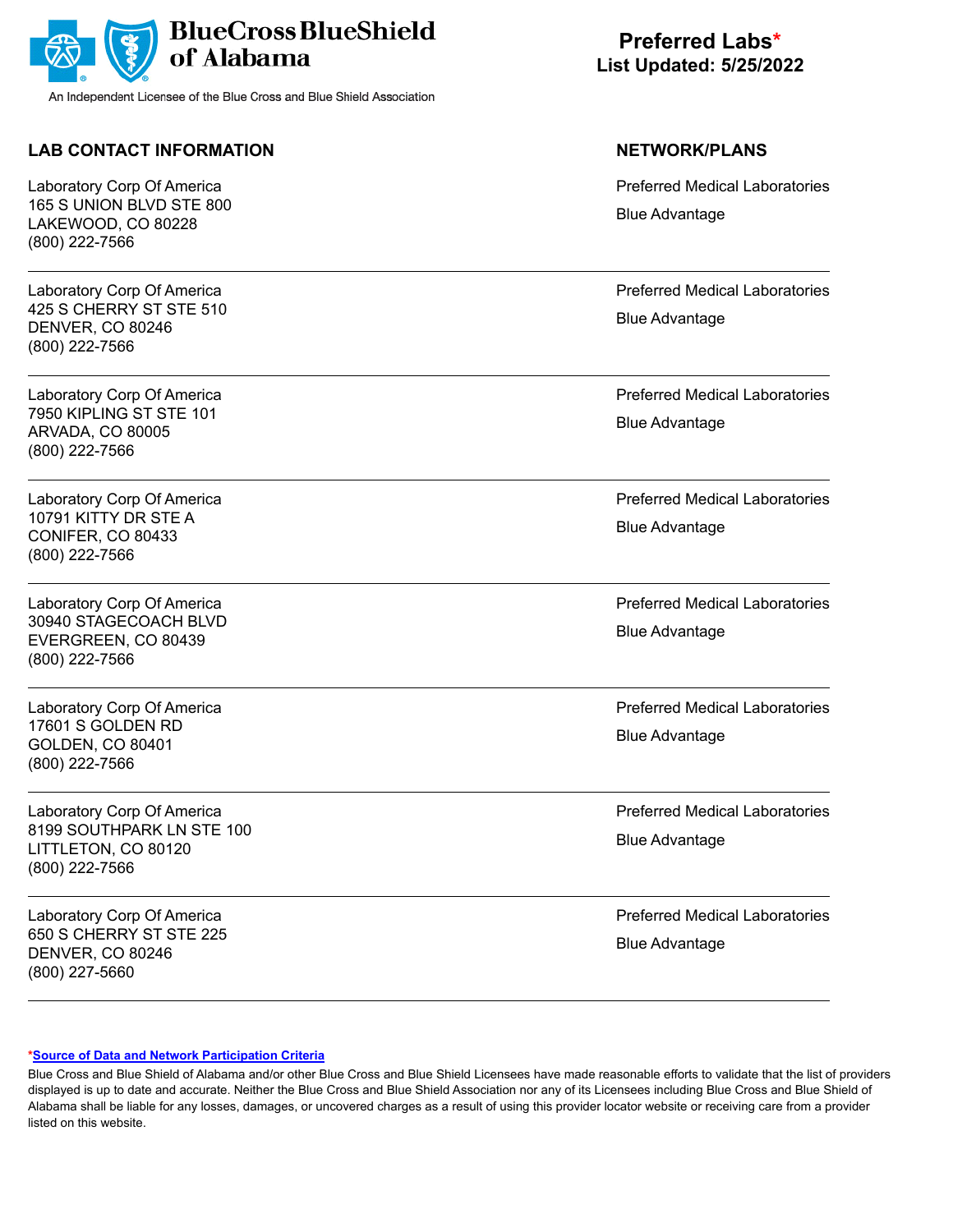

## **LAB CONTACT INFORMATION NETWORK/PLANS**

Laboratory Corp Of America 990 WILLOW CREEK RD PRESCOTT, AZ 86301 (800) 222-7566

Laboratory Corp Of America 915 GOETHALS DR RICHLAND, WA 99352 (800) 222-7566

Laboratory Corp Of America 1211 24TH ST ANACORTES, WA 98221 (800) 222-7566

Laboratory Corp Of America 11019 CANYON RD E STE A PUYALLUP, WA 98373 (800) 222-7566

Laboratory Corp Of America 1415 E KINCAID ST MOUNT VERNON, WA 98274 (800) 222-7566

Laboratory Corp Of America 320 NE 97TH ST STE A SEATTLE, WA 98115 (800) 222-7566

Laboratory Corp Of America 920 N 1ST ST RENTON, WA 98057 (800) 222-7566

Laboratory Corp Of America 450 S KITSAP BLVD PORT ORCHARD, WA 98366 (800) 222-7566

**Preferred Labs\* List Updated: 5/25/2022**

Preferred Medical Laboratories Blue Advantage

Preferred Medical Laboratories Blue Advantage

Preferred Medical Laboratories Blue Advantage

Preferred Medical Laboratories Blue Advantage

Preferred Medical Laboratories Blue Advantage

Preferred Medical Laboratories Blue Advantage

Preferred Medical Laboratories Blue Advantage

Preferred Medical Laboratories Blue Advantage

### **[\\*Source of Data and Network Participation Criteria](https://www.bcbsal.org/pdfs/DataSources.pdf)**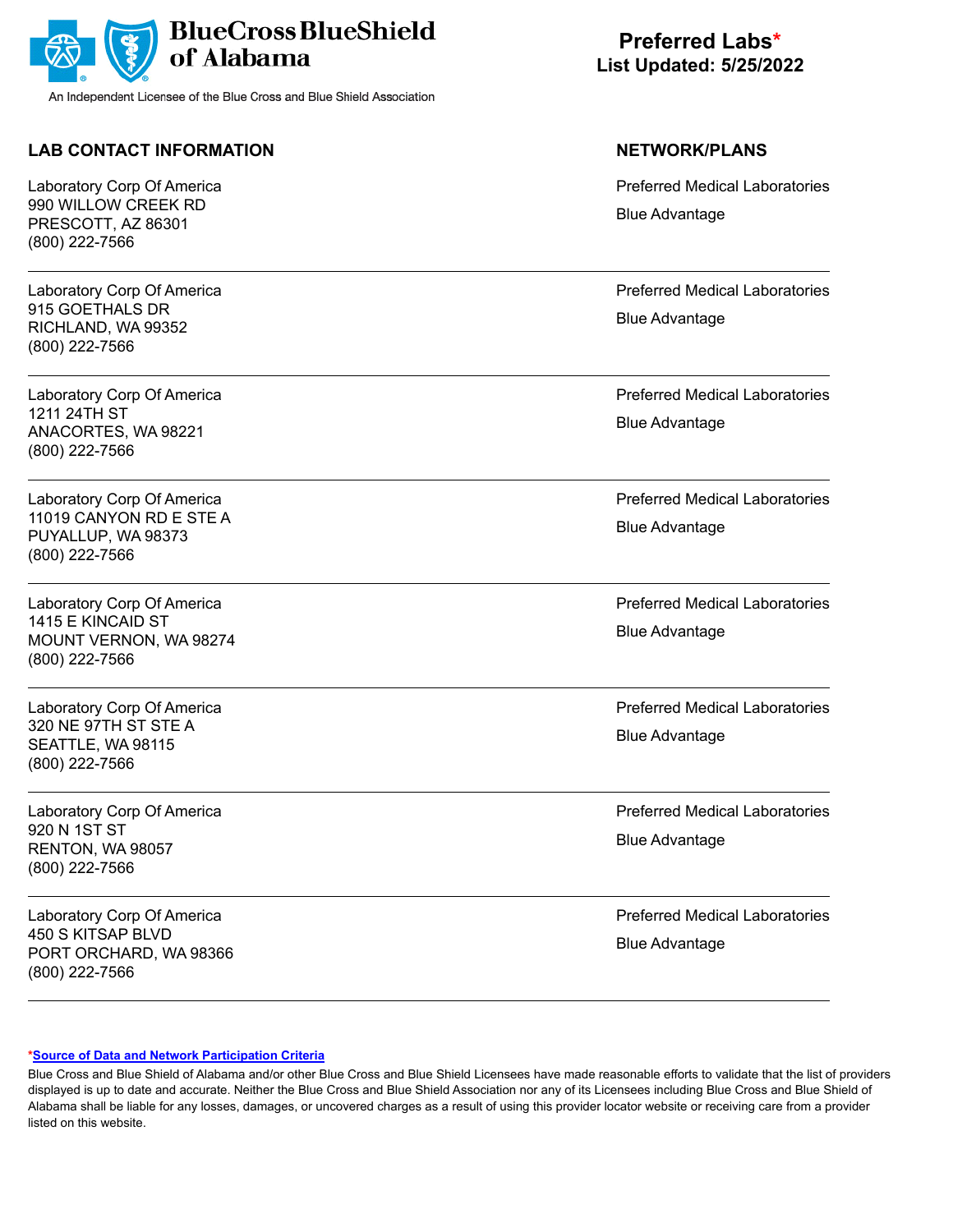

## **LAB CONTACT INFORMATION NETWORK/PLANS**

Laboratory Corp Of America 110 DELPHI RD NW STE 101 OLYMPIA, WA 98502 (800) 222-7566

Laboratory Corp Of America 2000 HOSPITAL DR SEDRO WOOLLEY, WA 98284 (800) 222-7566

Laboratory Corp Of America 5246 OLYMPIC DR NW STE 101 GIG HARBOR, WA 98335 (800) 222-7566

Laboratory Corp Of America 12 S 8TH ST YAKIMA, WA 98901 (800) 222-7566

Laboratory Corp Of America 830 SE IRELAND ST OAK HARBOR, WA 98277 (800) 222-7566

Laboratory Corp Of America 1427 JEFFERSON AVE STE 102 ENUMCLAW, WA 98022 (800) 222-7566

Laboratory Corp Of America 111 S 12TH ST STE B MOUNT VERNON, WA 98274 (800) 222-7566

Laboratory Corp Of America 1445 SPAULDING PARK RICHLAND, WA 99352 (800) 222-7566

**Preferred Labs\* List Updated: 5/25/2022**

Preferred Medical Laboratories Blue Advantage

Preferred Medical Laboratories Blue Advantage

Preferred Medical Laboratories Blue Advantage

Preferred Medical Laboratories Blue Advantage

Preferred Medical Laboratories Blue Advantage

Preferred Medical Laboratories Blue Advantage

Preferred Medical Laboratories Blue Advantage

Preferred Medical Laboratories Blue Advantage

### **[\\*Source of Data and Network Participation Criteria](https://www.bcbsal.org/pdfs/DataSources.pdf)**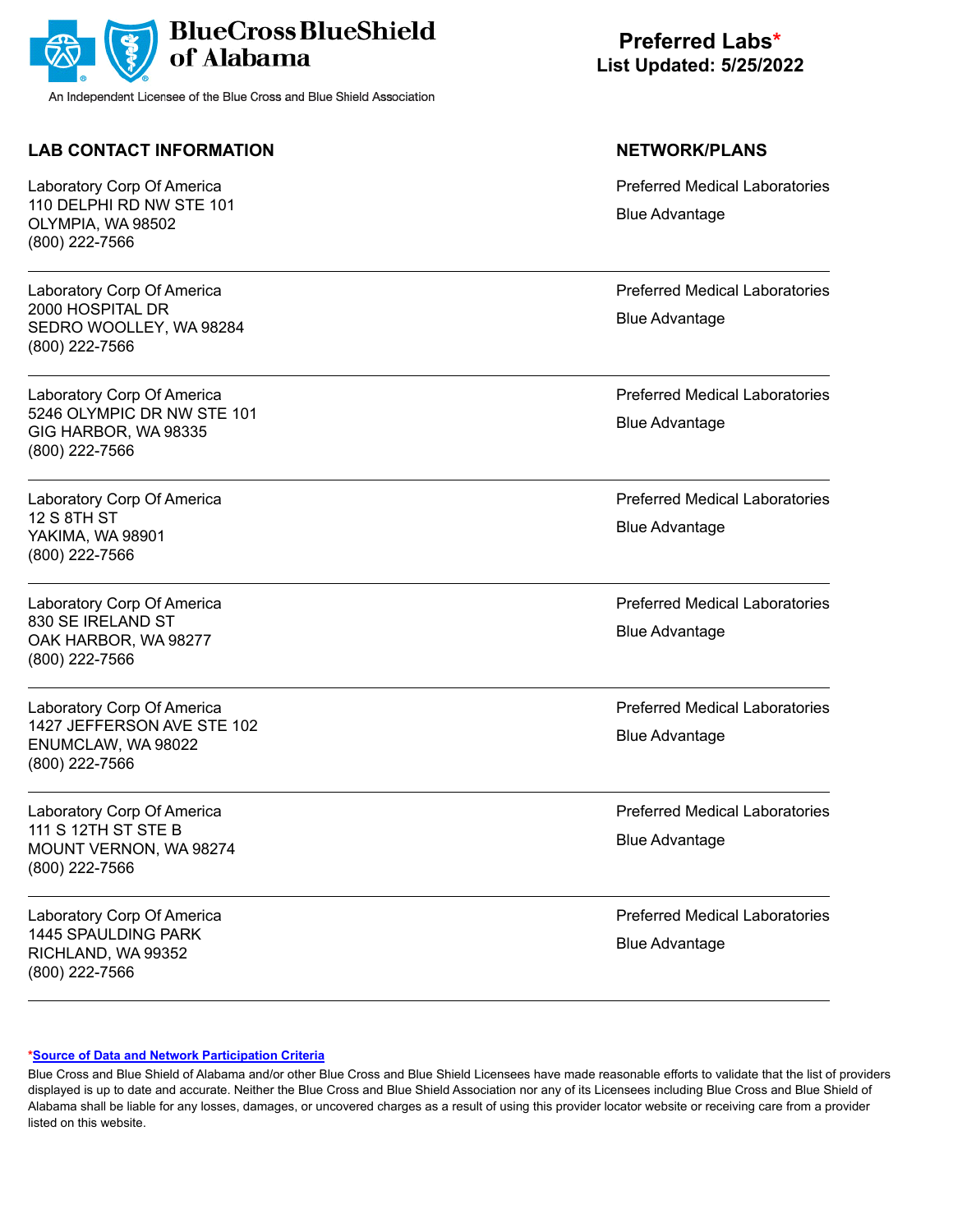

## **LAB CONTACT INFORMATION NETWORK/PLANS**

Laboratory Corp Of America 409 ELEANOR LN MOUNT VERNON, WA 98273 (800) 222-7566

Laboratory Corp Of America 875 WESLEY ST STE 140 ARLINGTON, WA 98223 (800) 222-7566

Laboratory Corp Of America 1815 MAIN ST FERNDALE, WA 98248 (800) 222-7566

Laboratory Corp Of America 12 S 8TH ST YAKIMA, WA 98901 (800) 222-7566

Laboratory Corp Of America 1606 23RD AVE FAIRBANKS, AK 99701 (800) 222-7566

Laboratory Corp Of America 4100 LAKE OTIS PKWY STE 306 ANCHORAGE, AK 99508 (800) 222-7566

Laboratory Corp Of America STE 2, 747 BROADWAY FL C SEATTLE, WA 98122 (800) 222-7566

Laboratory Corp Of America 1522 N DIVISION ST BLYTHEVILLE, AR 72315 (800) 222-7566

**Preferred Labs\* List Updated: 5/25/2022**

Preferred Medical Laboratories Blue Advantage

Preferred Medical Laboratories Blue Advantage

Preferred Medical Laboratories Blue Advantage

Preferred Medical Laboratories Blue Advantage

Preferred Medical Laboratories Blue Advantage

Preferred Medical Laboratories Blue Advantage

Preferred Medical Laboratories Blue Advantage

Preferred Medical Laboratories Blue Advantage

### **[\\*Source of Data and Network Participation Criteria](https://www.bcbsal.org/pdfs/DataSources.pdf)**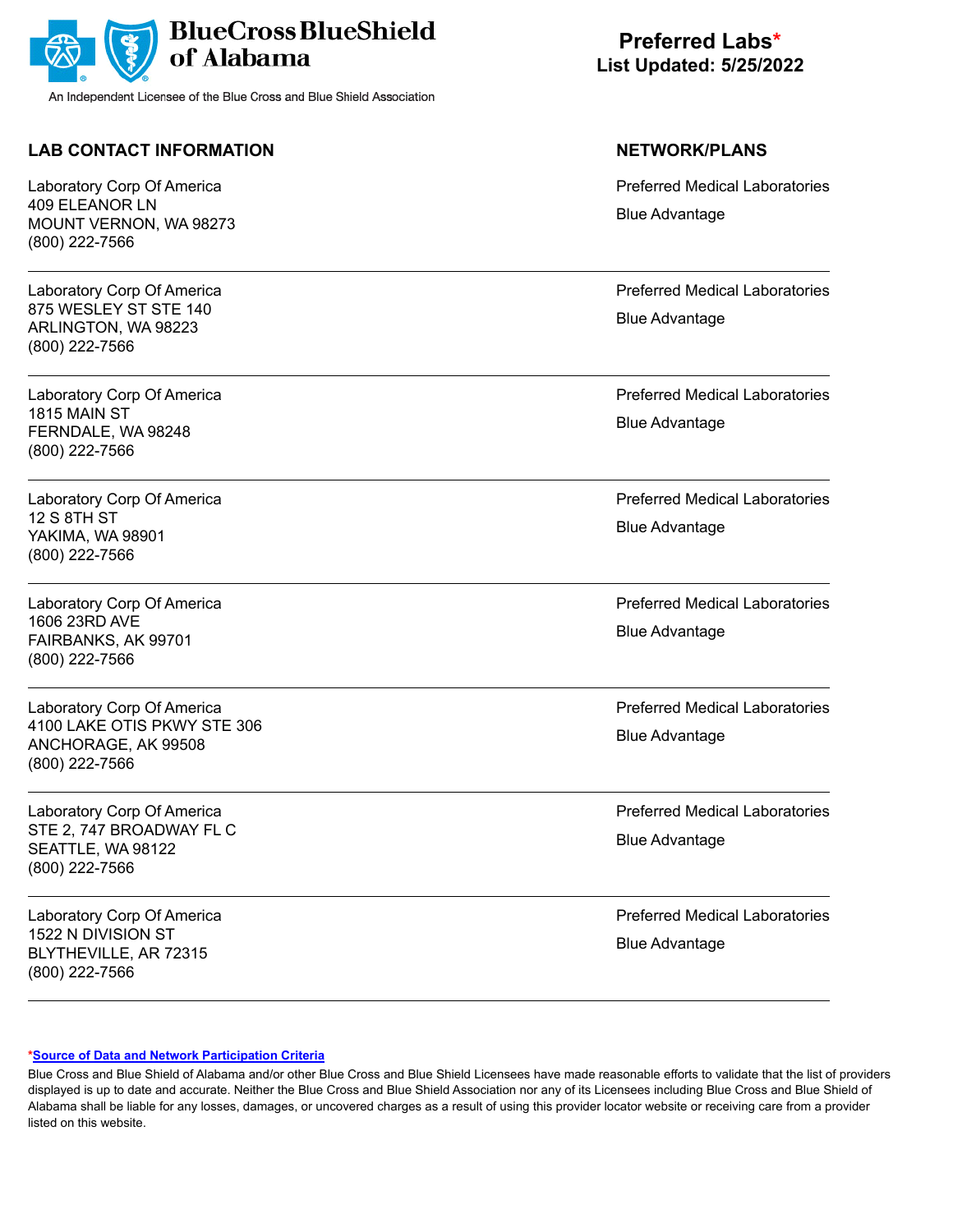

## **LAB CONTACT INFORMATION NETWORK/PLANS**

Laboratory Corp Of America 2600 WINNE AVE STE D HELENA, MT 59601 (800) 222-7566

Laboratory Corp Of America 4122 METRIC DR STE 800 WINTER PARK, FL 32792 (407) 551-1600

Laboratory Corp Of America 2140 CENTERVILLE RD TALLAHASSEE, FL 32308 (800) 222-7566

Laboratory Corp Of America 3930 E WATKINS ST STE 300 PHOENIX, AZ 85034 (800) 222-7566

Laboratory Corp Of America 1470 VALLEY VISTA DR STE 100 DIAMOND BAR, CA 91765 (800) 222-7566

Laboratory Corp Of America 69550 HIGHWAY 111 STE 102 RANCHO MIRAGE, CA 92270 (800) 222-7566

Laboratory Corp Of America 1460 AVONREA RD SAN MARINO, CA 91108 (800) 222-7566

Laboratory Corp Of America 50 E HAMILTON AVE STE 180 CAMPBELL, CA 95008 (800) 222-7566

**Preferred Labs\* List Updated: 5/25/2022**

Preferred Medical Laboratories Blue Advantage

Preferred Medical Laboratories Blue Advantage

Preferred Medical Laboratories Blue Advantage

Preferred Medical Laboratories Blue Advantage

Preferred Medical Laboratories Blue Advantage

Preferred Medical Laboratories Blue Advantage

Preferred Medical Laboratories Blue Advantage

Preferred Medical Laboratories Blue Advantage

### **[\\*Source of Data and Network Participation Criteria](https://www.bcbsal.org/pdfs/DataSources.pdf)**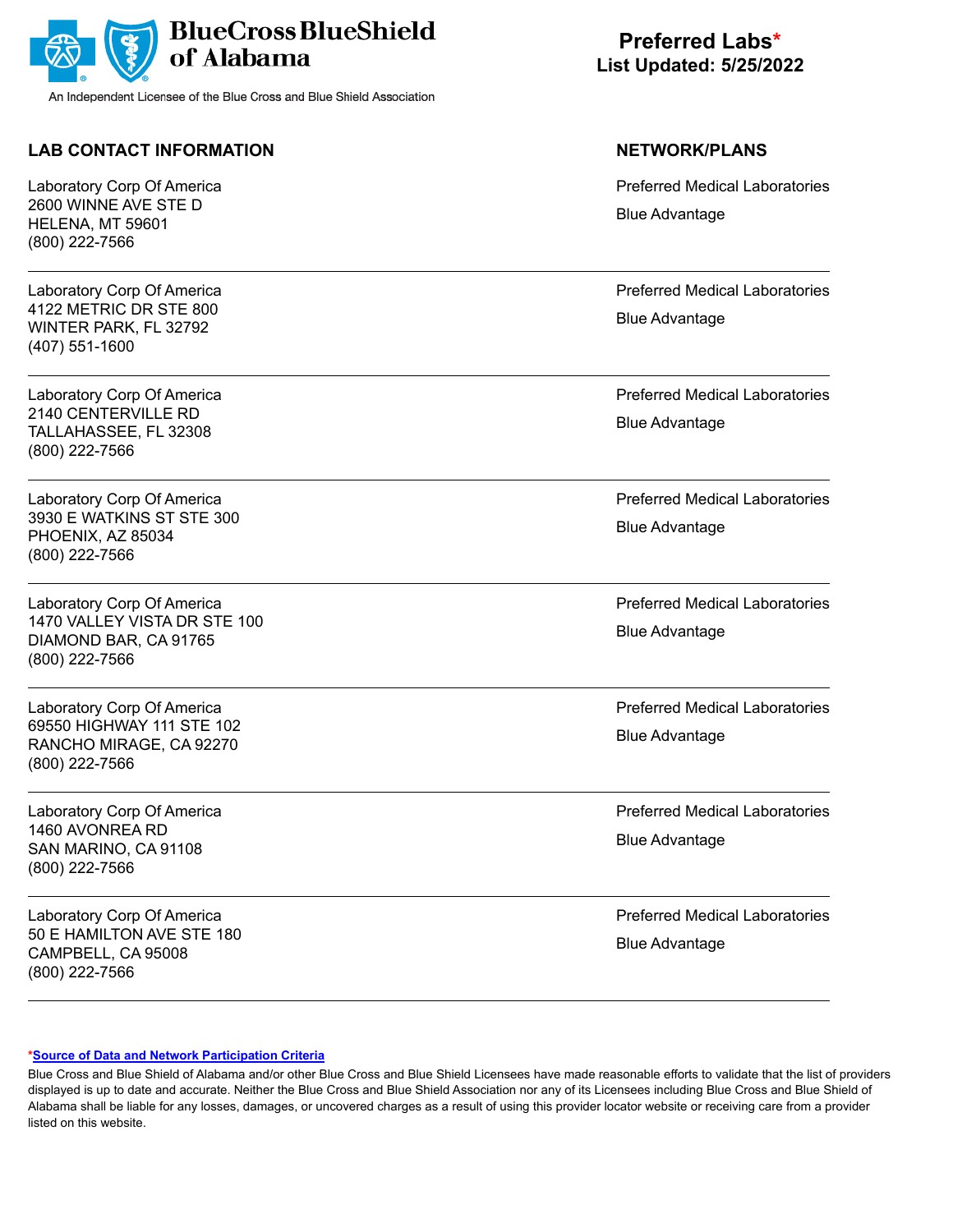

## **LAB CONTACT INFORMATION NETWORK/PLANS**

Laboratory Corp Of America 1350 O ST STE 101 FRESNO, CA 93721 (800) 222-7566

Laboratory Corp Of America 1 DOLE DR WESTLAKE VILLAGE, CA 91362 (800) 222-7566

Laboratory Corp Of America 23441 MADISON ST STE 310 TORRANCE, CA 90505 (800) 222-7566

Laboratory Corp Of America 13112 EVENING CREEK DR S STE 300 SAN DIEGO, CA 92128 (800) 222-7566

Laboratory Corp Of America 888 WILLOW ST RENO, NV 89502 (800) 222-7566

Laboratory Corp Of America 5199 S GREEN ST SALT LAKE CITY, UT 84123 (800) 222-7566

Laboratory Corp Of America 2805 5TH ST STE 210 RAPID CITY, SD 57701 (800) 222-7566

Laboratory Corp Of America 1813 W HARVARD AVE STE 402 ROSEBURG, OR 97471 (800) 222-7566

**Preferred Labs\* List Updated: 5/25/2022**

Preferred Medical Laboratories Blue Advantage

Preferred Medical Laboratories Blue Advantage

Preferred Medical Laboratories Blue Advantage

Preferred Medical Laboratories Blue Advantage

Preferred Medical Laboratories Blue Advantage

Preferred Medical Laboratories Blue Advantage

Preferred Medical Laboratories Blue Advantage

Preferred Medical Laboratories Blue Advantage

### **[\\*Source of Data and Network Participation Criteria](https://www.bcbsal.org/pdfs/DataSources.pdf)**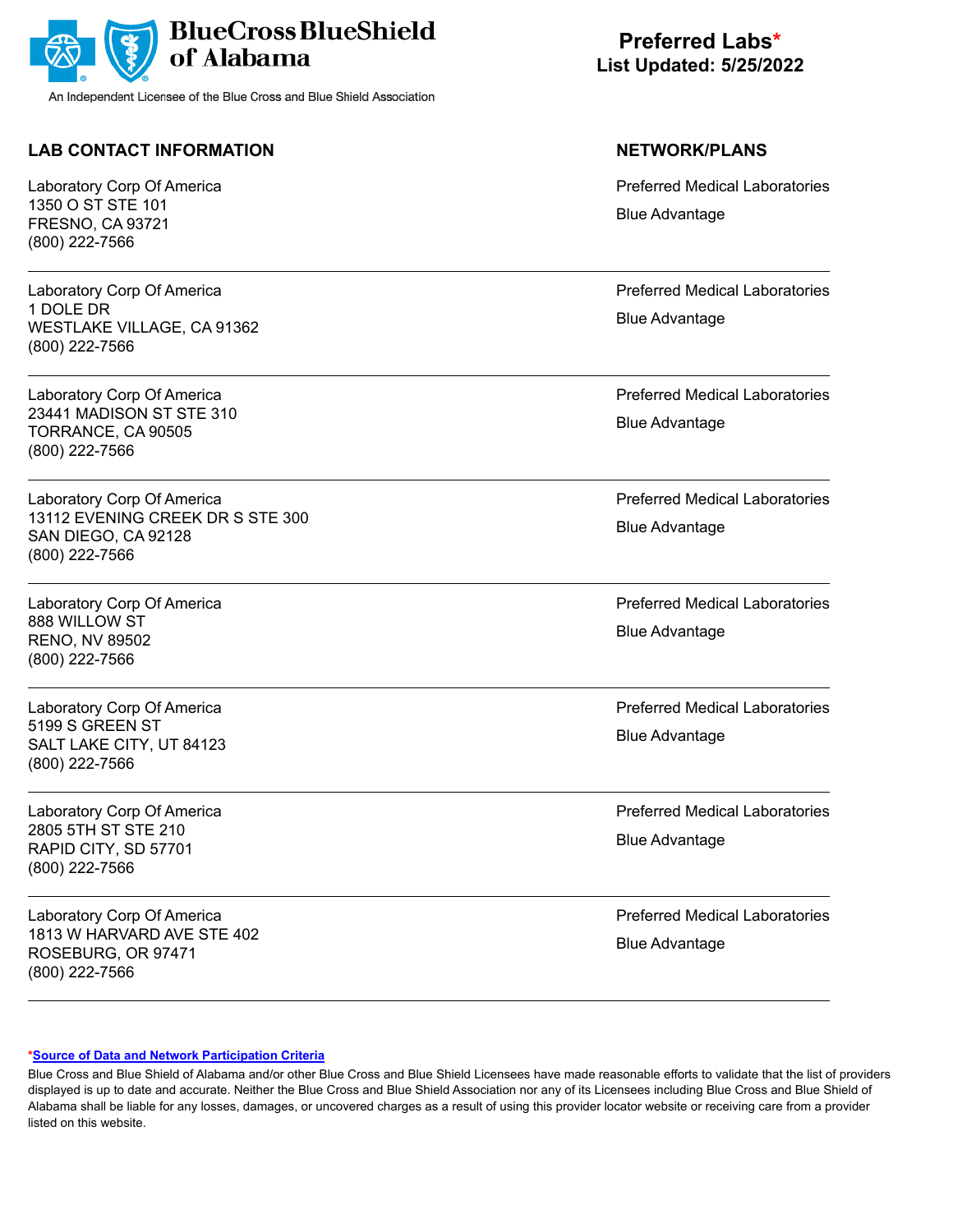

## **LAB CONTACT INFORMATION NETWORK/PLANS**

Laboratory Corp Of America 180 ATWATER ST N MONMOUTH, OR 97361 (800) 222-7566

Laboratory Corp Of America 1233 EDGEWATER ST NW SALEM, OR 97304 (800) 222-7566

Laboratory Corp Of America 246 W ANTLER AVE REDMOND, OR 97756 (800) 222-7566

Laboratory Corp Of America 115 NE MAY LN MCMINNVILLE, OR 97128 (800) 222-7566

Laboratory Corp Of America 1619 NW HAWTHORNE AVE STE 202 GRANTS PASS, OR 97526 (800) 222-7566

Laboratory Corp Of America 230 ROWE RD WHEELER, OR 97147 (800) 222-7566

Laboratory Corp Of America 2115 E 12TH ST STE A CASPER, WY 82601 (800) 222-7566

Laboratory Corp Of America 940 E 3RD ST STE 101 CASPER, WY 82601 (800) 222-7566

**Preferred Labs\* List Updated: 5/25/2022**

Preferred Medical Laboratories Blue Advantage

Preferred Medical Laboratories Blue Advantage

Preferred Medical Laboratories Blue Advantage

Preferred Medical Laboratories Blue Advantage

Preferred Medical Laboratories Blue Advantage

Preferred Medical Laboratories Blue Advantage

Preferred Medical Laboratories Blue Advantage

Preferred Medical Laboratories Blue Advantage

### **[\\*Source of Data and Network Participation Criteria](https://www.bcbsal.org/pdfs/DataSources.pdf)**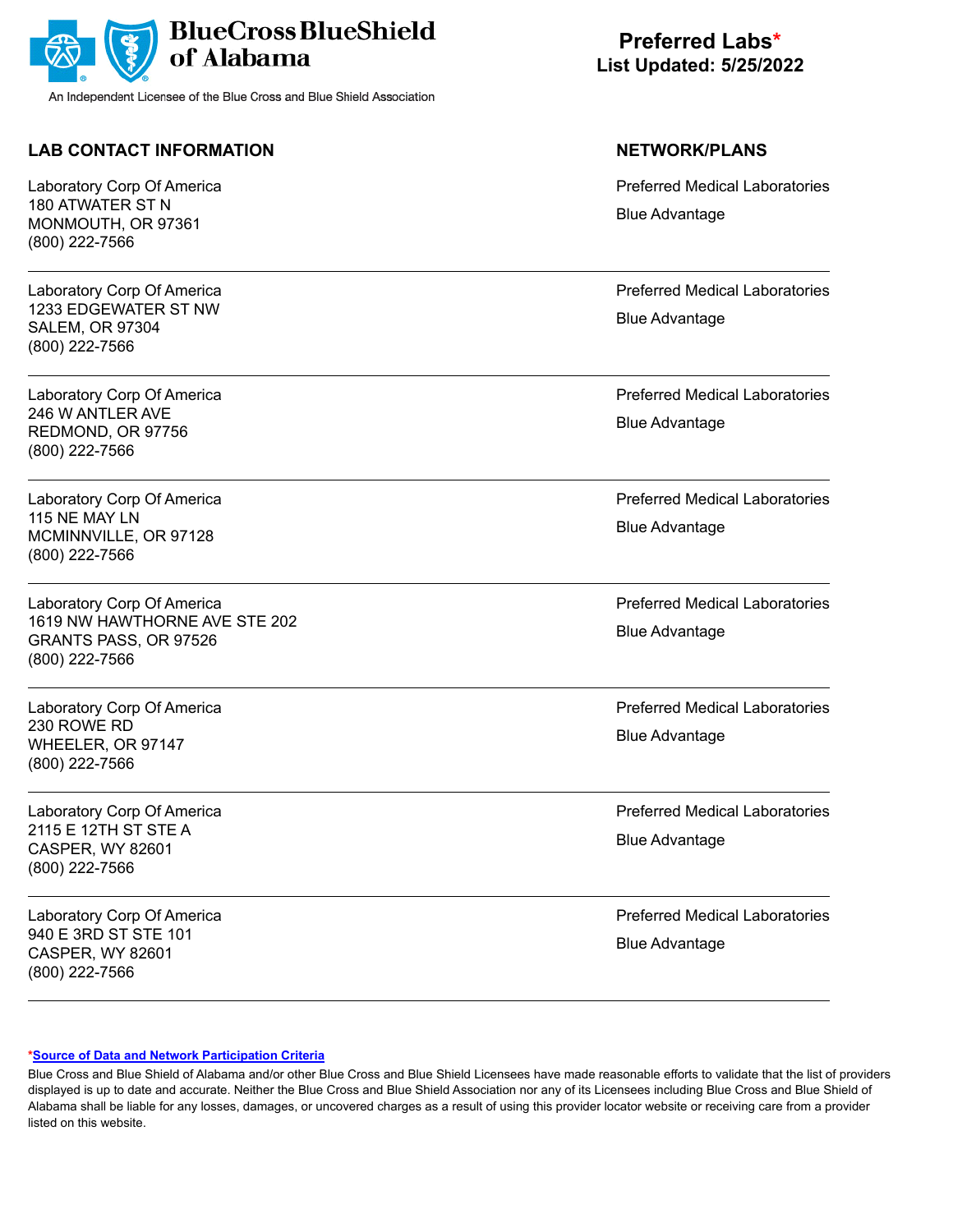

## **LAB CONTACT INFORMATION NETWORK/PLANS**

Laboratory Corp Of America 1724 AMHERST ST WINCHESTER, VA 22601 (802) 227-5660

Laboratory Corp Of America 444 HOSPITAL WAY STE 401 POCATELLO, ID 83201 (800) 222-7566

Laboratory Corp Of America 1444 S POTOMAC ST STE 300 AURORA, CO 80012 (800) 222-7566

Laboratory Corp Of America 815 K ST HOQUIAM, WA 98550 (800) 222-7566

Laboratory Corp Of America 7207 GESSNER DR HOUSTON, TX 77040 (800) 222-7566

Laboratory Corp Of America 3505 SUMMERHILL RD TEXARKANA, TX 75503 (903) 792-2883

Laboratory Corp Of America 920 SANTA FE DR STE 102 WEATHERFORD, TX 76086 (800) 222-7566

Laboratory Corporation 69 1ST AVE RARITAN, NJ 8869 (908) 526-2400

**Preferred Labs\* List Updated: 5/25/2022**

Preferred Medical Laboratories Blue Advantage

Preferred Medical Laboratories Blue Advantage

Preferred Medical Laboratories Blue Advantage

Preferred Medical Laboratories Blue Advantage

Preferred Medical Laboratories Blue Advantage

Preferred Medical Laboratories Blue Advantage

Preferred Medical Laboratories Blue Advantage

Preferred Medical Laboratories Blue Advantage

### **[\\*Source of Data and Network Participation Criteria](https://www.bcbsal.org/pdfs/DataSources.pdf)**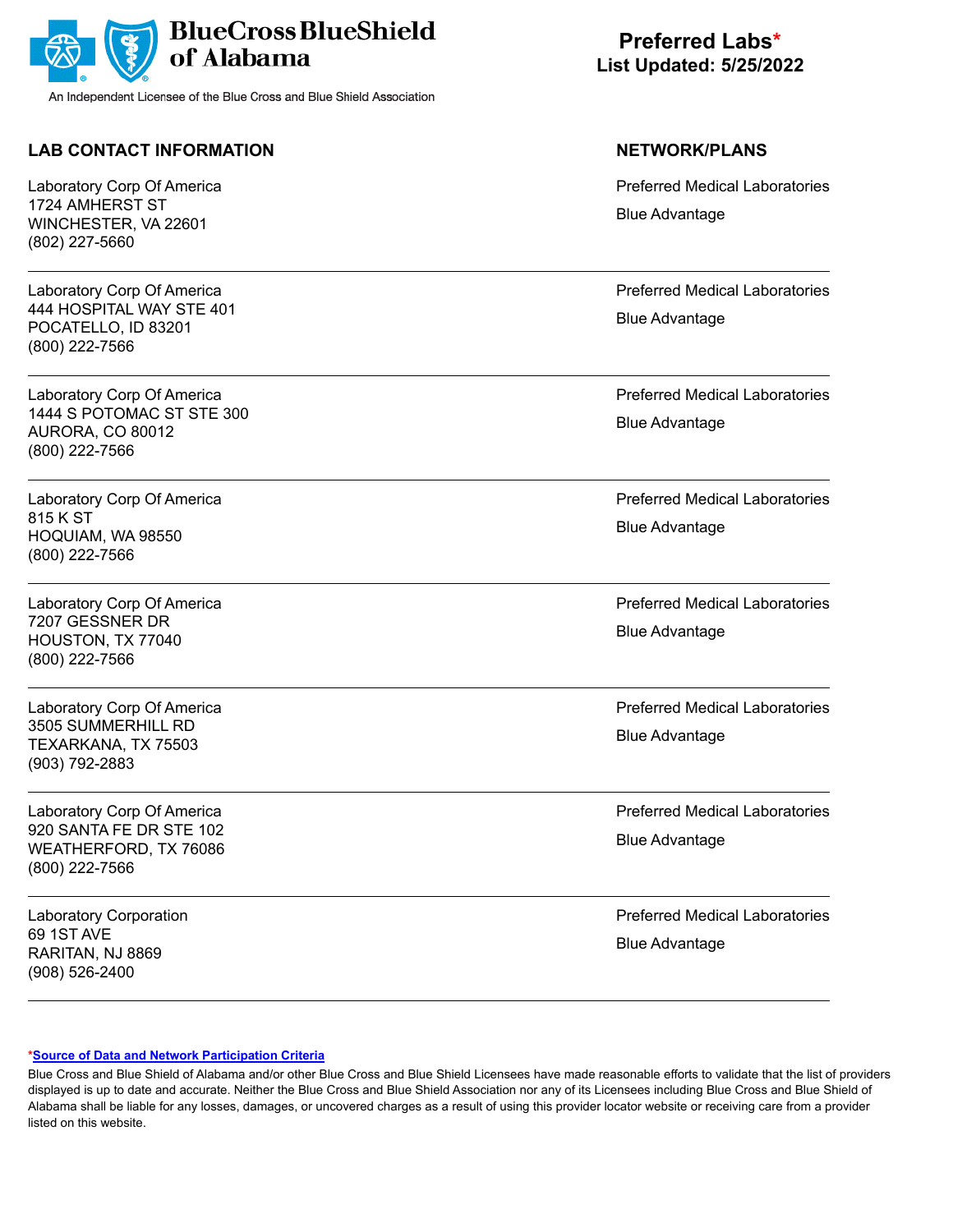

## **LAB CONTACT INFORMATION NETWORK/PLANS**

Lakeland Community Hospital Inc 42024 HIGHWAY 195 HALEYVILLE, AL 35565 (205) 486-5213

LAB 700 19TH ST S BIRMINGHAM, AL 35233 (205) 933-8101

LAB CORP DRAW SITE 3221 3RD AVE S BIRMINGHAM, AL 35222 (205) 581-3711

LAB CORP DRAW SITE 615 MYNATT ST SW STE C HARTSELLE, AL 35640 (256) 773-2334

LAB CORP DRAW SITE 1201 MONTLIMAR DR STE 175 MOBILE, AL 36609 (251) 342-1611

LAB CORP DRAW SITE 790 MONTCLAIR RD STE 120 BIRMINGHAM, AL 35213 (205) 581-3711

LAB CORP DRAW SITE 225A WINTON BLOUNT LOOP MONTGOMERY, AL 36117 (334) 396-8525

LAB CORP DRAW SITE 2505 US HIGHWAY 431 BOAZ, AL 35957 (256) 850-3490

**Preferred Labs\* List Updated: 5/25/2022**

Preferred Medical Laboratories Blue Advantage

Preferred Medical Laboratories Blue Advantage

Preferred Medical Laboratories Blue Advantage

Preferred Medical Laboratories Blue Advantage

Preferred Medical Laboratories Blue Advantage

Preferred Medical Laboratories Blue Advantage

Preferred Medical Laboratories Blue Advantage

Preferred Medical Laboratories Blue Advantage

### **[\\*Source of Data and Network Participation Criteria](https://www.bcbsal.org/pdfs/DataSources.pdf)**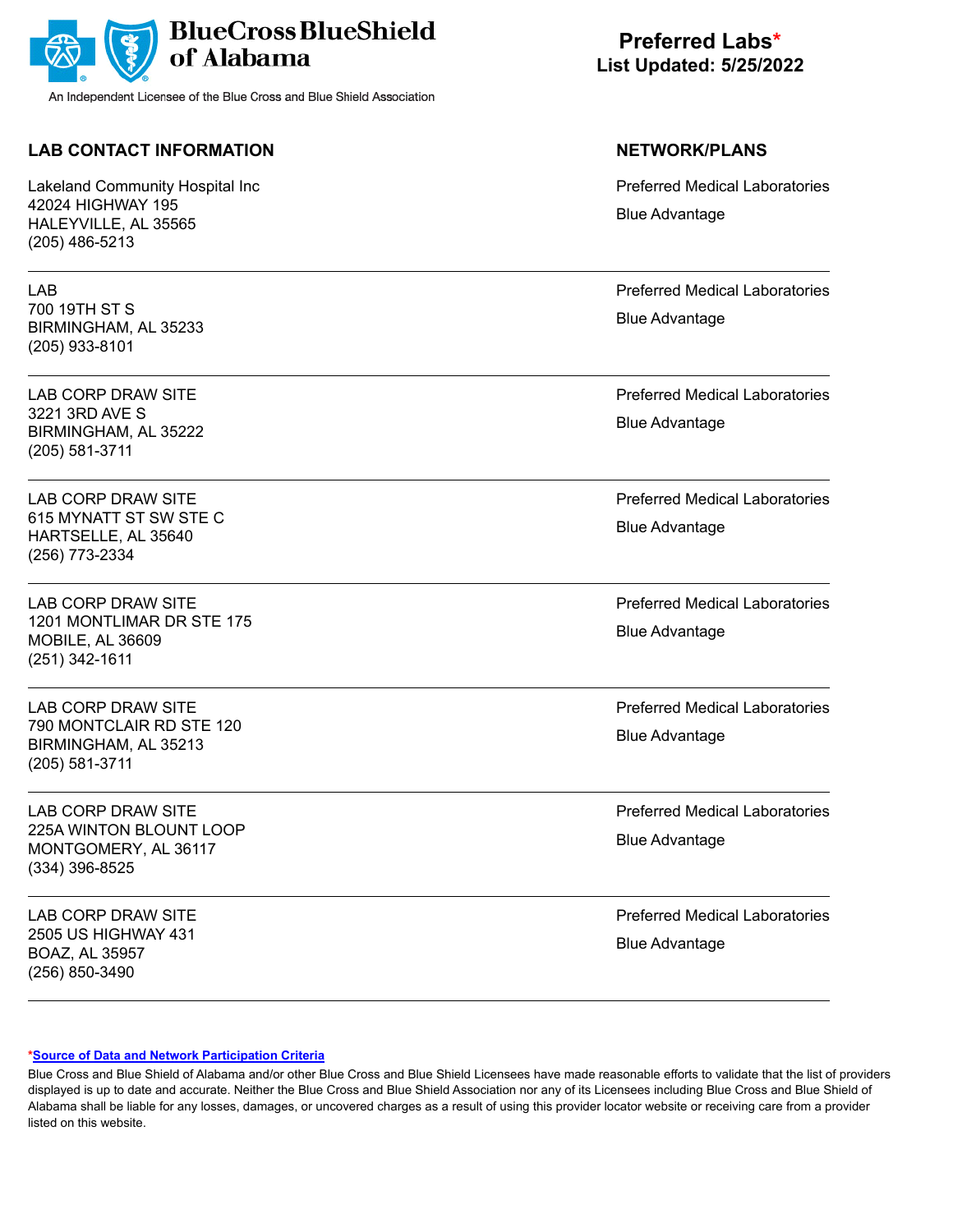

## **LAB CONTACT INFORMATION NETWORK/PLANS**

LAB CORP DRAW SITE 2038 SPRINGDALE LN BIRMINGHAM, AL 35217 (205) 841-7665

LAB CORP DRAW SITE 1650A S COLLEGE ST AUBURN, AL 36832 (334) 821-3221

LAB CORP DRAW SITE 1456 OPELIKA RD AUBURN, AL 36830 (334) 826-8950

LAB CORP DRAW SITE 83746 HIGHWAY 9 ASHLAND, AL 36251 (256) 354-4139

LAB CORP DRAW SITE 137 S MAIN ST ARAB, AL 35016 (256) 931-2035

LAB CORP DRAW SITE 1010 CHRISTINE AVE STE 100 ANNISTON, AL 36207 (256) 238-6323

LAB CORP DRAW SITE 902 DR EDWARD HILLARD DR TUSCALOOSA, AL 35401 (205) 758-2794

LAB CORP DRAW SITE 315 W HICKORY ST SYLACAUGA, AL 35150 (256) 245-4098

**Preferred Labs\* List Updated: 5/25/2022**

Preferred Medical Laboratories Blue Advantage

Preferred Medical Laboratories Blue Advantage

Preferred Medical Laboratories Blue Advantage

Preferred Medical Laboratories Blue Advantage

Preferred Medical Laboratories Blue Advantage

Preferred Medical Laboratories Blue Advantage

Preferred Medical Laboratories Blue Advantage

Preferred Medical Laboratories Blue Advantage

### **[\\*Source of Data and Network Participation Criteria](https://www.bcbsal.org/pdfs/DataSources.pdf)**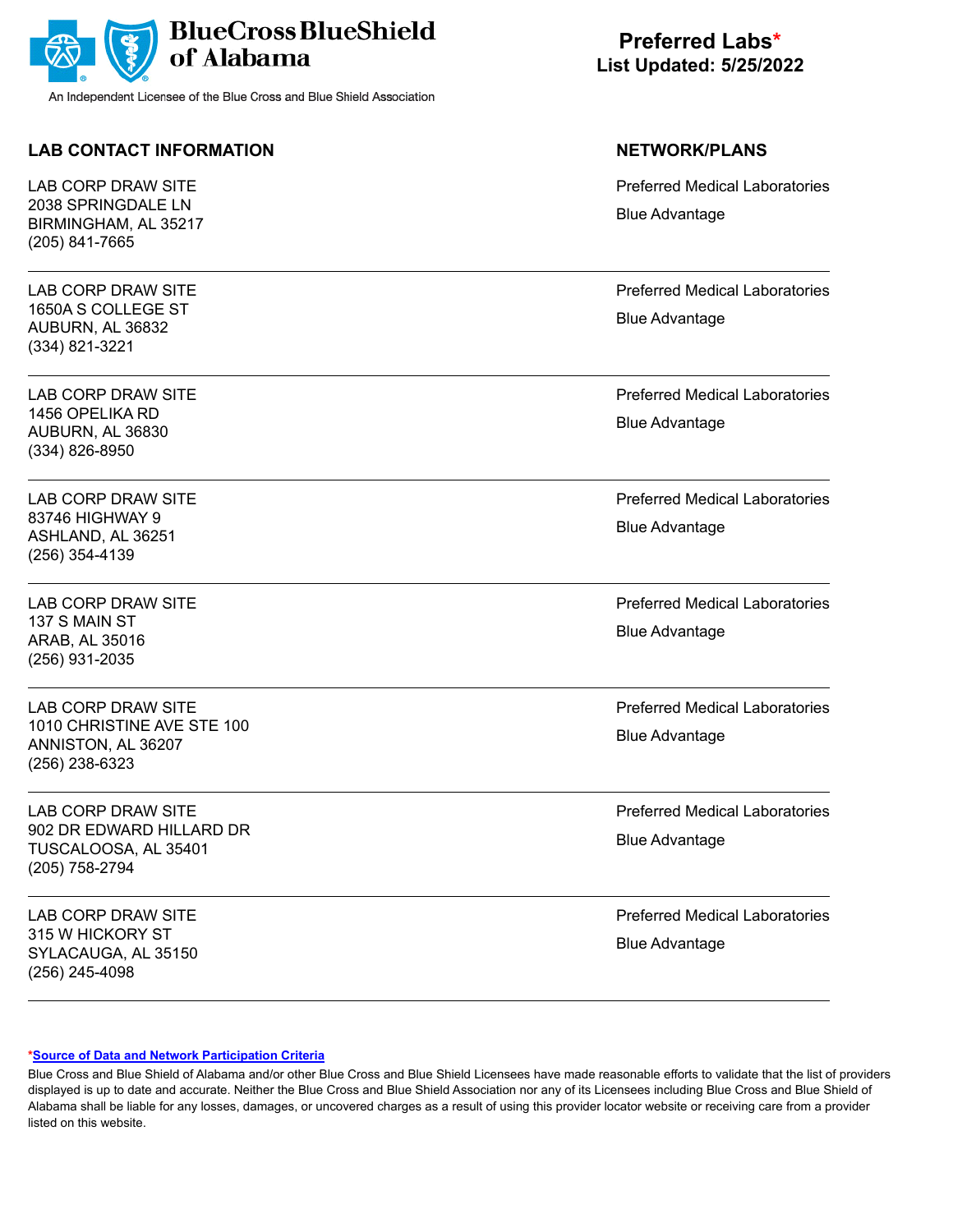

## **LAB CONTACT INFORMATION NETWORK/PLANS**

LAB CORP DRAW SITE 209 W SPRING ST STE 105 SYLACAUGA, AL 35150 (256) 245-4098

LAB CORP DRAW SITE 103 SAMUEL O MOSELEY DR SELMA, AL 36701 (334) 874-9051

LAB CORP DRAW SITE 1504 SPRING HILL AVE MOBILE, AL 36604 (251) 434-3883

LAB CORP DRAW SITE 6701 AIRPORT BLVD STE A-106 MOBILE, AL 36608 (251) 435-8521

LAB CORP DRAW SITE 1201 MONTLIMAR DR STE 350 MOBILE, AL 36609 (251) 342-1611

LAB CORP DRAW SITE 2022 BROOKWOOD MED CTR DR STE 401 BIRMINGHAM, AL 35209 (205) 877-5167

LAB CORP DRAW SITE 3400 HIGHWAY 78 E STE 103 JASPER, AL 35501 (205) 221-6697

LAB CORP DRAW SITE 320 BRANSCOMB DR SW STE C JACKSONVILLE, AL 36265 (256) 435-3295

**Preferred Labs\* List Updated: 5/25/2022**

Preferred Medical Laboratories Blue Advantage

Preferred Medical Laboratories Blue Advantage

Preferred Medical Laboratories Blue Advantage

Preferred Medical Laboratories Blue Advantage

Preferred Medical Laboratories Blue Advantage

Preferred Medical Laboratories Blue Advantage

Preferred Medical Laboratories Blue Advantage

Preferred Medical Laboratories Blue Advantage

### **[\\*Source of Data and Network Participation Criteria](https://www.bcbsal.org/pdfs/DataSources.pdf)**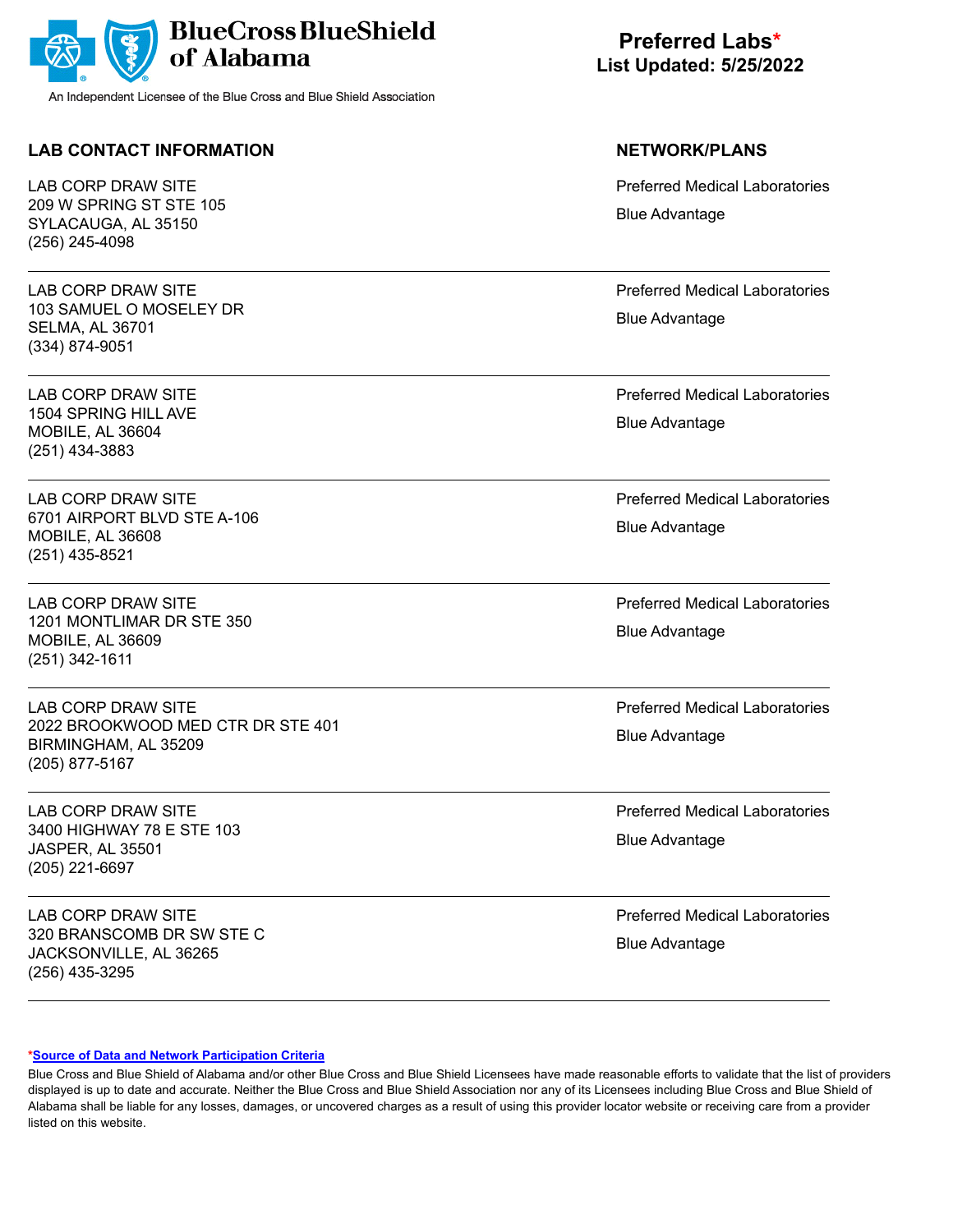

## **LAB CONTACT INFORMATION NETWORK/PLANS**

LAB CORP DRAW SITE 1878 JEFF RD NW STE F HUNTSVILLE, AL 35806 (256) 489-1050

LAB CORP DRAW SITE 301 GOVERNORS DR SW STE 110 HUNTSVILLE, AL 35801 (256) 551-4547

LAB CORP DRAW SITE 156 E 15TH AVE STE 5 GULF SHORES, AL 36542 (251) 948-3156

LAB CORP DRAW SITE 2217 DECATUR HWY GARDENDALE, AL 35071 (205) 418-1295

LAB CORP DRAW SITE 302 S 4TH ST GADSDEN, AL 35901 (256) 543-2990

LAB CORP DRAW SITE 1851 N MCKENZIE ST STE 102 FOLEY, AL 36535 (251) 943-7414

LAB CORP DRAW SITE 1122 BRADSHAW DR FLORENCE, AL 35630 (256) 766-1395

LAB CORP DRAW SITE 306 S GREENO RD STE B FAIRHOPE, AL 36532 (251) 928-5409

**Preferred Labs\* List Updated: 5/25/2022**

Preferred Medical Laboratories Blue Advantage

Preferred Medical Laboratories Blue Advantage

Preferred Medical Laboratories Blue Advantage

Preferred Medical Laboratories Blue Advantage

Preferred Medical Laboratories Blue Advantage

Preferred Medical Laboratories Blue Advantage

Preferred Medical Laboratories Blue Advantage

Preferred Medical Laboratories Blue Advantage

### **[\\*Source of Data and Network Participation Criteria](https://www.bcbsal.org/pdfs/DataSources.pdf)**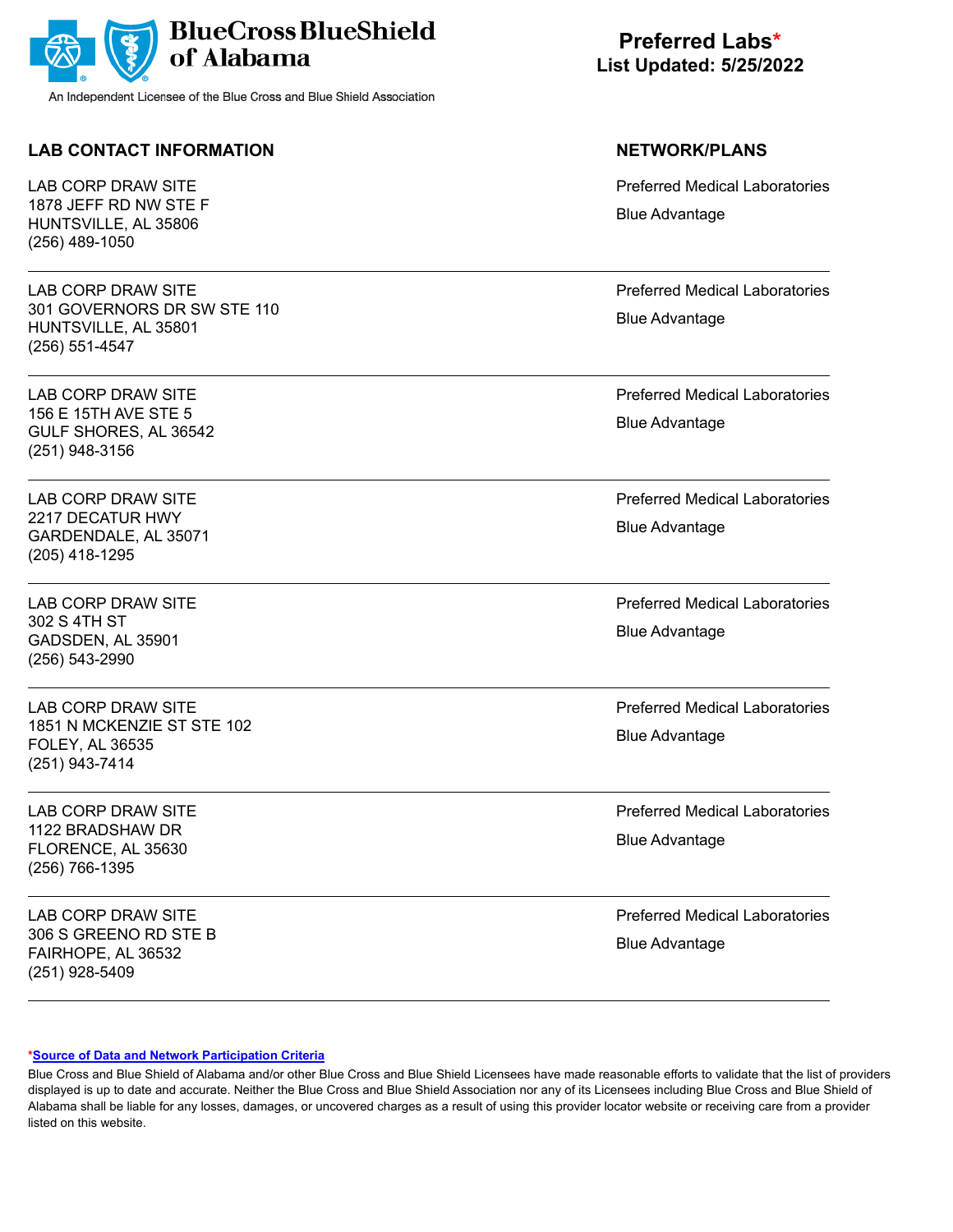

## **LAB CONTACT INFORMATION NETWORK/PLANS**

LAB CORP DRAW SITE 1034 ROSS CLARK CIR DOTHAN, AL 36303 (334) 792-0902

LAB CORP DRAW SITE 153 NARROWS PKWY STE 202 BIRMINGHAM, AL 35242 (205) 981-2335

LAB CORP DRAW SITE 100 PILOT MEDICAL DR STE 185 BIRMINGHAM, AL 35235 (205) 854-1528

LAB CORP DRAW SITE 1518B PROFESSIONAL PKWY AUBURN, AL 36830 (334) 501-9700

LAB CORP DRAW SITE 1412 LEIGHTON AVE ANNISTON, AL 36207 (256) 236-6331

LAB CORP DRAW SITE 800 SAINT VINCENTS DR STE 500 BIRMINGHAM, AL 35205 (205) 271-5663

LAB CORP DRAW SITES POB 11 #220B, 1890 AL HIGHWAY 157 CULLMAN, AL 35058 (256) 775-9098

LAB CORP OF AMERICA 51 CHARLES LINDBERGH BLVD STE 1 UNIONDALE, NY 11553 (800) 328-2666

**Preferred Labs\* List Updated: 5/25/2022**

Preferred Medical Laboratories Blue Advantage

Preferred Medical Laboratories Blue Advantage

Preferred Medical Laboratories Blue Advantage

Preferred Medical Laboratories Blue Advantage

Preferred Medical Laboratories Blue Advantage

Preferred Medical Laboratories Blue Advantage

Preferred Medical Laboratories Blue Advantage

Preferred Medical Laboratories Blue Advantage

### **[\\*Source of Data and Network Participation Criteria](https://www.bcbsal.org/pdfs/DataSources.pdf)**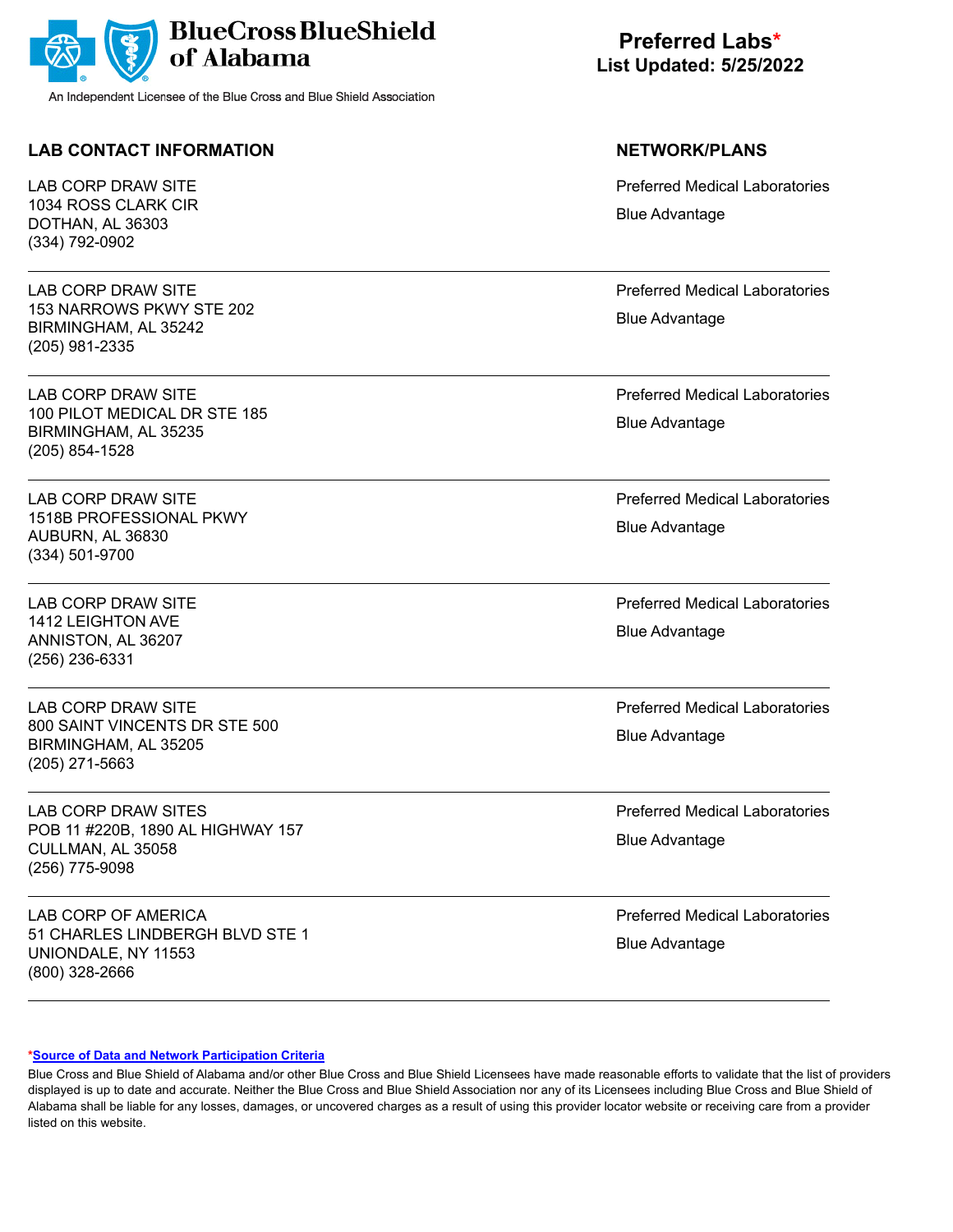

## **LAB CONTACT INFORMATION NETWORK/PLANS**

LAB ONE LLC 200 PORTLAND ST FL 1 COLUMBIA, MO 65201 (866) 697-8378

LAB WORKS LLC 100 OXMOOR BLVD STE 190 BIRMINGHAM, AL 35209 (205) 637-0982

LABCORP EMPLOYER SERVICES INC 231 MAPLE AVE BURLINGTON, NC 27215 (336) 436-5248

LABFIRST 3690 GRANDVIEW PKWY BIRMINGHAM, AL 35243 (205) 971-5380

LABORATORY CORP OF AMERICA HOLDINGS 8040 VILLA PARK DR STE 200 RICHMOND, VA 23228 (804) 266-7777

LABORATORY CORP OF AMERICA HOLDINGS 69 1ST AVE RARITAN, NJ 8869 (800) 222-7566

LABORATORY CORP OF AMERICA HOLDINGS 231 GRAEFE ST GRIFFIN, GA 30224 (800) 222-7566

LABORATORY CORP OF AMERICA HOLDINGS 5231 BRITTANY DR BATON ROUGE, LA 70808 (800) 222-7566

# **Preferred Labs\* List Updated: 5/25/2022**

Preferred Medical Laboratories Blue Advantage

Preferred Medical Laboratories Blue Advantage

Preferred Medical Laboratories Blue Advantage

Preferred Medical Laboratories Blue Advantage

Preferred Medical Laboratories Blue Advantage

Preferred Medical Laboratories Blue Advantage

Preferred Medical Laboratories Blue Advantage

Preferred Medical Laboratories Blue Advantage

### **[\\*Source of Data and Network Participation Criteria](https://www.bcbsal.org/pdfs/DataSources.pdf)**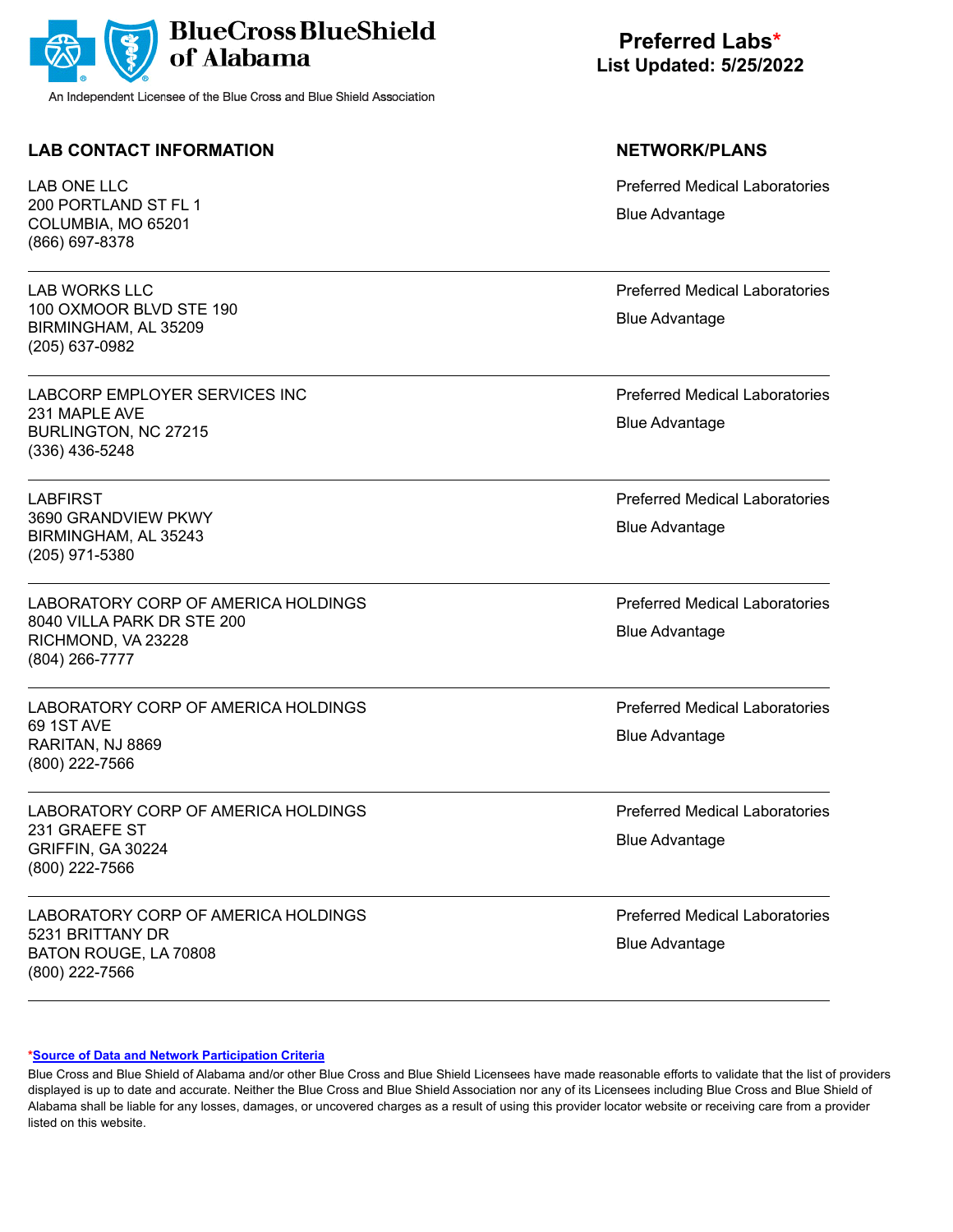

## **LAB CONTACT INFORMATION NETWORK/PLANS**

LABORATORY CORP OF AMERICA HOLDINGS 301 BERT KOUNS LOOP SHREVEPORT, LA 71106 (800) 222-7566

LABORATORY CORP OF AMERICA HOLDINGS 109 CIRCLE DR MONROE, LA 71203 (800) 222-7566

LABORATORY CORP OF AMERICA HOLDINGS 3521 HAWORTH DR RALEIGH, NC 27609 (800) 222-7566

LABORATORY CORP OF AMERICA HOLDINGS 4041 TAYLOR RD STE G CHESAPEAKE, VA 23321 (800) 222-7566

LABORATORY CORP OF AMERICA HOLDINGS 14051 ST FRANCIS BLVD STE 1200 MIDLOTHIAN, VA 23114 (800) 222-7566

LABORATORY CORP OF AMERICA HOLDINGS 5700 LAKE WRIGHT DR STE 101 NORFOLK, VA 23502 (800) 222-7566

LABORATORY CORP OF AMERICA HOLDINGS 7501 RIGHT FLANK RD MECHANICSVILLE, VA 23116 (800) 222-7566

LABORATORY CORP OF AMERICA HOLDINGS 348 BROWNS HILL CT MIDLOTHIAN, VA 23114 (800) 222-7566

# **Preferred Labs\* List Updated: 5/25/2022**

Preferred Medical Laboratories Blue Advantage

Preferred Medical Laboratories Blue Advantage

Preferred Medical Laboratories Blue Advantage

Preferred Medical Laboratories Blue Advantage

Preferred Medical Laboratories Blue Advantage

Preferred Medical Laboratories Blue Advantage

Preferred Medical Laboratories Blue Advantage

Preferred Medical Laboratories Blue Advantage

### **[\\*Source of Data and Network Participation Criteria](https://www.bcbsal.org/pdfs/DataSources.pdf)**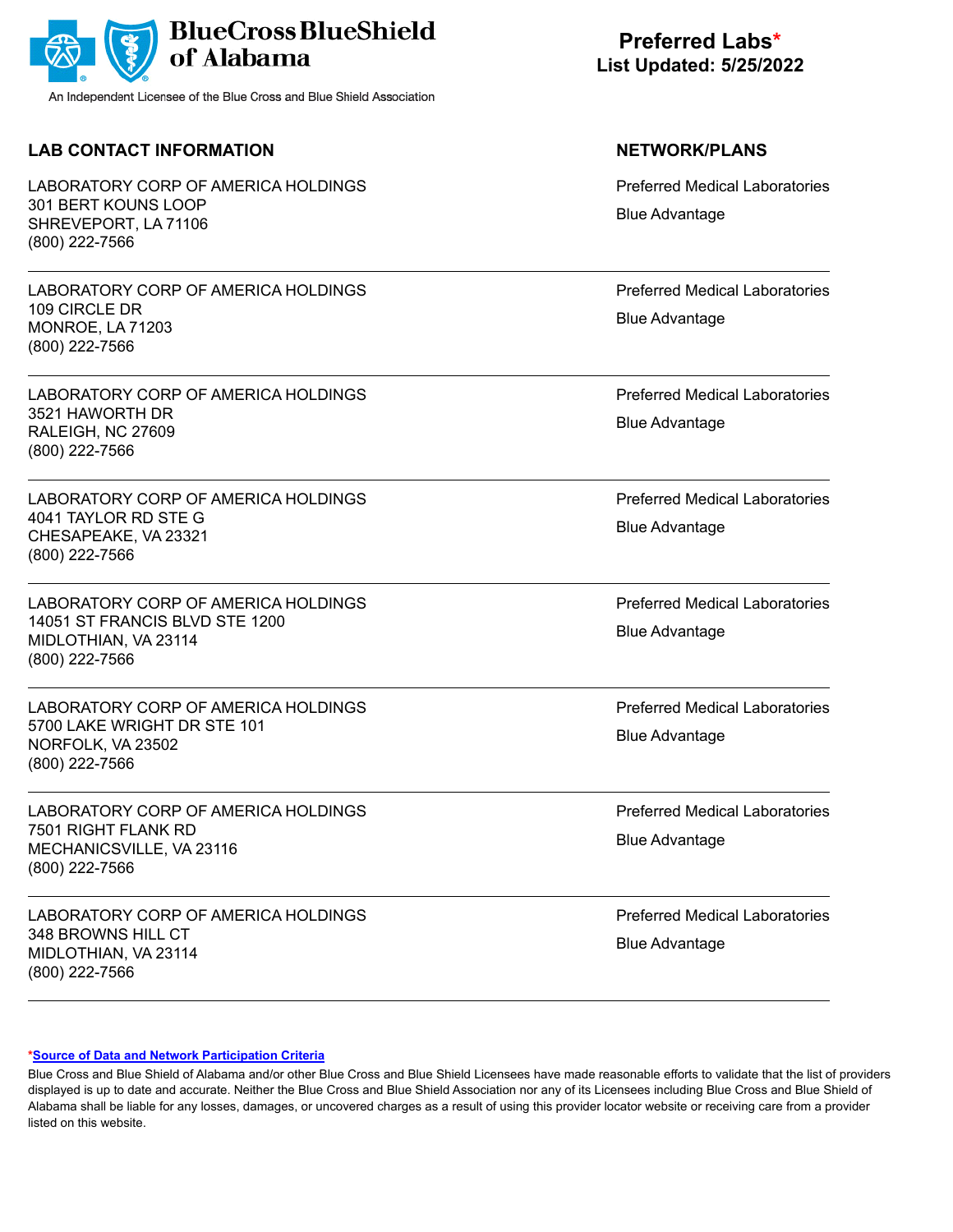

## **LAB CONTACT INFORMATION NETWORK/PLANS**

LABORATORY CORP OF AMERICA HOLDINGS 1401 JOHNSTON WILLIS DR STE 4200 NORTH CHESTERFIELD, VA 23235 (800) 222-7566

LABORATORY CORP OF AMERICA HOLDINGS 1912 ALEXANDER DRIVE DURHAM, NC 27709 (800) 222-7566

LABORATORY CORP OF AMERICA HOLDINGS 2039 WILLOW SPRING LN BURLINGTON, NC 27215 (800) 222-7566

LABORATORY CORP OF AMERICA HOLDINGS 240 LUCY DR HARRISONBURG, VA 22801 (800) 222-7566

LABORATORY CORP OF AMERICA HOLDINGS 7001 FOREST AVE STE 202 RICHMOND, VA 23230 (800) 222-7566

LABORATORY CORP OF AMERICA HOLDINGS 901 E CHEVES ST STE 600 FLORENCE, SC 29506 (800) 222-7566

LABORATORY CORP OF AMERICA HOLDINGS 721 N OKATIE HWY # 170 RIDGELAND, SC 29936 (800) 222-7566

LABORATORY CORP OF AMERICA HOLDINGS 1447 YORK CT BURLINGTON, NC 27215 (336) 584-9525

# **Preferred Labs\* List Updated: 5/25/2022**

Preferred Medical Laboratories Blue Advantage

Preferred Medical Laboratories Blue Advantage

Preferred Medical Laboratories Blue Advantage

Preferred Medical Laboratories Blue Advantage

Preferred Medical Laboratories Blue Advantage

Preferred Medical Laboratories Blue Advantage

Preferred Medical Laboratories Blue Advantage

Preferred Medical Laboratories Blue Advantage

### **[\\*Source of Data and Network Participation Criteria](https://www.bcbsal.org/pdfs/DataSources.pdf)**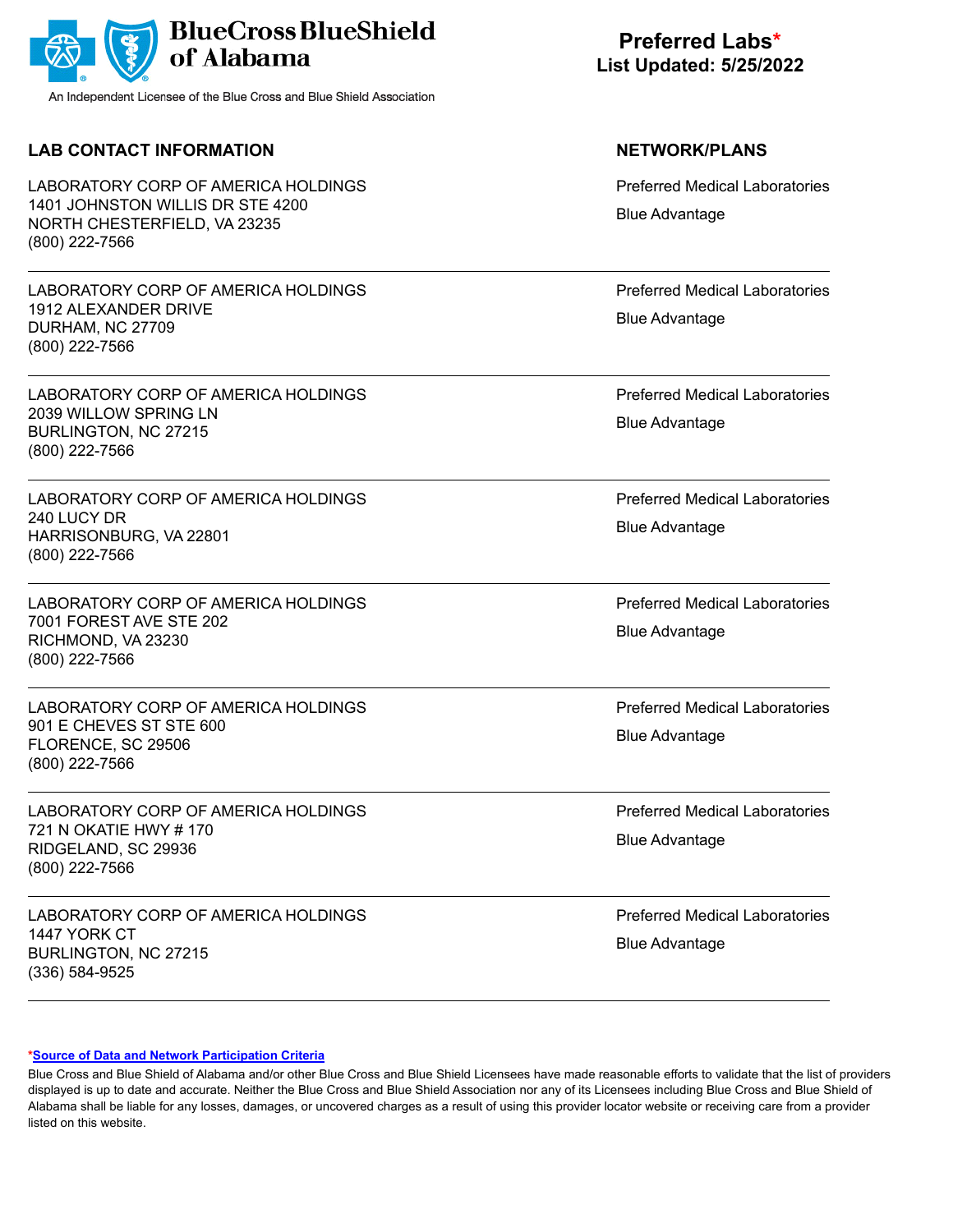

## **LAB CONTACT INFORMATION NETWORK/PLANS**

LABORATORY CORP OF AMERICA HOLDINGS 3600 WOODPARK BLVD CHARLOTTE, NC 28206 (800) 222-7566

LABORATORY CORP OF AMERICA HOLDINGS 1000 E 101ST TER KANSAS CITY, MO 64131 (800) 222-7566

LABORATORY CORP OF AMERICA HOLDINGS 2 SOUTHERN CT WEST COLUMBIA, SC 29169 (800) 222-7566

LABORATORY CORP OF AMERICA HOLDINGS 300 SAINT LUKES DR MONTGOMERY, AL 36117 (336) 436-5248

LABORATORY CORP OF AMERICA HOLDINGS 6605 W BROAD ST STE A RICHMOND, VA 23230 (804) 287-3000

LABORATORY CORP OF AMERICA HOLDINGS 3801 BLUE PKWY KANSAS CITY, MO 64130 (800) 222-7566

LABORATORY CORP OF AMERICA HOLDINGS 271 MEDICAL PARK BLVD BRISTOL, TN 37620 (800) 222-7566

LABORATORY CORP OF AMERICA HOLDINGS 2996 KATE BOND RD STE 100A MEMPHIS, TN 38133 (800) 222-7566

# **Preferred Labs\* List Updated: 5/25/2022**

Preferred Medical Laboratories Blue Advantage

Preferred Medical Laboratories Blue Advantage

Preferred Medical Laboratories Blue Advantage

Preferred Medical Laboratories Blue Advantage

Preferred Medical Laboratories Blue Advantage

Preferred Medical Laboratories Blue Advantage

Preferred Medical Laboratories Blue Advantage

Preferred Medical Laboratories Blue Advantage

### **[\\*Source of Data and Network Participation Criteria](https://www.bcbsal.org/pdfs/DataSources.pdf)**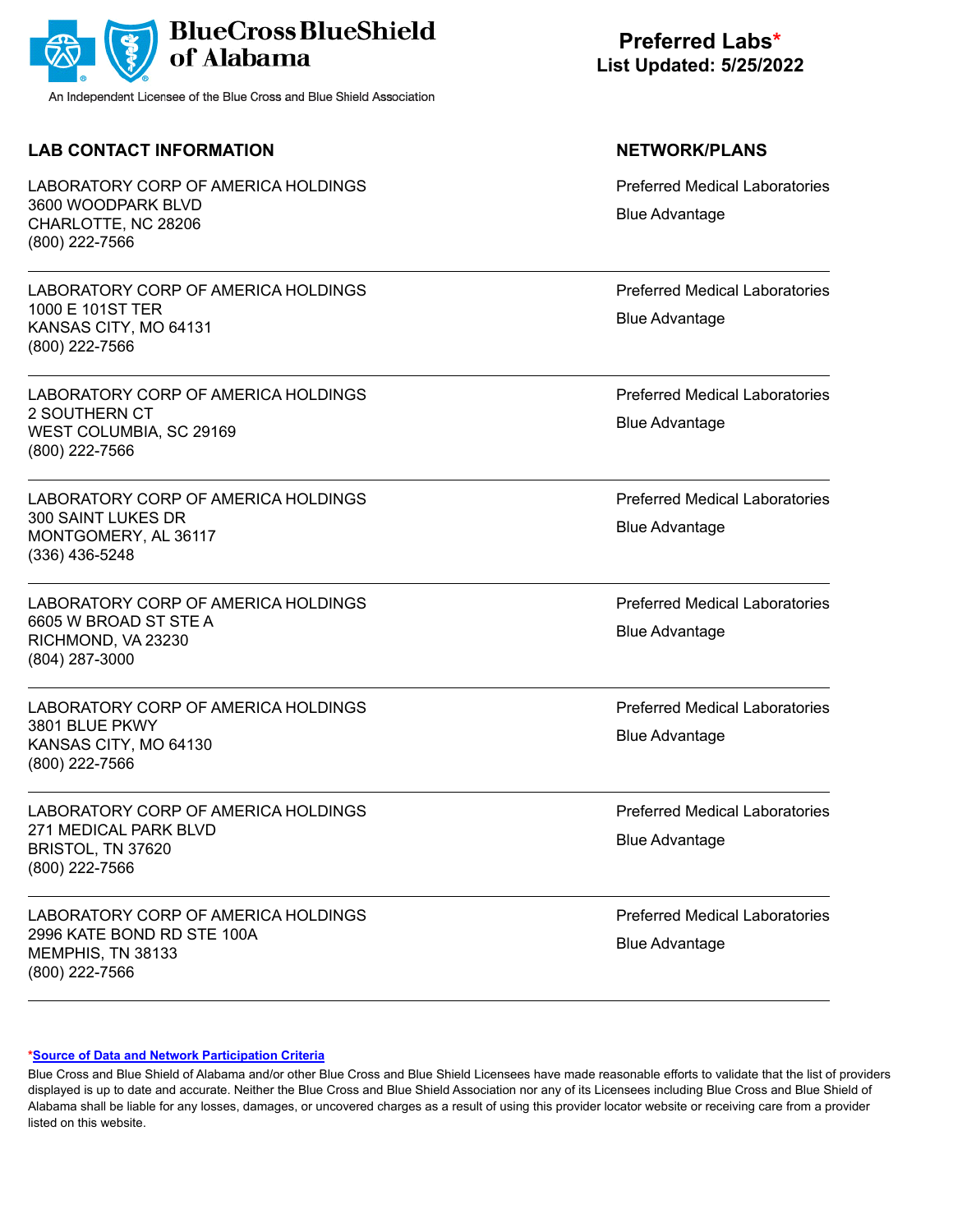|  | BlueCross BlueShield |
|--|----------------------|
|--|----------------------|

## **LAB CONTACT INFORMATION NETWORK/PLANS**

LABORATORY CORP OF AMERICA HOLDINGS 38429 LAKE SHORE BLVD WILLOUGHBY, OH 44094 (800) 222-7566

LABORATORY CORP OF AMERICA HOLDINGS 1737 TENNESSEE AVE CINCINNATI, OH 45229 (800) 222-7566

LABORATORY CORP OF AMERICA HOLDINGS 3980 COLONNADE PKWY BIRMINGHAM, AL 35243 (205) 795-5308

LABORATORY CORP OF AMERICA HOLDINGS 850 N GREENBRIER CIR CHESAPEAKE, VA 23320 (757) 257-4123

LABORATORY CORP OF AMERICA HOLDINGS 615 OZARK RD ABBEVILLE, AL 36310 (800) 222-7566

LABORATORY CORP OF AMERICA HOLDINGS 12701 PADGETT SWITCH RD IRVINGTON, AL 36544 (800) 222-7566

LABORATORY CORP OF AMERICA HOLDINGS 15001 SHADY GROVE RD ROCKVILLE, MD 20850 (800) 222-7566

LABORATORY CORP OF AMERICA HOLDINGS 1801 1ST AVE S STE 101 BIRMINGHAM, AL 35233 (205) 581-3500

# **Preferred Labs\* List Updated: 5/25/2022**

Preferred Medical Laboratories Blue Advantage

Preferred Medical Laboratories Blue Advantage

Preferred Medical Laboratories Blue Advantage

Preferred Medical Laboratories Blue Advantage

Preferred Medical Laboratories Blue Advantage

Preferred Medical Laboratories Blue Advantage

Preferred Medical Laboratories Blue Advantage

Preferred Medical Laboratories Blue Advantage

### **[\\*Source of Data and Network Participation Criteria](https://www.bcbsal.org/pdfs/DataSources.pdf)**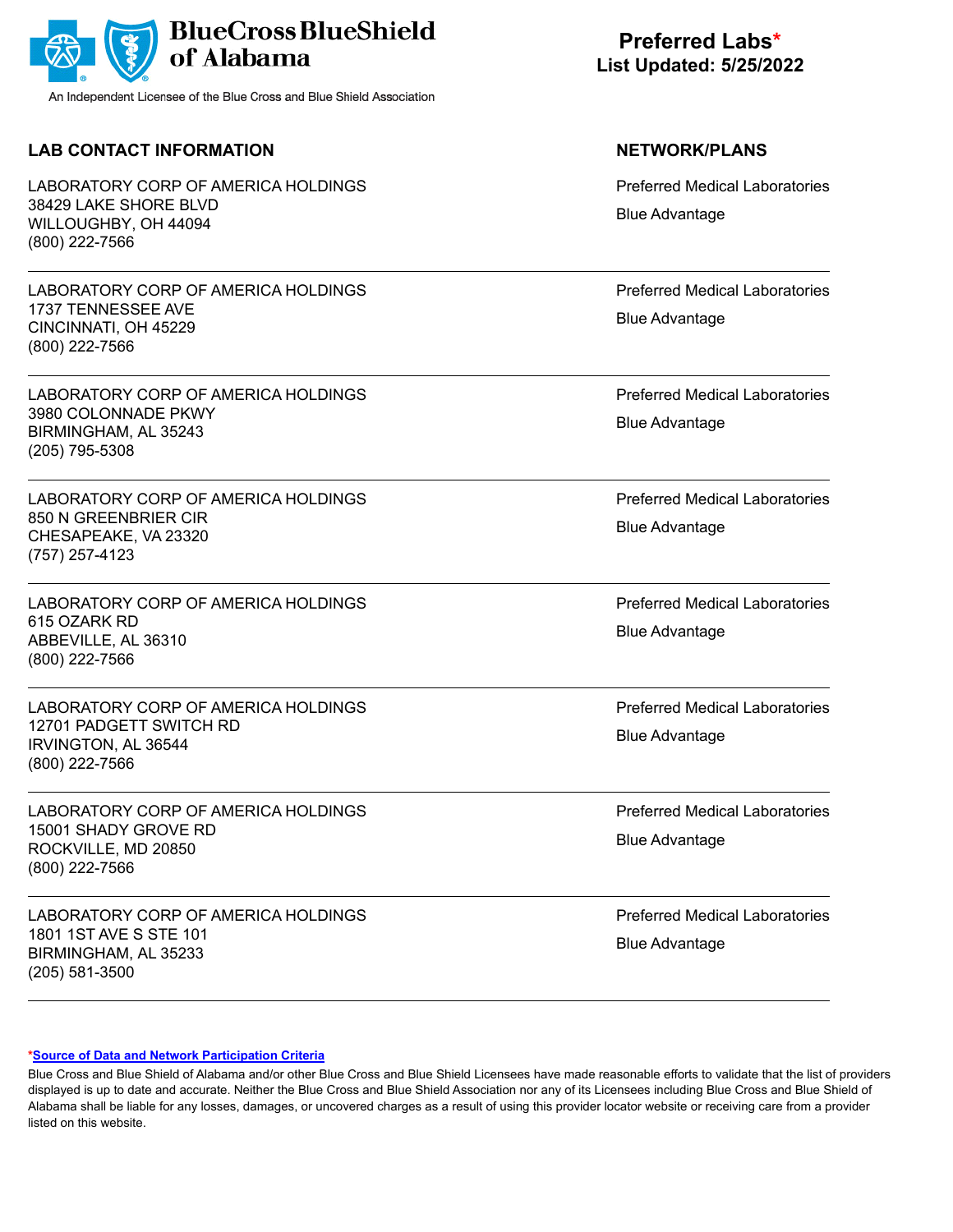

## **LAB CONTACT INFORMATION NETWORK/PLANS**

LABORATORY CORP OF AMERICA HOLDINGS 33 SALEM RD STE 2 MONTEVALLO, AL 35115 (205) 665-4950

LABORATORY CORP OF AMERICA HOLDINGS 171 TOWN CENTER DR STE 6 ANNISTON, AL 36205 (336) 436-5248

LABORATORY CORP OF AMERICA HOLDINGS 1440 YORK CT BURLINGTON, NC 27215 (800) 222-7566

LABORATORY CORP OF AMERICA HOLDINGS 1904 TW ALEXANDER DR STE C DURHAM, NC 27709 (800) 222-7566

LABORATORY CORP OF AMERICA HOLDINGS 1640 ROSSEVELT AVE MONROE, NC 28112 (800) 222-7566

LABORATORY CORP OF AMERICA HOLDINGS 3762 DURHAM RD ROXBORO, NC 27573 (800) 222-7566

LABORATORY CORP OF AMERICA HOLDINGS 2605 BLUE RIDGE RD STE 240 RALEIGH, NC 27607 (800) 222-7566

LABORATORY CORP OF AMERICA HOLDINGS 10030 GILEAD RD STE 200 HUNTERSVILLE, NC 28078 (800) 222-7566

# **Preferred Labs\* List Updated: 5/25/2022**

Preferred Medical Laboratories Blue Advantage

Preferred Medical Laboratories Blue Advantage

Preferred Medical Laboratories Blue Advantage

Preferred Medical Laboratories Blue Advantage

Preferred Medical Laboratories Blue Advantage

Preferred Medical Laboratories Blue Advantage

Preferred Medical Laboratories Blue Advantage

Preferred Medical Laboratories Blue Advantage

### **[\\*Source of Data and Network Participation Criteria](https://www.bcbsal.org/pdfs/DataSources.pdf)**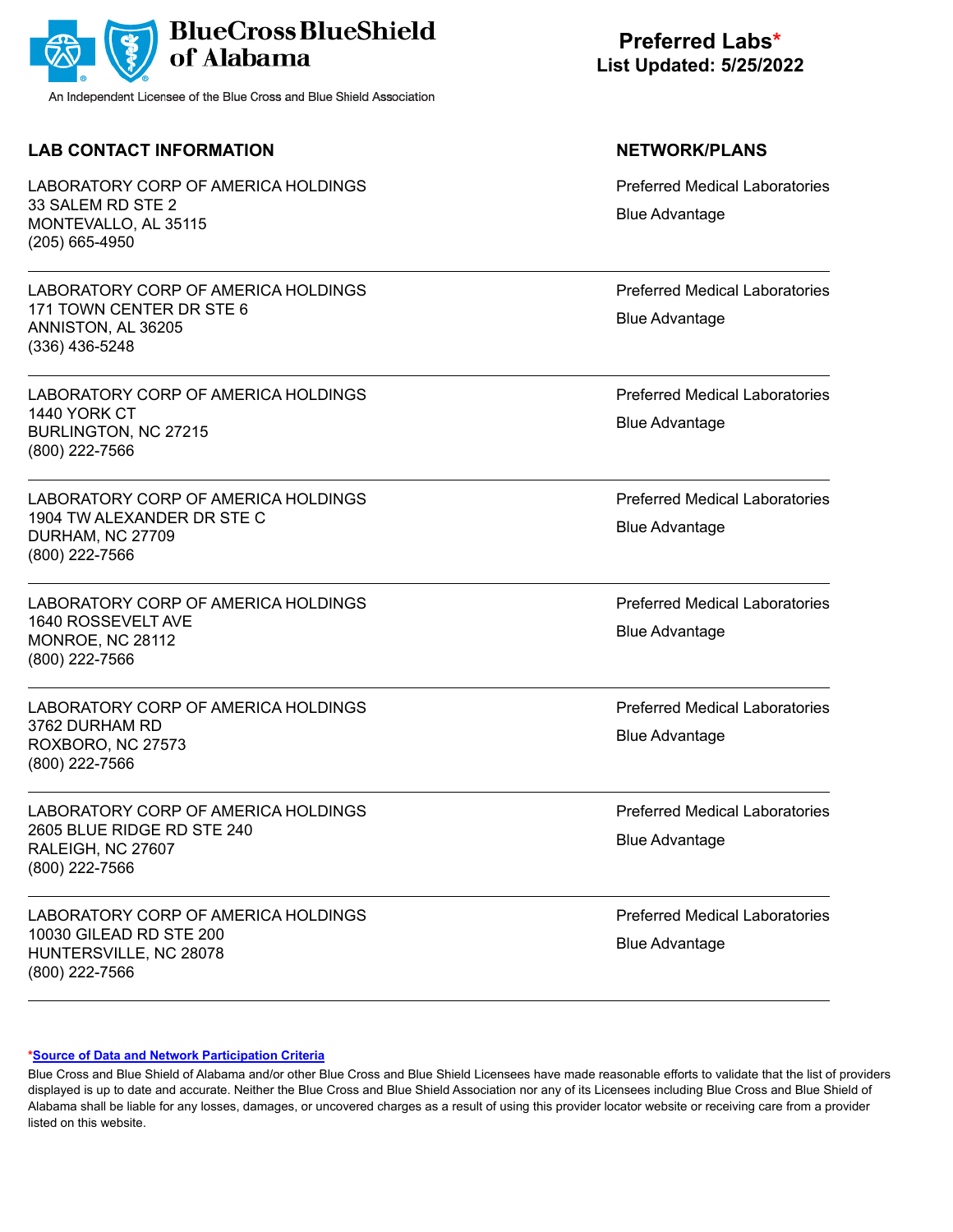

## **LAB CONTACT INFORMATION NETWORK/PLANS**

LABORATORY CORP OF AMERICA HOLDINGS 1201 SCHOOL ST STE A WILKESBORO, NC 28697 (800) 222-7566

LABORATORY CORP OF AMERICA HOLDINGS 4101 MACON POND RD RALEIGH, NC 27607 (800) 222-7566

LABORATORY CORP OF AMERICA HOLDINGS 1126 N CHURCH ST STE 10 GREENSBORO, NC 27401 (336) 272-5021

LABORATORY CORP OF AMERICA HOLDINGS 663 LANIER PARK DR GAINESVILLE, GA 30501 (800) 222-7566

LABORATORY CORP OF AMERICA HOLDINGS 725 HIGHLAND OAKS DR WINSTON SALEM, NC 27103 (800) 222-7566

LABORATORY CORP OF AMERICA HOLDINGS 2712 N DECATUR RD DECATUR, GA 30033 (800) 222-7566

LABORATORY CORP OF AMERICA HOLDINGS 303 SMITH ST LAGRANGE, GA 30240 (800) 222-7566

LABORATORY CORP OF AMERICA HOLDINGS 6140 E COLUMBIA ST EVANSVILLE, IN 47715 (800) 222-7566

# **Preferred Labs\* List Updated: 5/25/2022**

Preferred Medical Laboratories Blue Advantage

Preferred Medical Laboratories Blue Advantage

Preferred Medical Laboratories Blue Advantage

Preferred Medical Laboratories Blue Advantage

Preferred Medical Laboratories Blue Advantage

Preferred Medical Laboratories Blue Advantage

Preferred Medical Laboratories Blue Advantage

Preferred Medical Laboratories Blue Advantage

### **[\\*Source of Data and Network Participation Criteria](https://www.bcbsal.org/pdfs/DataSources.pdf)**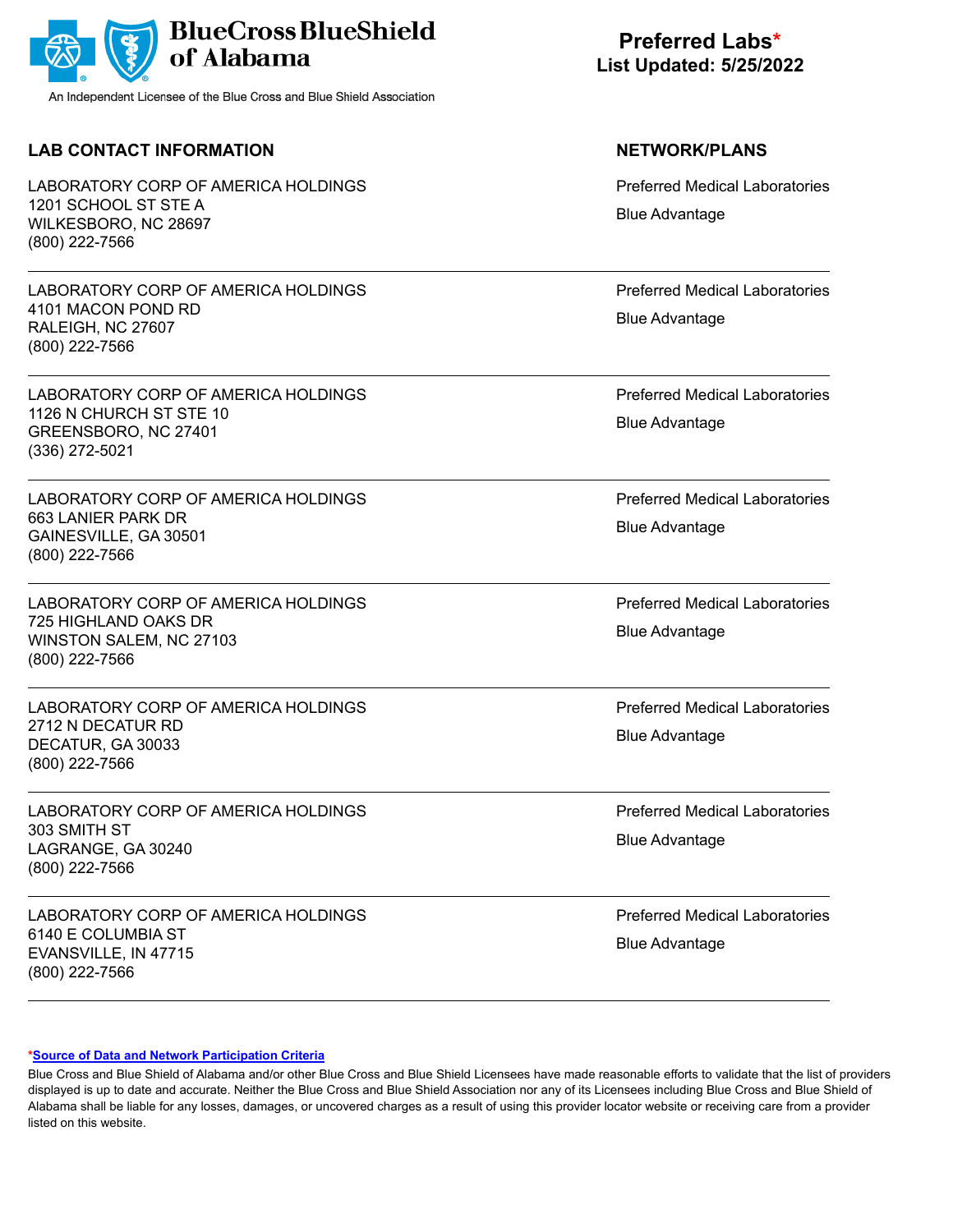

## **LAB CONTACT INFORMATION NETWORK/PLANS**

LABORATORY CORP OF AMERICA HOLDINGS 1205 PROVIDENCE DR STE A FORT WAYNE, IN 46815 (800) 222-7566

LABORATORY CORP OF AMERICA HOLDINGS 9550 ZIONSVILLE RD INDIANAPOLIS, IN 46268 (800) 222-7566

LABORATORY CORP OF AMERICA HOLDINGS 4242 HIGHWAY 19 STE B ZACHARY, LA 70791 (800) 222-7566

LABORATORY CORP OF AMERICA HOLDINGS 901 GAUSE BLVD FL 2 SLIDELL, LA 70458 (800) 222-7566

LABORATORY CORP OF AMERICA HOLDINGS 2106 LOOP RD WINNSBORO, LA 71295 (800) 222-7566

LABORATORY CORP OF AMERICA HOLDINGS 16777 MEDICAL CENTER DR STE 400 BATON ROUGE, LA 70816 (800) 222-7566

LABORATORY CORP OF AMERICA HOLDINGS 1216 N VICTOR II BLVD STE 300 MORGAN CITY, LA 70380 (800) 222-7566

LABORATORY CORP OF AMERICA HOLDINGS 1706 N CORRINGTON AVE STE 21 KANSAS CITY, MO 64120 (800) 222-7566

# **Preferred Labs\* List Updated: 5/25/2022**

Preferred Medical Laboratories Blue Advantage

Preferred Medical Laboratories Blue Advantage

Preferred Medical Laboratories Blue Advantage

Preferred Medical Laboratories Blue Advantage

Preferred Medical Laboratories Blue Advantage

Preferred Medical Laboratories Blue Advantage

Preferred Medical Laboratories Blue Advantage

Preferred Medical Laboratories Blue Advantage

### **[\\*Source of Data and Network Participation Criteria](https://www.bcbsal.org/pdfs/DataSources.pdf)**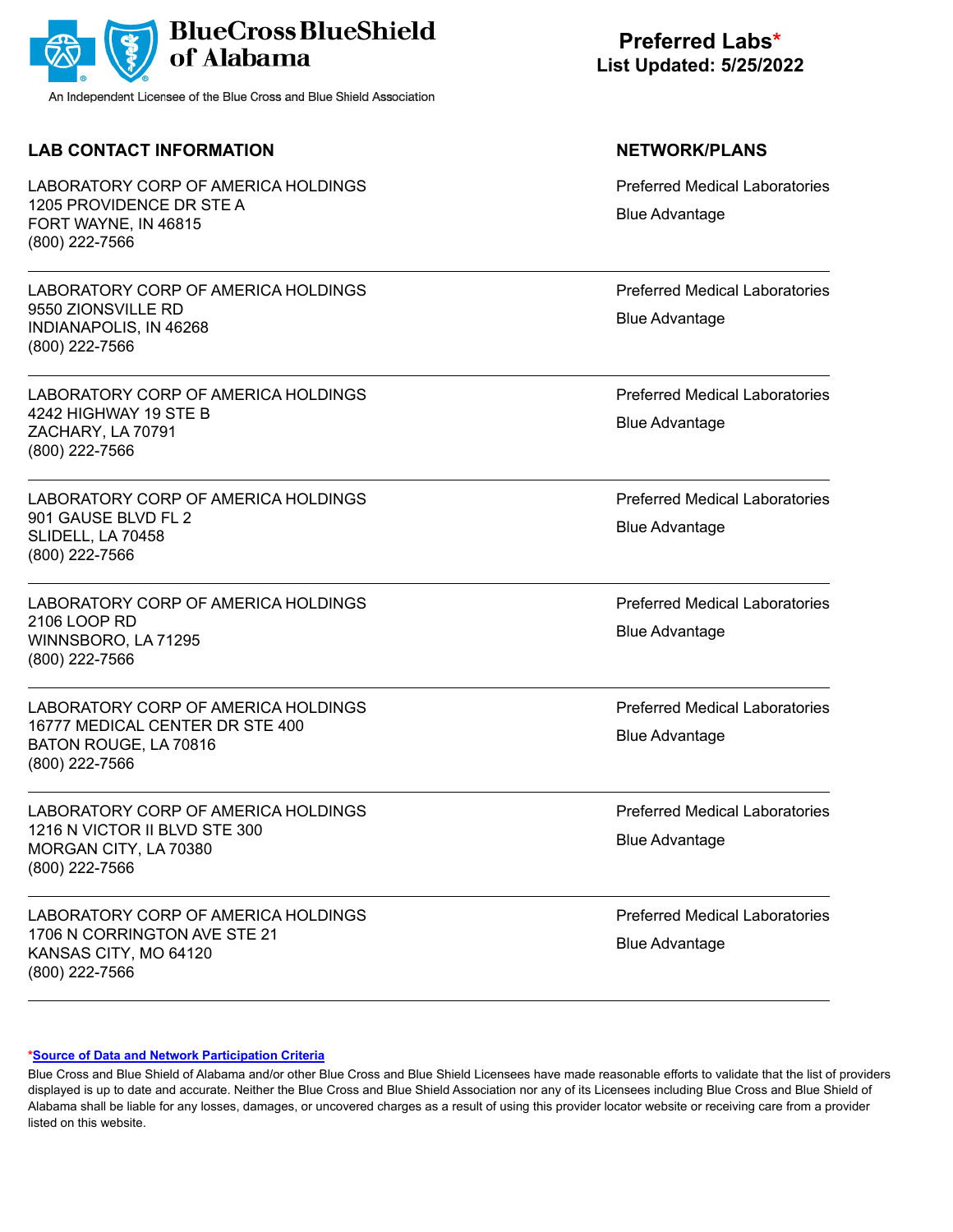

## **LAB CONTACT INFORMATION NETWORK/PLANS**

LABORATORY CORP OF AMERICA HOLDINGS 1300 SUNSET DR STE D GRENADA, MS 38901 (800) 222-7566

LABORATORY CORP OF AMERICA HOLDINGS 133 E DAVIS ST BURLINGTON, NC 27215 (336) 436-7778

LABORATORY CORP OF AMERICA HOLDINGS 1240 HUFFMAN MILL RD BURLINGTON, NC 27215 (800) 222-7566

LABORATORY CORP OF AMERICA HOLDINGS 1122 BRADSHAW DR FLORENCE, AL 35630 (256) 766-1395

LABORATORY CORP OF AMERICA HOLDINGS 1820 W 3RD ST DAVENPORT, IA 52802 (800) 222-7566

LABORATORY CORP OF AMERICA HOLDINGS 905 FRANKLIN ST WATERLOO, IA 50703 (800) 222-7566

LABORATORY CORP OF AMERICA HOLDINGS 5041 UTICA RIDGE RD STE 100 DAVENPORT, IA 52807 (800) 222-7566

LABORATORY CORP OF AMERICA HOLDINGS 800 SAINT VINCENTS DR STE 500 BIRMINGHAM, AL 35205 (205) 271-5663

# **Preferred Labs\* List Updated: 5/25/2022**

Preferred Medical Laboratories Blue Advantage

Preferred Medical Laboratories Blue Advantage

Preferred Medical Laboratories Blue Advantage

Preferred Medical Laboratories Blue Advantage

Preferred Medical Laboratories Blue Advantage

Preferred Medical Laboratories Blue Advantage

Preferred Medical Laboratories Blue Advantage

Preferred Medical Laboratories Blue Advantage

### **[\\*Source of Data and Network Participation Criteria](https://www.bcbsal.org/pdfs/DataSources.pdf)**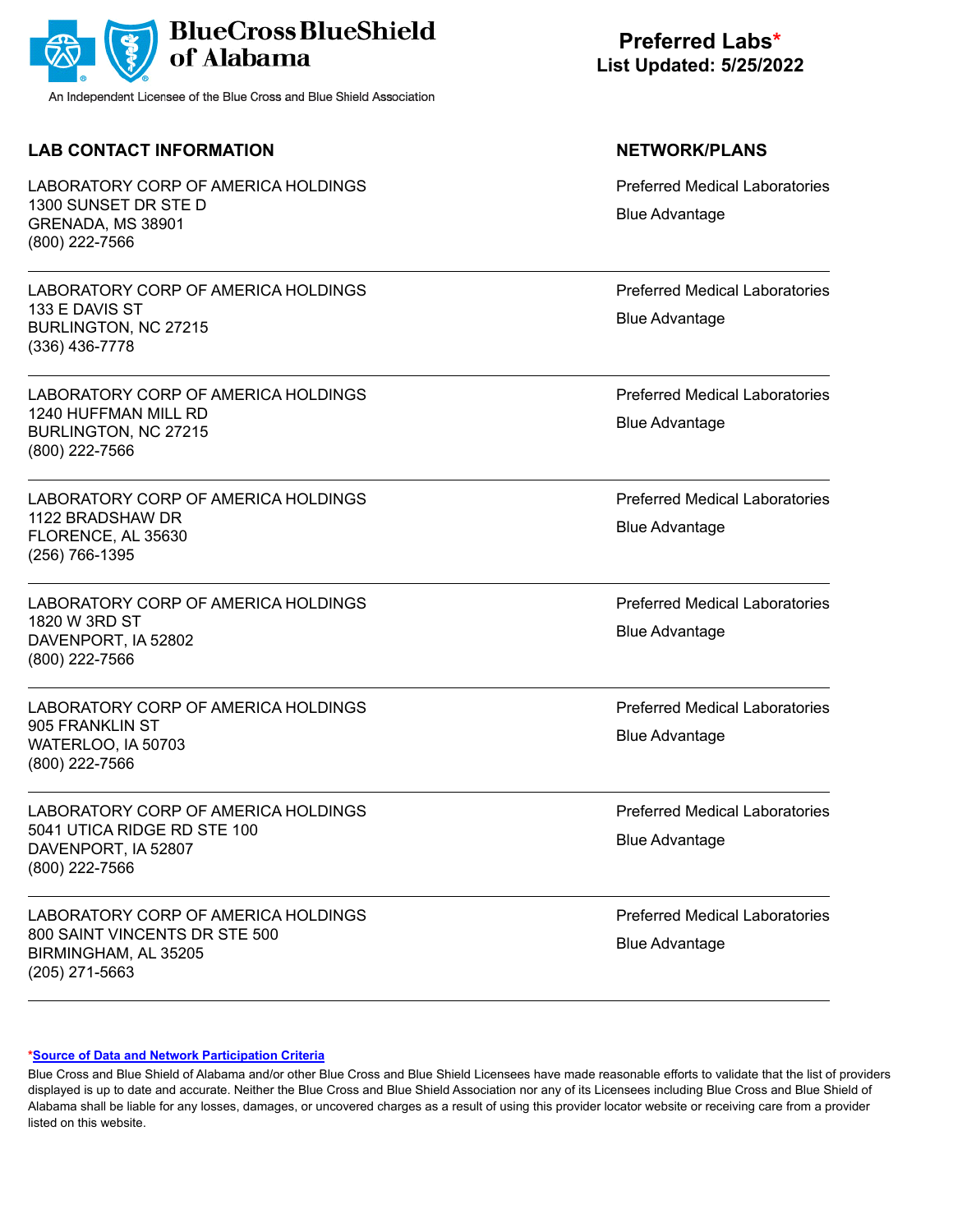

## **LAB CONTACT INFORMATION NETWORK/PLANS**

LABORATORY CORP OF AMERICA HOLDINGS 9120 E 37TH ST N WICHITA, KS 67226 (800) 222-7566

LABORATORY CORP OF AMERICA HOLDINGS 3400 DEXTER CT STE 205 DAVENPORT, IA 52807 (800) 222-7566

LABORATORY CORP OF AMERICA HOLDINGS 13900 PARK CENTER RD HERNDON, VA 20171 (703) 742-3100

LABORATORY CORP OF AMERICA HOLDINGS 2615 NORTHGATE DR STE B IOWA CITY, IA 52245 (800) 222-7566

LABORATORY CORP OF AMERICA HOLDINGS 2104 CEDARWOOD DR STE 202 MUSCATINE, IA 52761 (800) 222-7566

LABORATORY CORP OF AMERICA HOLDINGS 120 HILLS PLZ CHARLESTON, WV 25387 (800) 222-7566

LABORATORY CORP OF AMERICA HOLDINGS 501 LOCUST AVE FAIRMONT, WV 26554 (800) 222-7566

LABORATORY CORP OF AMERICA HOLDINGS 507 E 16TH ST STE 1 WELLINGTON, KS 67152 (620) 326-2865

# **Preferred Labs\* List Updated: 5/25/2022**

Preferred Medical Laboratories Blue Advantage

Preferred Medical Laboratories Blue Advantage

Preferred Medical Laboratories Blue Advantage

Preferred Medical Laboratories Blue Advantage

Preferred Medical Laboratories Blue Advantage

Preferred Medical Laboratories Blue Advantage

Preferred Medical Laboratories Blue Advantage

Preferred Medical Laboratories Blue Advantage

### **[\\*Source of Data and Network Participation Criteria](https://www.bcbsal.org/pdfs/DataSources.pdf)**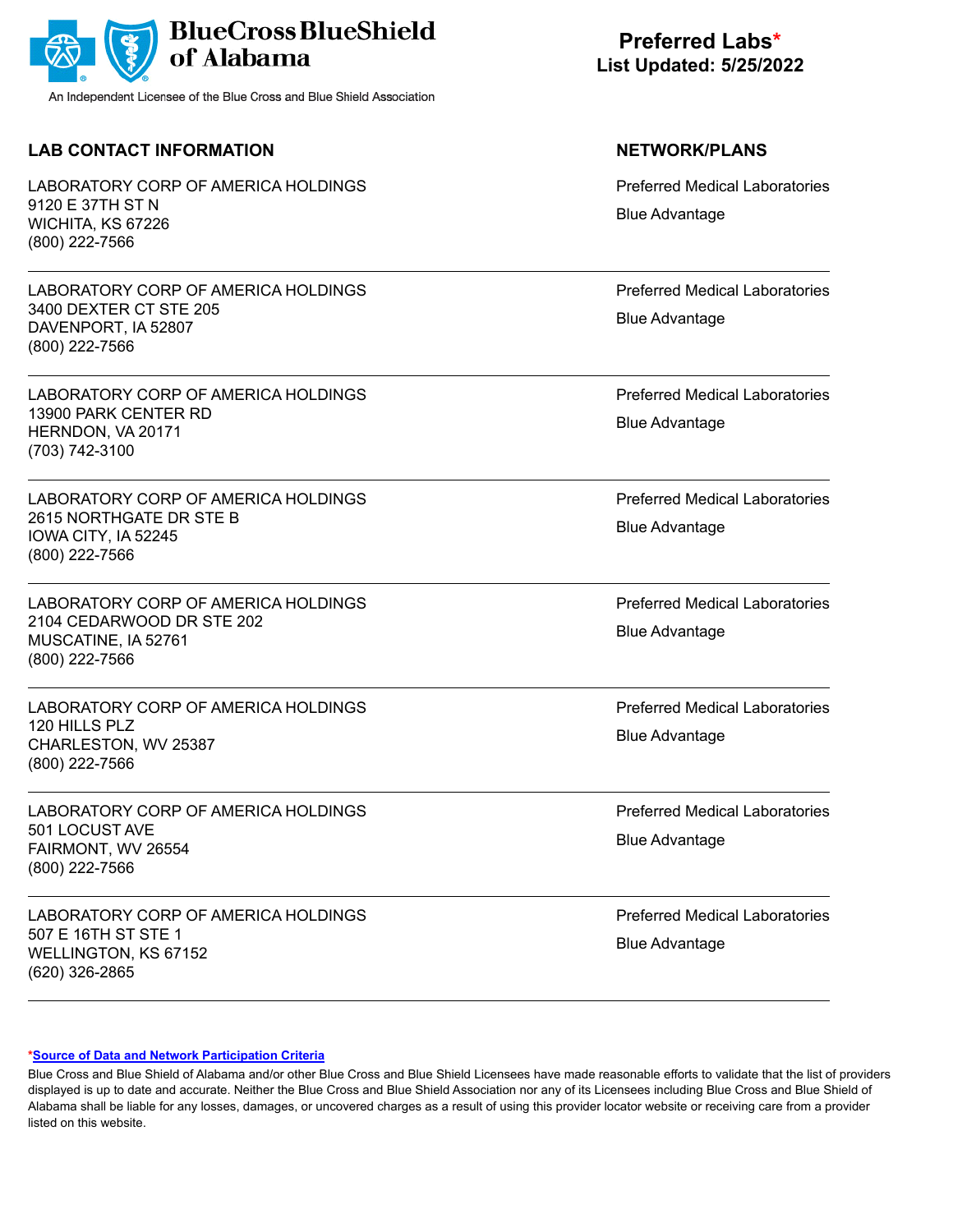

## **LAB CONTACT INFORMATION NETWORK/PLANS**

LABORATORY CORP OF AMERICA HOLDINGS 1508 N CASHUA DR FLORENCE, SC 29501 (800) 222-7566

LABORATORY CORP OF AMERICA HOLDINGS 1400 BRADLEY LAKE BLVD STE 7 COLUMBUS, GA 31904 (706) 571-7812

LABORATORY CORP OF AMERICA HOLDINGS 1120 MAIN ST SOUTHAVEN, MS 38671 (662) 342-1286

LABORATORY CORP OF AMERICA HOLDINGS 1803 S RIDGEVIEW RD STE 100 OLATHE, KS 66062 (800) 222-7566

LABORATORY CORP OF AMERICA HOLDINGS 12200 W 110TH ST OVERLAND PARK, KS 66210 (800) 222-7566

LABORATORY CORP OF AMERICA HOLDINGS 15101 GLENWOOD AVE OVERLAND PARK, KS 66223 (800) 222-7566

LABORATORY CORP OF AMERICA HOLDINGS 10600 MASTIN ST OVERLAND PARK, KS 66212 (800) 222-7566

LABORATORY CORP OF AMERICA HOLDINGS 801 N MUR LEN RD OLATHE, KS 66062 (800) 222-7566

**Preferred Labs\* List Updated: 5/25/2022**

Preferred Medical Laboratories Blue Advantage

Preferred Medical Laboratories Blue Advantage

Preferred Medical Laboratories Blue Advantage

Preferred Medical Laboratories Blue Advantage

Preferred Medical Laboratories Blue Advantage

Preferred Medical Laboratories Blue Advantage

Preferred Medical Laboratories Blue Advantage

Preferred Medical Laboratories Blue Advantage

### **[\\*Source of Data and Network Participation Criteria](https://www.bcbsal.org/pdfs/DataSources.pdf)**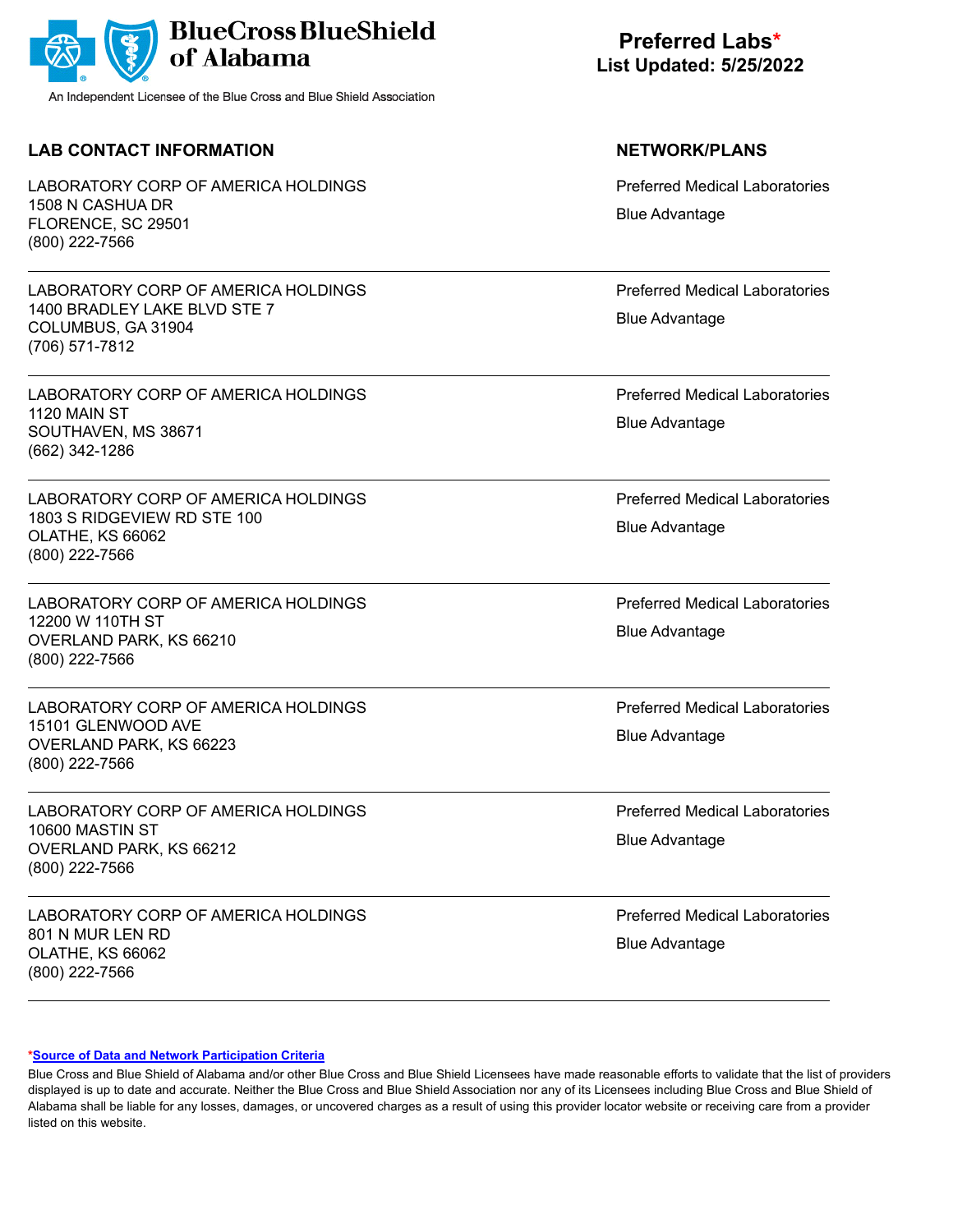

## **LAB CONTACT INFORMATION NETWORK/PLANS**

LABORATORY CORP OF AMERICA HOLDINGS 8919 PARALLEL PKWY STE 326 KANSAS CITY, KS 66112 (800) 222-7566

LABORATORY CORP OF AMERICA HOLDINGS 10100 W 119TH ST STE 150 OVERLAND PARK, KS 66213 (800) 222-7566

LABORATORY CORP OF AMERICA HOLDINGS 9301 W 74TH ST STE 100 OVERLAND PARK, KS 66204 (800) 222-7566

LABORATORY CORP OF AMERICA HOLDINGS 11725 W 112TH ST OVERLAND PARK, KS 66210 (800) 222-7566

LABORATORY CORP OF AMERICA HOLDINGS 11164 S NOBLE DR STE 200 OLATHE, KS 66061 (800) 222-7566

LABORATORY CORP OF AMERICA HOLDINGS 12210 W 87TH STREET PKWY LENEXA, KS 66215 (800) 222-7566

LABORATORY CORP OF AMERICA HOLDINGS 1022 1ST ST N STE 500 ALABASTER, AL 35007 (205) 621-8490

LABORATORY CORP OF AMERICA HOLDINGS 32355 CAPITOL ST LIVONIA, MI 48150 (800) 222-7566

**Preferred Labs\* List Updated: 5/25/2022**

Preferred Medical Laboratories Blue Advantage

Preferred Medical Laboratories Blue Advantage

Preferred Medical Laboratories Blue Advantage

Preferred Medical Laboratories Blue Advantage

Preferred Medical Laboratories Blue Advantage

Preferred Medical Laboratories Blue Advantage

Preferred Medical Laboratories Blue Advantage

Preferred Medical Laboratories Blue Advantage

### **[\\*Source of Data and Network Participation Criteria](https://www.bcbsal.org/pdfs/DataSources.pdf)**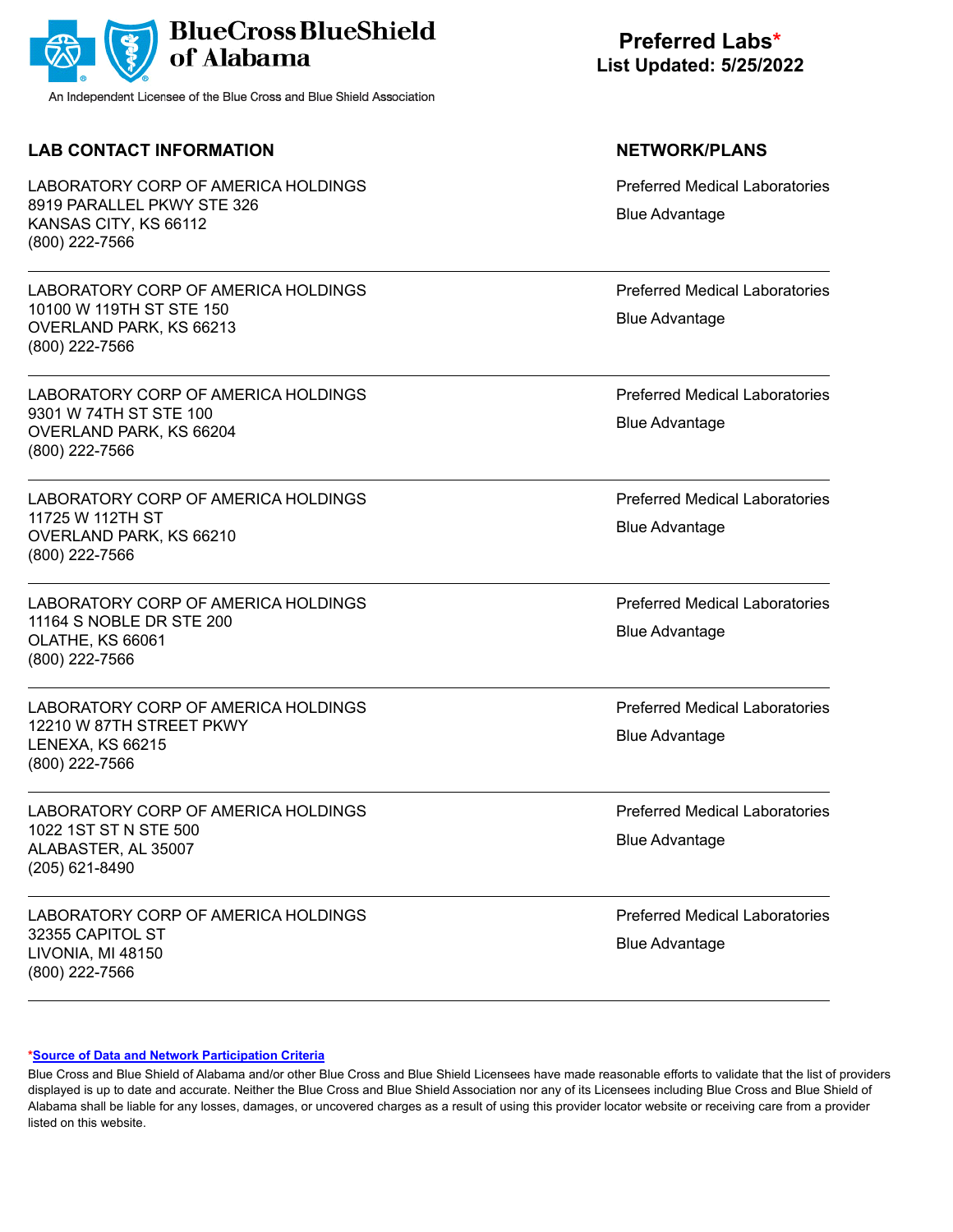

## **LAB CONTACT INFORMATION NETWORK/PLANS**

LABORATORY CORP OF AMERICA HOLDINGS 24345 HIGHWAY 15 UNION, MS 39365 (800) 222-7566

LABORATORY CORP OF AMERICA HOLDINGS 252 NORTHSIDE DR NEWTON, MS 39345 (800) 222-7566

LABORATORY CORP OF AMERICA HOLDINGS 210 HOSPITAL CIR CHOCTAW, MS 39350 (800) 222-7566

LABORATORY CORP OF AMERICA HOLDINGS 119 S 12TH AVE LAUREL, MS 39440 (800) 222-7566

LABORATORY CORP OF AMERICA HOLDINGS 7900 AIRWAYS BLVD BLDG B100 SOUTHAVEN, MS 38671 (800) 222-7566

LABORATORY CORP OF AMERICA HOLDINGS 4750 MAIN ST BRIDGEPORT, CT 6606 (800) 222-7566

LABORATORY CORP OF AMERICA HOLDINGS 212 4TH AVE SE STE 200 CULLMAN, AL 35055 (256) 775-9800

LABORATORY CORP OF AMERICA HOLDINGS 175 HERITAGE AVE PORTSMOUTH, NH 3801 (800) 222-7566

# **Preferred Labs\* List Updated: 5/25/2022**

Preferred Medical Laboratories Blue Advantage

Preferred Medical Laboratories Blue Advantage

Preferred Medical Laboratories Blue Advantage

Preferred Medical Laboratories Blue Advantage

Preferred Medical Laboratories Blue Advantage

Preferred Medical Laboratories Blue Advantage

Preferred Medical Laboratories Blue Advantage

Preferred Medical Laboratories Blue Advantage

### **[\\*Source of Data and Network Participation Criteria](https://www.bcbsal.org/pdfs/DataSources.pdf)**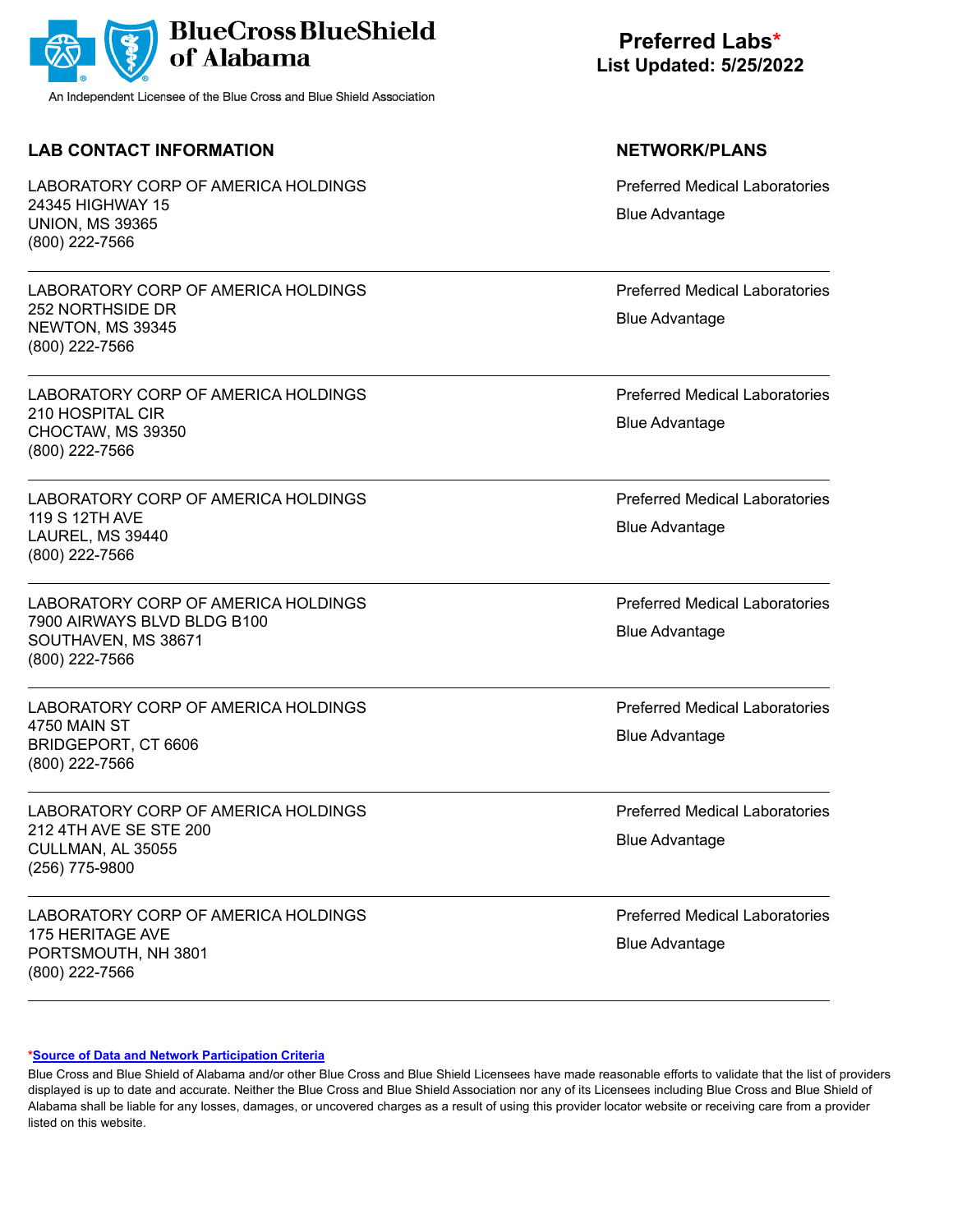

## **LAB CONTACT INFORMATION NETWORK/PLANS**

LABORATORY CORP OF AMERICA HOLDINGS 321 HIGHWAY 13 S MORTON, MS 39117 (601) 732-8171

LABORATORY CORP OF AMERICA HOLDINGS 1133 COLLEGE AVE STE 131 MANHATTAN, KS 66502 (800) 222-7566

LABORATORY CORP OF AMERICA HOLDINGS 7945 WOLF RIVER BLVD GERMANTOWN, TN 38138 (800) 222-7566

LABORATORY CORP OF AMERICA HOLDINGS 6370 WILCOX RD DUBLIN, OH 43016 (800) 222-7566

LABORATORY CORP OF AMERICA HOLDINGS 14884 HWY 15 DECATUR, MS 39327 (800) 222-7566

LABORATORY CORP OF AMERICA HOLDINGS 5440 SOUTH ST STE 100 LINCOLN, NE 68506 (336) 436-5248

LABORATORY CORP OF AMERICA HOLDINGS 8101 PARALLEL PKWY STE 326 KANSAS CITY, KS 66112 (800) 222-7566

LABORATORY CORP OF AMERICA HOLDINGS 1904 ALEXANDER # C DURHAM, NC 27709 (800) 222-7566

**Preferred Labs\* List Updated: 5/25/2022**

Preferred Medical Laboratories Blue Advantage

Preferred Medical Laboratories Blue Advantage

Preferred Medical Laboratories Blue Advantage

Preferred Medical Laboratories Blue Advantage

Preferred Medical Laboratories Blue Advantage

Preferred Medical Laboratories Blue Advantage

Preferred Medical Laboratories Blue Advantage

Preferred Medical Laboratories Blue Advantage

### **[\\*Source of Data and Network Participation Criteria](https://www.bcbsal.org/pdfs/DataSources.pdf)**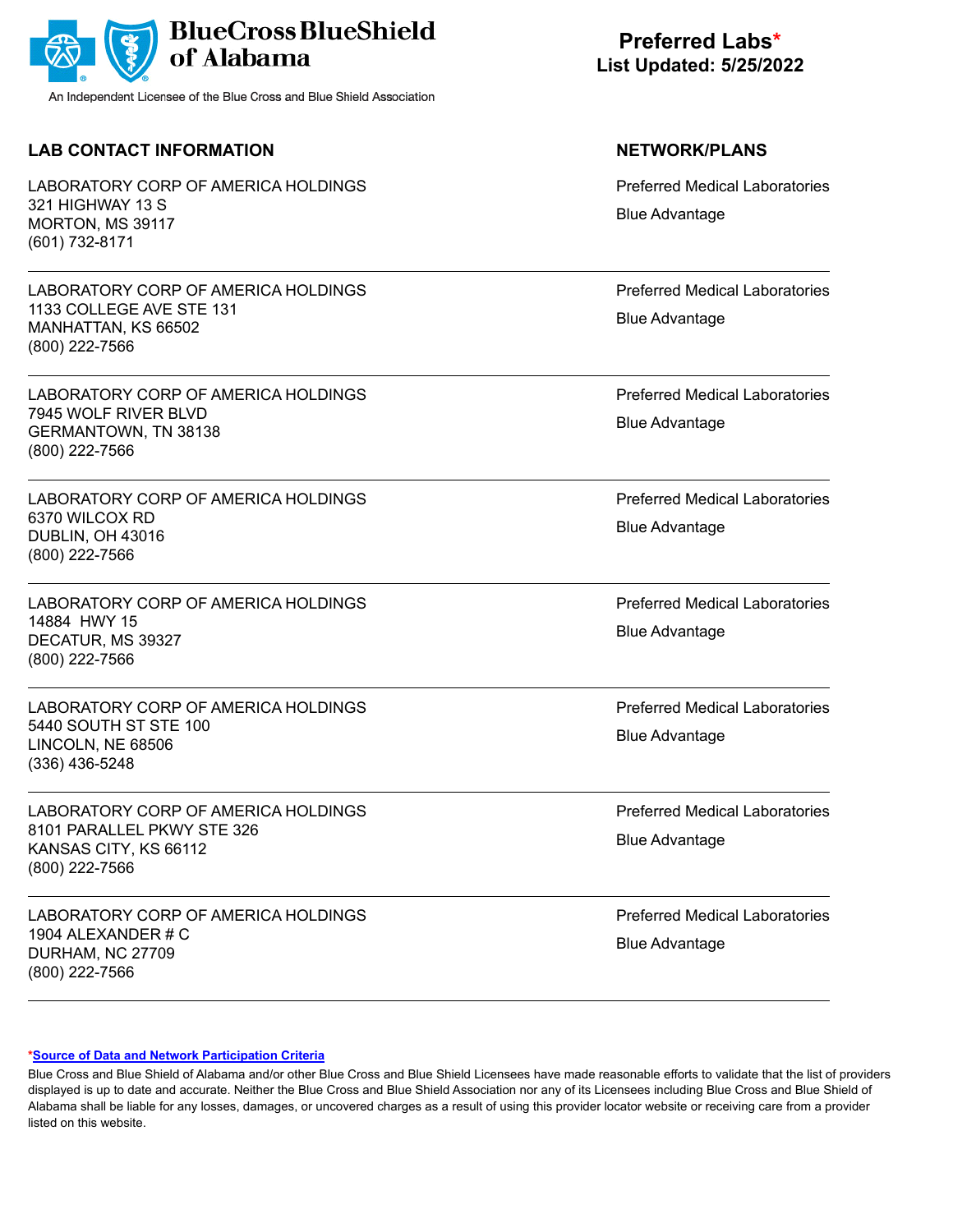

## **LAB CONTACT INFORMATION NETWORK/PLANS**

LABORATORY CORP OF AMERICA HOLDINGS 300 N 44TH ST STE 112 LINCOLN, NE 68503 (800) 222-7566

LABORATORY CORP OF AMERICA HOLDINGS 1769 PINE HOLLOW RD MC KEES ROCKS, PA 15136 (800) 222-7566

LABORATORY CORP OF AMERICA HOLDINGS 210 E 86TH ST RM 405 NEW YORK, NY 10028 (800) 222-7566

LABORATORY CORP OF AMERICA HOLDINGS 350 BLOUNTVILLE HWY BRISTOL, TN 37620 (800) 222-7566

LABORATORY CORP OF AMERICA HOLDINGS 2525 W UNIVERSITY AVE STE 300 MUNCIE, IN 47303 (800) 222-7566

LABORATORY CORP OF AMERICA HOLDINGS 260 ELM ST CUMMING, GA 30040 (800) 222-7566

LABORATORY CORP OF AMERICA HOLDINGS 4881 NE GOODVIEW CIR LEES SUMMIT, MO 64064 (800) 222-7566

LABORATORY CORP OF AMERICA HOLDINGS 8700 N GREEN HILLS RD KANSAS CITY, MO 64154 (800) 222-7566

# **Preferred Labs\* List Updated: 5/25/2022**

Preferred Medical Laboratories Blue Advantage

Preferred Medical Laboratories Blue Advantage

Preferred Medical Laboratories Blue Advantage

Preferred Medical Laboratories Blue Advantage

Preferred Medical Laboratories Blue Advantage

Preferred Medical Laboratories Blue Advantage

Preferred Medical Laboratories Blue Advantage

Preferred Medical Laboratories Blue Advantage

### **[\\*Source of Data and Network Participation Criteria](https://www.bcbsal.org/pdfs/DataSources.pdf)**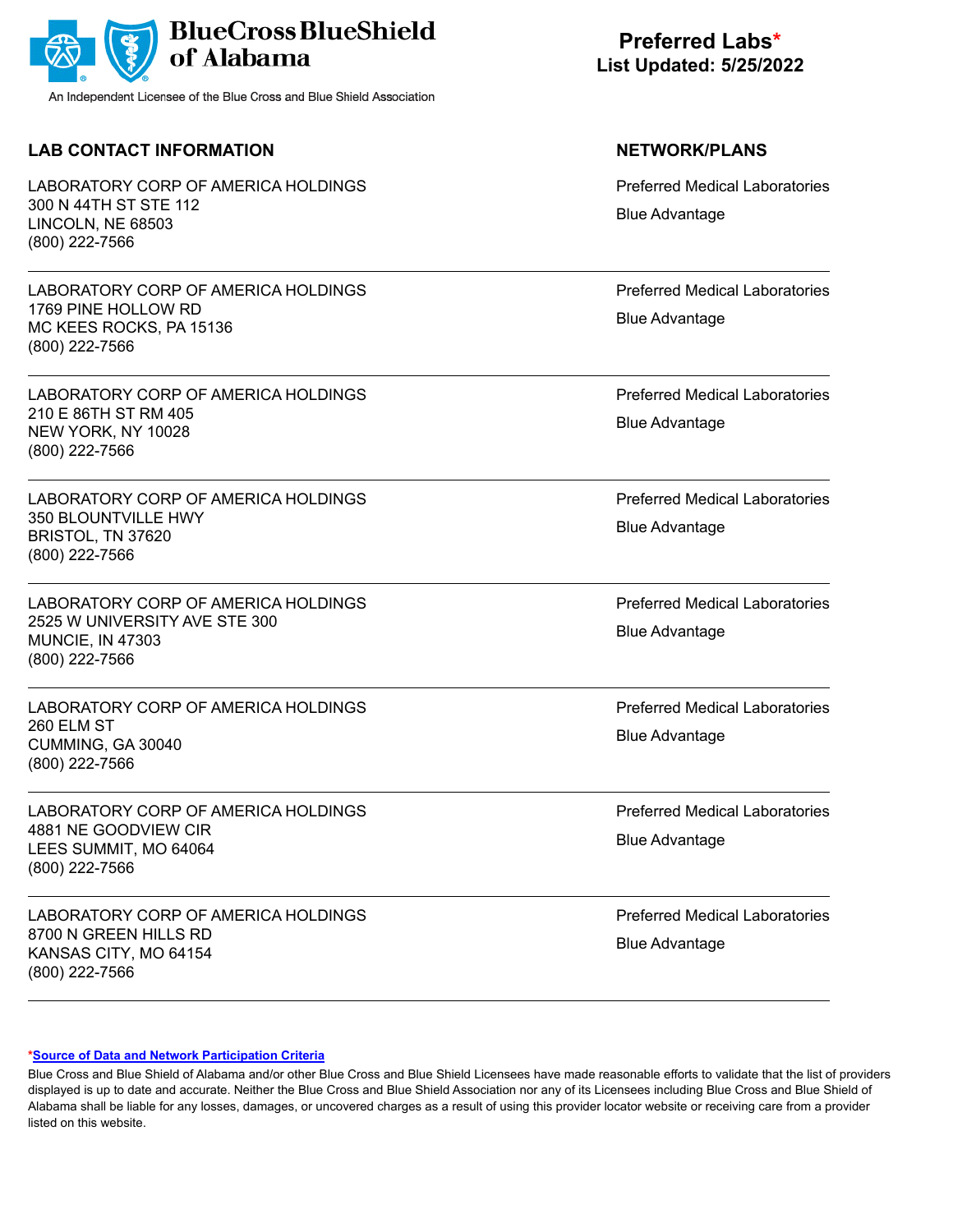|  | BlueCross BlueShield |
|--|----------------------|
|--|----------------------|

## **LAB CONTACT INFORMATION NETWORK/PLANS**

LABORATORY CORP OF AMERICA HOLDINGS 800 S TILLOTSON AVE MUNCIE, IN 47304 (800) 227-5665

LABORATORY CORP OF AMERICA HOLDINGS 13960 FLORIDA BLVD LIVINGSTON, LA 70754 (800) 222-7566

LABORATORY CORP OF AMERICA HOLDINGS 6940 WINTON BLOUNT BLVD MONTGOMERY, AL 36117 (334) 279-9211

LABORATORY CORP OF AMERICA HOLDINGS 301 GOVERNORS DR SW STE 110 HUNTSVILLE, AL 35801 (256) 551-4547

LABORATORY CORP OF AMERICA HOLDINGS 2407 HELTON DR FLORENCE, AL 35630 (256) 718-5931

LABORATORY CORP OF AMERICA HOLDINGS 217 DOTHAN RD ABBEVILLE, AL 36310 (334) 785-9848

LABORATORY CORP OF AMERICA HOLDINGS 1904 TW ALEXANDER DR DURHAM, NC 27709 (800) 533-0567

LABORATORY CORP OF AMERICA HOLDINGS 1450 MATTHEWS TOWNSHIP PKWY STE 200 MATTHEWS, NC 28105 (704) 321-0530

# **Preferred Labs\* List Updated: 5/25/2022**

Preferred Medical Laboratories Blue Advantage

Preferred Medical Laboratories Blue Advantage

Preferred Medical Laboratories Blue Advantage

Preferred Medical Laboratories

Preferred Medical Laboratories Blue Advantage

Preferred Medical Laboratories Blue Advantage

Preferred Medical Laboratories Blue Advantage

Preferred Medical Laboratories Blue Advantage

### **[\\*Source of Data and Network Participation Criteria](https://www.bcbsal.org/pdfs/DataSources.pdf)**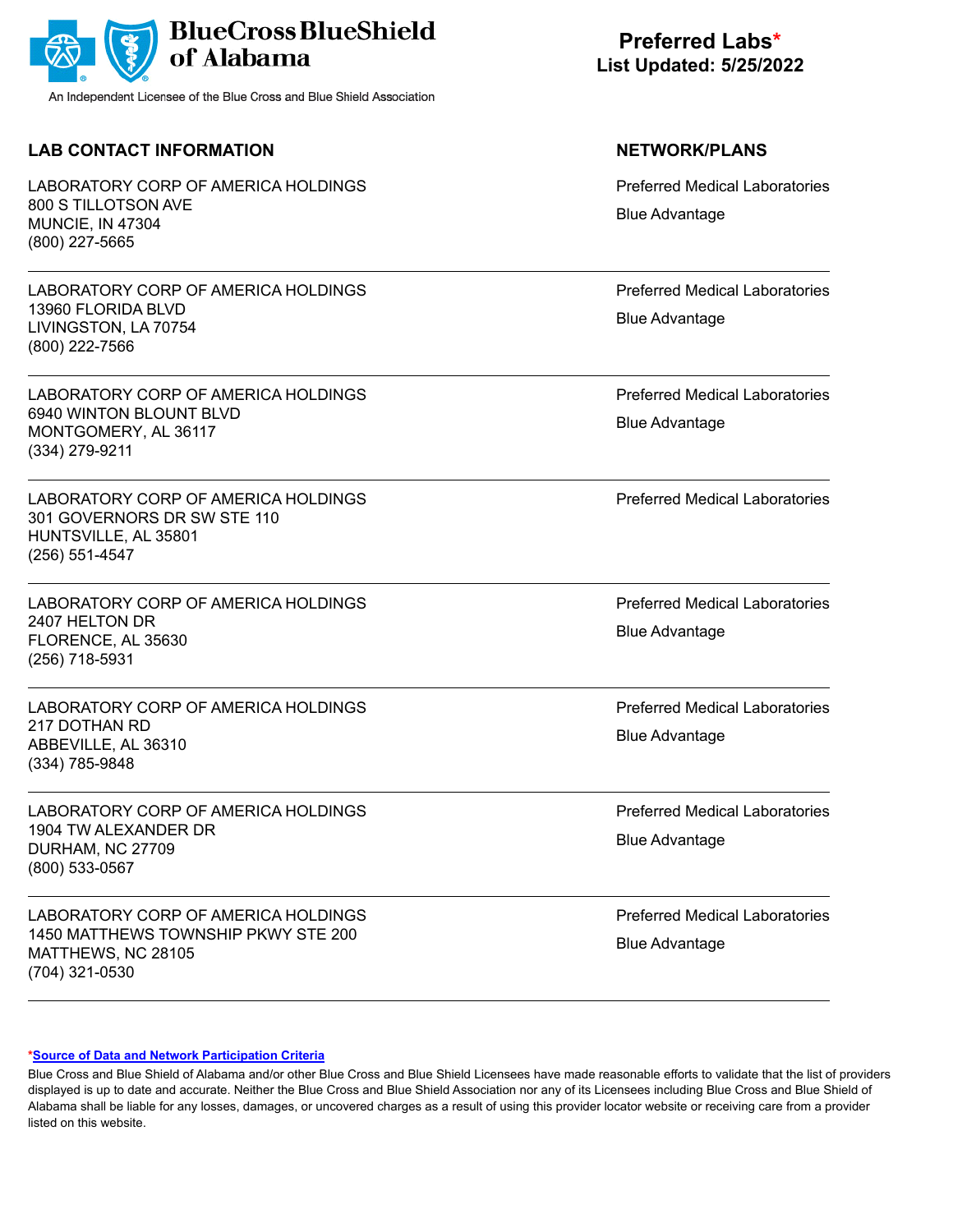|  | BlueCross BlueShield |
|--|----------------------|
|--|----------------------|

## **LAB CONTACT INFORMATION NETWORK/PLANS**

LABORATORY CORP OF AMERICA HOLDINGS 1913 W PARK DR NORTH WILKESBORO, NC 28659 (336) 903-0160

LABORATORY CORP OF AMERICA HOLDINGS 150 PROVIDENCE RD CHARLOTTE, NC 28207 (704) 372-6499

LABORATORY CORP OF AMERICA HOLDINGS 116 SEVEN MILE RIDGE RD BURNSVILLE, NC 28714 (828) 675-1581

LABORATORY CORP OF AMERICA HOLDINGS 1957 LAKESIDE PKWY STE 542 TUCKER, GA 30084 (800) 222-7566

LABORATORY CORP OF AMERICA HOLDINGS 10010 FALLS OF NEUSE RD STE 203 RALEIGH, NC 27614 (800) 222-7566

LABORATORY CORP OF AMERICA HOLDINGS 901 E CHEVES ST STE 200 FLORENCE, SC 29506 (800) 222-7566

LABORATORY CORP OF AMERICA HOLDINGS 640 SUMMIT CROSSING PL STE 206 GASTONIA, NC 28054 (800) 222-7566

LABORATORY CORP OF AMERICA HOLDINGS 2544 COURT DR STE A GASTONIA, NC 28054 (800) 222-7566

**Preferred Labs\* List Updated: 5/25/2022**

Preferred Medical Laboratories Blue Advantage

Preferred Medical Laboratories Blue Advantage

Preferred Medical Laboratories Blue Advantage

Preferred Medical Laboratories Blue Advantage

Preferred Medical Laboratories Blue Advantage

Preferred Medical Laboratories Blue Advantage

Preferred Medical Laboratories Blue Advantage

Preferred Medical Laboratories Blue Advantage

### **[\\*Source of Data and Network Participation Criteria](https://www.bcbsal.org/pdfs/DataSources.pdf)**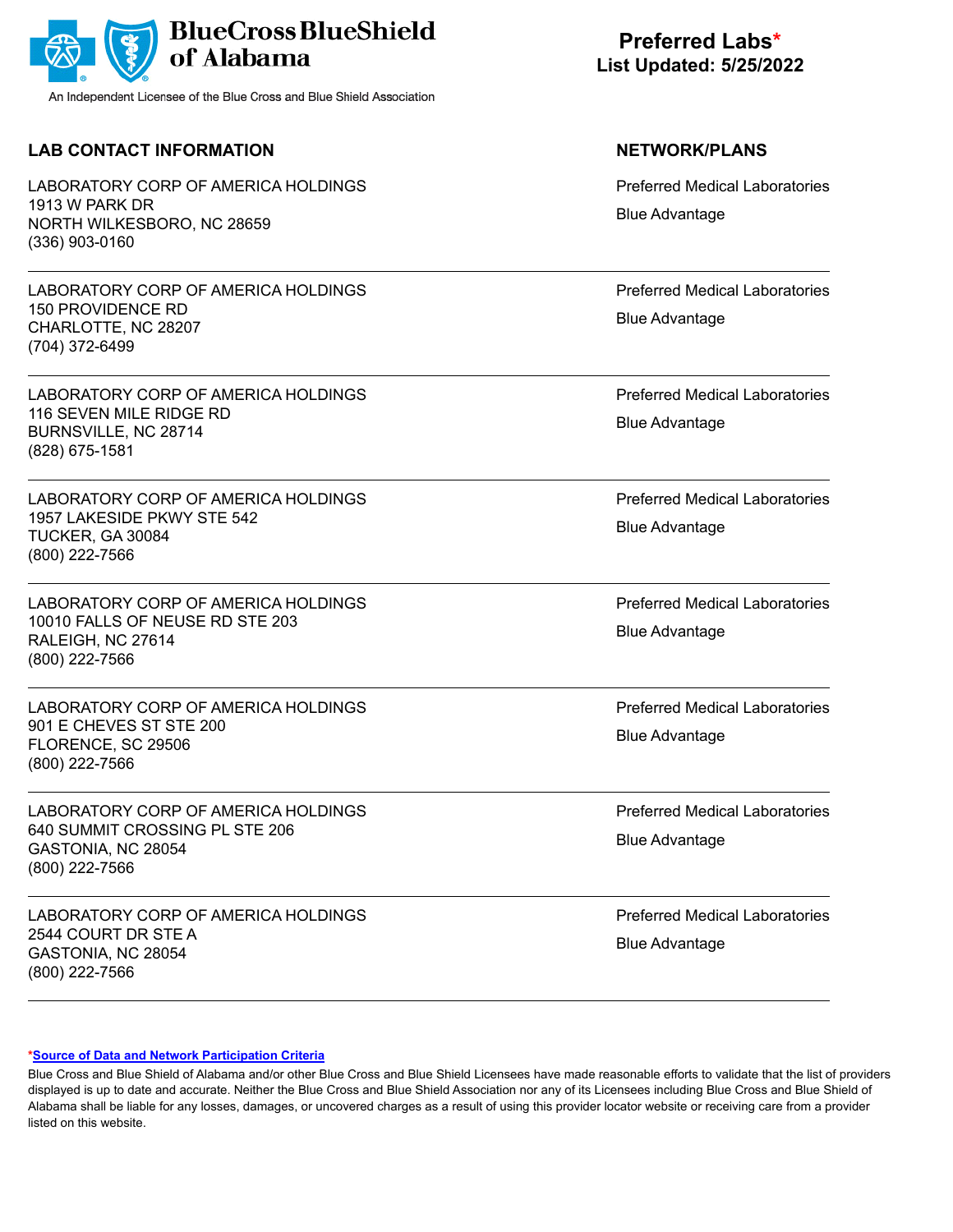

## **LAB CONTACT INFORMATION NETWORK/PLANS**

LABORATORY CORP OF AMERICA HOLDINGS 2210 HEMBY LN GREENVILLE, NC 27834 (800) 222-7566

LABORATORY CORP OF AMERICA HOLDINGS 1718 E 4TH ST STE 907 CHARLOTTE, NC 28204 (800) 222-7566

LABORATORY CORP OF AMERICA HOLDINGS 530 NEW WAVERLY PL STE 306 CARY, NC 27518 (800) 222-7566

LABORATORY CORP OF AMERICA HOLDINGS 1084 VINEHAVEN DR NE CONCORD, NC 28025 (800) 222-7566

LABORATORY CORP OF AMERICA HOLDINGS 2041 VALLEYGATE DR STE 101 FAYETTEVILLE, NC 28304 (800) 222-7566

LABORATORY CORP OF AMERICA HOLDINGS 610 JONES FERRY RD STE 102 CARRBORO, NC 27510 (800) 222-7566

LABORATORY CORP OF AMERICA HOLDINGS 216 ASHVILLE AVE STE 20 CARY, NC 27518 (800) 222-7566

LABORATORY CORP OF AMERICA HOLDINGS 119 MOUNTAIN VIEW RD MARS HILL, NC 28754 (800) 222-7566

# **Preferred Labs\* List Updated: 5/25/2022**

Preferred Medical Laboratories Blue Advantage

Preferred Medical Laboratories Blue Advantage

Preferred Medical Laboratories Blue Advantage

Preferred Medical Laboratories Blue Advantage

Preferred Medical Laboratories Blue Advantage

Preferred Medical Laboratories Blue Advantage

Preferred Medical Laboratories Blue Advantage

Preferred Medical Laboratories Blue Advantage

### **[\\*Source of Data and Network Participation Criteria](https://www.bcbsal.org/pdfs/DataSources.pdf)**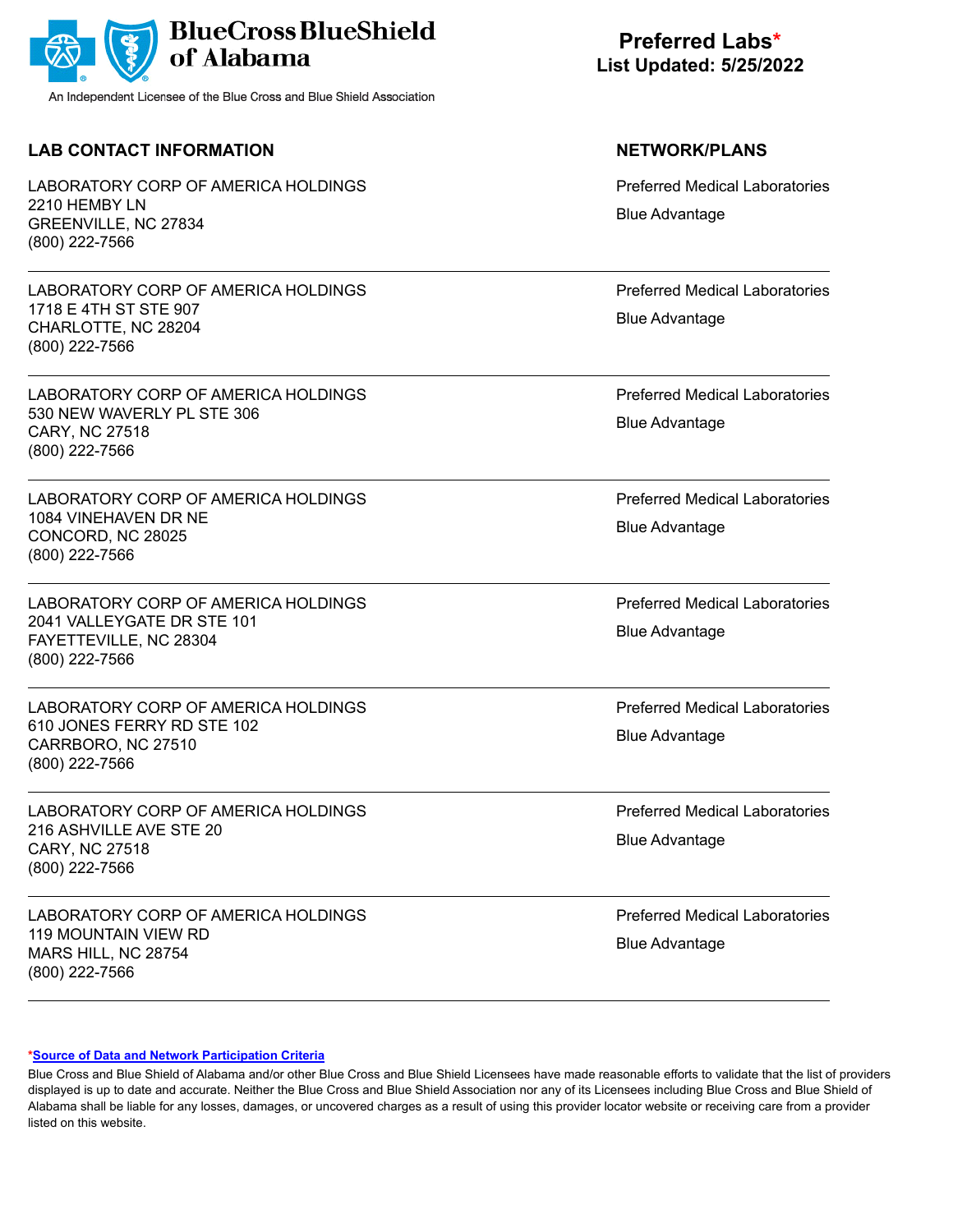

## **LAB CONTACT INFORMATION NETWORK/PLANS**

LABORATORY CORP OF AMERICA HOLDINGS 319 N GRAHAM HOPEDALE RD BURLINGTON, NC 27217 (800) 222-7566

LABORATORY CORP OF AMERICA HOLDINGS 1001 ROCK QUARRY RD RALEIGH, NC 27610 (800) 222-7566

LABORATORY CORP OF AMERICA HOLDINGS 123 SUMMER ST WORCESTER, MA 1608 (978) 686-9657

LABORATORY CORP OF AMERICA HOLDINGS 1100 6TH ST STE 201 CORALVILLE, IA 52241 (800) 222-7566

LABORATORY CORP OF AMERICA HOLDINGS 1068 W MAIN ST WATERBURY, CT 6708 (800) 222-7566

LABORATORY CORP OF AMERICA HOLDINGS 240 MIDDLETOWN BLVD LANGHORNE, PA 19047 (800) 222-7566

LABORATORY CORP OF AMERICA HOLDINGS 212 CHERRY LN NEW CASTLE, DE 19720 (302) 655-5227

LABORATORY CORP OF AMERICA HOLDINGS 1103 BUFFALO BND LEXINGTON, NE 68850 (800) 222-7566

# **Preferred Labs\* List Updated: 5/25/2022**

Preferred Medical Laboratories Blue Advantage

Preferred Medical Laboratories Blue Advantage

Preferred Medical Laboratories Blue Advantage

Preferred Medical Laboratories Blue Advantage

Preferred Medical Laboratories Blue Advantage

Preferred Medical Laboratories Blue Advantage

Preferred Medical Laboratories Blue Advantage

Preferred Medical Laboratories Blue Advantage

### **[\\*Source of Data and Network Participation Criteria](https://www.bcbsal.org/pdfs/DataSources.pdf)**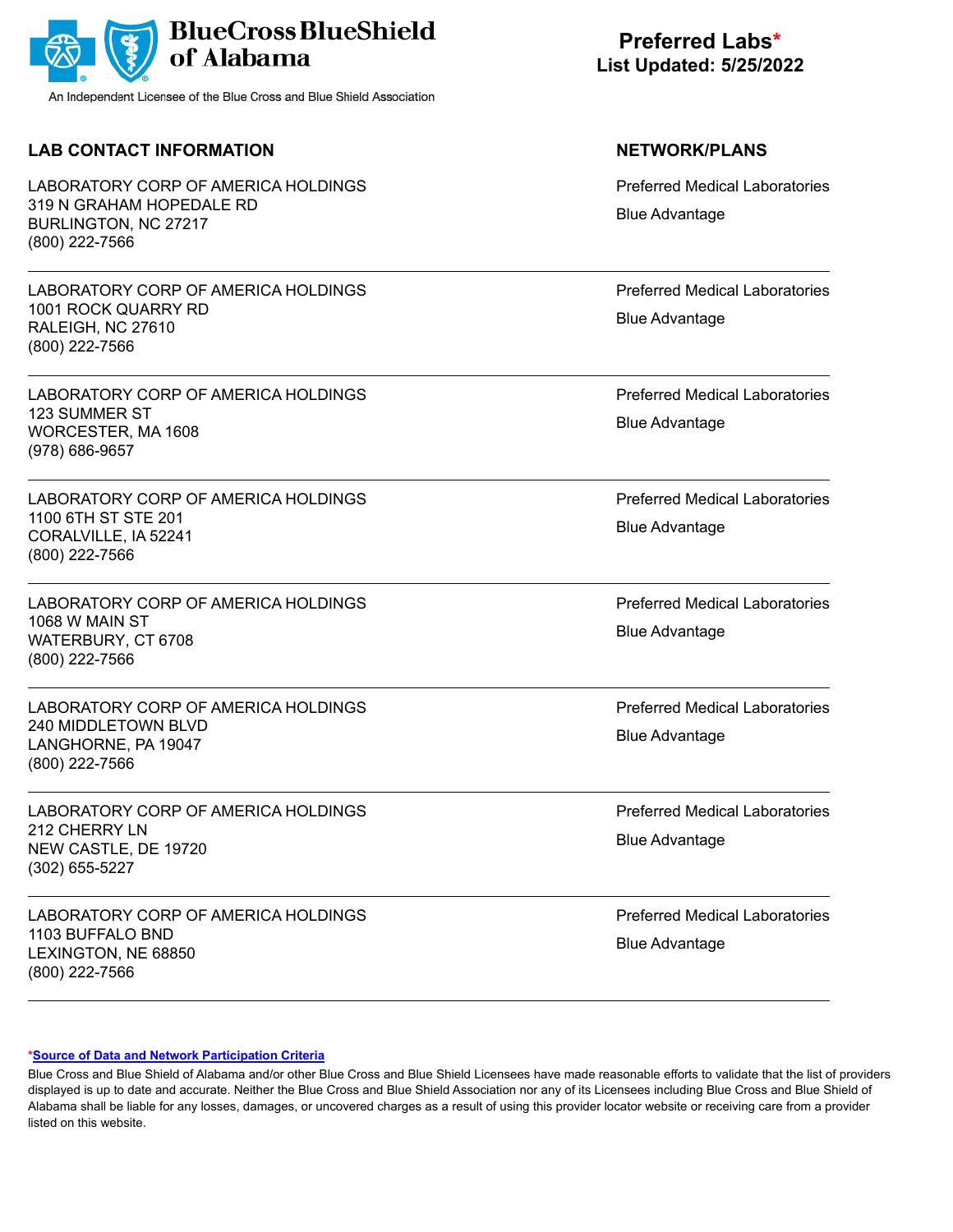

## **LAB CONTACT INFORMATION NETWORK/PLANS**

LABORATORY SERVICES COOPERATIVE 732B NE RIDDELL RD BREMERTON, WA 98310 (425) 460-4531

LABS PLUS LLC 2701 MALL DR STE 7204 FLORENCE, AL 35630 (256) 416-5543

LAKE MARTIN COMMUNITY HOSPITAL 201 MARIARDEN RD DADEVILLE, AL 36853 (256) 825-7821

LAWRENCE MEDICAL CENTER 202 HOSPITAL ST MOULTON, AL 35650 (256) 974-2200

LISTER LABS LLC 2805 W MALL DR STE D FLORENCE, AL 35630 (256) 767-7494

LITHOLINK CORPORATION 2250 W CAMPBELL PARK DR CHICAGO, IL 60612 (800) 222-7566

Med Fusion LLC 2501 S STATE HWY 121 STE 1100 LEWISVILLE, TX 75067 (972) 966-7000

Medical Genetics Lab HUGH KAUL GENETICS BUILDING, 720 20TH ST S ROOM 241 BIRMINGHAM, AL 35294 (205) 934-4973

**Preferred Labs\* List Updated: 5/25/2022**

Preferred Medical Laboratories Blue Advantage

Preferred Medical Laboratories Blue Advantage

Preferred Medical Laboratories Blue Advantage

Preferred Medical Laboratories Blue Advantage

Preferred Medical Laboratories Blue Advantage

Preferred Medical Laboratories Blue Advantage

Preferred Medical Laboratories Blue Advantage

Preferred Medical Laboratories Blue Advantage

### **[\\*Source of Data and Network Participation Criteria](https://www.bcbsal.org/pdfs/DataSources.pdf)**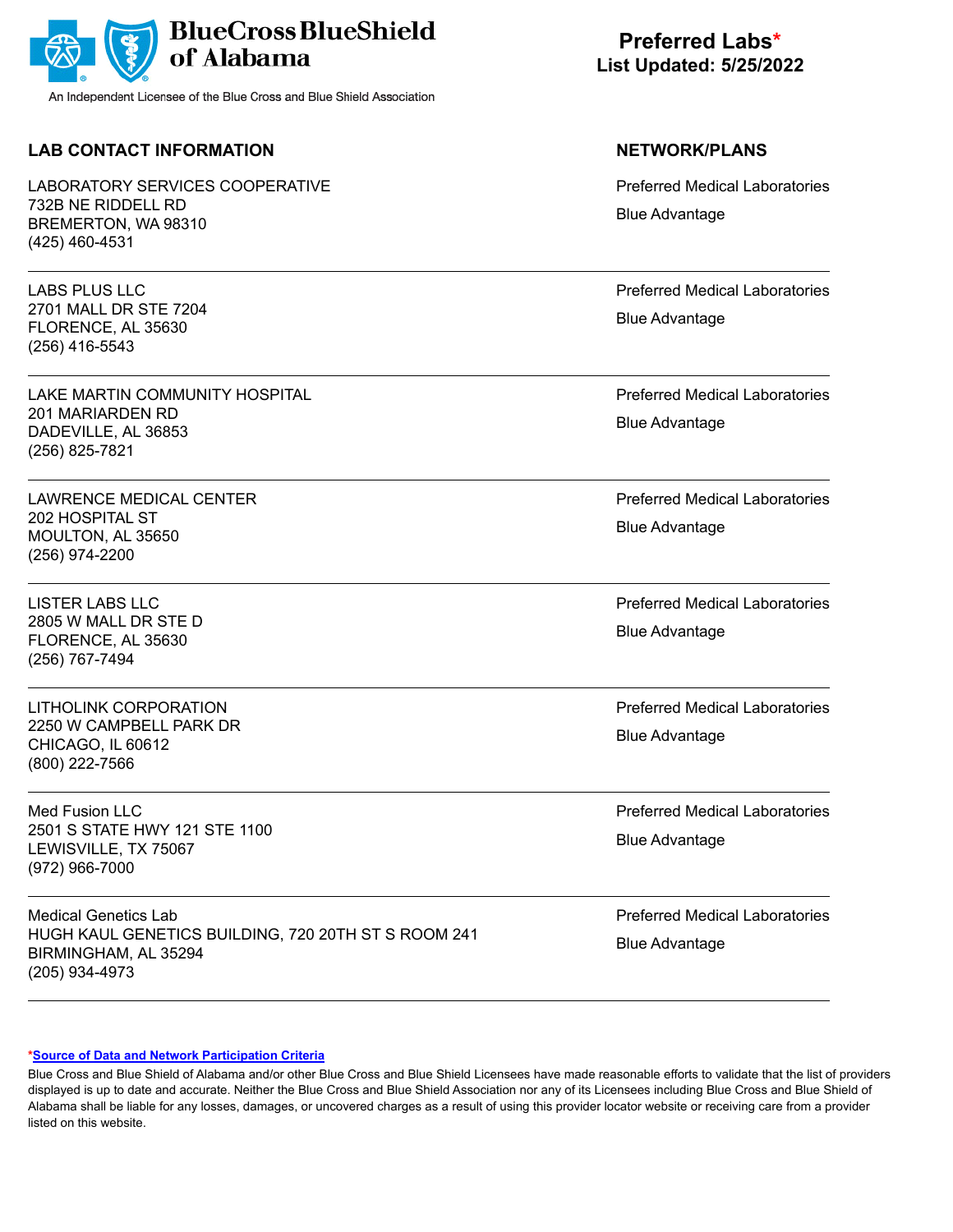|  | BlueCross BlueShield |
|--|----------------------|
|--|----------------------|

## **LAB CONTACT INFORMATION NETWORK/PLANS**

MADISON CORE LABORATORIES LLC 2705 ARTIE ST SW STE 25 BLDG 400 HUNTSVILLE, AL 35805 (256) 850-0075

MAGNOLIA DIAGNOSTIC LABORATORIES 2868 ACTON RD STE 205 VESTAVIA, AL 35243 (855) 210-6099

MARSHALL MEDICAL CENTERS LAB 2505 US HIGHWAY 431 BOAZ, AL 35957 (256) 801-6017

MDX HEALTH INC 15279 ALTON PKWY STE 100 IRVINE, CA 92618 (949) 812-6929

MED-LAKE LABORATORY LLC 100 INDUSTRIAL PARK RD NW MILLEDGEVILLE, GA 31061 (478) 454-6696

MEDICAL CENTER ENTERPRISE 400 N EDWARDS ST ENTERPRISE, AL 36330 (334) 347-0584

MEDTOX LABoratories 402 COUNTY ROAD D W SAINT PAUL, MN 55112 (651) 628-6118

MIzell Memorial Hospital Inc 702 N MAIN ST OPP, AL 36467 (334) 493-3541

**Preferred Labs\* List Updated: 5/25/2022**

Preferred Medical Laboratories Blue Advantage

Preferred Medical Laboratories Blue Advantage

Preferred Medical Laboratories Blue Advantage

Preferred Medical Laboratories Blue Advantage

Preferred Medical Laboratories Blue Advantage

Preferred Medical Laboratories Blue Advantage

Preferred Medical Laboratories Blue Advantage

Preferred Medical Laboratories Blue Advantage

### **[\\*Source of Data and Network Participation Criteria](https://www.bcbsal.org/pdfs/DataSources.pdf)**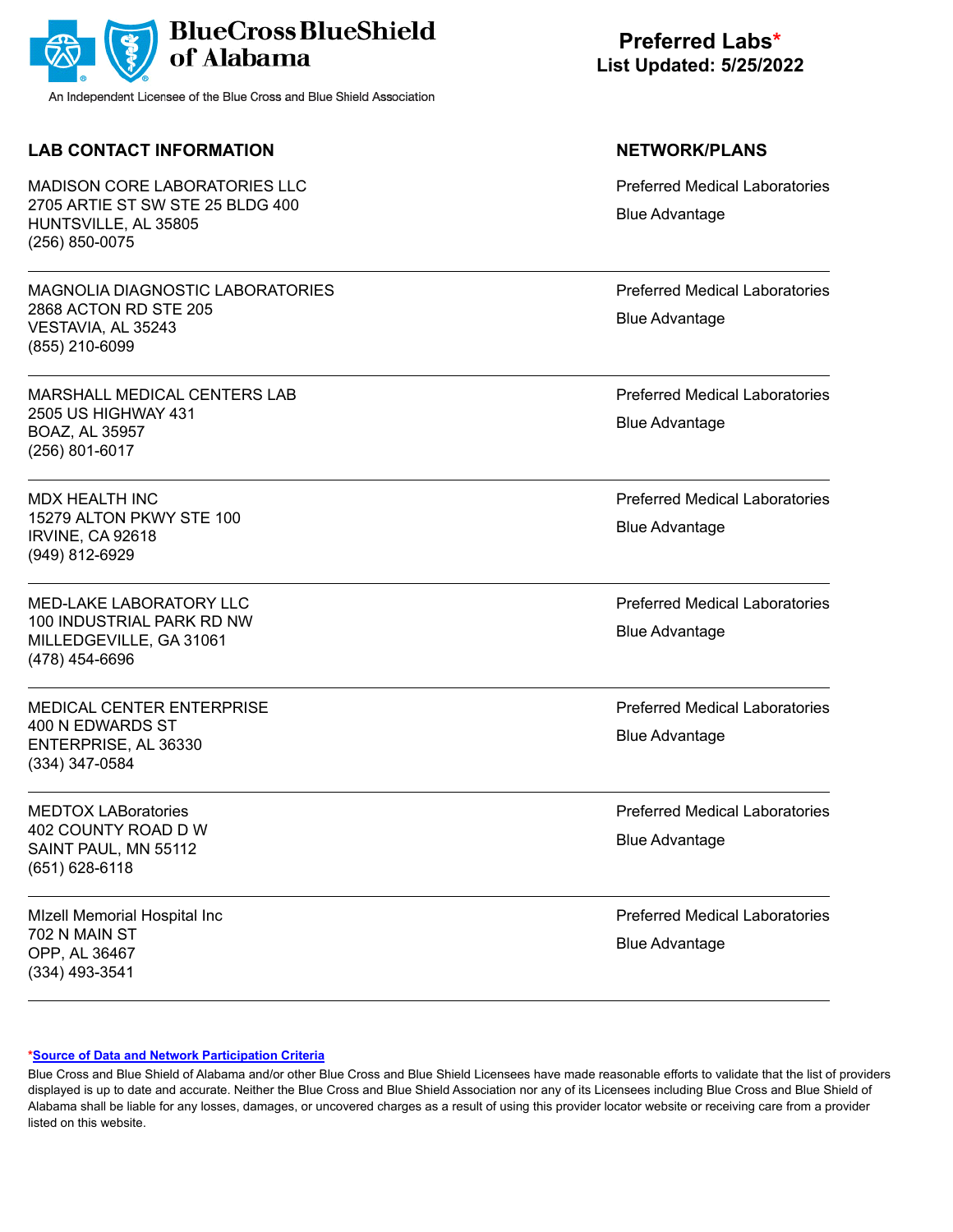

## **LAB CONTACT INFORMATION NETWORK/PLANS**

MICROPHASE CLINICAL LABORATORY 1428 WEATHERLY RD SE STE 109 HUNTSVILLE, AL 35803 (256) 882-7275

MOBILE DIVISION LABORATORY 757 MUSEUM DR MOBILE, AL 36608 (334) 260-3400

MOBILE INFIRMARY ASSOCIATION 5 MOBILE INFIRMARY CIR MOBILE, AL 36607 (251) 435-2541

MOBILE INFIRMARY MEDICAL CENTER 5 MOBILE INFIRMARY CIR MOBILE, AL 36607 (251) 435-2400

MOLECULAR TESTING LABS 14401 SE 1ST ST VANCOUVER, WA 98684 (360) 387-1929

MONOGRAM BIOSCIENCES INC 345 OYSTER POINT BLVD SOUTH SAN FRANCISCO, CA 94080 (800) 777-0177

MONROE COUNTY HEALTH CARE AUTHORITY 2016 S ALABAMA AVE MONROEVILLE, AL 36460 (251) 575-3111

MYRIAD GENETIC LAB 320 WAKARA WAY SALT LAKE CITY, UT 84108 (407) 382-1574

**Preferred Labs\* List Updated: 5/25/2022**

Preferred Medical Laboratories Blue Advantage

Preferred Medical Laboratories Blue Advantage

Preferred Medical Laboratories

Preferred Medical Laboratories Blue Advantage

Preferred Medical Laboratories Blue Advantage

Preferred Medical Laboratories Blue Advantage

Preferred Medical Laboratories Blue Advantage

Preferred Medical Laboratories Blue Advantage

### **[\\*Source of Data and Network Participation Criteria](https://www.bcbsal.org/pdfs/DataSources.pdf)**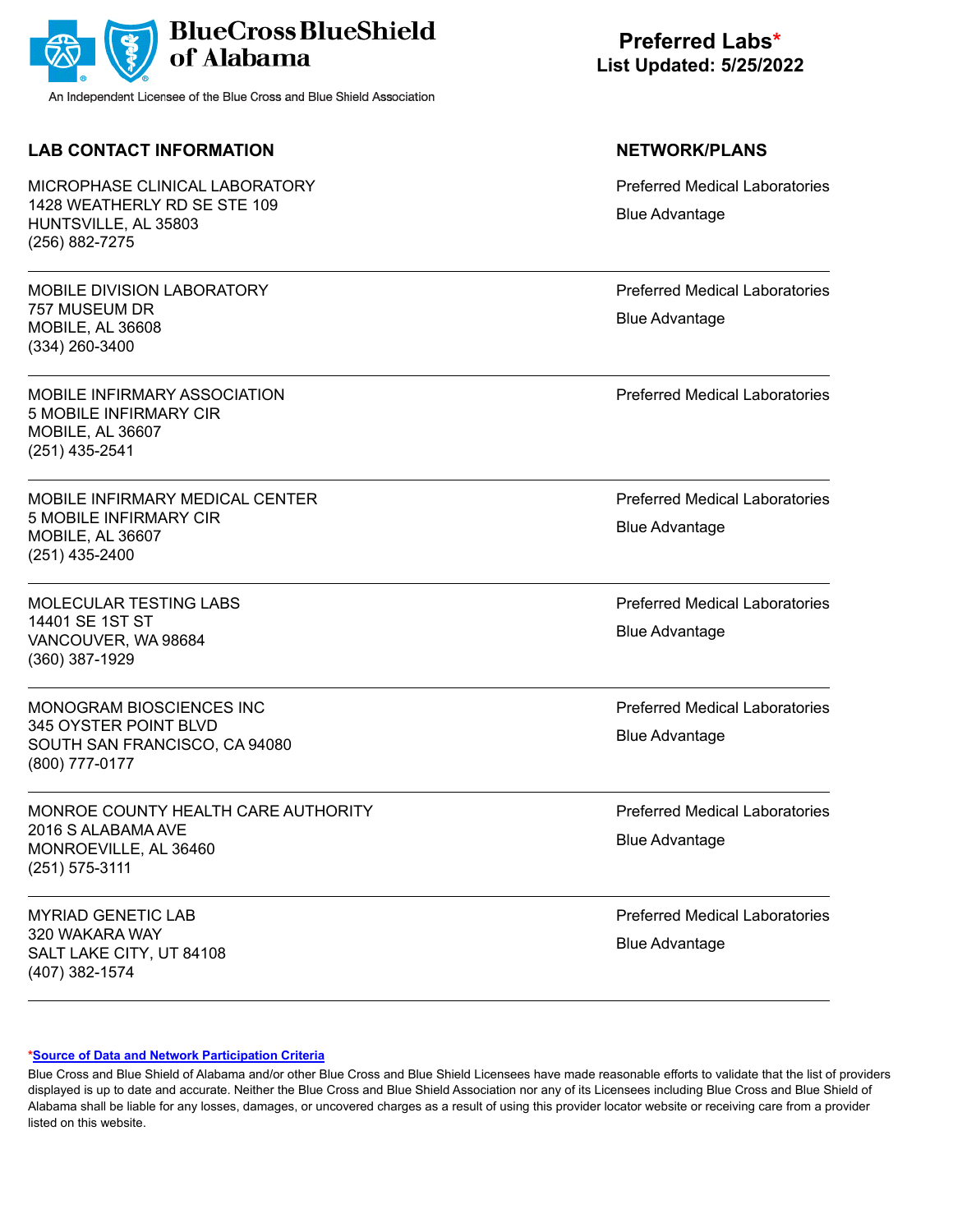

## **LAB CONTACT INFORMATION NETWORK/PLANS**

Northwest Medical Center Inc 1530 US HIGHWAY 43 WINFIELD, AL 35594 (205) 487-7000

NATERA INC 201 INDUSTRIAL RD STE 410 SAN CARLOS, CA 94070 (650) 249-9090

NATIONAL REFERENCE LAB 1400 DONELSON PIKE STE B10 NASHVILLE, TN 37217 (800) 222-7566

NEOGENOMICS LABORATORIES INC 30 E RIVER PARK PL W STE 400 FRESNO, CA 93720 (866) 776-5907

NEOGENOMICS LABORATORIES INC 2224 WELLINGTON AVE ALVA, FL 33920 (866) 776-5907

NEOGENOMICS LABORATORIES INC 7256 S SAM HOUSTON PKWY W STE 300 HOUSTON, TX 77085 (866) 776-5907

NEOGENOMICS LABORATORIES INC 9490 NEOGENOMICS WAY FORT MYERS, FL 33912 (866) 776-5904

NEOGENOMICS LABORATORIES INC 3604 HAMPTON AVE NASHVILLE, TN 37215 (866) 776-5907

**Preferred Labs\* List Updated: 5/25/2022**

Preferred Medical Laboratories Blue Advantage

Preferred Medical Laboratories Blue Advantage

Preferred Medical Laboratories Blue Advantage

Preferred Medical Laboratories Blue Advantage

Preferred Medical Laboratories Blue Advantage

Preferred Medical Laboratories Blue Advantage

Preferred Medical Laboratories Blue Advantage

Preferred Medical Laboratories Blue Advantage

### **[\\*Source of Data and Network Participation Criteria](https://www.bcbsal.org/pdfs/DataSources.pdf)**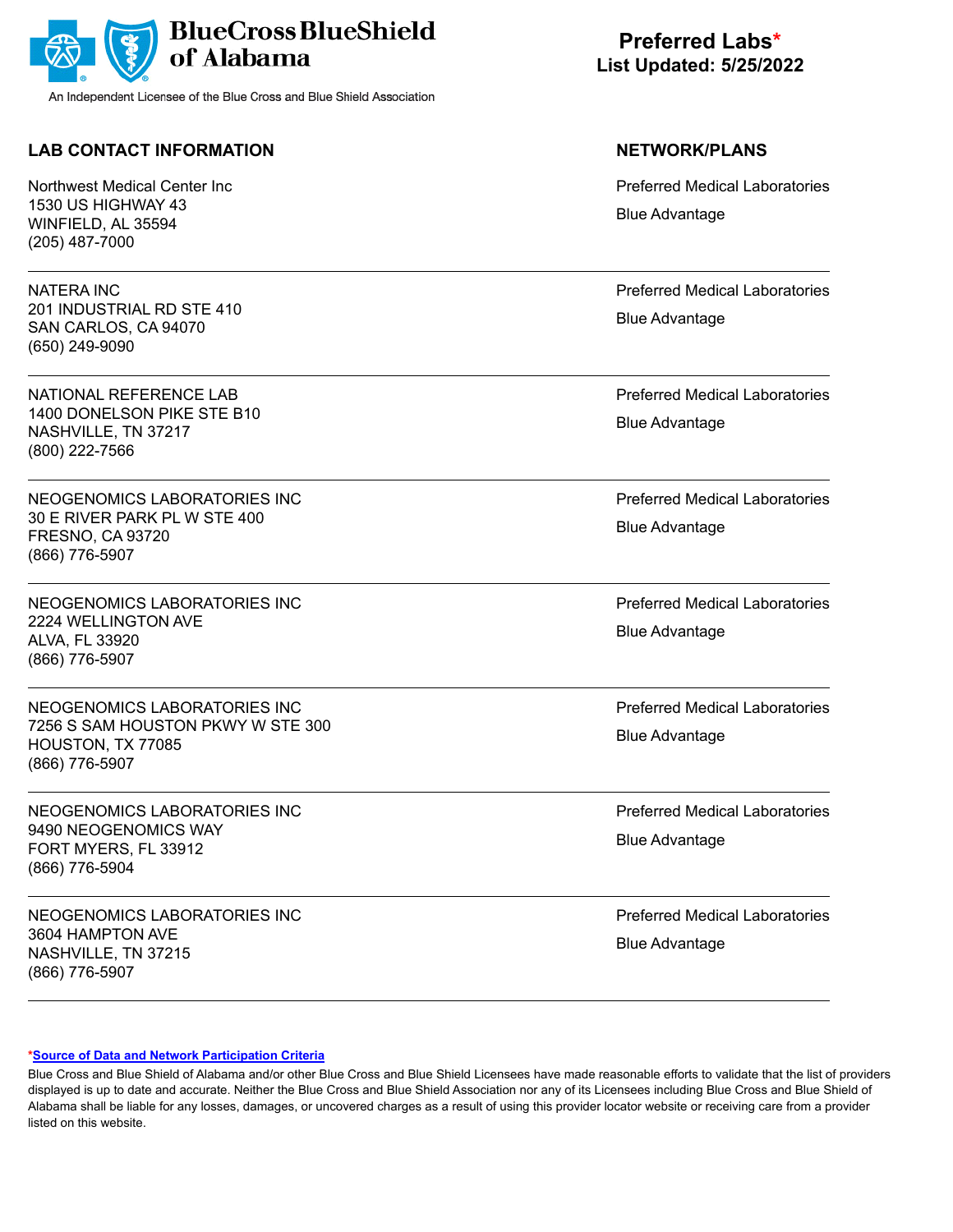

## **LAB CONTACT INFORMATION NETWORK/PLANS**

NEOGENOMICS LABORATORIES INC 13005 N TELECOM PKWY STE 104 TEMPLE TERRACE, FL 33637 (813) 776-5907

NEOGENOMICS LABORATORIES INC 29 UPPER RIVERDALE RD SW STE 140 RIVERDALE, GA 30274 (866) 776-5907

NEOGENOMICS LABORATORIES INC 12701 COMMONWEALTH DR STE 9 FORT MYERS, FL 33913 (949) 445-7300

NEOGENOMICS LABORATORIES INC 6455 MISSION WEST BLOOMFIELD, MI 48324 (866) 776-5907

NEOGENOMICS LABORATORIES INC 31 COLUMBIA ALISO VIEJO, CA 92656 (866) 776-5907

NEOGENOMICS LABORATORIES INC 2110 RUTHERFORD RD CARLSBAD, CA 92008 (866) 776-5907

NEOGENOMICS LABORATORIES INC 1148 CHAMPIONSHIP RD OCEANSIDE, CA 92057 (866) 776-5907

NEOGENOMICS LABORATORIES INC 6463 PASEO DELICIAS RANCHO SANTA FE, CA 92067 (866) 776-5907

**Preferred Labs\* List Updated: 5/25/2022**

Preferred Medical Laboratories Blue Advantage

Preferred Medical Laboratories Blue Advantage

Preferred Medical Laboratories Blue Advantage

Preferred Medical Laboratories Blue Advantage

Preferred Medical Laboratories Blue Advantage

Preferred Medical Laboratories Blue Advantage

Preferred Medical Laboratories Blue Advantage

Preferred Medical Laboratories Blue Advantage

### **[\\*Source of Data and Network Participation Criteria](https://www.bcbsal.org/pdfs/DataSources.pdf)**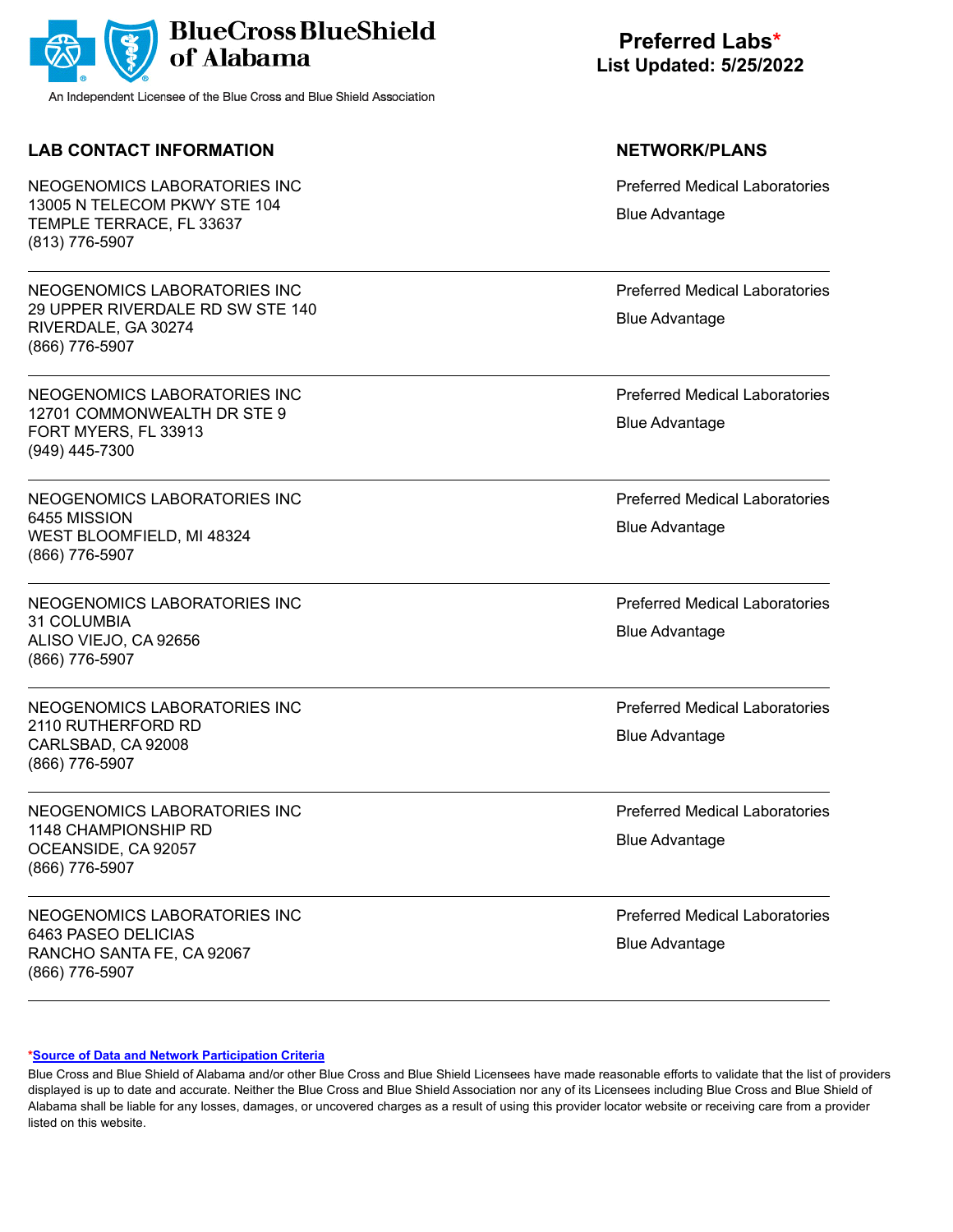

## **LAB CONTACT INFORMATION NETWORK/PLANS**

NEOGENOMICS LABORATORIES INC 2131 FARADAY AVE CARLSBAD, CA 92008 (949) 445-7300

NEOGENOMICS LABORATORIES INC 618 GRASSMERE PARK STE 20 NASHVILLE, TN 37211 (866) 776-5907

NEWSTAR MEDICAL LABORATORIES LLC 975 COBB PLACE BLVD NW STE 218 KENNESAW, GA 30144 (678) 505-8016

NORTH ALABAMA MEDICAL CENTER 1701 VETERANS DR FLORENCE, AL 35630 (256) 629-1000

NORTH BALDWIN INFIRMARY 1815 HAND AVE BAY MINETTE, AL 36507 (251) 937-5521

NORTH MISSISSIPPI MED CTR-HAMILTON 1256 MILITARY ST S HAMILTON, AL 35570 (205) 921-6200

NORTHEAST AL REGIONAL MEDICAL CTR 400 E 10TH ST ANNISTON, AL 36207 (256) 235-5121

NXGEN MDX LLC 801 BROADWAY AVE NW STE 203 GRAND RAPIDS, MI 49504 (855) 776-9436

# **Preferred Labs\* List Updated: 5/25/2022**

Preferred Medical Laboratories Blue Advantage

Preferred Medical Laboratories Blue Advantage

Preferred Medical Laboratories Blue Advantage

Preferred Medical Laboratories Blue Advantage

Preferred Medical Laboratories Blue Advantage

Preferred Medical Laboratories Blue Advantage

Preferred Medical Laboratories Blue Advantage

Preferred Medical Laboratories Blue Advantage

### **[\\*Source of Data and Network Participation Criteria](https://www.bcbsal.org/pdfs/DataSources.pdf)**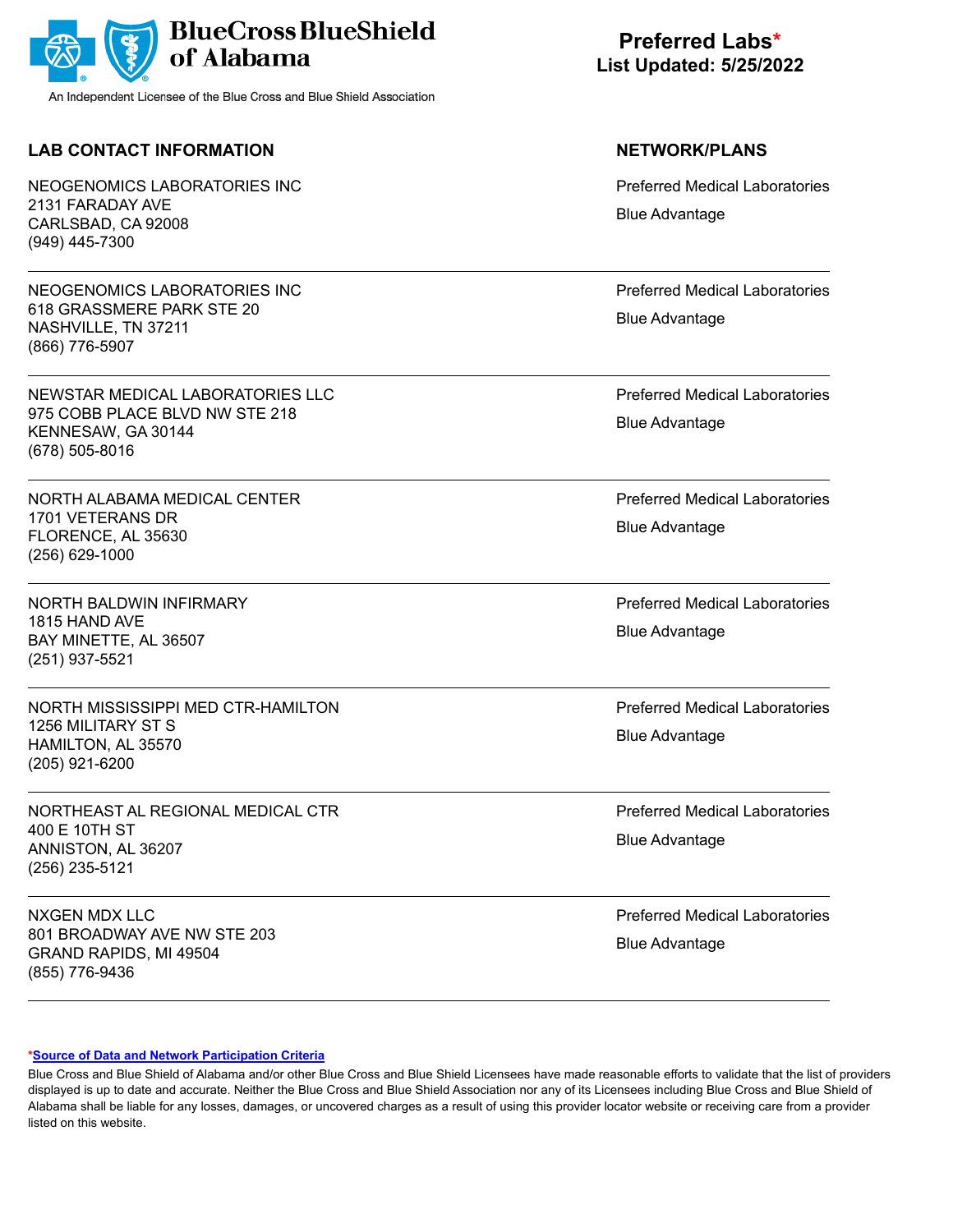|  | BlueCross BlueShield |
|--|----------------------|
|--|----------------------|

## **LAB CONTACT INFORMATION NETWORK/PLANS**

OCMULGEE MEDICAL PATHOLOGY ASSOC PA 2275 NORTHWEST PKWY SE STE 140 MARIETTA, GA 30067 (610) 454-6146

OCMULGEE MEDICAL PATHOLOGY ASSOC PA 1777 MONTREAL CIR APT SUITE TUCKER, GA 30084 (610) 454-6146

OCMULGEE MEDICAL PATHOLOGY ASSOC PA 5667 PEACHTREE DUNWOODY RD STE 200 ATLANTA, GA 30342 (610) 454-6146

OCMULGEE MEDICAL PATHOLOGY ASSOC PA 101 RIVERSTONE VIS STE 215 BLUE RIDGE, GA 30513 (770) 951-1793

Pathgroup Alabama INC 1004 1ST ST N STE 200 ALABASTER, AL 35007 (205) 664-9797

Perkinelmer Genetics INC 250 INDUSTRY DR STE 400 PITTSBURGH, PA 15275 (714) 227-3733

Phenopath Laboratories PLLC 551 N 34TH ST STE 100 SEATTLE, WA 98103 (610) 454-6146

Primepath PC 1874 BELTLINE RD SW DECATUR, AL 35601 (256) 301-3282

**Preferred Labs\* List Updated: 5/25/2022**

Preferred Medical Laboratories Blue Advantage

Preferred Medical Laboratories Blue Advantage

Preferred Medical Laboratories Blue Advantage

Preferred Medical Laboratories Blue Advantage

Preferred Medical Laboratories Blue Advantage

Preferred Medical Laboratories Blue Advantage

Preferred Medical Laboratories Blue Advantage

Preferred Medical Laboratories Blue Advantage

### **[\\*Source of Data and Network Participation Criteria](https://www.bcbsal.org/pdfs/DataSources.pdf)**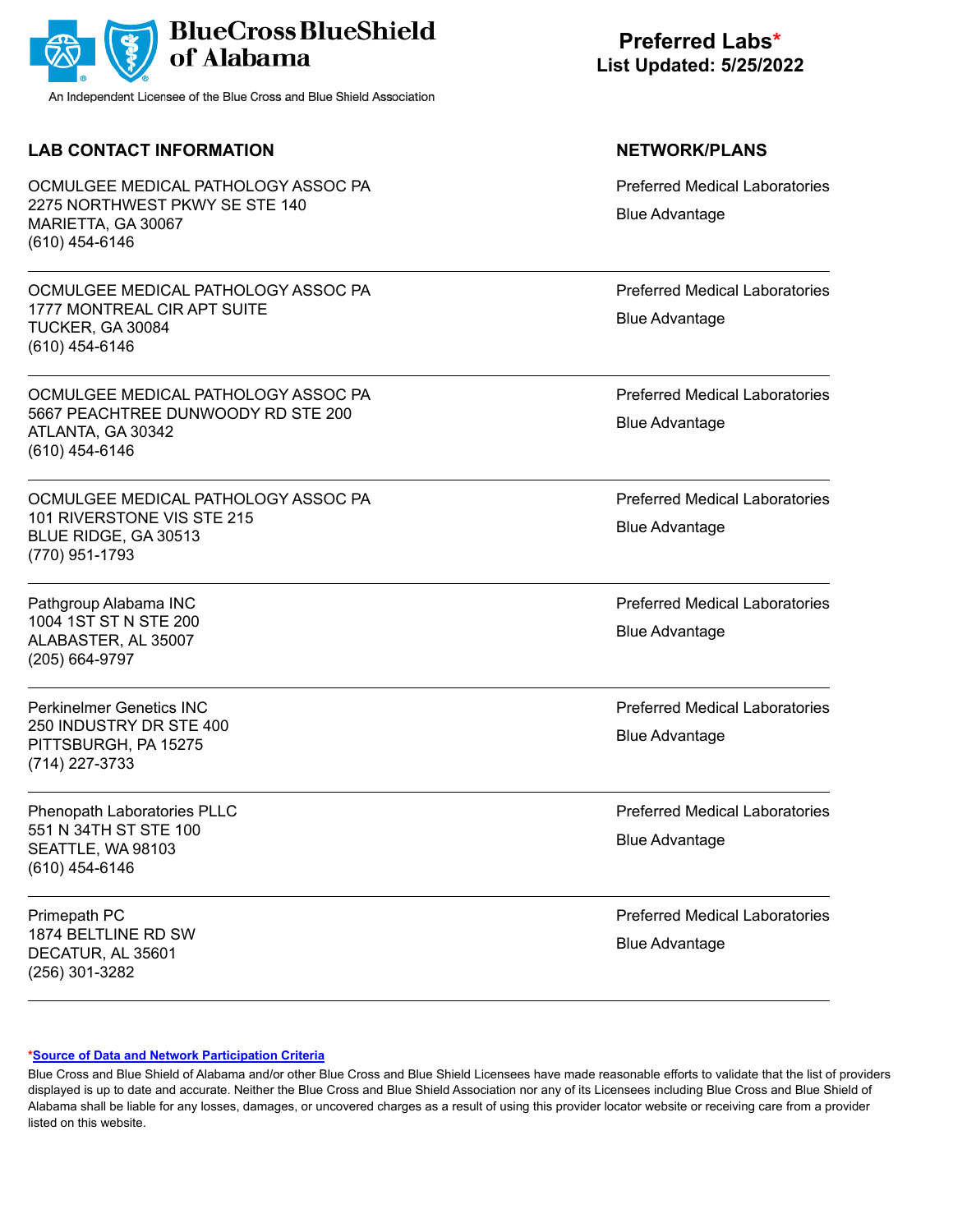

## **LAB CONTACT INFORMATION NETWORK/PLANS**

PATHGROUP LABS LLC 1010 AIRPARK CENTER DR STE C NASHVILLE, TN 37217 (615) 221-4400

PATHGROUP LABS LLC 2329 WHITESBURG DR S HUNTSVILLE, AL 35801 (256) 533-4477

PATHOLOGY ASSOCIATES MEDICAL LABORA 110 W CLIFF DR SPOKANE, WA 99204 (509) 755-8600

PATHOLOGY LAB ASSOCIATES PA 100 MEMORIAL HOSPITAL DR STE 1D MOBILE, AL 36608 (251) 342-0030

PATHOLOGY LABORATORIES INC 1946 N 13TH ST STE 301 TOLEDO, OH 43604 (512) 646-4145

PCR-DX LLC 2002 MCFARLAND BLVD E STE 203-205 TUSCALOOSA, AL 35404 (205) 861-1951

PCR-DX LLC 720 MAIN ST SW STE D GAINESVILLE, GA 30501 (205) 861-1951

PRATTVILLE BAPTIST HOSPITAL 124 S MEMORIAL DR PRATTVILLE, AL 36067 (334) 365-0651

**Preferred Labs\* List Updated: 5/25/2022**

Preferred Medical Laboratories Blue Advantage

Preferred Medical Laboratories Blue Advantage

Preferred Medical Laboratories Blue Advantage

Preferred Medical Laboratories Blue Advantage

Preferred Medical Laboratories Blue Advantage

Preferred Medical Laboratories Blue Advantage

Preferred Medical Laboratories Blue Advantage

Preferred Medical Laboratories Blue Advantage

### **[\\*Source of Data and Network Participation Criteria](https://www.bcbsal.org/pdfs/DataSources.pdf)**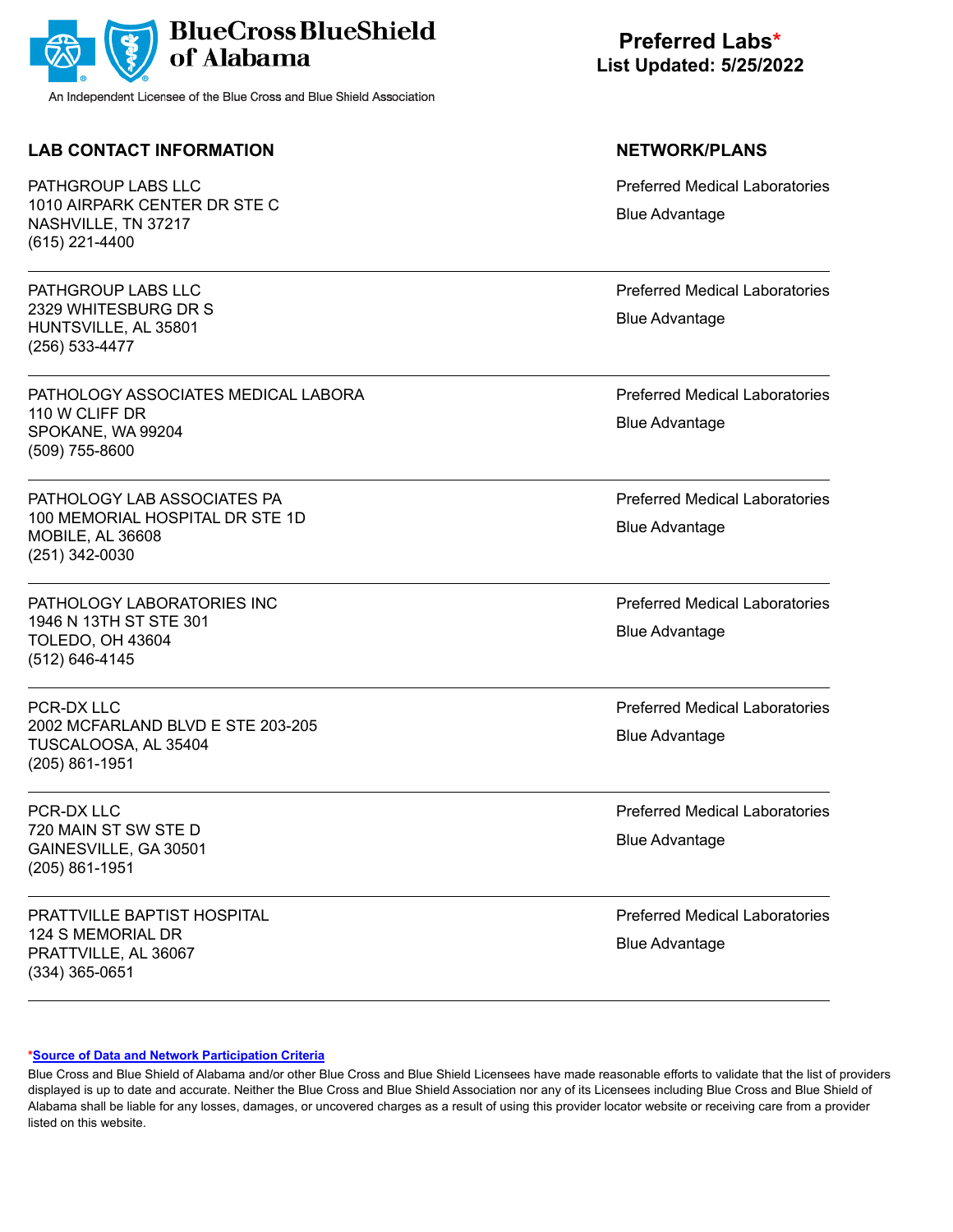

## **LAB CONTACT INFORMATION NETWORK/PLANS**

PRINCETON BAPTIST MEDICAL CENTER 701 PRINCETON AVE SW BIRMINGHAM, AL 35211 (205) 783-3000

PROTEUS MOLECULAR AND CLINICAL LAB 218 SUMMIT PKWY STE 250 BIRMINGHAM, AL 35209 (205) 820-0115

PROVIDENCE HOSPITAL 6801 AIRPORT BLVD MOBILE, AL 36608 (251) 633-1000

Quest Diagnostics Inc 2400 POPLAR AVE STE 210 MEMPHIS, TN 38112 (866) 697-8378

Quest Diagnostics Inc 5601 OFFICE BLVD NE ALBUQUERQUE, NM 87109 (505) 449-3294

Quest Diagnostics Inc 33608 ORTEGA HWY SAN JUAN CAPISTRANO, CA 92675 (949) 728-4000

Quest Diagnostics Inc 2040 CONCOURSE DR SAINT LOUIS, MO 63146 (866) 697-8378

Quest Diagnostics Inc 4648 S I 10 SERVICE RD W METAIRIE, LA 70001 (866) 697-8378

**Preferred Labs\* List Updated: 5/25/2022**

Preferred Medical Laboratories Blue Advantage

Preferred Medical Laboratories Blue Advantage

Preferred Medical Laboratories Blue Advantage

Preferred Medical Laboratories Blue Advantage

Preferred Medical Laboratories Blue Advantage

Preferred Medical Laboratories Blue Advantage

Preferred Medical Laboratories Blue Advantage

Preferred Medical Laboratories Blue Advantage

### **[\\*Source of Data and Network Participation Criteria](https://www.bcbsal.org/pdfs/DataSources.pdf)**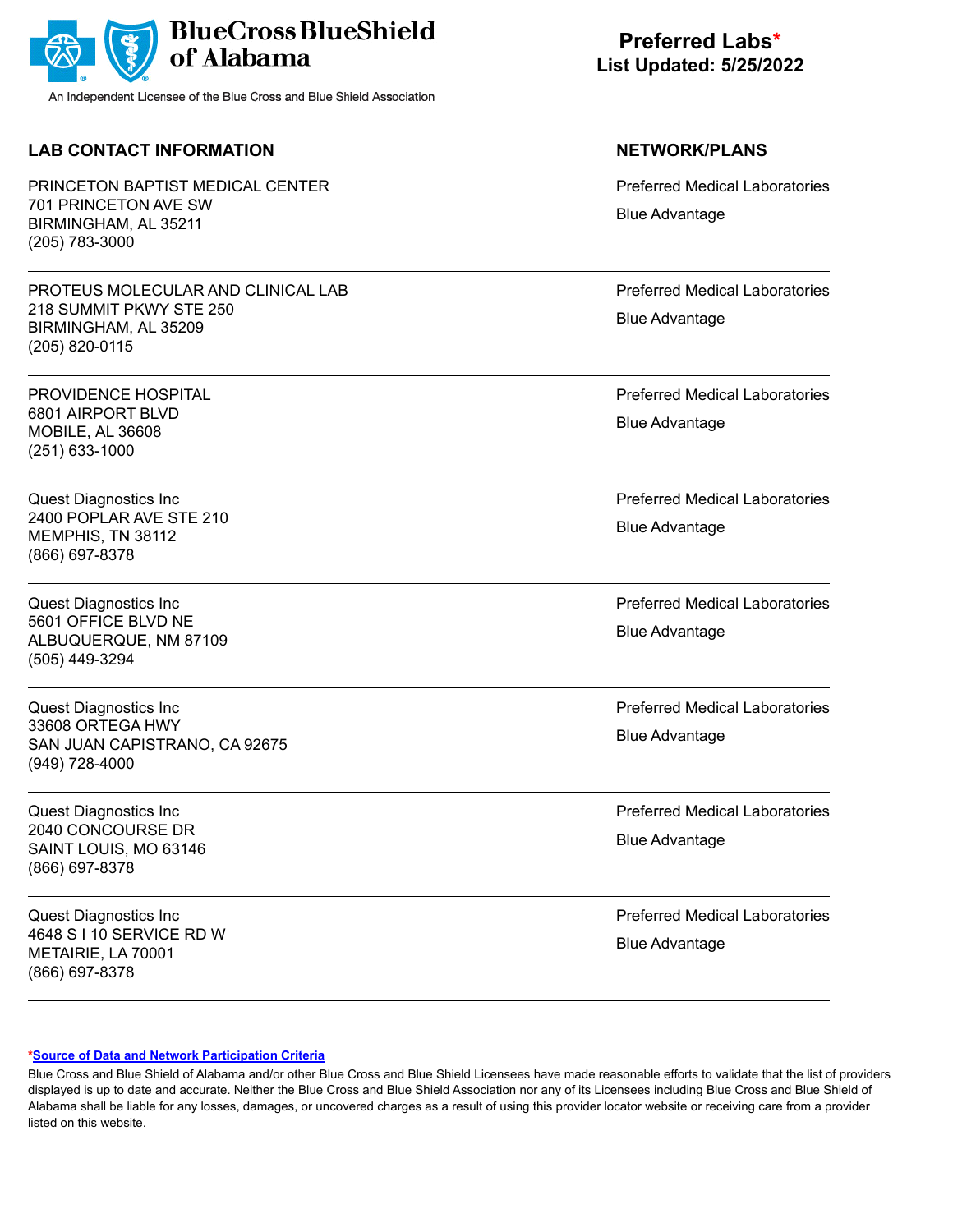

## **LAB CONTACT INFORMATION NETWORK/PLANS**

Quest Diagnostics Inc 5850 ROGERDALE RD HOUSTON, TX 77072 (484) 676-7000

Quest Diagnostics Inc 1777 MONTREAL CIR TUCKER, GA 30084 (800) 326-4756

Quest Diagnostics Inc 1201 S COLLEGEVILLE RD COLLEGEVILLE, PA 19426 (866) 697-8378

Quest Diagnostics Inc 640 MEDICAL DR GREENVILLE, NC 27834 (866) 697-8378

Quest Diagnostics Inc 6700 STEGER DR CINCINNATI, OH 45237 (513) 353-6000

Quest Diagnostics Inc 900 BUSINESS CENTER DR HORSHAM, PA 19044 (866) 697-8378

Quest Diagnostics Inc 800 BUSINESS CENTER DR HORSHAM, PA 19044 (866) 697-8378

Quest Diagnostics Inc 806 GOVERNORS DR SW STE 100 HUNTSVILLE, AL 35801 (256) 422-7050

**Preferred Labs\* List Updated: 5/25/2022**

Preferred Medical Laboratories Blue Advantage

Preferred Medical Laboratories Blue Advantage

Preferred Medical Laboratories Blue Advantage

Preferred Medical Laboratories

Preferred Medical Laboratories Blue Advantage

Preferred Medical Laboratories Blue Advantage

Preferred Medical Laboratories Blue Advantage

Preferred Medical Laboratories Blue Advantage

### **[\\*Source of Data and Network Participation Criteria](https://www.bcbsal.org/pdfs/DataSources.pdf)**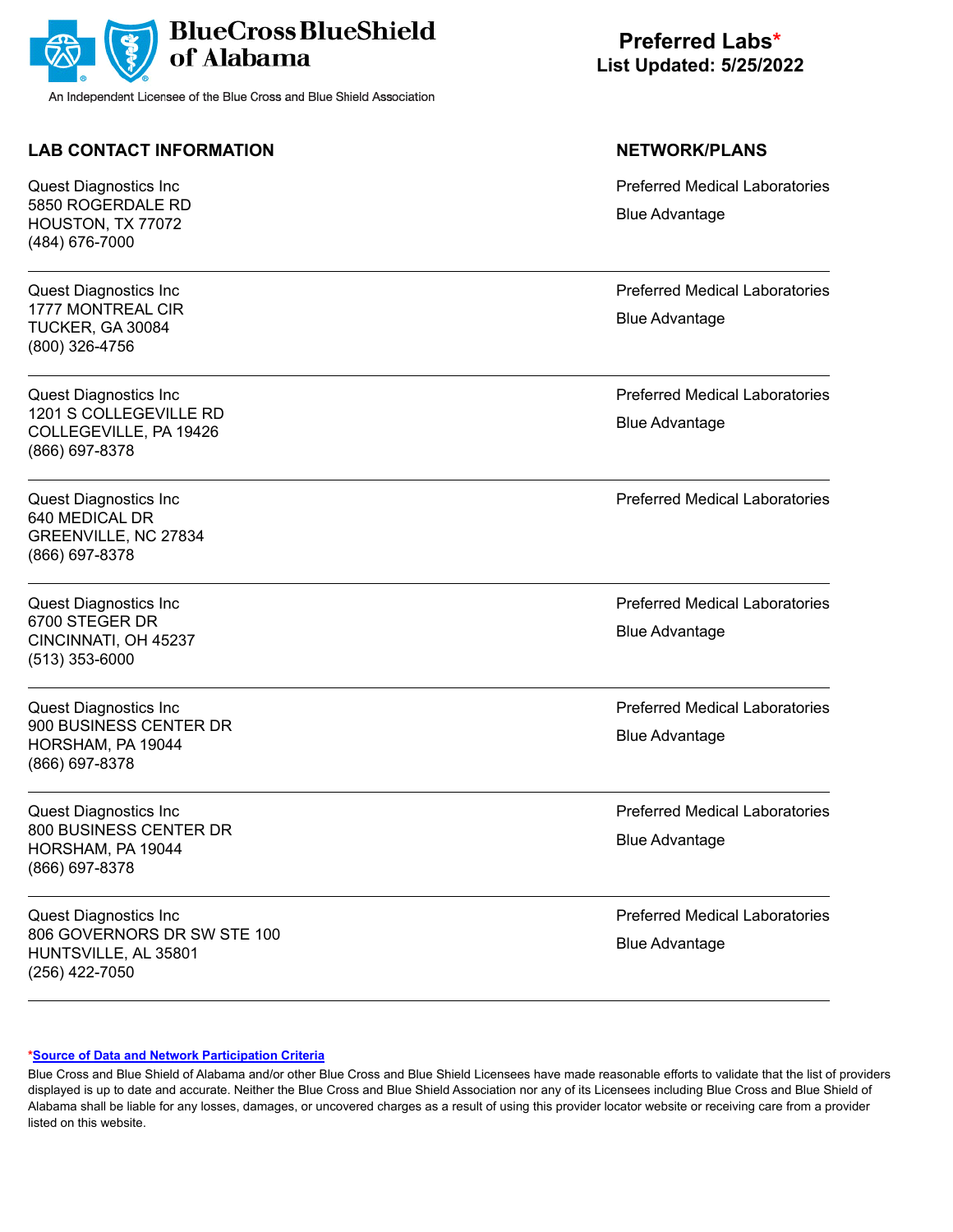

## **LAB CONTACT INFORMATION NETWORK/PLANS**

Quest Diagnostics Inc 4225 E FOWLER AVE TAMPA, FL 33617 (866) 697-8378

Quest Diagnostics Inc 12215 PEMBROKE RD PEMBROKE PINES, FL 33025 (954) 697-8378

Quest Diagnostics Inc 4333 EASTON AVE STE R BETHLEHEM, PA 18020 (484) 676-7731

Quest Diagnostics Inc 4770 REGENT BLVD IRVING, TX 75063 (866) 697-8378

Quest Diagnostics Inc 101 ELM AVE SE ROANOKE, VA 24013 (540) 985-4085

Quest Diagnostics Inc 2750 MONROE BLVD NORRISTOWN, PA 19403 (484) 676-7725

Quest Diagnostics Inc 6600 SW HAMPTON ST PORTLAND, OR 97223 (503) 306-1544

Quest Diagnostics Inc 33608 ORTEGA HWY MISSION VIEJO, CA 92675 (866) 697-8378

**Preferred Labs\* List Updated: 5/25/2022**

Preferred Medical Laboratories Blue Advantage

Preferred Medical Laboratories Blue Advantage

Preferred Medical Laboratories Blue Advantage

Preferred Medical Laboratories Blue Advantage

Preferred Medical Laboratories Blue Advantage

Preferred Medical Laboratories Blue Advantage

Preferred Medical Laboratories Blue Advantage

Preferred Medical Laboratories Blue Advantage

### **[\\*Source of Data and Network Participation Criteria](https://www.bcbsal.org/pdfs/DataSources.pdf)**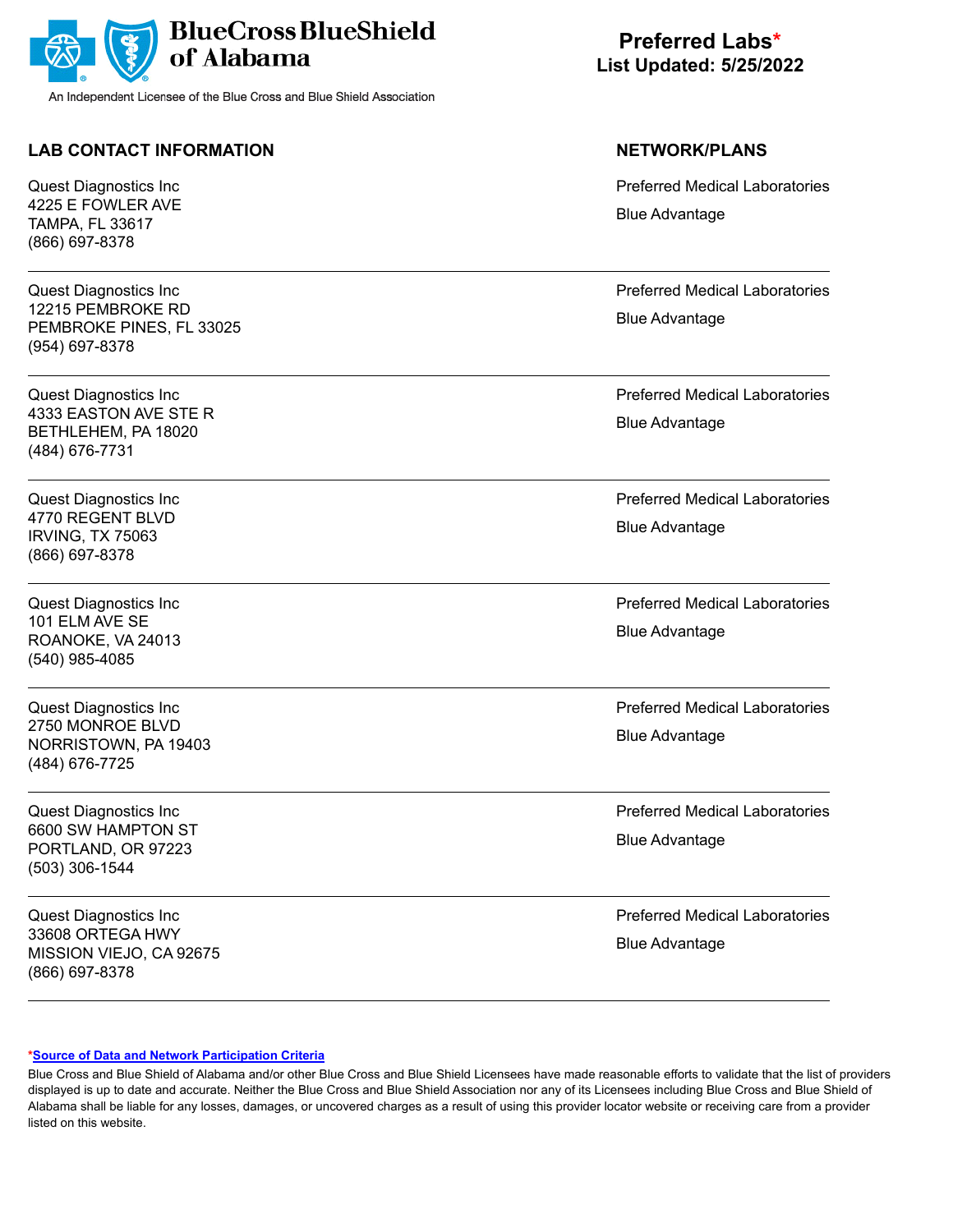

## **LAB CONTACT INFORMATION NETWORK/PLANS**

Quest Diagnostics Inc 6180 HALLE DR CLEVELAND, OH 44125 (866) 697-8378

Quest Diagnostics Inc 11636 ADMINISTRATION DR SAINT LOUIS, MO 63146 (314) 567-3905

Quest Diagnostics Inc 1737 AIRPORT WAY S STE 200 SEATTLE, WA 98134 (206) 224-8688

Quest Diagnostics Incorporated 506 E STATE PKWY SCHAUMBURG, IL 60173 (800) 888-8333

Quest Diagnostics Incorporated 1355 N MITTEL BLVD WOOD DALE, IL 60191 (630) 595-3888

Quest Examone 10101 RENNER BLVD SHAWNEE MISSION, KS 66219 (913) 888-1770

QUEST DIAGNOSTICS INC 506 E STATE PKWY SCHAUMBURG, IL 60173 (847) 885-2010

QUEST DIAGNOSTICS INC 14225 NEWBROOK DR CHANTILLY, VA 20151 (866) 697-8378

**Preferred Labs\* List Updated: 5/25/2022**

Preferred Medical Laboratories Blue Advantage

Preferred Medical Laboratories Blue Advantage

Preferred Medical Laboratories Blue Advantage

Preferred Medical Laboratories

Preferred Medical Laboratories

Preferred Medical Laboratories Blue Advantage

Preferred Medical Laboratories

Preferred Medical Laboratories Blue Advantage

### **[\\*Source of Data and Network Participation Criteria](https://www.bcbsal.org/pdfs/DataSources.pdf)**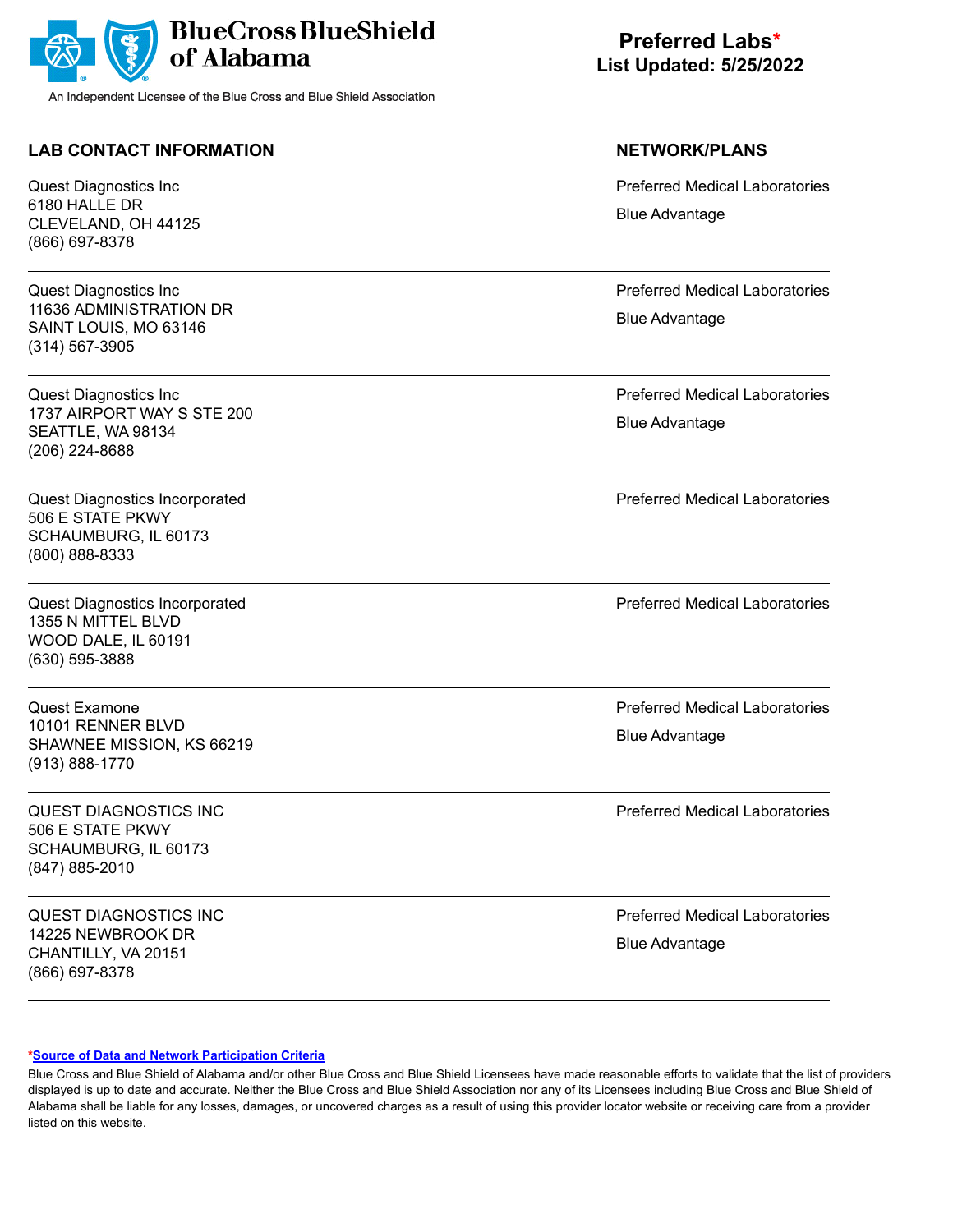

## **LAB CONTACT INFORMATION NETWORK/PLANS**

QUEST DIAGNOSTICS INC 1947 TECHNOLOGY DR STE 100 TROY, MI 48083 (248) 373-9120

QUEST DIAGNOSTICS INC 1355 N MITTEL BLVD WOOD DALE, IL 60191 (630) 595-3888

QUEST DIAGNOSTICS INC 5785 CORPORATE AVE CYPRESS, CA 90630 (714) 220-1900

QUEST DIAGNOSTICS INC 33608 ORTEGA HWY SAN JUAN CAPISTRANO, CA 92675 (949) 728-4000

QUEST DIAGNOSTICS NICHOLS INST VALE 27027 TOURNEY RD VALENCIA, CA 91355 (866) 335-1526

QUEST DIAGNOSTICS NICHOLS INST VALE 27027 TOURNEY RD VALENCIA, CA 91355 (800) 421-7110

QUEST DRAW SITE 1010 1ST ST N STE 200 ALABASTER, AL 35007 (205) 940-1548

QUEST DRAW SITE RMC-TYLER CENTER, 731 LEIGHTON AVE ANNISTON, AL 36207 (256) 231-8830

# **Preferred Labs\* List Updated: 5/25/2022**

Preferred Medical Laboratories Blue Advantage

Preferred Medical Laboratories

Preferred Medical Laboratories Blue Advantage

Preferred Medical Laboratories

Preferred Medical Laboratories Blue Advantage

Preferred Medical Laboratories Blue Advantage

Preferred Medical Laboratories

Preferred Medical Laboratories

### **[\\*Source of Data and Network Participation Criteria](https://www.bcbsal.org/pdfs/DataSources.pdf)**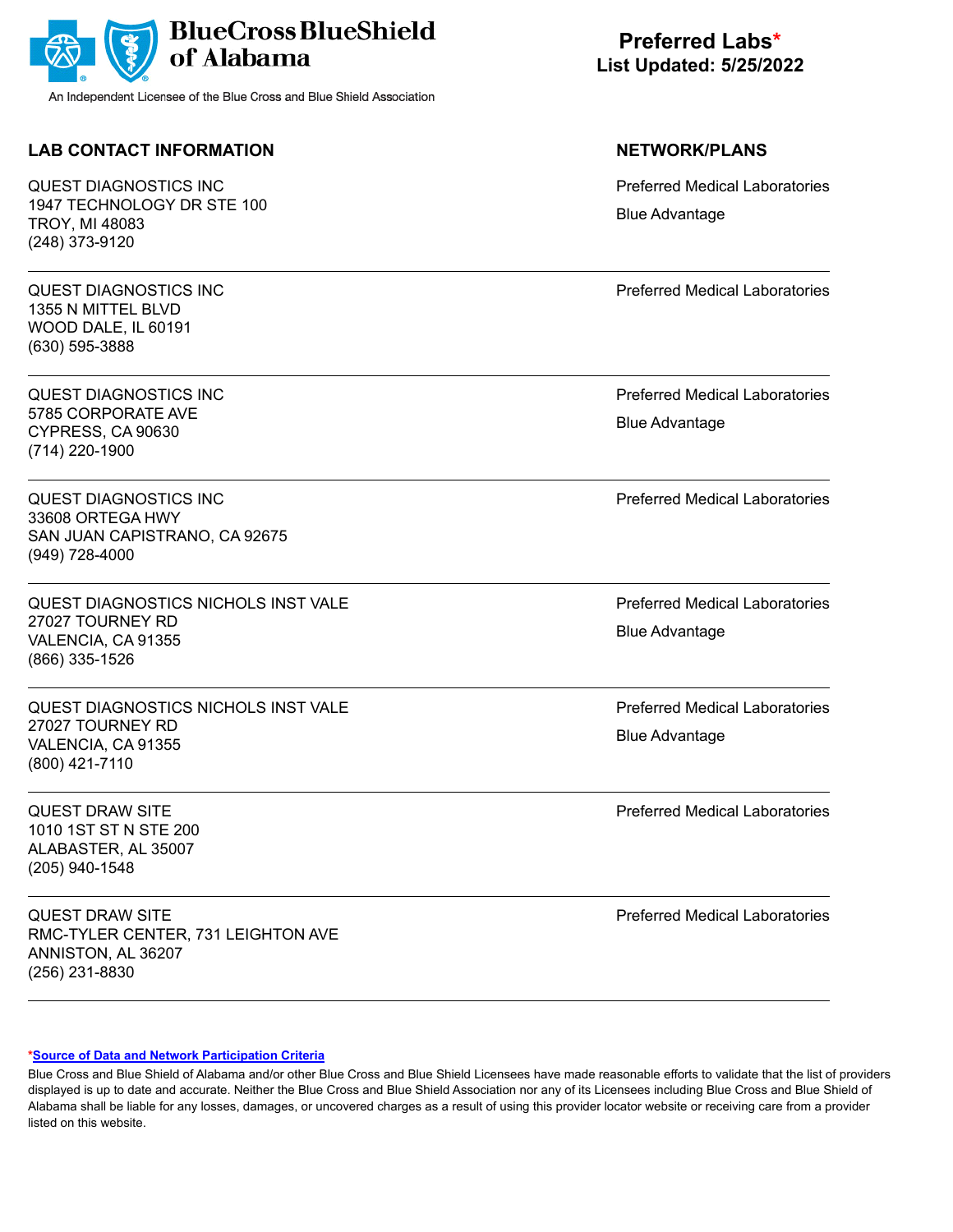| <b>BlueCross BlueShield</b><br>of Alabama<br>An Independent Licensee of the Blue Cross and Blue Shield Association | <b>Preferred Labs*</b><br><b>List Updated: 5/25/2022</b> |
|--------------------------------------------------------------------------------------------------------------------|----------------------------------------------------------|
| <b>LAB CONTACT INFORMATION</b>                                                                                     | <b>NETWORK/PLANS</b>                                     |
| QUEST DRAW SITE<br>901 LEIGHTON AVE STE 302<br>ANNISTON, AL 36207<br>(256) 238-1279                                | <b>Preferred Medical Laboratories</b>                    |
| <b>QUEST DRAW SITE</b><br>300 TOWNCENTER BLVD STE D<br>TUSCALOOSA, AL 35406<br>(866) 697-8378                      | <b>Preferred Medical Laboratories</b>                    |
| <b>QUEST DRAW SITE</b><br>7191 CAHABA VALLEY RD STE 104<br>BIRMINGHAM, AL 35242<br>(866) 697-8378                  | <b>Preferred Medical Laboratories</b>                    |
| <b>QUEST DRAW SITE</b><br>1004 1ST ST N STE 170-B<br>ALABASTER, AL 35007<br>(205) 260-8100                         | <b>Preferred Medical Laboratories</b>                    |
| <b>QUEST DRAW SITE</b><br>1501 7TH ST SE<br>DECATUR, AL 35601<br>(256) 580-3274                                    | <b>Preferred Medical Laboratories</b>                    |
| QUEST DRAW SITE<br>10710 CHANTILLY PKWY<br>MONTGOMERY, AL 36117<br>(334) 230-7085                                  | <b>Preferred Medical Laboratories</b>                    |
| <b>QUEST DRAW SITE</b><br>124 S UNIVERSITY BLVD<br><b>MOBILE, AL 36608</b><br>(251) 344-3028                       | <b>Preferred Medical Laboratories</b>                    |

QUEST DRAW SITE 250 CHATEAU DR SW STE 120 HUNTSVILLE, AL 35801 (866) 697-8378

Preferred Medical Laboratories

### **[\\*Source of Data and Network Participation Criteria](https://www.bcbsal.org/pdfs/DataSources.pdf)**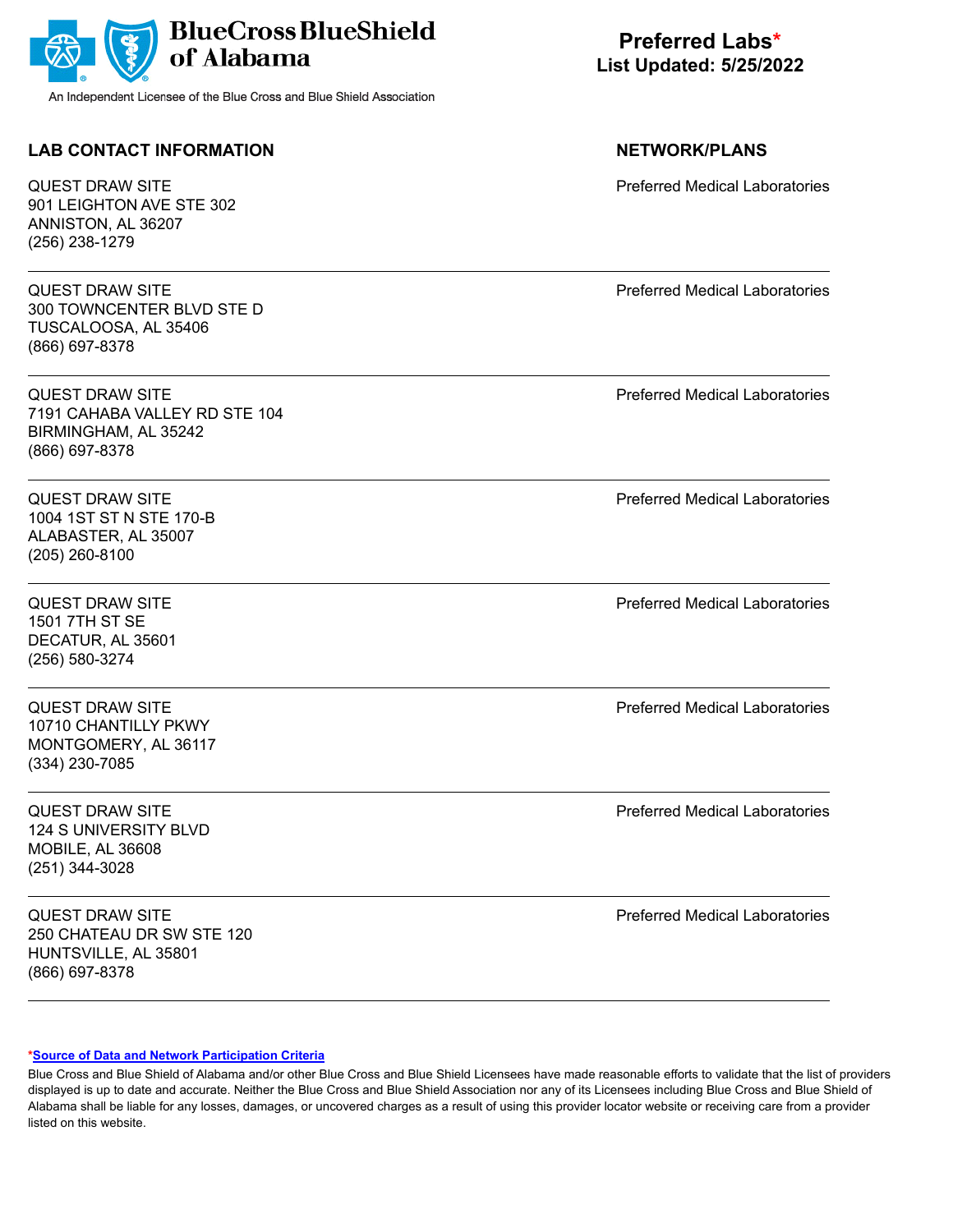| <b>BlueCross BlueShield</b><br>of Alabama<br>An Independent Licensee of the Blue Cross and Blue Shield Association      | <b>Preferred Labs*</b><br><b>List Updated: 5/25/2022</b> |
|-------------------------------------------------------------------------------------------------------------------------|----------------------------------------------------------|
| <b>LAB CONTACT INFORMATION</b>                                                                                          | <b>NETWORK/PLANS</b>                                     |
| <b>QUEST DRAW SITE</b><br>6140A UNIVERSITY DR NW<br>HUNTSVILLE, AL 35806<br>(256) 217-4819                              | <b>Preferred Medical Laboratories</b>                    |
| <b>QUEST DRAW SITE</b><br>833 PRINCETON AVE SW STE 105Q<br>BIRMINGHAM, AL 35211<br>(866) 697-8378                       | <b>Preferred Medical Laboratories</b>                    |
| <b>QUEST DRAW SITE</b><br>BROOKWOOD MEDICAL PLAZA, 513 BROOKWOOD BLVD STE 506<br>BIRMINGHAM, AL 35209<br>(866) 697-8378 | <b>Preferred Medical Laboratories</b>                    |
| <b>QUEST DRAW SITE</b><br>1506 N MCKENZIE ST STE 106<br>FOLEY, AL 36535<br>(866) 697-8378                               | <b>Preferred Medical Laboratories</b>                    |
| <b>QUEST DRAW SITE</b><br>1446 JONES DAIRY RD STE 200<br><b>JASPER, AL 35501</b><br>(205) 384-3878                      | <b>Preferred Medical Laboratories</b>                    |
| <b>QUEST DRAW SITE</b><br>300 TOWNCENTER BLVD STE D<br>TUSCALOOSA, AL 35406<br>(205) 752-2112                           | <b>Preferred Medical Laboratories</b>                    |
| <b>QUEST DRAW SITE</b><br>604 STONE AVE<br>TALLADEGA, AL 35160<br>(256) 362-8111                                        | <b>Preferred Medical Laboratories</b>                    |
| <b>QUEST DRAW SITE</b><br>1000 1ST ST N<br>ALABASTER, AL 35007                                                          | <b>Preferred Medical Laboratories</b>                    |

### **[\\*Source of Data and Network Participation Criteria](https://www.bcbsal.org/pdfs/DataSources.pdf)**

(205) 620-8100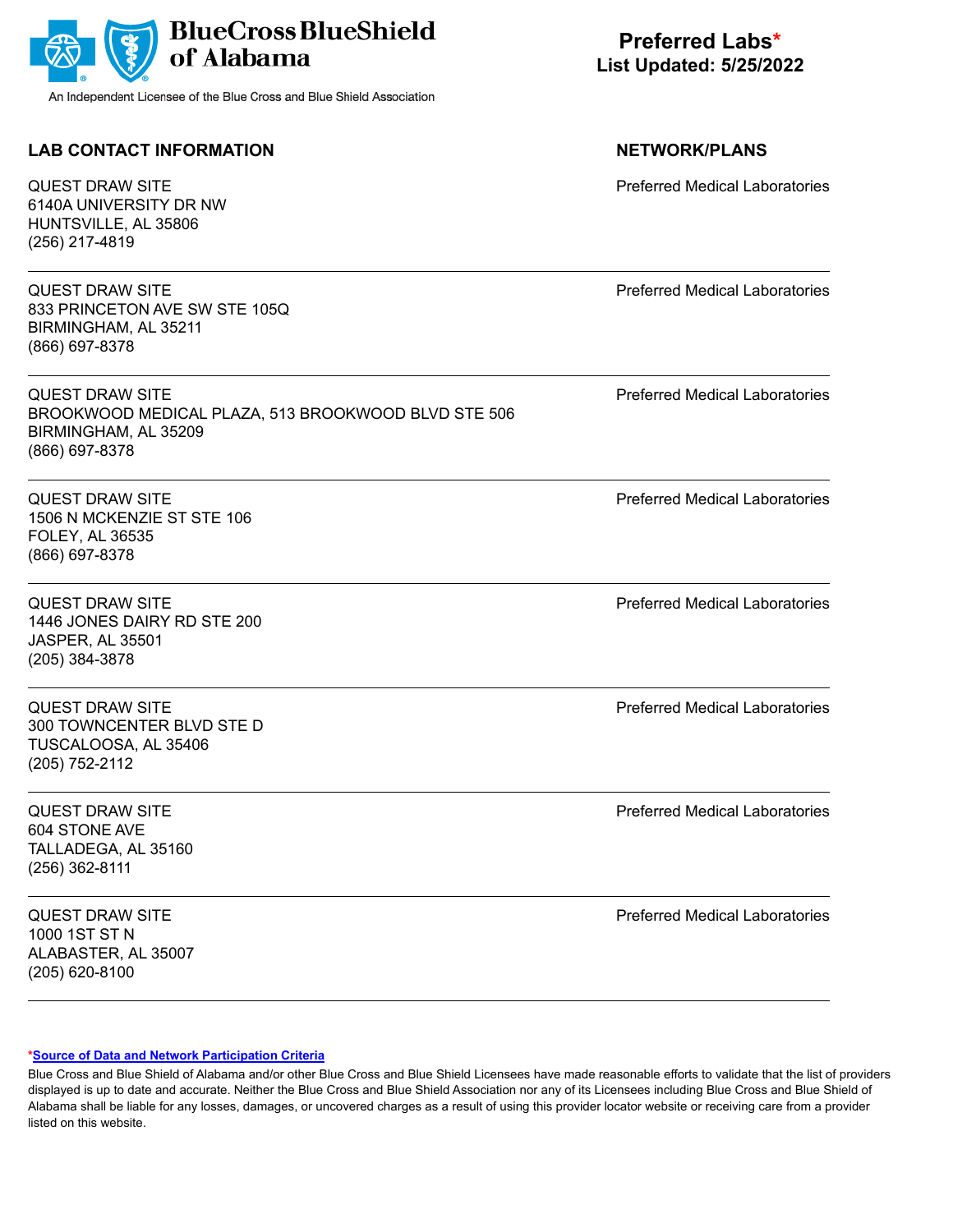| <b>BlueCross BlueShield</b><br>of Alabama<br>An Independent Licensee of the Blue Cross and Blue Shield Association | <b>Preferred Labs*</b><br><b>List Updated: 5/25/2022</b> |
|--------------------------------------------------------------------------------------------------------------------|----------------------------------------------------------|
| <b>LAB CONTACT INFORMATION</b>                                                                                     | <b>NETWORK/PLANS</b>                                     |
| <b>QUEST DRAW SITE</b><br>7065 SYDNEY CURV STE A<br>MONTGOMERY, AL 36117<br>(866) 697-8378                         | <b>Preferred Medical Laboratories</b>                    |
| <b>QUEST DRAW SITE</b><br><b>124 S UNIVERSITY BLVD</b><br>MOBILE, AL 36608<br>(251) 344-3028                       | <b>Preferred Medical Laboratories</b>                    |
| <b>QUEST DRAW SITE</b><br>806 GOVERNORS DR SW STE 100<br>HUNTSVILLE, AL 35801<br>(866) 697-8378                    | <b>Preferred Medical Laboratories</b>                    |
| <b>QUEST DRAW SITE</b><br>250 CHATEAU DR SW STE 120<br>HUNTSVILLE, AL 35801<br>(866) 697-8378                      | <b>Preferred Medical Laboratories</b>                    |
| <b>QUEST DRAW SITE</b><br>2946 ROSS CLARK CIR<br>DOTHAN, AL 36301<br>(334) 712-9639                                | <b>Preferred Medical Laboratories</b>                    |
| QUEST DRAW SITE<br>401 MEDICAL PARK DR<br>ATMORE, AL 36502<br>$(251)$ 368-6341                                     | <b>Preferred Medical Laboratories</b>                    |
| <b>QUEST DRAW SITE</b><br>601 S 4TH ST STE A<br>GADSDEN, AL 35901<br>$(256) 546 - 4300$                            | <b>Preferred Medical Laboratories</b>                    |
| <b>QUEST DRAW SITE</b><br>901 LEIGHTON AVE STE 302<br>ANNISTON, AL 36207                                           | <b>Preferred Medical Laboratories</b>                    |

**[\\*Source of Data and Network Participation Criteria](https://www.bcbsal.org/pdfs/DataSources.pdf)**

(866) 697-8378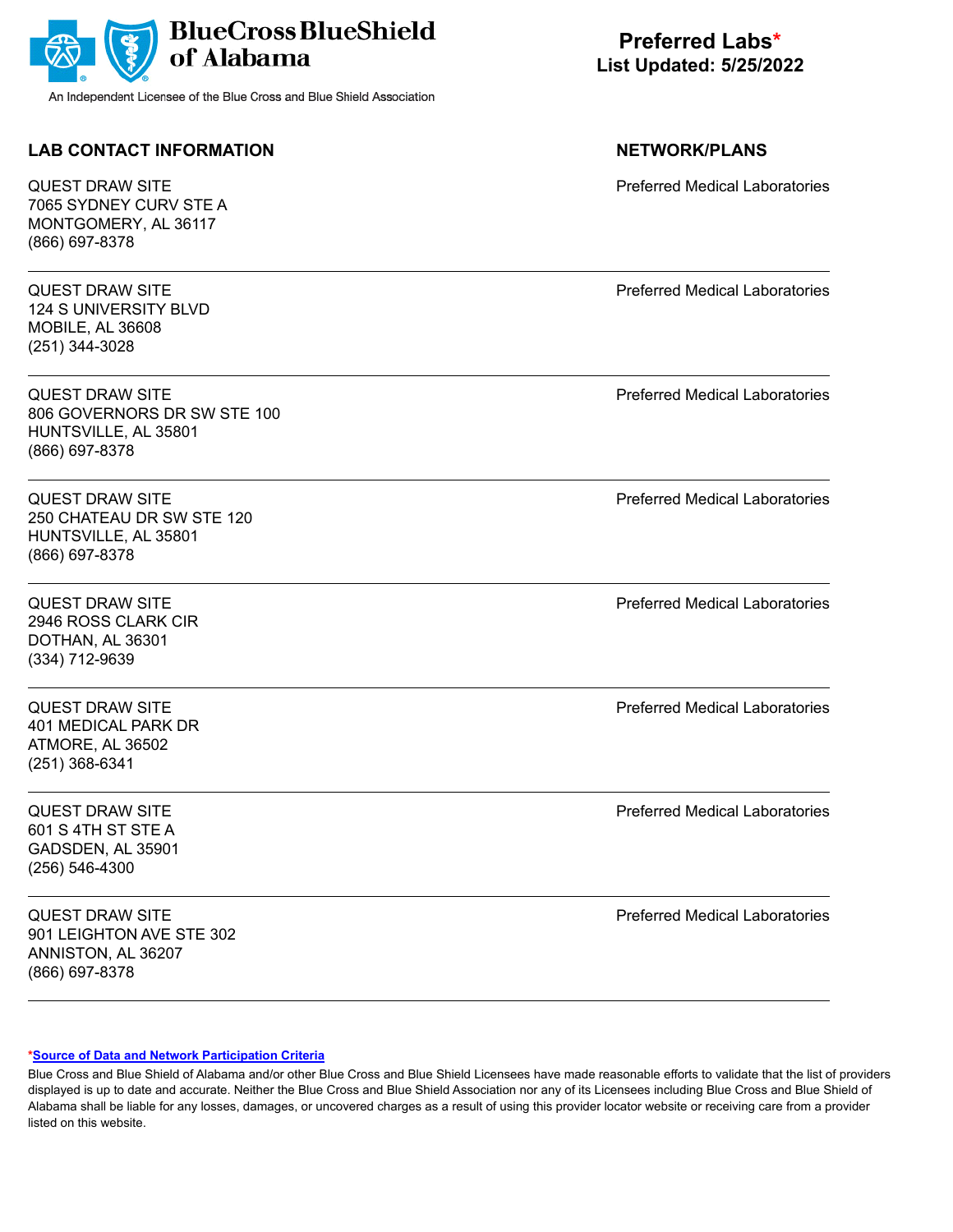

QUEST DRAW SITE 811A FAIRHOPE AVE FAIRHOPE, AL 36532 (251) 990-2011

QUEST DRAW SITE 1805 N MCKENZIE ST FOLEY, AL 36535 (866) 697-8378

QUEST DRAW SITE 1501 7TH ST SE DECATUR, AL 35601 (866) 697-8378

QUEST DRAW SITE 7213 COPPERFIELD DR MONTGOMERY, AL 36117 (866) 709-0772

QUEST DRAW SITE 250 CHATEAU DR SW STE 120 HUNTSVILLE, AL 35801 (866) 697-8378

QUEST DRAW SITE 806 GOVERNORS DR SW HUNTSVILLE, AL 35801 (866) 697-8378

QUEST DRAW SITE SUITE 105Q, 833 PRINCETON AVE SW BIRMINGHAM, AL 35211 (866) 709-0772

QUEST DRAW SITE 513 BROOKWOOD BLVD STE 506 BIRMINGHAM, AL 35209 (866) 709-0772

**Preferred Labs\* List Updated: 5/25/2022**

**LAB CONTACT INFORMATION NETWORK/PLANS** Preferred Medical Laboratories Preferred Medical Laboratories Blue Advantage

> Preferred Medical Laboratories Blue Advantage

> Preferred Medical Laboratories Blue Advantage

> Preferred Medical Laboratories Blue Advantage

> Preferred Medical Laboratories Blue Advantage

> Preferred Medical Laboratories Blue Advantage

> Preferred Medical Laboratories Blue Advantage

### **[\\*Source of Data and Network Participation Criteria](https://www.bcbsal.org/pdfs/DataSources.pdf)**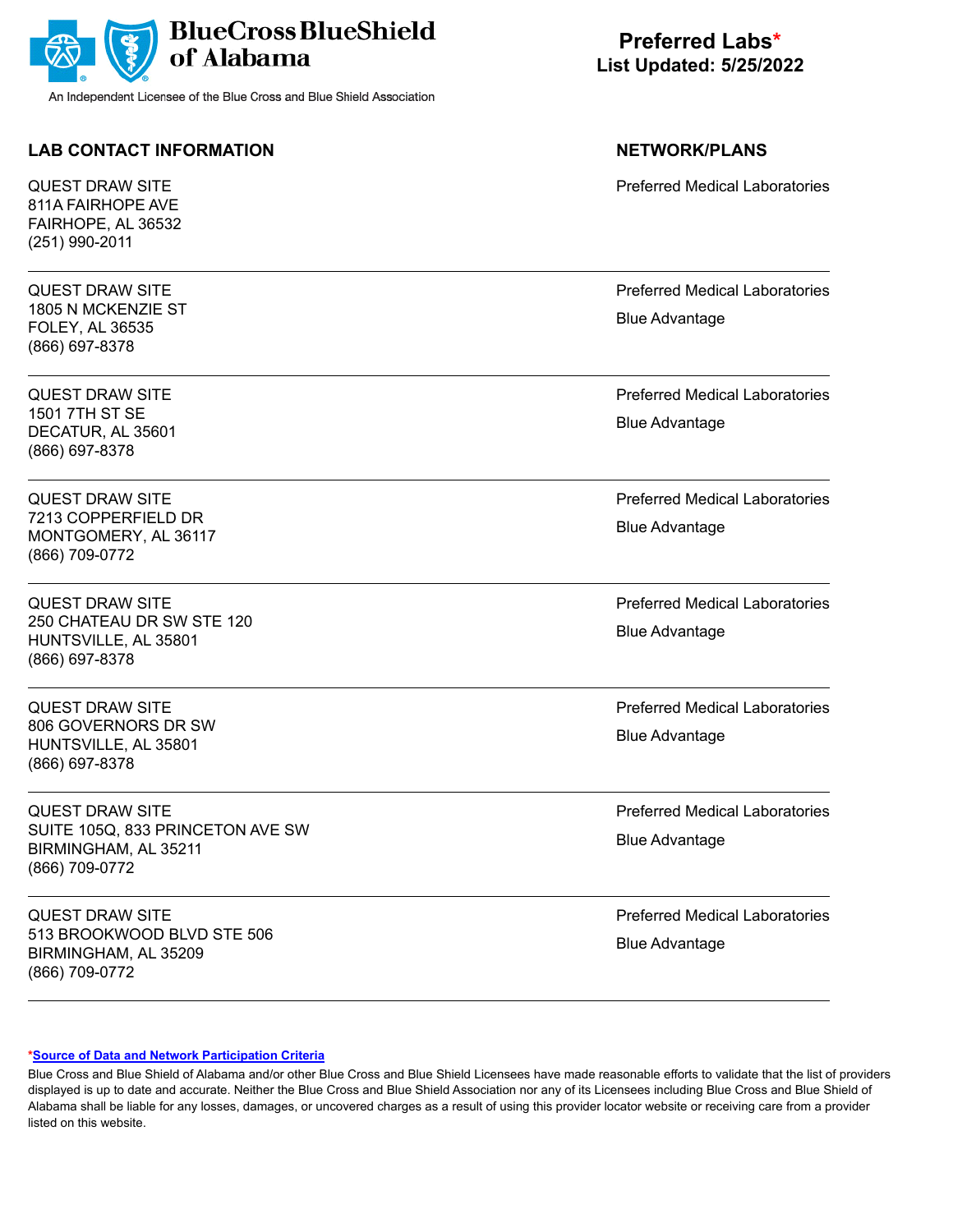| <b>BlueCross BlueShield</b><br>of Alabama<br>An Independent Licensee of the Blue Cross and Blue Shield Association         | <b>Preferred Labs*</b><br><b>List Updated: 5/25/2022</b>       |
|----------------------------------------------------------------------------------------------------------------------------|----------------------------------------------------------------|
| <b>LAB CONTACT INFORMATION</b>                                                                                             | <b>NETWORK/PLANS</b>                                           |
| <b>QUEST DRAW SITE</b><br>2022 MEDICAL CENTER DR STE 406<br>BIRMINGHAM, AL 35209<br>(866) 697-8378                         | <b>Preferred Medical Laboratories</b><br><b>Blue Advantage</b> |
| <b>QUEST DRAW SITE</b><br>901 LEIGHTON AVE STE 302<br>ANNISTON, AL 36207<br>(866) 697-8378                                 | <b>Preferred Medical Laboratories</b><br><b>Blue Advantage</b> |
| <b>QUEST DRAW SITE</b><br>HIGHLANDS MEDICAL CENTER, 380 WOODS COVER RD 2ND FLOOR<br>SCOTTSBORO, AL 35768<br>(866) 697-8378 | <b>Preferred Medical Laboratories</b>                          |
| Red Mountain Pathology LLC<br>140 OXMOOR BLVD STE 140<br>BIRMINGHAM, AL 35209<br>(205) 224-4490                            | <b>Preferred Medical Laboratories</b><br><b>Blue Advantage</b> |
| Russellville Hospital Inc<br>15155 HIGHWAY 43<br>RUSSELLVILLE, AL 35653<br>$(256)$ 332-1611                                | <b>Preferred Medical Laboratories</b><br><b>Blue Advantage</b> |
| <b>RED BAY HOSPITAL</b><br>211 HOSPITAL RD<br><b>RED BAY, AL 35582</b><br>(256) 356-9532                                   | <b>Preferred Medical Laboratories</b><br><b>Blue Advantage</b> |
| REPROSOURCE FERTILITY DIAGNOSTICS<br>2ND FLOOR, 200 FOREST ST STE B                                                        | <b>Preferred Medical Laboratories</b><br><b>Blue Advantage</b> |

2ND FLOOR, 200 FOREST ST STE B MARLBOROUGH, MA 1752 (774) 843-3062

RUSH MEDICAL GROUP REF LAB 1306 20TH AVE MERIDIAN, MS 39301 (601) 486-2484

Preferred Medical Laboratories Blue Advantage

### **[\\*Source of Data and Network Participation Criteria](https://www.bcbsal.org/pdfs/DataSources.pdf)**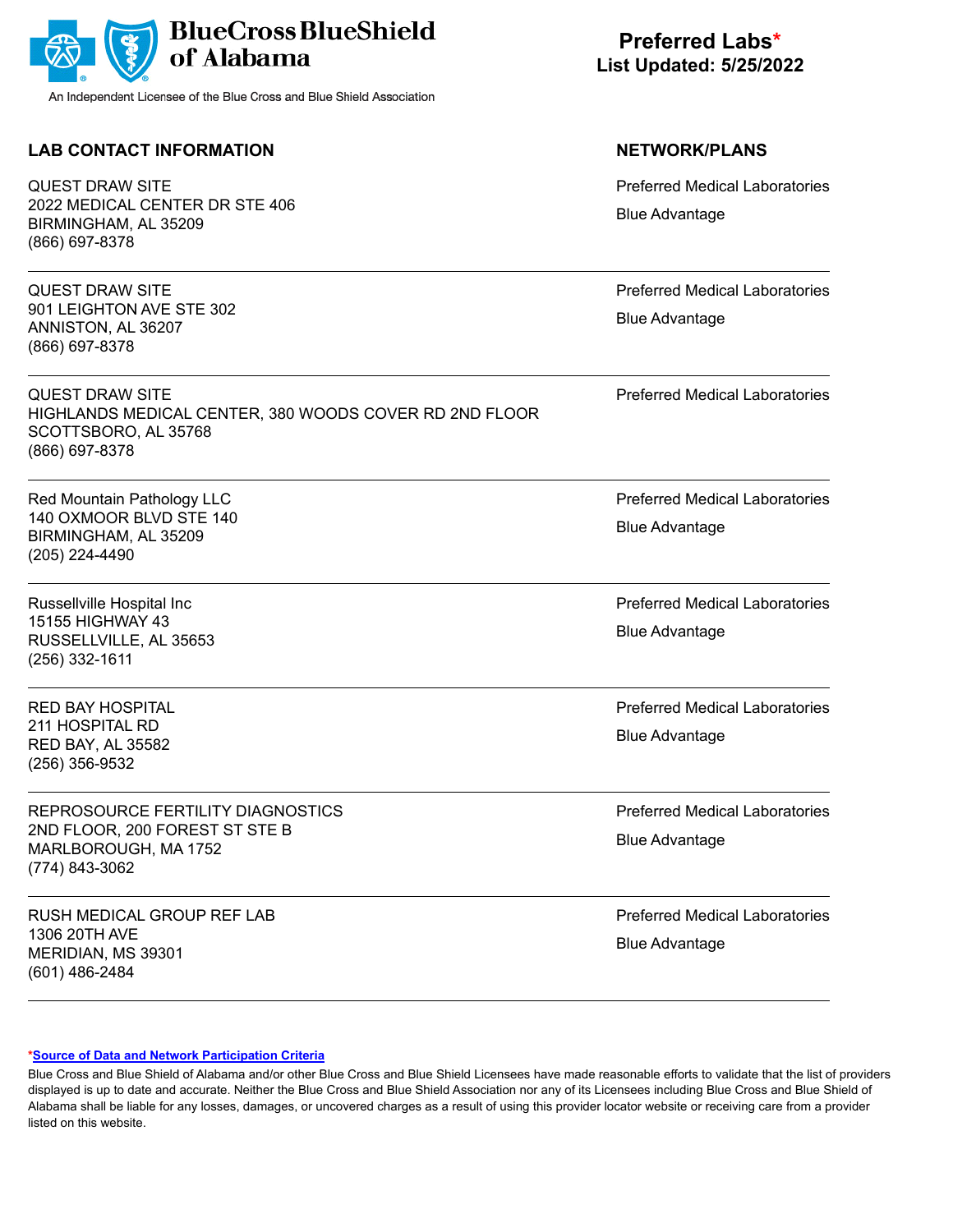

## **LAB CONTACT INFORMATION NETWORK/PLANS**

RUSSELL MEDICAL CENTER 3316 HIGHWAY 280 ALEXANDER CITY, AL 35010 (256) 329-7100

Springhill Memorial Hosp Lab 3719 DAUPHIN ST MOBILE, AL 36608 (251) 460-5280

St Vincents Blount 150 GILBREATH DR ONEONTA, AL 35121 (205) 274-3000

St Vincents Chilton Hospital 2030 LAY DAM RD CLANTON, AL 35045 (205) 939-7000

SHELBY BAPTIST MEDICAL CENTER 1000 1ST ST N ALABASTER, AL 35007 (205) 620-8100

SHOALS HOSPITAL 201 AVALON AVE MUSCLE SHOALS, AL 35661 (256) 386-1600

SMITHKLINE BEECHAM 525 MAINSTREAM DR NASHVILLE, TN 37228 (866) 697-8378

SOUTH BALDWIN REGIONAL MED CENTER 1613 N MCKENZIE ST FOLEY, AL 36535 (251) 949-3400

**Preferred Labs\* List Updated: 5/25/2022**

Preferred Medical Laboratories Blue Advantage

Preferred Medical Laboratories Blue Advantage

Preferred Medical Laboratories Blue Advantage

Preferred Medical Laboratories Blue Advantage

Preferred Medical Laboratories Blue Advantage

Preferred Medical Laboratories Blue Advantage

Preferred Medical Laboratories Blue Advantage

Preferred Medical Laboratories Blue Advantage

### **[\\*Source of Data and Network Participation Criteria](https://www.bcbsal.org/pdfs/DataSources.pdf)**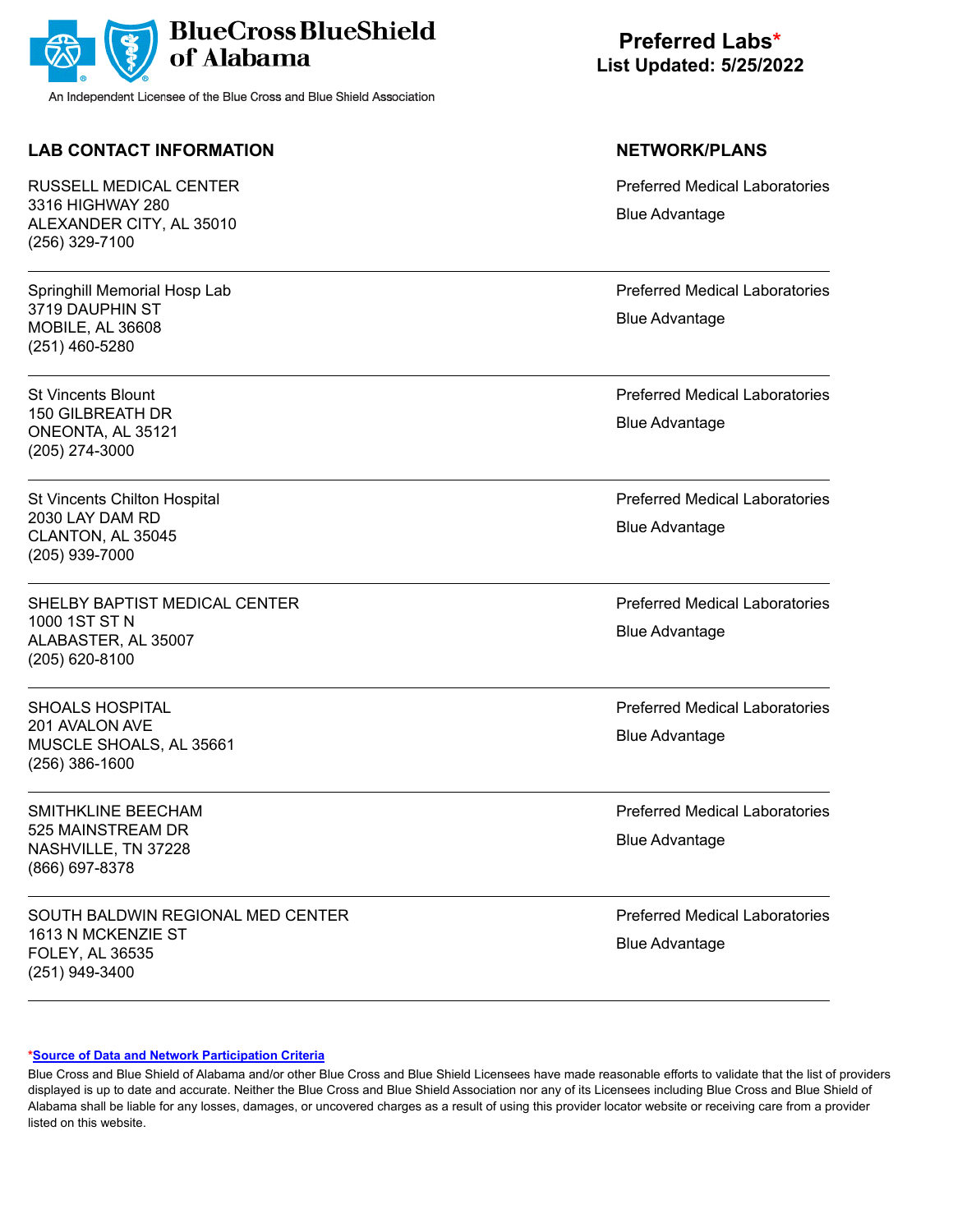|  | BlueCross BlueShield |
|--|----------------------|
|--|----------------------|

## **LAB CONTACT INFORMATION NETWORK/PLANS**

SOUTHEAST CLINICAL LABORATORIES LLC 3621 3RD AVE S BIRMINGHAM, AL 35222 (205) 918-7156

SOUTHEAST REFERENCE SERVICES 1108 ROSS CLARK CIR DOTHAN, AL 36301 (334) 793-8048

SOUTHERN LAB PARTNERS 2732 7TH AVE S BIRMINGHAM, AL 35233 (205) 661-0001

SPECTRA LABORATORIES INC. 525 SYCAMORE DR MILPITAS, CA 95035 (408) 526-3200

ST VINCENTS BIRMINGHAM 810 SAINT VINCENTS DR BIRMINGHAM, AL 35205 (205) 939-7000

ST VINCENTS EAST 50 MEDICAL PARK DR E BIRMINGHAM, AL 35235 (205) 838-3000

ST VINCENTS ST CLAIR LLC 7063 VETERANS PKWY PELL CITY, AL 35125 (205) 338-3301

STONE CLINICAL LABORATORIES LLC 615 BARONNE ST STE 100 NEW ORLEANS, LA 70113 (502) 931-0408

**Preferred Labs\* List Updated: 5/25/2022**

Preferred Medical Laboratories Blue Advantage

Preferred Medical Laboratories Blue Advantage

Preferred Medical Laboratories Blue Advantage

Preferred Medical Laboratories

Preferred Medical Laboratories Blue Advantage

Preferred Medical Laboratories Blue Advantage

Preferred Medical Laboratories Blue Advantage

Preferred Medical Laboratories Blue Advantage

### **[\\*Source of Data and Network Participation Criteria](https://www.bcbsal.org/pdfs/DataSources.pdf)**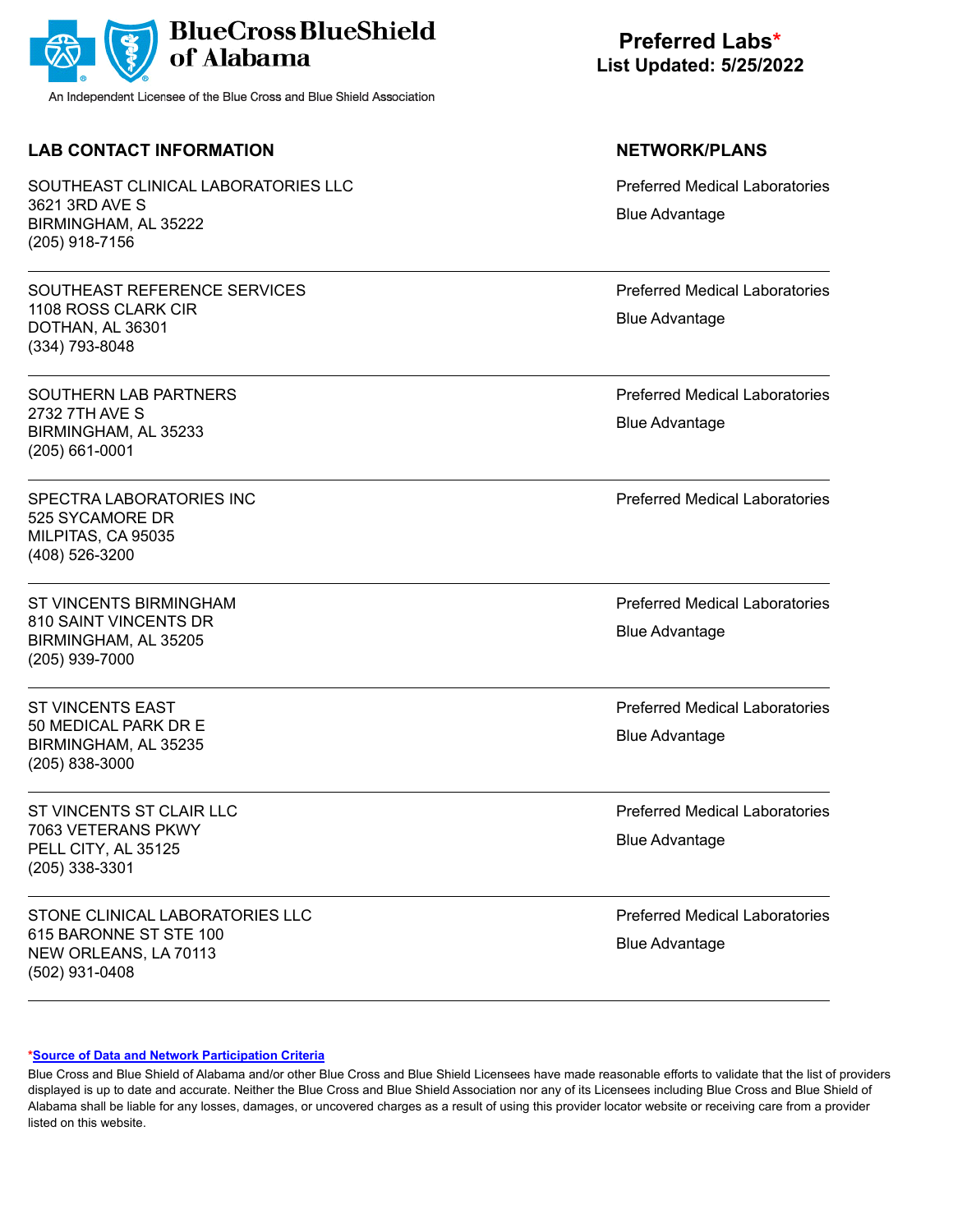|  | BlueCross BlueShield |
|--|----------------------|
|--|----------------------|

## **LAB CONTACT INFORMATION NETWORK/PLANS**

STRINGFELLOW MEMOIAL HOSPITAL 301 E 18TH ST ANNISTON, AL 36207 (256) 235-8900

SUNRISE MEDICAL LABORATORIES 250 MILLER PL HICKSVILLE, NY 11801 (800) 782-0282

SYNERGY LABORATORIES INC 5570 RANGELINE RD MOBILE, AL 36619 (251) 662-9760

Total Renal Laboratories 3000 DAVITA WAY DELAND, FL 32724 (386) 626-5538

THERAPATH PARTNERS LLC 545 W 45TH ST NEW YORK, NY 10036 (800) 681-1338

THOMAS HOSPITAL 750 MORPHY AVE FAIRHOPE, AL 36532 (251) 928-2375

TROY REGIONAL MEDICAL CENTER 1330 HIGHWAY 231 S TROY, AL 36081 (334) 670-5000

TUSCALOOSA VA - LAB 3701 LOOP RD TUSCALOOSA, AL 35404 (205) 554-2985

**Preferred Labs\* List Updated: 5/25/2022**

Preferred Medical Laboratories Blue Advantage

Preferred Medical Laboratories Blue Advantage

Preferred Medical Laboratories Blue Advantage

Preferred Medical Laboratories Blue Advantage

Preferred Medical Laboratories Blue Advantage

Preferred Medical Laboratories Blue Advantage

Preferred Medical Laboratories Blue Advantage

Preferred Medical Laboratories Blue Advantage

### **[\\*Source of Data and Network Participation Criteria](https://www.bcbsal.org/pdfs/DataSources.pdf)**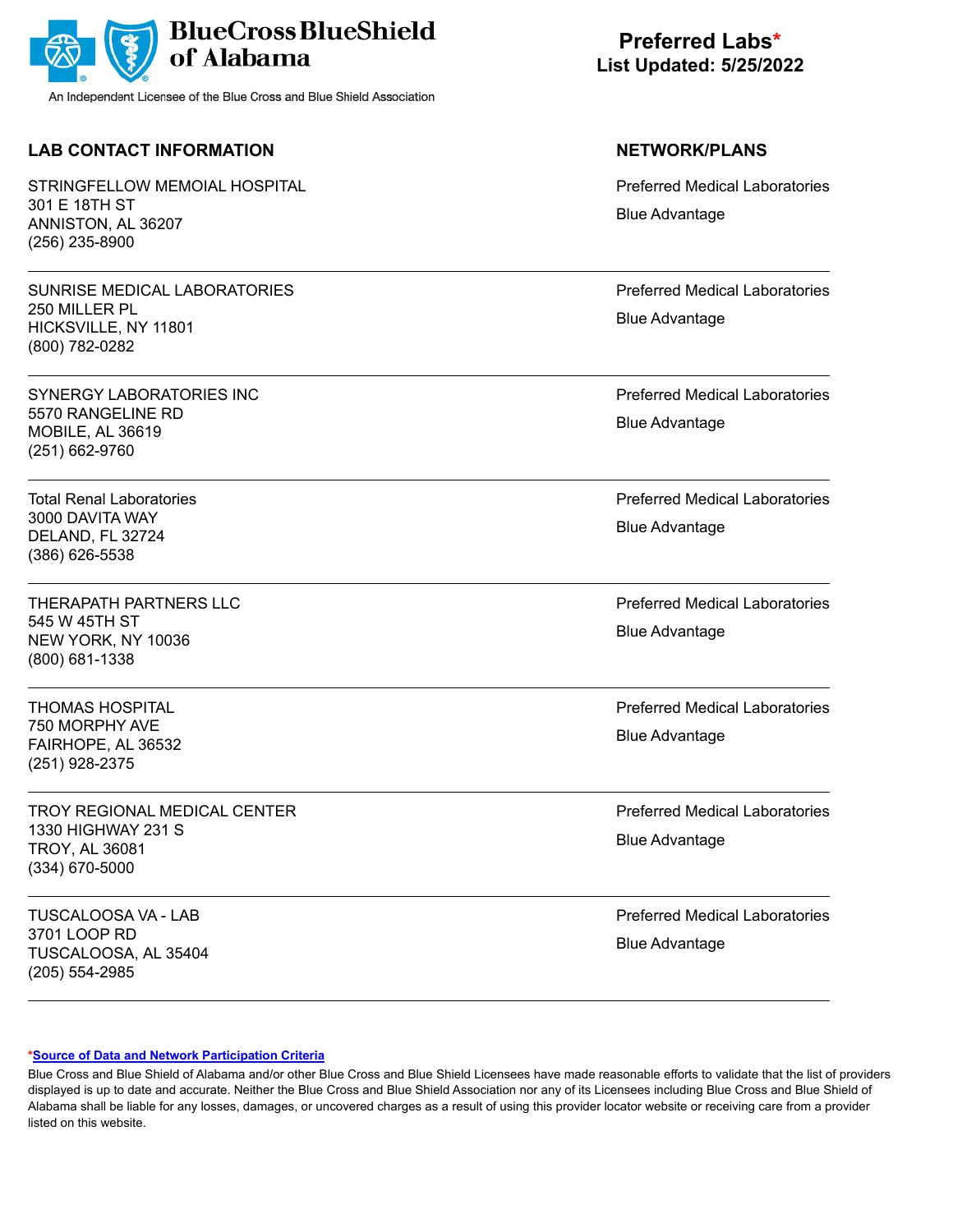

## **LAB CONTACT INFORMATION NETWORK/PLANS**

U S LABS 2601 CAMPUS DR IRVINE, CA 92612 (949) 450-0145

Unilab 8401 FALLBROOK AVE CANOGA PARK, CA 91304 (818) 737-6000

University Of Alabama At Birmingham 618 20TH ST SO BIRMINGHAM, AL 35294 (205) 934-4824

UAB HOSPITAL 619 19TH ST S BIRMINGHAM, AL 35249 (205) 934-4011

UROCOR 840 RESEARCH PKWY OKLAHOMA CITY, OK 73104 (800) 328-2666

US LABORATORIES 201 SUMMIT VIEW DR STE 100 BRENTWOOD, TN 37027 (949) 450-0145

USA CHILDRENS & WOMENS HOSPITAL 1700 CENTER ST MOBILE, AL 36604 (251) 415-1000

USA Medical Center 2451 FILLINGIM ST MOBILE, AL 36617 (251) 434-3505

**Preferred Labs\* List Updated: 5/25/2022**

Preferred Medical Laboratories Blue Advantage

Preferred Medical Laboratories

Preferred Medical Laboratories Blue Advantage

Preferred Medical Laboratories Blue Advantage

Preferred Medical Laboratories Blue Advantage

Preferred Medical Laboratories Blue Advantage

Preferred Medical Laboratories Blue Advantage

Preferred Medical Laboratories

### **[\\*Source of Data and Network Participation Criteria](https://www.bcbsal.org/pdfs/DataSources.pdf)**